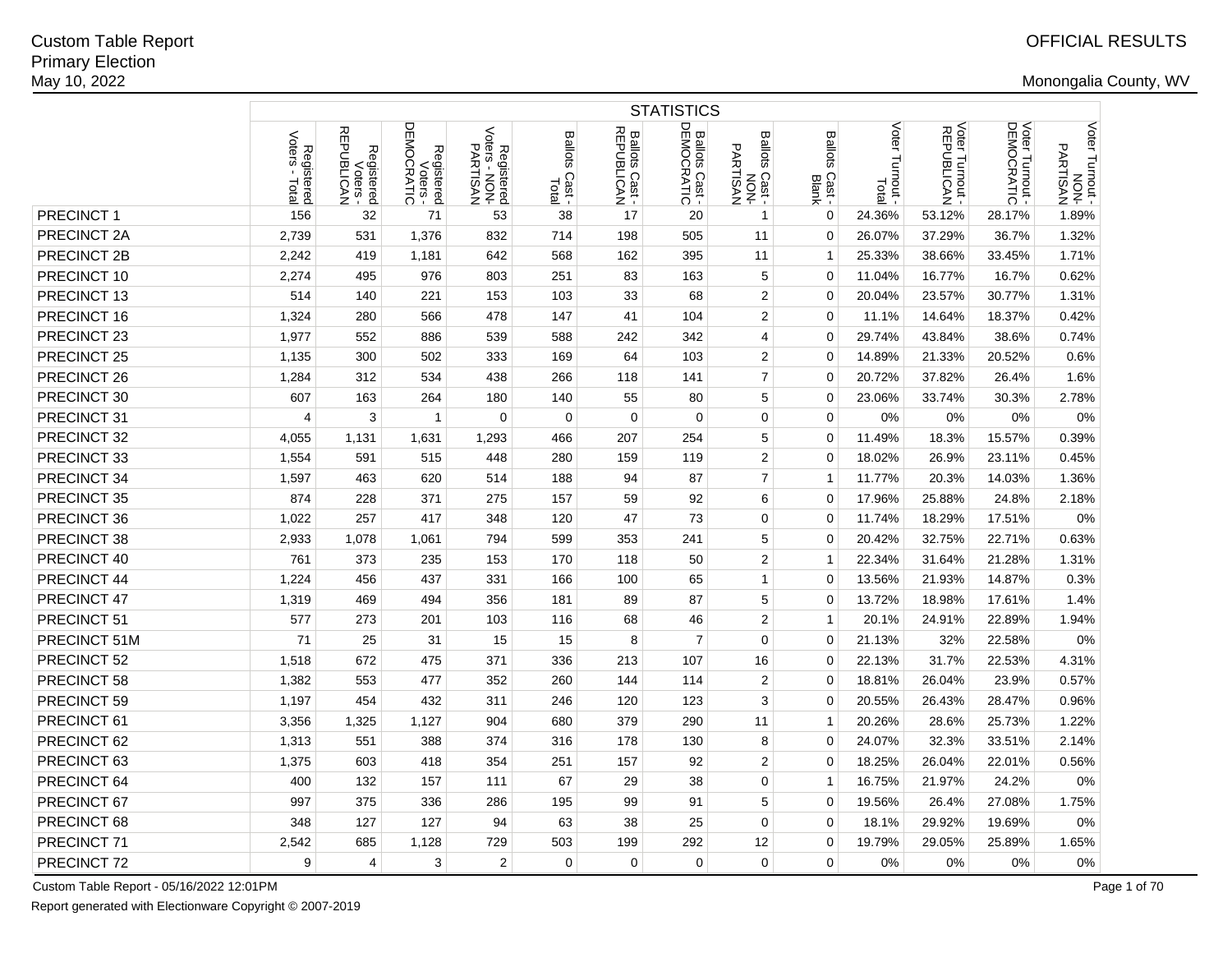|                    | <b>STATISTICS</b>            |                                             |                                                 |                                                   |                            |                                            |                                     |                                              |                                   |                       |                               |                                         |                                             |  |
|--------------------|------------------------------|---------------------------------------------|-------------------------------------------------|---------------------------------------------------|----------------------------|--------------------------------------------|-------------------------------------|----------------------------------------------|-----------------------------------|-----------------------|-------------------------------|-----------------------------------------|---------------------------------------------|--|
|                    | Registered<br>Voters - Total | 짂<br>观<br>tegistered<br>Voters -<br>UBLICAN | <b>DEMO</b><br>Registered<br>Voters -<br>CRATIC | క<br>ਰ ਹ<br>Registered<br>ters - NON-<br>PARTISAN | Ballots<br>Cast -<br>Total | <b>Ballots</b><br>REPUBI<br>Cast -<br>CoAN | <b>Ballots Cast -</b><br>DEMOCRATIC | Ballo<br>allots Cast -<br>- NON-<br>PARTISAN | <b>Ballots</b><br>Cast -<br>Blank | Voter<br>mou<br>Total | Voter Turnout -<br>REPUBLICAN | Voter 1<br>DEMO<br>Turnout -<br>OCRATIC | Voter<br>er Turnout -<br>- HON-<br>PARTISAN |  |
| PRECINCT 73        | 55                           | 28                                          | 15                                              | 12                                                | 6                          | 4                                          | 2                                   | 0                                            | 0                                 | 10.91%                | 14.29%                        | 13.33%                                  | 0%                                          |  |
| PRECINCT 74        | 604                          | 150                                         | 252                                             | 202                                               | 74                         | 34                                         | 38                                  | $\overline{2}$                               | 0                                 | 12.25%                | 22.67%                        | 15.08%                                  | 0.99%                                       |  |
| <b>PRECINCT 75</b> | 265                          | 83                                          | 110                                             | 72                                                | 61                         | 36                                         | 22                                  | 3                                            | $\Omega$                          | 23.02%                | 43.37%                        | 20%                                     | 4.17%                                       |  |
| <b>PRECINCT 77</b> | 2,217                        | 865                                         | 716                                             | 636                                               | 443                        | 277                                        | 156                                 | 10                                           |                                   | 19.98%                | 32.02%                        | 21.79%                                  | 1.57%                                       |  |
| PRECINCT 78        | 2,193                        | 843                                         | 765                                             | 585                                               | 431                        | 228                                        | 186                                 | 17                                           | 0                                 | 19.65%                | 27.05%                        | 24.31%                                  | 2.91%                                       |  |
| PRECINCT 79        | 2,121                        | 909                                         | 646                                             | 566                                               | 384                        | 244                                        | 137                                 | 3                                            | 0                                 | 18.1%                 | 26.84%                        | 21.21%                                  | 0.53%                                       |  |
| PRECINCT 81        | 3,199                        | 971                                         | 1,220                                           | 1,008                                             | 433                        | 212                                        | 206                                 | 15                                           |                                   | 13.54%                | 21.83%                        | 16.89%                                  | 1.49%                                       |  |
| PRECINCT 82        | 1,355                        | 550                                         | 457                                             | 348                                               | 261                        | 152                                        | 104                                 | 5                                            | 0                                 | 19.26%                | 27.64%                        | 22.76%                                  | 1.44%                                       |  |
| PRECINCT 83        | 2,064                        | 780                                         | 718                                             | 566                                               | 275                        | 166                                        | 100                                 | 9                                            | $\Omega$                          | 13.32%                | 21.28%                        | 13.93%                                  | 1.59%                                       |  |
| PRECINCT 86        | 1,631                        | 407                                         | 693                                             | 531                                               | 267                        | 112                                        | 151                                 | 4                                            | $\Omega$                          | 16.37%                | 27.52%                        | 21.79%                                  | 0.75%                                       |  |
| Totals             | 60,384                       | 19,638                                      | 23,251                                          | 17,495                                            | 10,994                     | 5,336                                      | 5,446                               | 212                                          | 8                                 |                       |                               |                                         |                                             |  |

|             | REP FOR U.S. HOUSE OF REPRESENTATIVES 2ND DIST |                              |                      |                        |                               |                     |           |                |               |  |  |  |  |
|-------------|------------------------------------------------|------------------------------|----------------------|------------------------|-------------------------------|---------------------|-----------|----------------|---------------|--|--|--|--|
|             |                                                |                              |                      |                        | <b>VOTE FOR 1</b>             |                     |           |                |               |  |  |  |  |
|             | MAMAN<br>SECKMAN                               | <b>RHONDA A.</b><br>HERCULES | DAVID B.<br>MCKINLEY | ALEXANDER<br>X. MOONEY | SUSAN<br>BUCHSER-<br>BUCHOCKI | Total Votes<br>Cast | Overvotes | Undervotes     | Contest Total |  |  |  |  |
| PRECINCT 1  | $\Omega$                                       | $\Omega$                     | 5                    | 9                      | 3                             | 17                  | $\Omega$  | $\Omega$       | 17            |  |  |  |  |
| PRECINCT 2A | 1                                              | 5                            | 105                  | 69                     | 14                            | 194                 | $\Omega$  | 4              | 198           |  |  |  |  |
| PRECINCT 2B | 1                                              | 0                            | 100                  | 47                     | 13                            | 161                 | 0         | 1              | 162           |  |  |  |  |
| PRECINCT 10 | 3                                              | 1                            | 32                   | 35                     | 11                            | 82                  | $\Omega$  | 1              | 83            |  |  |  |  |
| PRECINCT 13 | $\Omega$                                       | $\Omega$                     | 10                   | 19                     | 3                             | 32                  | $\Omega$  | 1              | 33            |  |  |  |  |
| PRECINCT 16 | $\overline{2}$                                 | $\Omega$                     | 22                   | 13                     | 3                             | 40                  | $\Omega$  | 1              | 41            |  |  |  |  |
| PRECINCT 23 | 5                                              | 2                            | 125                  | 84                     | 23                            | 239                 | $\Omega$  | 3              | 242           |  |  |  |  |
| PRECINCT 25 |                                                | $\Omega$                     | 22                   | 29                     | 10                            | 62                  | $\Omega$  | $\overline{2}$ | 64            |  |  |  |  |
| PRECINCT 26 | $\mathbf{2}$                                   | 1                            | 69                   | 31                     | 13                            | 116                 | $\Omega$  | $\overline{2}$ | 118           |  |  |  |  |
| PRECINCT 30 | $\mathbf 0$                                    | 1                            | 26                   | 22                     | 6                             | 55                  | $\Omega$  | $\Omega$       | 55            |  |  |  |  |
| PRECINCT 31 | $\mathbf 0$                                    | 0                            | $\Omega$             | $\Omega$               | 0                             | $\Omega$            | 0         | 0              | $\mathbf 0$   |  |  |  |  |
| PRECINCT 32 | 2                                              | 3                            | 118                  | 74                     | 9                             | 206                 | $\Omega$  | 1              | 207           |  |  |  |  |
| PRECINCT 33 | 1                                              | 3                            | 71                   | 68                     | 12                            | 155                 | $\Omega$  | 4              | 159           |  |  |  |  |
| PRECINCT 34 | 1                                              | $\overline{2}$               | 52                   | 34                     | 5                             | 94                  | $\Omega$  | $\Omega$       | 94            |  |  |  |  |
| PRECINCT 35 | 1                                              | $\mathbf 0$                  | 27                   | 20                     | 9                             | 57                  | 0         | 2              | 59            |  |  |  |  |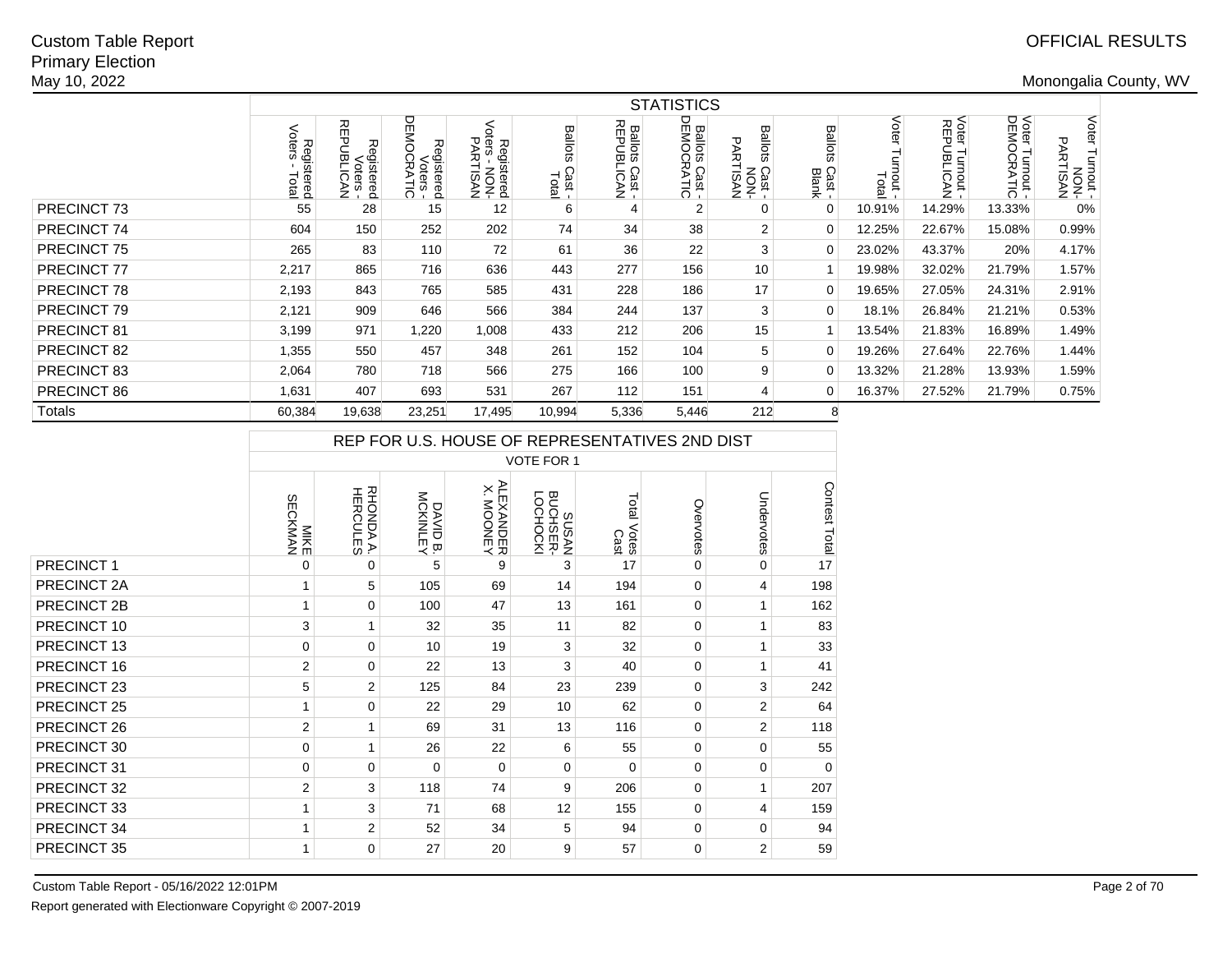|              | REP FOR U.S. HOUSE OF REPRESENTATIVES 2ND DIST<br><b>VOTE FOR 1</b> |                             |                      |                                |                               |                     |             |                         |               |  |  |  |  |  |  |
|--------------|---------------------------------------------------------------------|-----------------------------|----------------------|--------------------------------|-------------------------------|---------------------|-------------|-------------------------|---------------|--|--|--|--|--|--|
|              |                                                                     |                             |                      |                                |                               |                     |             |                         |               |  |  |  |  |  |  |
|              | MIKE<br>SECKMAN                                                     | <b>RHONDAA.</b><br>HERCULES | DAVID B.<br>MCKINLEY | <b>ALEXANDER<br/>X. MOONEY</b> | SUSAN<br>PUCHSER-<br>BUCHSER- | Total Votes<br>Cast | Overvotes   | Undervotes              | Contest Total |  |  |  |  |  |  |
| PRECINCT 36  | 0                                                                   | $\mathbf 0$                 | 23                   | 21                             | $\overline{2}$                | 46                  | $\pmb{0}$   | $\mathbf{1}$            | 47            |  |  |  |  |  |  |
| PRECINCT 38  | 3                                                                   | 2                           | 150                  | 153                            | 41                            | 349                 | $\mathbf 0$ | $\overline{\mathbf{4}}$ | 353           |  |  |  |  |  |  |
| PRECINCT 40  | $\overline{2}$                                                      | $\mathbf{1}$                | 35                   | 58                             | 15                            | 111                 | $\mathbf 0$ | $\overline{7}$          | 118           |  |  |  |  |  |  |
| PRECINCT 44  | 0                                                                   | $\overline{2}$              | 28                   | 64                             | 6                             | 100                 | $\mathbf 0$ | 0                       | 100           |  |  |  |  |  |  |
| PRECINCT 47  | 0                                                                   | $\mathbf{1}$                | 21                   | 60                             | 4                             | 86                  | $\mathbf 0$ | 3                       | 89            |  |  |  |  |  |  |
| PRECINCT 51  | $\mathbf{1}$                                                        | 4                           | 19                   | 28                             | 9                             | 61                  | $\pmb{0}$   | $\overline{7}$          | 68            |  |  |  |  |  |  |
| PRECINCT 51M | 0                                                                   | $\mathbf{1}$                | $\boldsymbol{2}$     | 3                              | $\mathbf{1}$                  | $\overline{7}$      | $\pmb{0}$   | $\mathbf{1}$            | 8             |  |  |  |  |  |  |
| PRECINCT 52  | 5                                                                   | $\mathbf{1}$                | 82                   | 95                             | 26                            | 209                 | $\mathbf 0$ | $\overline{4}$          | 213           |  |  |  |  |  |  |
| PRECINCT 58  | 6                                                                   | $\mathbf{1}$                | 40                   | 76                             | 20                            | 143                 | $\mathbf 0$ | $\mathbf{1}$            | 144           |  |  |  |  |  |  |
| PRECINCT 59  | 0                                                                   | $\mathbf 0$                 | 56                   | 52                             | 9                             | 117                 | $\mathbf 0$ | 3                       | 120           |  |  |  |  |  |  |
| PRECINCT 61  | $\overline{7}$                                                      | $\overline{2}$              | 126                  | 191                            | 46                            | 372                 | $\mathbf 0$ | $\overline{7}$          | 379           |  |  |  |  |  |  |
| PRECINCT 62  | 4                                                                   | 3                           | 69                   | 88                             | 12                            | 176                 | 0           | $\overline{2}$          | 178           |  |  |  |  |  |  |
| PRECINCT 63  | $\overline{2}$                                                      | 1                           | 45                   | 92                             | 16                            | 156                 | 0           | $\mathbf{1}$            | 157           |  |  |  |  |  |  |
| PRECINCT 64  | 0                                                                   | $\mathbf{1}$                | $\overline{7}$       | 17                             | 3                             | 28                  | $\mathbf 0$ | $\mathbf{1}$            | 29            |  |  |  |  |  |  |
| PRECINCT 67  | 3                                                                   | $\overline{2}$              | 36                   | 47                             | 10                            | 98                  | 0           | $\mathbf{1}$            | 99            |  |  |  |  |  |  |
| PRECINCT 68  | 1                                                                   | $\mathbf 0$                 | 11                   | 22                             | 3                             | 37                  | $\mathbf 0$ | $\mathbf{1}$            | 38            |  |  |  |  |  |  |
| PRECINCT 71  | 0                                                                   | 3                           | 84                   | 87                             | 22                            | 196                 | $\mathbf 0$ | 3                       | 199           |  |  |  |  |  |  |
| PRECINCT 72  | 0                                                                   | $\mathbf 0$                 | $\mathbf 0$          | $\mathbf 0$                    | $\mathbf 0$                   | $\mathbf 0$         | $\mathbf 0$ | $\pmb{0}$               | 0             |  |  |  |  |  |  |
| PRECINCT 73  | 0                                                                   | 0                           | 3                    | 1                              | $\mathbf 0$                   | 4                   | $\mathsf 0$ | 0                       | 4             |  |  |  |  |  |  |
| PRECINCT 74  | $\mathbf{1}$                                                        | $\mathbf{1}$                | 10                   | 16                             | 5                             | 33                  | $\mathsf 0$ | $\mathbf{1}$            | 34            |  |  |  |  |  |  |
| PRECINCT 75  | 0                                                                   | $\mathbf 0$                 | 19                   | 12                             | $\overline{2}$                | 33                  | $\mathbf 0$ | 3                       | 36            |  |  |  |  |  |  |
| PRECINCT 77  | 4                                                                   | 2                           | 122                  | 122                            | 24                            | 274                 | $\mathbf 0$ | 3                       | 277           |  |  |  |  |  |  |
| PRECINCT 78  | 0                                                                   | 1                           | 118                  | 81                             | 25                            | 225                 | 0           | 3                       | 228           |  |  |  |  |  |  |
| PRECINCT 79  | 0                                                                   | 3                           | 109                  | 112                            | 16                            | 240                 | $\pmb{0}$   | $\overline{\mathbf{4}}$ | 244           |  |  |  |  |  |  |
| PRECINCT 81  | 3                                                                   | 3                           | 110                  | 82                             | 14                            | 212                 | $\pmb{0}$   | $\pmb{0}$               | 212           |  |  |  |  |  |  |
| PRECINCT 82  | 3                                                                   | 3                           | 55                   | 80                             | 11                            | 152                 | $\mathbf 0$ | 0                       | 152           |  |  |  |  |  |  |
| PRECINCT 83  | $\overline{2}$                                                      | $\mathbf 0$                 | 72                   | 72                             | 17                            | 163                 | $\mathbf 0$ | 3                       | 166           |  |  |  |  |  |  |
| PRECINCT 86  | 0                                                                   | 3                           | 60                   | 42                             | $\overline{7}$                | 112                 | 0           | $\mathbf 0$             | 112           |  |  |  |  |  |  |
| Totals       | 67                                                                  | 59                          | 2,296                | 2,328                          | 500                           | 5,250               | 0           | 86                      | 5,336         |  |  |  |  |  |  |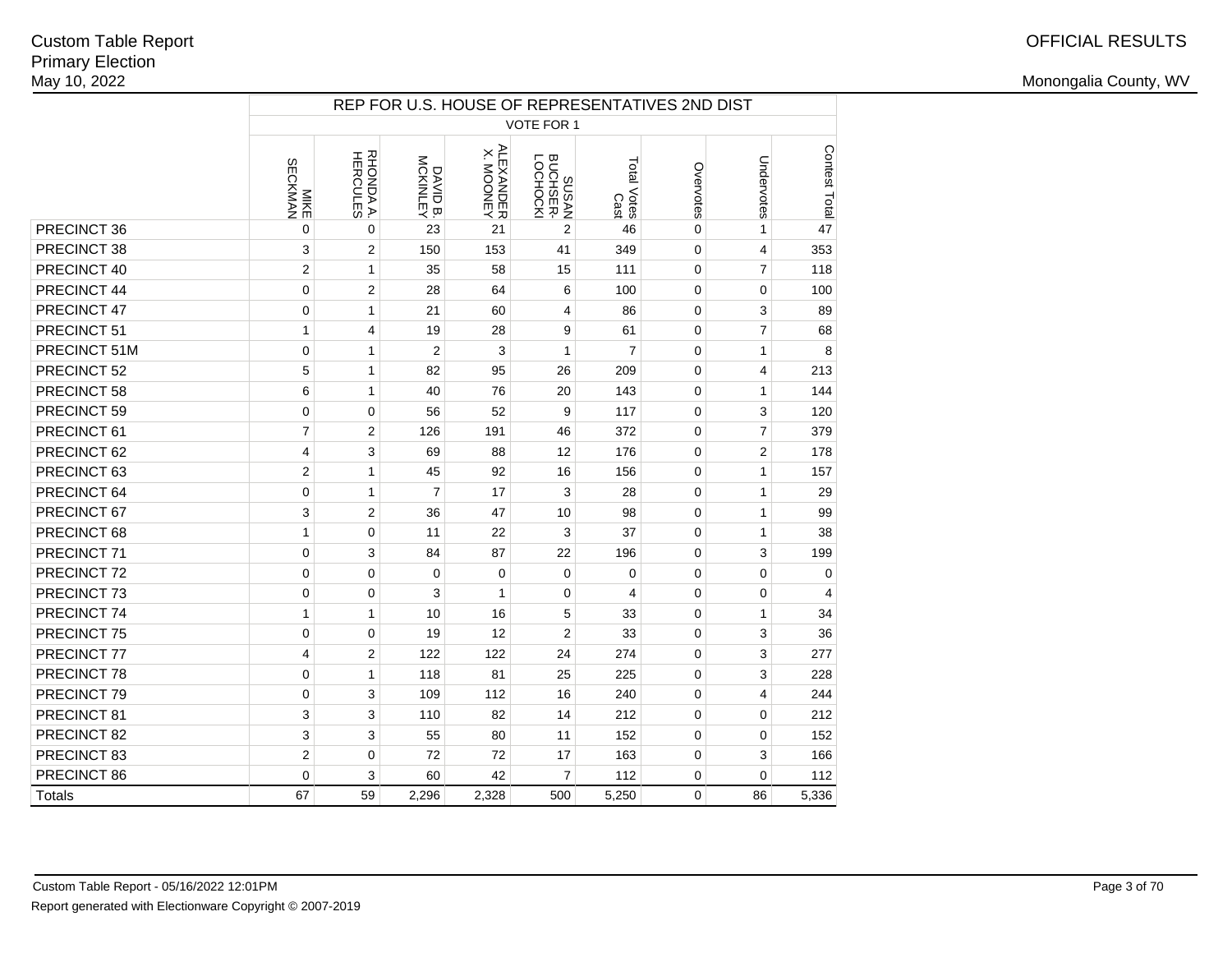# OFFICIAL RESULTS

|              |                     | SENATORIAL DISTRICT |             | REP FOR STATE SENATOR 2ND |               |                         |                       |                     | REP FOR STATE SENATOR 13TH SENATORIAL |              |               |
|--------------|---------------------|---------------------|-------------|---------------------------|---------------|-------------------------|-----------------------|---------------------|---------------------------------------|--------------|---------------|
|              |                     |                     | VOTE FOR 1  |                           |               |                         |                       | VOTE FOR 1          |                                       |              |               |
|              | CHARLES<br>CLEMENTS | Total Votes<br>Cast | Overvotes   | Undervotes                | Contest Total | <b>MIKE</b><br>OLIVERIO | <b>CARLY</b><br>BRAUN | Total Votes<br>Cast | Overvotes                             | Undervotes   | Contest Total |
| PRECINCT 1   |                     |                     |             |                           |               | 12                      | 4                     | 16                  | 0                                     | $\mathbf{1}$ |               |
| PRECINCT 2A  |                     |                     |             |                           |               | 151                     | 36                    | 187                 | $\mathbf 0$                           | 11           | 198           |
| PRECINCT 2B  |                     |                     |             |                           |               | 127                     | 27                    | 154                 | $\pmb{0}$                             | 8            | 162           |
| PRECINCT 10  |                     |                     |             |                           |               | 61                      | 19                    | 80                  | $\pmb{0}$                             | 3            | 83            |
| PRECINCT 13  |                     |                     |             |                           |               | 21                      | 8                     | 29                  | $\pmb{0}$                             | 4            | 33            |
| PRECINCT 16  |                     |                     |             |                           |               | 26                      | 14                    | 40                  | $\pmb{0}$                             | $\mathbf{1}$ | 41            |
| PRECINCT 23  |                     |                     |             |                           |               | 198                     | 33                    | 231                 | $\pmb{0}$                             | 11           | 242           |
| PRECINCT 25  |                     |                     |             |                           |               | 52                      | 9                     | 61                  | $\mathbf 0$                           | 3            | 64            |
| PRECINCT 26  |                     |                     |             |                           |               | 87                      | 26                    | 113                 | $\mathbf 0$                           | 5            | 118           |
| PRECINCT 30  |                     |                     |             |                           |               | 42                      | 8                     | 50                  | $\mathbf 0$                           | 5            | 55            |
| PRECINCT 31  |                     |                     |             |                           |               | $\pmb{0}$               | $\mathbf 0$           | $\Omega$            | $\pmb{0}$                             | $\mathbf 0$  | $\pmb{0}$     |
| PRECINCT 32  |                     |                     |             |                           |               | 168                     | 33                    | 201                 | $\pmb{0}$                             | 6            | 207           |
| PRECINCT 33  |                     |                     |             |                           |               | 113                     | 37                    | 150                 | $\pmb{0}$                             | 9            | 159           |
| PRECINCT 34  |                     |                     |             |                           |               | 78                      | 13                    | 91                  | $\pmb{0}$                             | 3            | 94            |
| PRECINCT 35  |                     |                     |             |                           |               | 45                      | 13                    | 58                  | $\pmb{0}$                             | $\mathbf{1}$ | 59            |
| PRECINCT 36  |                     |                     |             |                           |               | 38                      | 8                     | 46                  | 0                                     | $\mathbf{1}$ | 47            |
| PRECINCT 38  |                     |                     |             |                           |               | 268                     | 69                    | 337                 | $\mathbf 0$                           | 16           | 353           |
| PRECINCT 40  | 76                  | 76                  | $\mathbf 0$ | 42                        | 118           |                         |                       |                     |                                       |              |               |
| PRECINCT 44  | 50                  | 50                  | 0           | 50                        | 100           |                         |                       |                     |                                       |              |               |
| PRECINCT 47  | 62                  | 62                  | $\mathbf 0$ | 27                        | 89            |                         |                       |                     |                                       |              |               |
| PRECINCT 51  | 36                  | 36                  | $\mathbf 0$ | 32                        | 68            |                         |                       |                     |                                       |              |               |
| PRECINCT 51M | 5                   | 5                   | $\mathbf 0$ | 3                         | 8             |                         |                       |                     |                                       |              |               |
| PRECINCT 52  | 122                 | 122                 | $\mathbf 0$ | 91                        | 213           |                         |                       |                     |                                       |              |               |
| PRECINCT 58  | 84                  | 84                  | $\mathbf 0$ | 60                        | 144           |                         |                       |                     |                                       |              |               |
| PRECINCT 59  | 78                  | 78                  | $\mathbf 0$ | 42                        | 120           |                         |                       |                     |                                       |              |               |
| PRECINCT 61  |                     |                     |             |                           |               | 301                     | 66                    | 367                 | $\mathbf 0$                           | 12           | 379           |
| PRECINCT 62  |                     |                     |             |                           |               | 138                     | 30                    | 168                 | $\pmb{0}$                             | 10           | 178           |
| PRECINCT 63  |                     |                     |             |                           |               | 119                     | 30                    | 149                 | $\mathbf 0$                           | 8            | 157           |
| PRECINCT 64  |                     |                     |             |                           |               | 20                      | 8                     | 28                  | $\mathbf 0$                           | $\mathbf{1}$ | 29            |
| PRECINCT 67  | 62                  | 62                  | $\mathbf 0$ | 37                        | 99            |                         |                       |                     |                                       |              |               |
| PRECINCT 68  |                     |                     |             |                           |               | 32                      | 5                     | 37                  | $\mathbf 0$                           | $\mathbf{1}$ | 38            |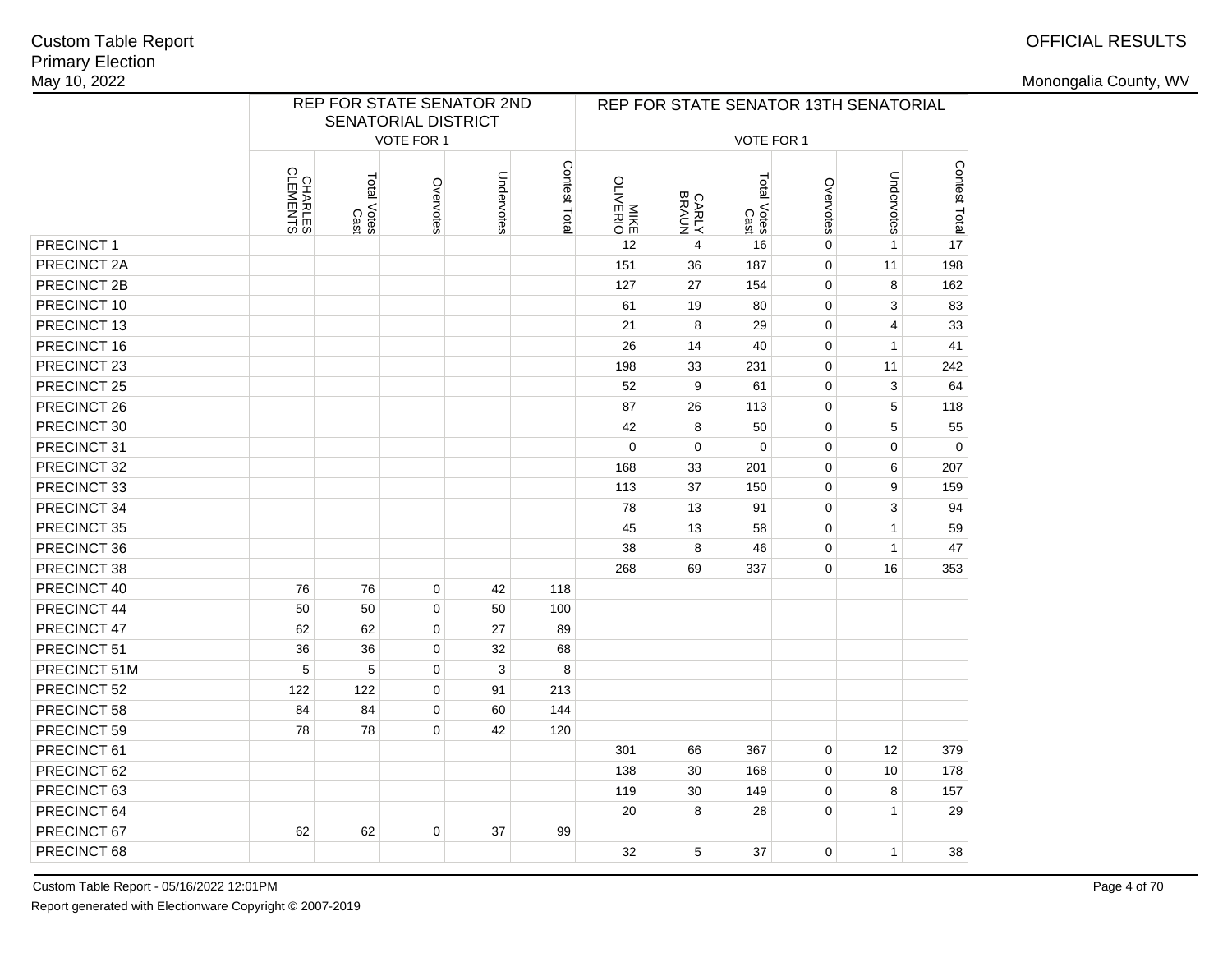## OFFICIAL RESULTS

|               |                     |                     | <b>SENATORIAL DISTRICT</b> | REP FOR STATE SENATOR 2ND |               |                  |                       |                     |             | REP FOR STATE SENATOR 13TH SENATORIAL |               |
|---------------|---------------------|---------------------|----------------------------|---------------------------|---------------|------------------|-----------------------|---------------------|-------------|---------------------------------------|---------------|
|               |                     |                     | <b>VOTE FOR 1</b>          |                           |               |                  |                       | VOTE FOR 1          |             |                                       |               |
|               | CHARLES<br>CLEMENTS | Total Votes<br>Cast | Overvotes                  | Undervotes                | Contest Total | MIKE<br>OLIVERIO | <b>CARLY</b><br>BRAUN | Total Votes<br>Cast | Overvotes   | Undervotes                            | Contest Total |
| PRECINCT 71   |                     |                     |                            |                           |               | 150              | 40                    | 190                 | 0           | 9                                     | 199           |
| PRECINCT 72   |                     |                     |                            |                           |               | 0                | 0                     | 0                   | $\mathbf 0$ | $\mathbf 0$                           | $\mathbf 0$   |
| PRECINCT 73   | 3                   | 3                   | 0                          |                           | 4             |                  |                       |                     |             |                                       |               |
| PRECINCT 74   |                     |                     |                            |                           |               | 25               | 6                     | 31                  | 0           | 3                                     | 34            |
| PRECINCT 75   |                     |                     |                            |                           |               | 34               | $\overline{2}$        | 36                  | 0           | $\mathbf 0$                           | 36            |
| PRECINCT 77   | 189                 | 189                 | 0                          | 88                        | 277           |                  |                       |                     |             |                                       |               |
| PRECINCT 78   | 138                 | 138                 | 0                          | 90                        | 228           |                  |                       |                     |             |                                       |               |
| PRECINCT 79   | 148                 | 148                 | 0                          | 96                        | 244           |                  |                       |                     |             |                                       |               |
| PRECINCT 81   | 139                 | 139                 | 0                          | 73                        | 212           |                  |                       |                     |             |                                       |               |
| PRECINCT 82   | 93                  | 93                  | 0                          | 59                        | 152           |                  |                       |                     |             |                                       |               |
| PRECINCT 83   | 124                 | 124                 | 0                          | 42                        | 166           |                  |                       |                     |             |                                       |               |
| PRECINCT 86   |                     |                     |                            |                           |               | 95               | 15                    | 110                 | 0           | $\overline{2}$                        | 112           |
| <b>Totals</b> | 1,409               | 1,409               | 0                          | 833                       | 2,242         | 2,401            | 559                   | 2,960               | $\mathbf 0$ | 134                                   | 3,094         |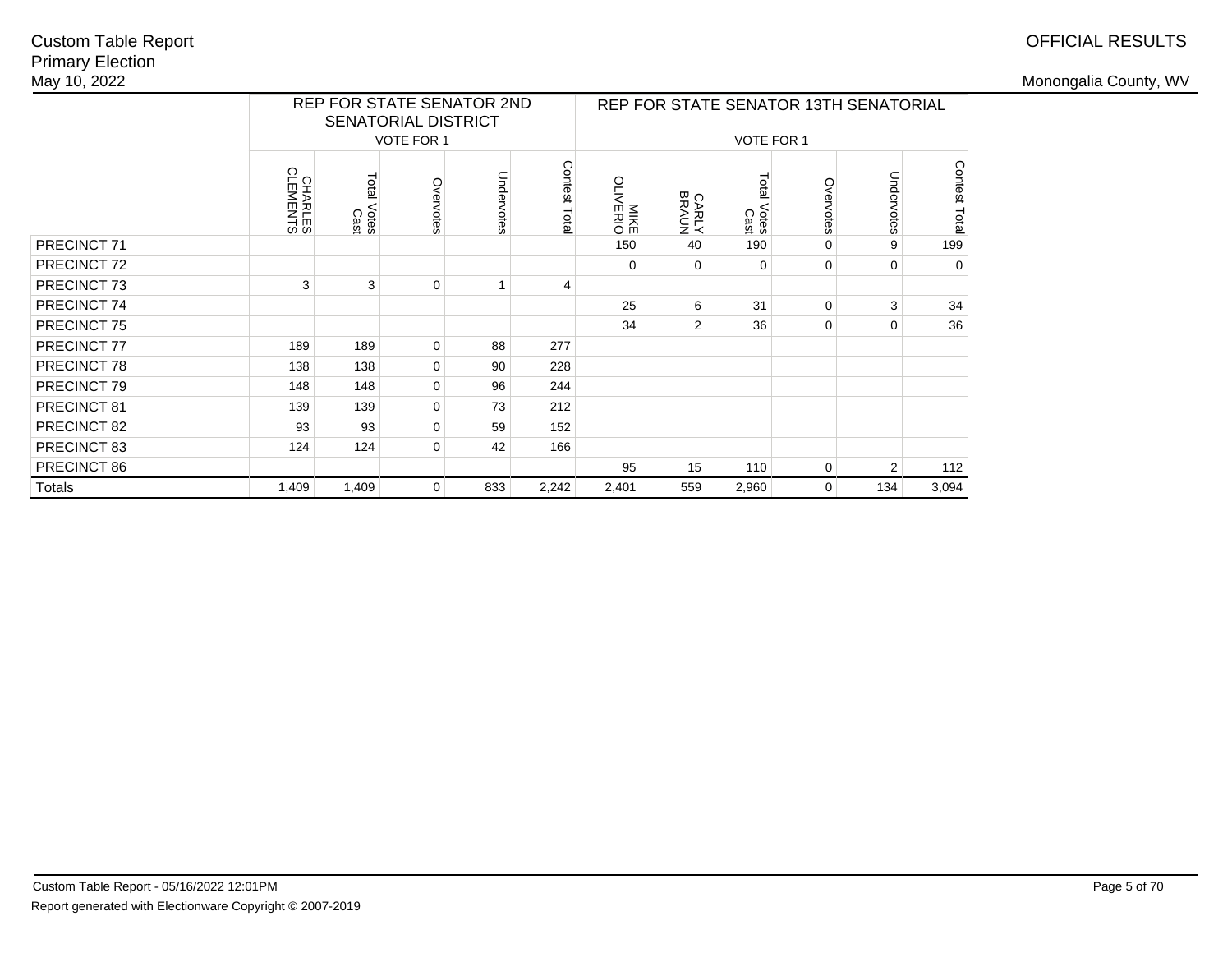# OFFICIAL RESULTS

|              |                      | REP FOR MEMBER OF HOUSE OF       |                |                |              |                          |                     |            |                        |                | REP FOR MEMBER OF HOUSE OF DELEGATES 78TH |                    |
|--------------|----------------------|----------------------------------|----------------|----------------|--------------|--------------------------|---------------------|------------|------------------------|----------------|-------------------------------------------|--------------------|
|              |                      | DELEGATES 77TH DELEGATE DISTRICT |                |                |              |                          |                     |            |                        |                |                                           |                    |
|              |                      |                                  | VOTE FOR 1     |                |              |                          |                     |            | VOTE FOR 1             |                |                                           |                    |
|              | ЙČ<br><b>STATLER</b> | Total<br>Votes<br>Cast           | Overvotes      | Undervotes     | Contest Tota | <b>GENO</b><br>CHIARELLI | TONI<br>DICHIACCHIO | SCOTT NALE | Total<br>Votes<br>Cast | Overvotes      | Undervotes                                | Contest Total<br>L |
| PRECINCT 1   |                      |                                  |                |                |              | 8                        | $\mathbf{1}$        | 5          | 14                     | $\Omega$       | 3                                         |                    |
| PRECINCT 33  |                      |                                  |                |                |              | 56                       | 48                  | 42         | 146                    | $\mathbf 0$    | 13                                        | 159                |
| PRECINCT 38  |                      |                                  |                |                |              | 117                      | 108                 | 100        | 325                    | 0              | 28                                        | 353                |
| PRECINCT 40  | 106                  | 106                              | $\mathbf 0$    | 12             | 118          |                          |                     |            |                        |                |                                           |                    |
| PRECINCT 44  | 86                   | 86                               | $\mathbf 0$    | 14             | 100          |                          |                     |            |                        |                |                                           |                    |
| PRECINCT 47  | 81                   | 81                               | $\mathbf 0$    | 8              | 89           |                          |                     |            |                        |                |                                           |                    |
| PRECINCT 51  | 56                   | 56                               | $\mathbf 0$    | 12             | 68           |                          |                     |            |                        |                |                                           |                    |
| PRECINCT 51M | 6                    | 6                                | $\mathbf 0$    | 2              | 8            |                          |                     |            |                        |                |                                           |                    |
| PRECINCT 52  | 179                  | 179                              | $\mathbf 0$    | 34             | 213          |                          |                     |            |                        |                |                                           |                    |
| PRECINCT 58  | 130                  | 130                              | $\mathbf 0$    | 14             | 144          |                          |                     |            |                        |                |                                           |                    |
| PRECINCT 59  | 100                  | 100                              | $\mathbf 0$    | 20             | 120          |                          |                     |            |                        |                |                                           |                    |
| PRECINCT 61  |                      |                                  |                |                |              | 117                      | 97                  | 126        | 340                    | 0              | 39                                        | 379                |
| PRECINCT 62  | 147                  | 147                              | $\mathbf 0$    | 31             | 178          |                          |                     |            |                        |                |                                           |                    |
| PRECINCT 63  |                      |                                  |                |                |              | 54                       | 43                  | 46         | 143                    | $\mathbf 0$    | 14                                        | 157                |
| PRECINCT 64  | 22                   | 22                               | $\mathbf 0$    | $\overline{7}$ | 29           |                          |                     |            |                        |                |                                           |                    |
| PRECINCT 67  | 89                   | 89                               | $\mathbf 0$    | 10             | 99           |                          |                     |            |                        |                |                                           |                    |
| PRECINCT 68  | 33                   | 33                               | $\mathbf 0$    | 5              | 38           |                          |                     |            |                        |                |                                           |                    |
| PRECINCT 72  | 0                    | 0                                | $\Omega$       | $\mathbf 0$    | 0            |                          |                     |            |                        |                |                                           |                    |
| PRECINCT 73  | 3                    | 3                                | $\mathbf 0$    | $\mathbf{1}$   | 4            |                          |                     |            |                        |                |                                           |                    |
| PRECINCT 77  |                      |                                  |                |                |              | 92                       | 87                  | 60         | 239                    | 0              | 38                                        | 277                |
| Totals       | 1,038                | 1,038                            | $\overline{0}$ | 170            | 1,208        | 444                      | 384                 | 379        | 1,207                  | $\overline{0}$ | 135                                       | 1,342              |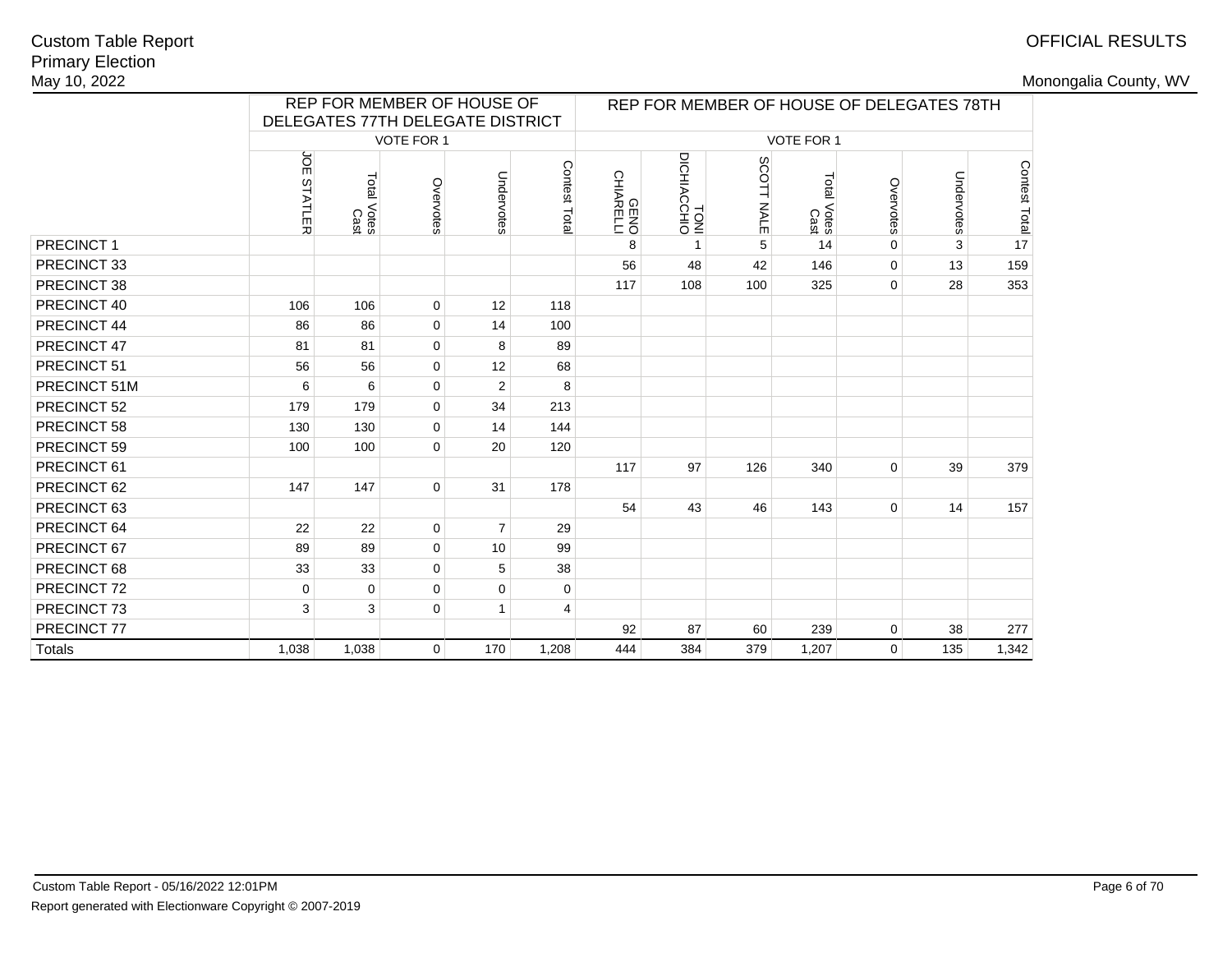# OFFICIAL RESULTS

|               |                    |                     | REP FOR MEMBER OF HOUSE OF<br>DELEGATES 79TH DELEGATE DISTRICT |            |               | REP FOR MEMBER OF HOUSE OF<br>DELEGATES 80TH DELEGATE DISTRICT |                     |                   |            |               |  |
|---------------|--------------------|---------------------|----------------------------------------------------------------|------------|---------------|----------------------------------------------------------------|---------------------|-------------------|------------|---------------|--|
|               |                    |                     | <b>VOTE FOR 1</b>                                              |            |               |                                                                |                     | <b>VOTE FOR 1</b> |            |               |  |
|               | LEMAIRE<br>LEMAIRE | Total Votes<br>Cast | Overvotes                                                      | Undervotes | Contest Total | JUSTIN<br>WHITE                                                | Total Votes<br>Cast | Overvotes         | Undervotes | Contest Total |  |
| PRECINCT 2A   | 120                | 120                 | $\mathbf 0$                                                    | 78         | 198           |                                                                |                     |                   |            |               |  |
| PRECINCT 2B   | 96                 | 96                  | $\mathbf 0$                                                    | 66         | 162           |                                                                |                     |                   |            |               |  |
| PRECINCT 10   | 55                 | 55                  | 0                                                              | 28         | 83            |                                                                |                     |                   |            |               |  |
| PRECINCT 23   |                    |                     |                                                                |            |               | 170                                                            | 170                 | 0                 | 72         | 242           |  |
| PRECINCT 25   |                    |                     |                                                                |            |               | 51                                                             | 51                  | 0                 | 13         | 64            |  |
| PRECINCT 26   |                    |                     |                                                                |            |               | 85                                                             | 85                  | 0                 | 33         | 118           |  |
| PRECINCT 30   | 34                 | 34                  | $\mathbf 0$                                                    | 21         | 55            |                                                                |                     |                   |            |               |  |
| PRECINCT 35   | 48                 | 48                  | 0                                                              | 11         | 59            |                                                                |                     |                   |            |               |  |
| PRECINCT 36   |                    |                     |                                                                |            |               | 33                                                             | 33                  | 0                 | 14         | 47            |  |
| PRECINCT 71   |                    |                     |                                                                |            |               | 153                                                            | 153                 | 0                 | 46         | 199           |  |
| PRECINCT 74   |                    |                     |                                                                |            |               | 24                                                             | 24                  | 0                 | 10         | 34            |  |
| PRECINCT 75   |                    |                     |                                                                |            |               | 24                                                             | 24                  | 0                 | 12         | 36            |  |
| <b>Totals</b> | 353                | 353                 | 0                                                              | 204        | 557           | 540                                                            | 540                 | 0                 | 200        | 740           |  |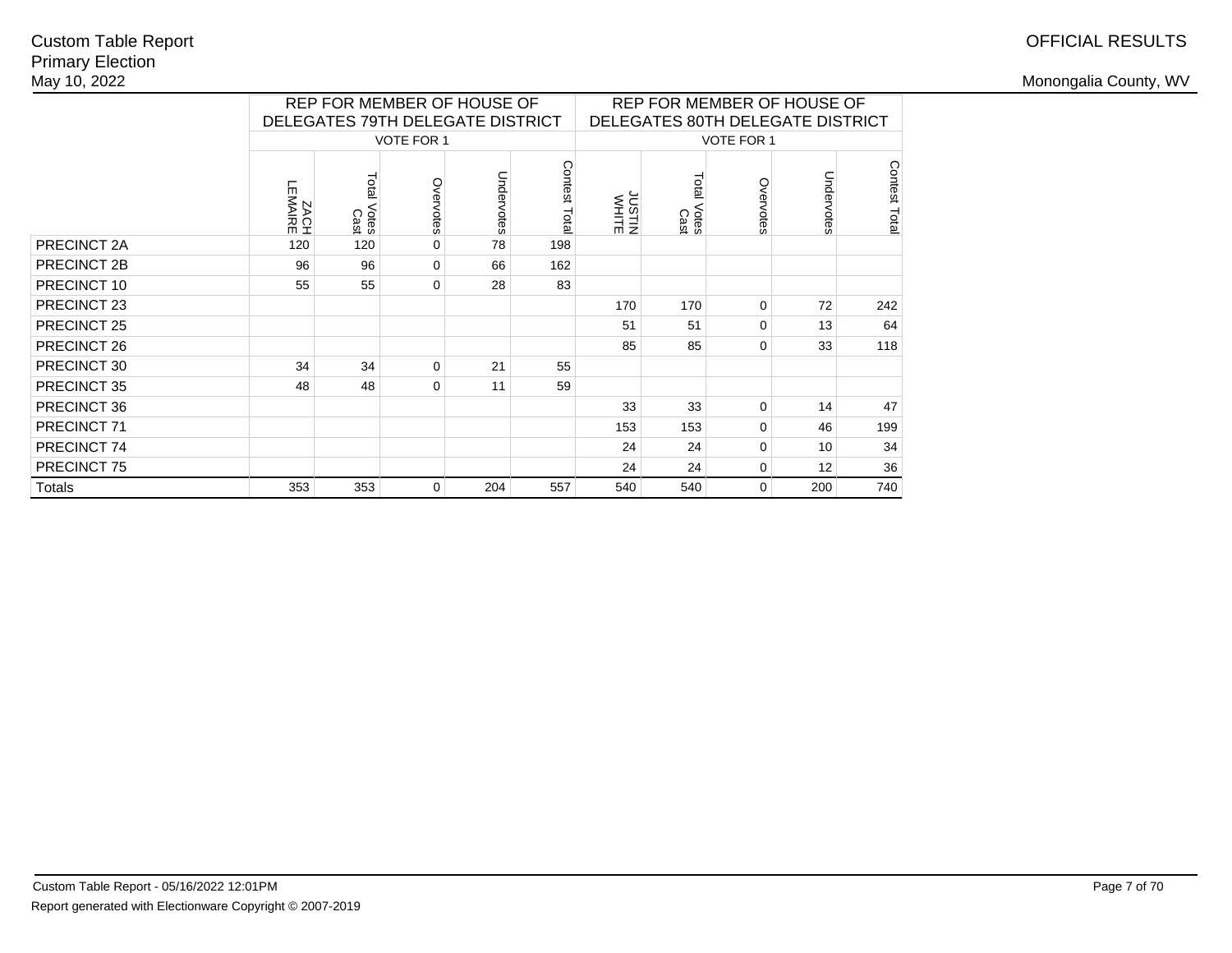# OFFICIAL RESULTS

|             |                  |                                | REP FOR MEMBER OF HOUSE OF<br>DELEGATES 81ST DELEGATE DISTRICT |            |               |                 |                         |                    | REP FOR MEMBER OF HOUSE OF DELEGATES 82ND |             |            |               |
|-------------|------------------|--------------------------------|----------------------------------------------------------------|------------|---------------|-----------------|-------------------------|--------------------|-------------------------------------------|-------------|------------|---------------|
|             |                  |                                | <b>VOTE FOR 1</b>                                              |            |               |                 |                         |                    | <b>VOTE FOR 1</b>                         |             |            |               |
|             | STEVEN<br>HARRIS | Total<br>Votes<br>Cast         | Overvotes                                                      | Undervotes | Contest Total | DREW<br>TALBOTT | <b>DEBBIE</b><br>WARNER | <b>CINDY FRICH</b> | <b>Total</b><br>Votes<br>Cast             | Overvotes   | Undervotes | Contest Total |
| PRECINCT 13 | 20               | 20                             | $\mathbf 0$                                                    | 13         | 33            |                 |                         |                    |                                           |             |            |               |
| PRECINCT 16 | 29               | 29                             | $\mathbf 0$                                                    | 12         | 41            |                 |                         |                    |                                           |             |            |               |
| PRECINCT 31 |                  |                                |                                                                |            |               |                 | $\Omega$                | $\mathbf 0$        | $\Omega$                                  | $\mathbf 0$ | 0          | $\mathbf 0$   |
| PRECINCT 32 | 152              | 152                            | $\mathbf 0$                                                    | 55         | 207           |                 |                         |                    |                                           |             |            |               |
| PRECINCT 34 |                  |                                |                                                                |            |               | 11              | 44                      | 33                 | 88                                        | $\mathbf 0$ | 6          | 94            |
| PRECINCT 78 |                  |                                |                                                                |            |               | 24              | 115                     | 76                 | 215                                       | $\mathbf 0$ | 13         | 228           |
| PRECINCT 79 |                  |                                |                                                                |            |               | 21              | 148                     | 63                 | 232                                       | 0           | 12         | 244           |
| PRECINCT 81 |                  |                                |                                                                |            |               | 27              | 89                      | 83                 | 199                                       | $\mathbf 0$ | 13         | 212           |
| PRECINCT 82 |                  |                                |                                                                |            |               | 15              | 80                      | 51                 | 146                                       | $\mathbf 0$ | 6          | 152           |
| PRECINCT 83 |                  |                                |                                                                |            |               | 25              | 83                      | 50                 | 158                                       | 0           | 8          | 166           |
| PRECINCT 86 | 80               | 80<br>32<br>$\mathbf 0$<br>112 |                                                                |            |               |                 |                         |                    |                                           |             |            |               |
| Totals      | 281              | 281                            | $\mathbf{0}$                                                   | 112        | 393           | 123             | 559                     | 356                | 1,038                                     | 0           | 58         | 1,096         |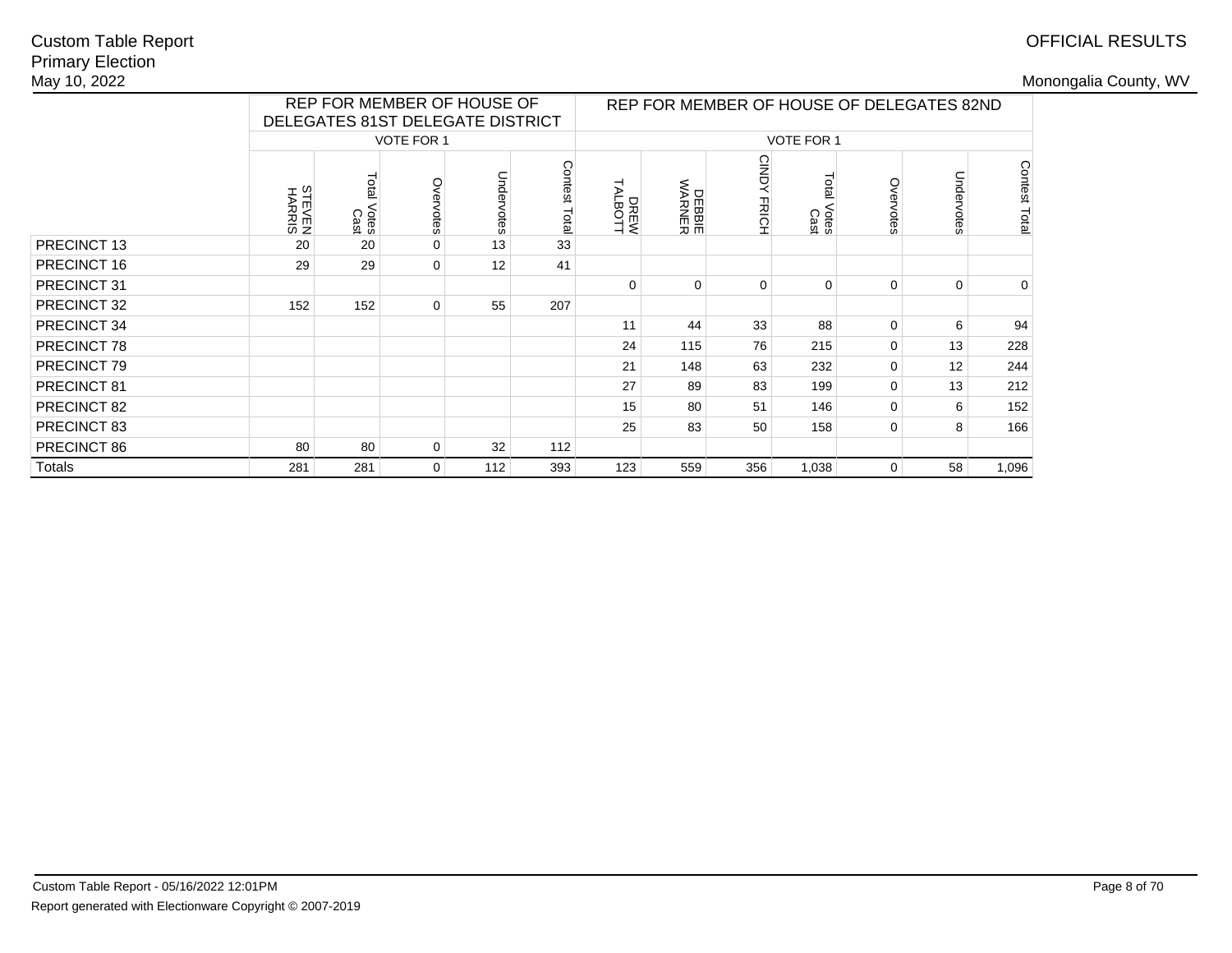|               | REP FOR STATE EXECUTIVE COMMITTEE FEMALE 2ND SENATORIAL |                          |                         |                   |                     |             |            |               |  |  |  |
|---------------|---------------------------------------------------------|--------------------------|-------------------------|-------------------|---------------------|-------------|------------|---------------|--|--|--|
|               |                                                         |                          |                         | <b>VOTE FOR 2</b> |                     |             |            |               |  |  |  |
|               | <b>REBECCA</b><br>(BECKY<br>WELLS                       | <b>RHONDA S.</b><br>DEAN | <b>BRENDA</b><br>NAPIER | Write-in Totals   | Total Votes<br>Cast | Overvotes   | Undervotes | Contest Total |  |  |  |
| PRECINCT 40   | 18                                                      | 70                       | 41                      | 0                 | 129                 | 0           | 107        | 236           |  |  |  |
| PRECINCT 44   | 44                                                      | 42                       | 34                      | $\mathbf{1}$      | 121                 | 0           | 79         | 200           |  |  |  |
| PRECINCT 47   | 37                                                      | 42                       | 26                      | 0                 | 105                 | $\mathbf 0$ | 73         | 178           |  |  |  |
| PRECINCT 51   | 8                                                       | 47                       | 17                      | 0                 | 72                  | 0           | 64         | 136           |  |  |  |
| PRECINCT 51M  | 3                                                       | 5                        | $\overline{2}$          | 0                 | 10                  | 0           | 6          | 16            |  |  |  |
| PRECINCT 52   | 61                                                      | 116                      | 69                      | 1                 | 247                 | 0           | 179        | 426           |  |  |  |
| PRECINCT 58   | 49                                                      | 75                       | 37                      | 0                 | 161                 | 0           | 127        | 288           |  |  |  |
| PRECINCT 59   | 39                                                      | 64                       | 31                      | 0                 | 134                 | 0           | 106        | 240           |  |  |  |
| PRECINCT 67   | 37                                                      | 61                       | 27                      | 0                 | 125                 | 0           | 73         | 198           |  |  |  |
| PRECINCT 73   | 1                                                       | 3                        | 1                       | $\Omega$          | 5                   | 0           | 3          | 8             |  |  |  |
| PRECINCT 77   | 99                                                      | 104                      | 79                      | 0                 | 282                 | 0           | 272        | 554           |  |  |  |
| PRECINCT 78   | 86                                                      | 115                      | 66                      | 1                 | 268                 | 0           | 188        | 456           |  |  |  |
| PRECINCT 79   | 63                                                      | 114                      | 71                      | $\Omega$          | 248                 | 0           | 240        | 488           |  |  |  |
| PRECINCT 81   | 69                                                      | 88                       | 50                      | 3                 | 210                 | 0           | 214        | 424           |  |  |  |
| PRECINCT 82   | 65                                                      | 66                       | 45                      | $\Omega$          | 176                 | 0           | 128        | 304           |  |  |  |
| PRECINCT 83   | 62                                                      | 65                       | 57                      | 0                 | 184                 | 0           | 148        | 332           |  |  |  |
| <b>Totals</b> | 741                                                     | 1,077                    | 653                     | 6                 | 2,477               | $\mathbf 0$ | 2,007      | 4,484         |  |  |  |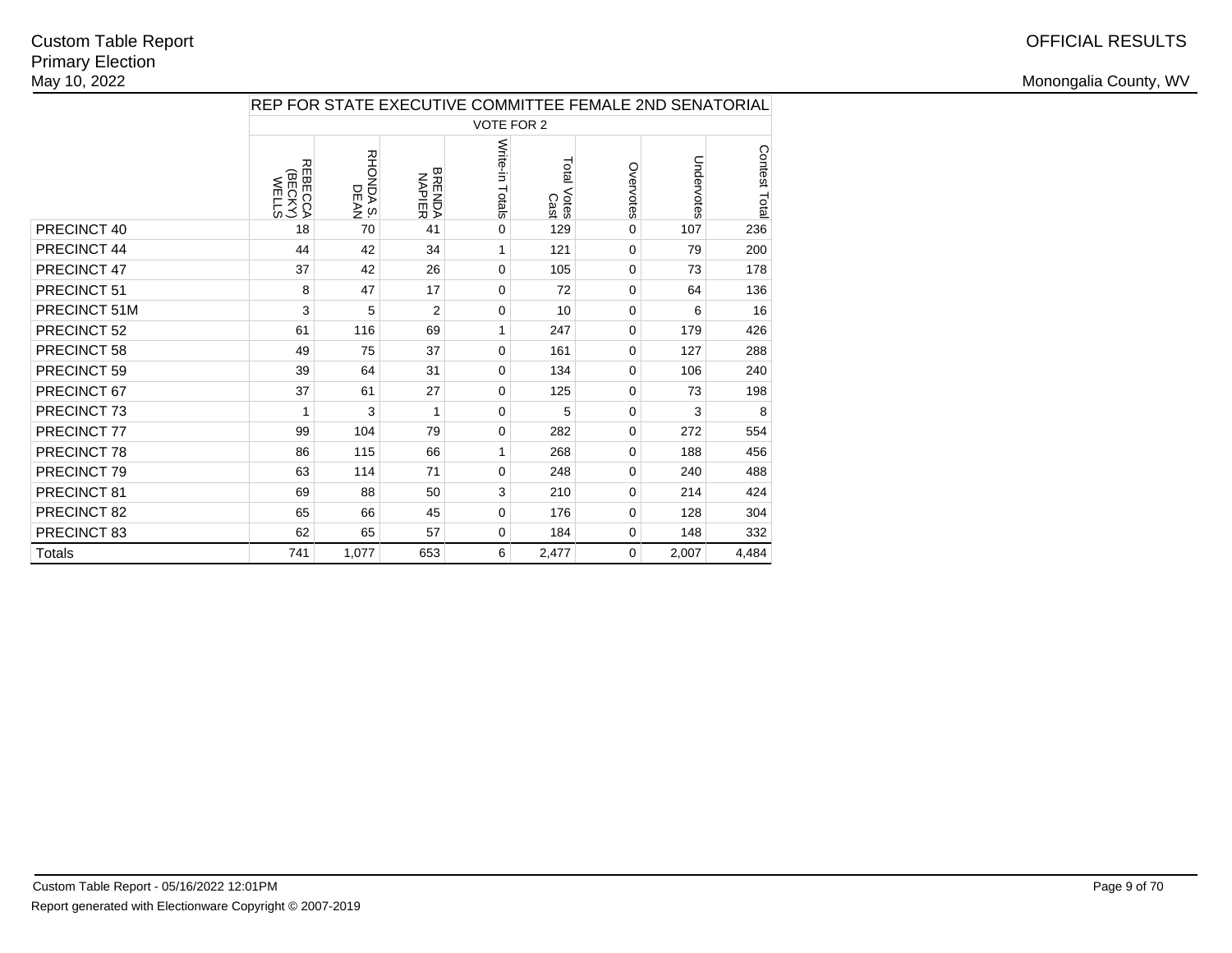|               | REP FOR STATE EXECUTIVE COMMITTEE MALE 2ND SENATORIAL |                |             |                   |                     |             |            |               |  |  |  |  |
|---------------|-------------------------------------------------------|----------------|-------------|-------------------|---------------------|-------------|------------|---------------|--|--|--|--|
|               |                                                       |                |             | <b>VOTE FOR 2</b> |                     |             |            |               |  |  |  |  |
|               | $\frac{2}{3}$<br><b>EVENT.</b><br>NAPIER              | SNOT<br>SNVIS  | ELIJAH DEAN | Write-in Totals   | Total Votes<br>Cast | Overvotes   | Undervotes | Contest Total |  |  |  |  |
| PRECINCT 40   | 47                                                    | 15             | 68          | 0                 | 130                 | 0           | 106        | 236           |  |  |  |  |
| PRECINCT 44   | 41                                                    | 35             | 39          | 1                 | 116                 | 0           | 84         | 200           |  |  |  |  |
| PRECINCT 47   | 33                                                    | 36             | 38          | 0                 | 107                 | 0           | 71         | 178           |  |  |  |  |
| PRECINCT 51   | 26                                                    | 5              | 35          | 0                 | 66                  | 0           | 70         | 136           |  |  |  |  |
| PRECINCT 51M  | 5                                                     | $\mathbf 0$    | 4           | 0                 | 9                   | 0           | 7          | 16            |  |  |  |  |
| PRECINCT 52   | 66                                                    | 58             | 106         | 1                 | 231                 | 0           | 195        | 426           |  |  |  |  |
| PRECINCT 58   | 50                                                    | 50             | 62          | $\Omega$          | 162                 | 0           | 126        | 288           |  |  |  |  |
| PRECINCT 59   | 40                                                    | 38             | 54          | $\Omega$          | 132                 | 0           | 108        | 240           |  |  |  |  |
| PRECINCT 67   | 44                                                    | 29             | 47          | 1                 | 121                 | 0           | 77         | 198           |  |  |  |  |
| PRECINCT 73   | $\overline{2}$                                        | $\overline{2}$ | 1           | $\Omega$          | 5                   | 0           | 3          | 8             |  |  |  |  |
| PRECINCT 77   | 93                                                    | 95             | 92          | 1                 | 281                 | 0           | 273        | 554           |  |  |  |  |
| PRECINCT 78   | 67                                                    | 85             | 103         | $\Omega$          | 255                 | 0           | 201        | 456           |  |  |  |  |
| PRECINCT 79   | 72                                                    | 88             | 79          | $\Omega$          | 239                 | 0           | 249        | 488           |  |  |  |  |
| PRECINCT 81   | 56                                                    | 67             | 79          | 1                 | 203                 | 0           | 221        | 424           |  |  |  |  |
| PRECINCT 82   | 60                                                    | 45             | 59          | 0                 | 164                 | 0           | 140        | 304           |  |  |  |  |
| PRECINCT 83   | 55                                                    | 65             | 56          | $\overline{2}$    | 178                 | 0           | 154        | 332           |  |  |  |  |
| <b>Totals</b> | 757                                                   | 713            | 922         | $\overline{7}$    | 2,399               | $\mathbf 0$ | 2,085      | 4,484         |  |  |  |  |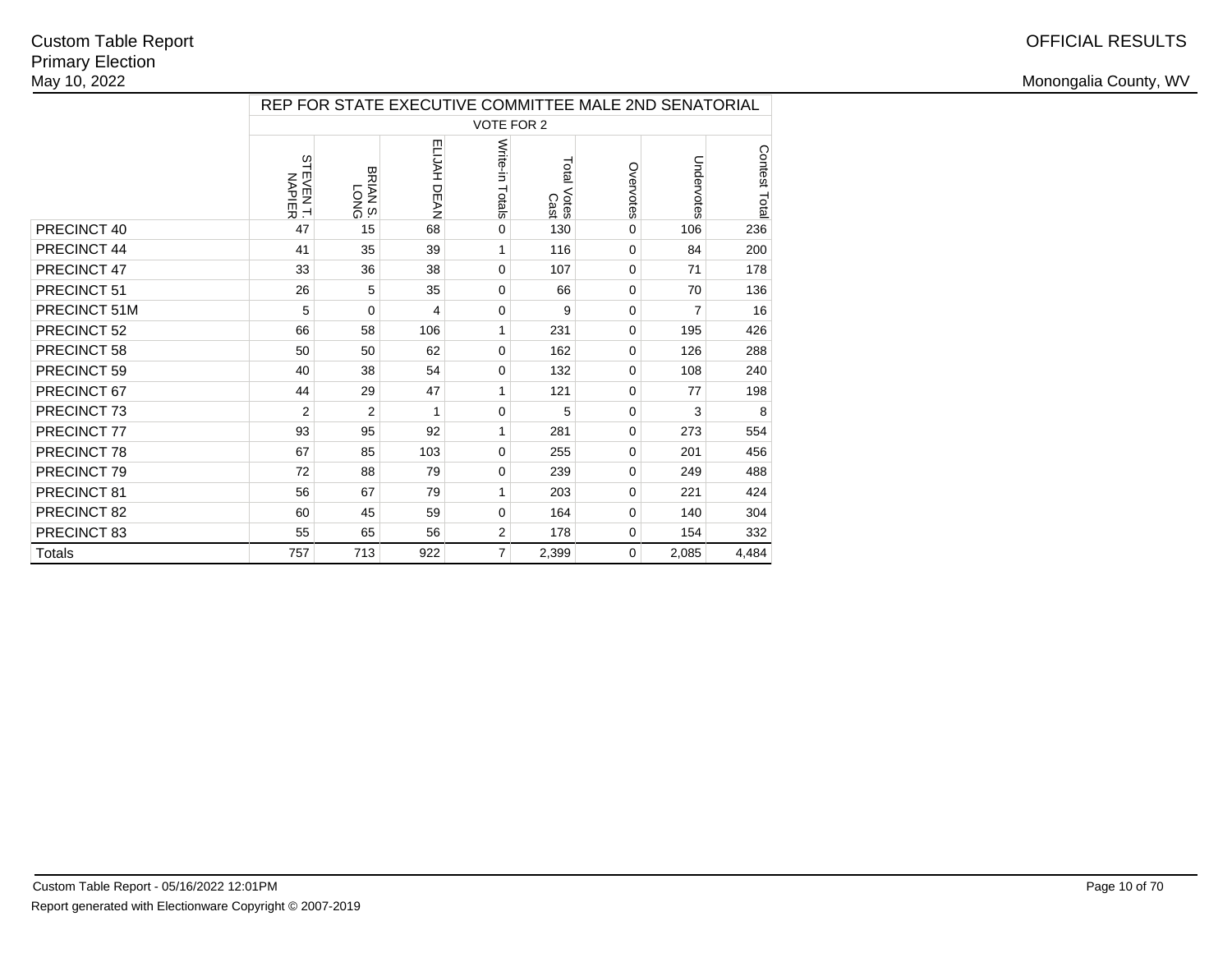|               | REP FOR STATE EXECUTIVE COMMITTEE FEMALE<br><b>13TH SENATORIAL DISTRICT</b> |                 |                     |           |            |               |  |  |  |  |  |  |
|---------------|-----------------------------------------------------------------------------|-----------------|---------------------|-----------|------------|---------------|--|--|--|--|--|--|
|               | <b>VOTE FOR 2</b>                                                           |                 |                     |           |            |               |  |  |  |  |  |  |
|               | <b>NNZON</b><br>KANDI                                                       | Write-in Totals | Total Votes<br>Cast | Overvotes | Undervotes | Contest Total |  |  |  |  |  |  |
| PRECINCT 1    | 9                                                                           | 0               | 9                   | 0         | 25         | 34            |  |  |  |  |  |  |
| PRECINCT 2A   | 113                                                                         | 0               | 113                 | 0         | 283        | 396           |  |  |  |  |  |  |
| PRECINCT 2B   | 88                                                                          | $\mathbf{1}$    | 89                  | 0         | 235        | 324           |  |  |  |  |  |  |
| PRECINCT 10   | 53                                                                          | 0               | 53                  | 0         | 113        | 166           |  |  |  |  |  |  |
| PRECINCT 13   | 19                                                                          | 0               | 19                  | 0         | 47         | 66            |  |  |  |  |  |  |
| PRECINCT 16   | 23                                                                          | 0               | 23                  | 0         | 59         | 82            |  |  |  |  |  |  |
| PRECINCT 23   | 132                                                                         | 0               | 132                 | 0         | 352        | 484           |  |  |  |  |  |  |
| PRECINCT 25   | 42                                                                          | 0               | 42                  | 0         | 86         | 128           |  |  |  |  |  |  |
| PRECINCT 26   | 67                                                                          | $\overline{2}$  | 69                  | 0         | 167        | 236           |  |  |  |  |  |  |
| PRECINCT 30   | 28                                                                          | 0               | 28                  | 0         | 82         | 110           |  |  |  |  |  |  |
| PRECINCT 31   | 0                                                                           | 0               | 0                   | 0         | 0          | 0             |  |  |  |  |  |  |
| PRECINCT 32   | 123                                                                         | $\overline{2}$  | 125                 | 0         | 289        | 414           |  |  |  |  |  |  |
| PRECINCT 33   | 110                                                                         | 0               | 110                 | 0         | 208        | 318           |  |  |  |  |  |  |
| PRECINCT 34   | 60                                                                          | 1               | 61                  | 0         | 127        | 188           |  |  |  |  |  |  |
| PRECINCT 35   | 42                                                                          | $\mathbf 0$     | 42                  | 0         | 76         | 118           |  |  |  |  |  |  |
| PRECINCT 36   | 27                                                                          | $\overline{2}$  | 29                  | 0         | 65         | 94            |  |  |  |  |  |  |
| PRECINCT 38   | 227                                                                         | 4               | 231                 | 0         | 475        | 706           |  |  |  |  |  |  |
| PRECINCT 61   | 242                                                                         | $\mathbf{1}$    | 243                 | 0         | 515        | 758           |  |  |  |  |  |  |
| PRECINCT 62   | 110                                                                         | 0               | 110                 | 0         | 246        | 356           |  |  |  |  |  |  |
| PRECINCT 63   | 96                                                                          | $\overline{2}$  | 98                  | 0         | 216        | 314           |  |  |  |  |  |  |
| PRECINCT 64   | 19                                                                          | 0               | 19                  | 0         | 39         | 58            |  |  |  |  |  |  |
| PRECINCT 68   | 28                                                                          | $\overline{2}$  | 30                  | 0         | 46         | 76            |  |  |  |  |  |  |
| PRECINCT 71   | 125                                                                         | $\mathbf{1}$    | 126                 | 0         | 272        | 398           |  |  |  |  |  |  |
| PRECINCT 72   | 0                                                                           | 0               | 0                   | 0         | 0          | 0             |  |  |  |  |  |  |
| PRECINCT 74   | 21                                                                          | 0               | 21                  | 0         | 47         | 68            |  |  |  |  |  |  |
| PRECINCT 75   | 21                                                                          | 1               | 22                  | 0         | 50         | 72            |  |  |  |  |  |  |
| PRECINCT 86   | 65                                                                          | 0               | 65                  | 0         | 159        | 224           |  |  |  |  |  |  |
| <b>Totals</b> | 1,890                                                                       | 19              | 1,909               | 0         | 4,279      | 6,188         |  |  |  |  |  |  |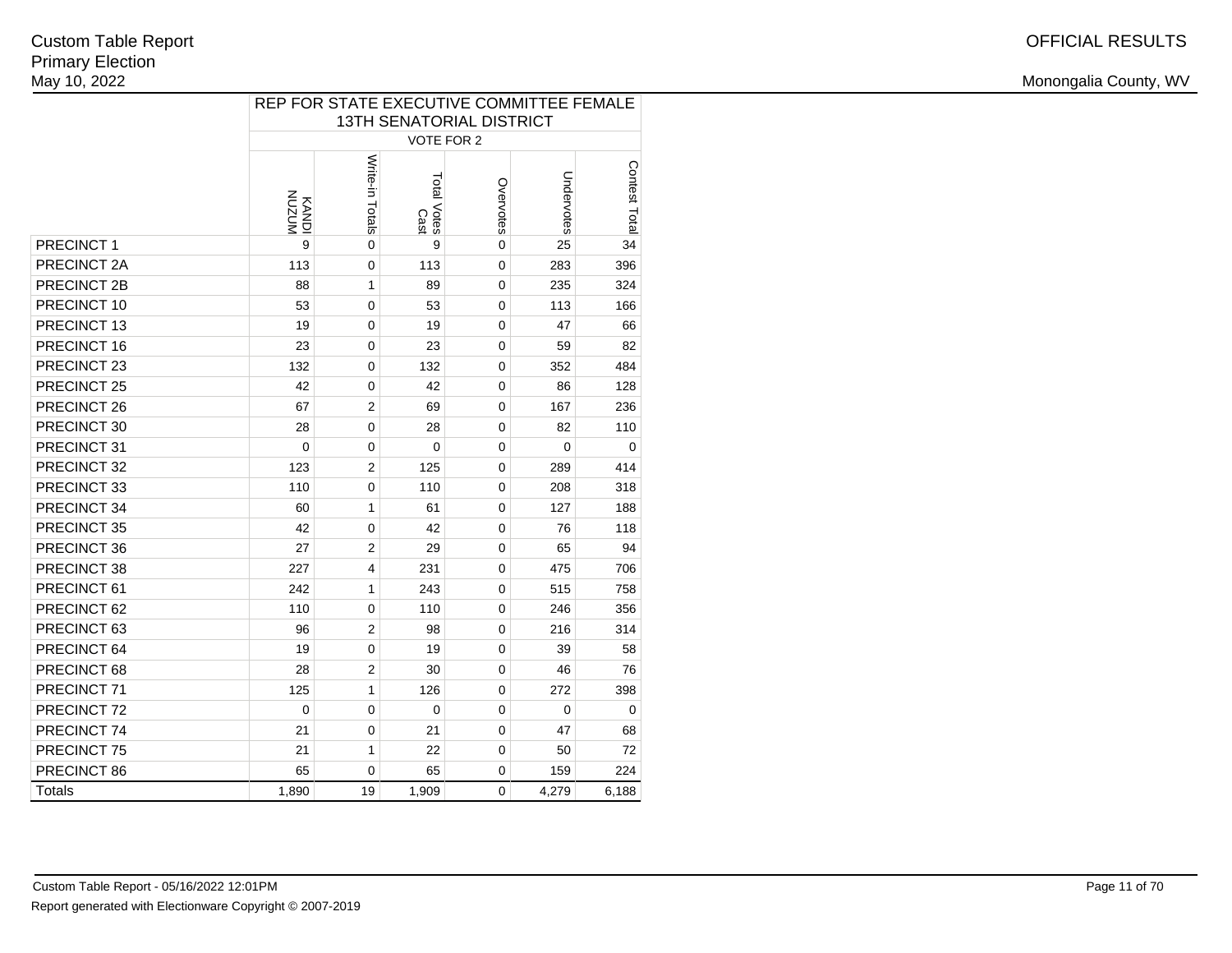|               | REP FOR STATE EXECUTIVE COMMITTEE MALE 13TH SENATORIAL |                |                  |                 |                     |             |             |               |  |  |  |
|---------------|--------------------------------------------------------|----------------|------------------|-----------------|---------------------|-------------|-------------|---------------|--|--|--|
|               |                                                        |                |                  | VOTE FOR 2      |                     |             |             |               |  |  |  |
|               | <b>MALLOW</b><br>$E_{\frac{1}{2}}$                     | GUY WARD       | MOANOM<br>MCAVOY | Write-in Totals | Total Votes<br>Cast | Overvotes   | Undervotes  | Contest Total |  |  |  |
| PRECINCT 1    | 6                                                      | 6              | 10               | $\mathbf 0$     | 22                  | $\mathbf 0$ | 12          | 34            |  |  |  |
| PRECINCT 2A   | 42                                                     | 57             | 105              | $\mathbf 0$     | 204                 | 0           | 192         | 396           |  |  |  |
| PRECINCT 2B   | 31                                                     | 27             | 90               | $\mathbf{1}$    | 149                 | $\mathbf 0$ | 175         | 324           |  |  |  |
| PRECINCT 10   | 22                                                     | 17             | 51               | $\mathbf{1}$    | 91                  | $\mathbf 0$ | 75          | 166           |  |  |  |
| PRECINCT 13   | $\overline{7}$                                         | 8              | 20               | $\mathbf 0$     | 35                  | 0           | 31          | 66            |  |  |  |
| PRECINCT 16   | 11                                                     | $\overline{7}$ | 27               | 0               | 45                  | $\Omega$    | 37          | 82            |  |  |  |
| PRECINCT 23   | 48                                                     | 52             | 147              | $\overline{2}$  | 249                 | $\mathbf 0$ | 235         | 484           |  |  |  |
| PRECINCT 25   | 17                                                     | 17             | 48               | $\overline{2}$  | 84                  | 0           | 44          | 128           |  |  |  |
| PRECINCT 26   | 22                                                     | 33             | 62               | $\mathbf{0}$    | 117                 | $\mathbf 0$ | 119         | 236           |  |  |  |
| PRECINCT 30   | 14                                                     | 19             | 25               | $\mathbf 0$     | 58                  | $\mathbf 0$ | 52          | 110           |  |  |  |
| PRECINCT 31   | $\mathbf 0$                                            | $\mathbf 0$    | $\mathbf 0$      | $\mathbf 0$     | $\mathbf 0$         | $\mathbf 0$ | $\mathbf 0$ | 0             |  |  |  |
| PRECINCT 32   | 54                                                     | 43             | 125              | $\mathbf{1}$    | 223                 | $\mathbf 0$ | 191         | 414           |  |  |  |
| PRECINCT 33   | 39                                                     | 40             | 97               | 1               | 177                 | $\mathbf 0$ | 141         | 318           |  |  |  |
| PRECINCT 34   | 22                                                     | 22             | 57               | 1               | 102                 | 0           | 86          | 188           |  |  |  |
| PRECINCT 35   | 17                                                     | 15             | 37               | $\mathbf 0$     | 69                  | $\mathbf 0$ | 49          | 118           |  |  |  |
| PRECINCT 36   | 10                                                     | 13             | 34               | $\mathbf{1}$    | 58                  | $\mathbf 0$ | 36          | 94            |  |  |  |
| PRECINCT 38   | 75                                                     | 92             | 219              | 5               | 391                 | $\Omega$    | 315         | 706           |  |  |  |
| PRECINCT 61   | 94                                                     | 105            | 218              | $\mathbf{1}$    | 418                 | $\mathbf 0$ | 340         | 758           |  |  |  |
| PRECINCT 62   | 42                                                     | 65             | 88               | $\mathbf 0$     | 195                 | 0           | 161         | 356           |  |  |  |
| PRECINCT 63   | 27                                                     | 49             | 97               | $\overline{2}$  | 175                 | 0           | 139         | 314           |  |  |  |
| PRECINCT 64   | 10                                                     | 14             | 16               | $\mathbf 0$     | 40                  | $\mathbf 0$ | 18          | 58            |  |  |  |
| PRECINCT 68   | 9                                                      | 15             | 23               | $\overline{2}$  | 49                  | $\mathbf 0$ | 27          | 76            |  |  |  |
| PRECINCT 71   | 45                                                     | 46             | 127              | $\mathbf 0$     | 218                 | $\mathbf 0$ | 180         | 398           |  |  |  |
| PRECINCT 72   | $\mathbf 0$                                            | $\mathbf 0$    | $\mathbf 0$      | $\mathbf 0$     | $\mathbf 0$         | $\mathbf 0$ | $\mathbf 0$ | $\Omega$      |  |  |  |
| PRECINCT 74   | $\overline{7}$                                         | 8              | 20               | $\mathbf 0$     | 35                  | 0           | 33          | 68            |  |  |  |
| PRECINCT 75   | $\mathbf{1}$                                           | 6              | 23               | $\mathbf 0$     | 30                  | 0           | 42          | 72            |  |  |  |
| PRECINCT 86   | 24                                                     | 27             | 63               | $\Omega$        | 114                 | $\mathbf 0$ | 110         | 224           |  |  |  |
| <b>Totals</b> | 696                                                    | 803            | 1,829            | 20              | 3,348               | $\mathbf 0$ | 2,840       | 6,188         |  |  |  |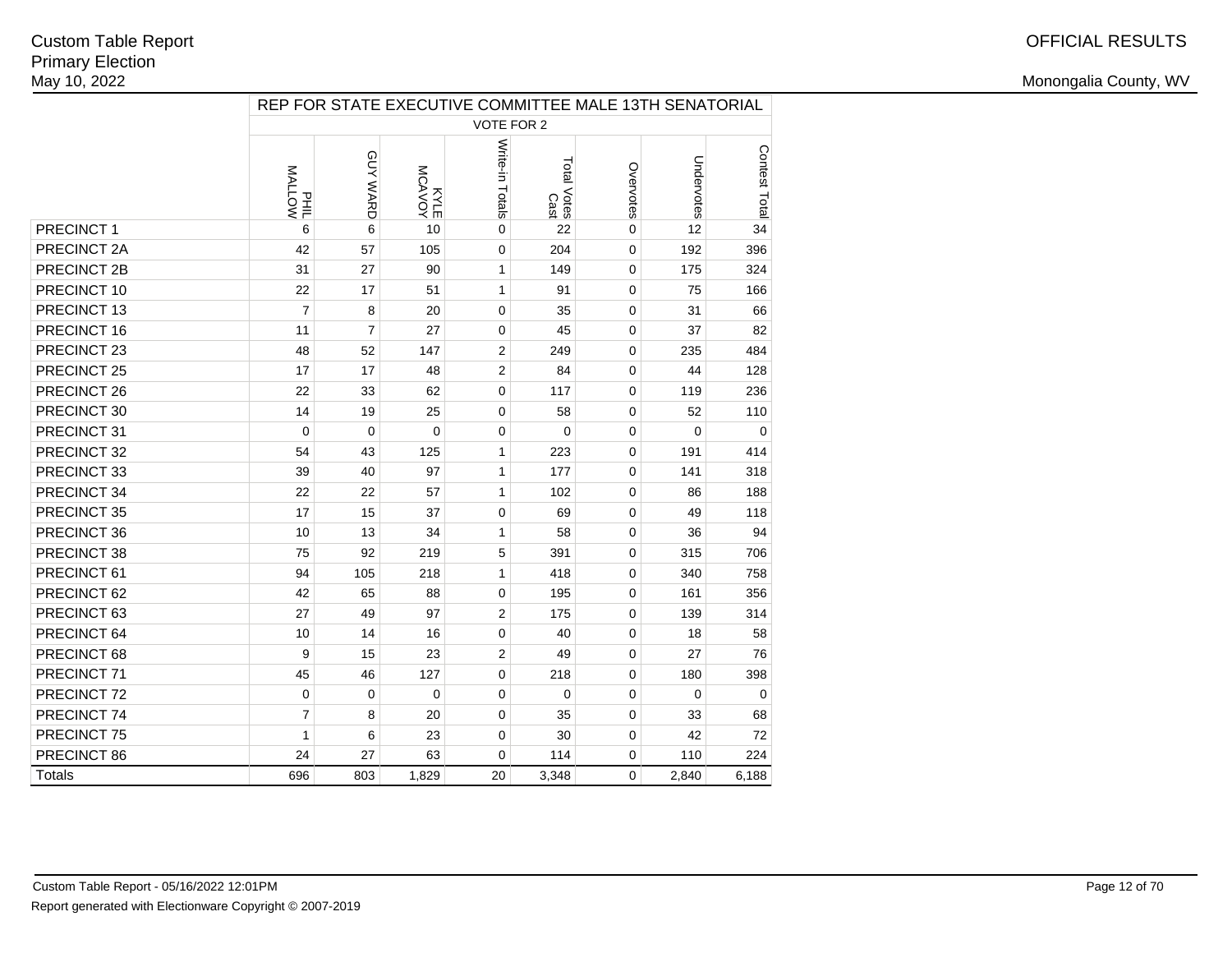|                  |                          | <b>REP FOR CIRCUIT CLERK</b> |             | REP FOR COUNTY COMMISSIONER |               |                       |                   |                     |             |                |                     |
|------------------|--------------------------|------------------------------|-------------|-----------------------------|---------------|-----------------------|-------------------|---------------------|-------------|----------------|---------------------|
|                  |                          |                              | VOTE FOR 1  |                             |               | VOTE FOR 1            |                   |                     |             |                |                     |
|                  | CANDIDATE(<br>CANDIDATE( | Total Votes<br>Cast          | Overvotes   | Undervotes                  | Contest Total | CHARLES D.<br>HARTZOG | SEAN P.<br>SIKORA | Total Votes<br>Cast | Overvotes   | Undervotes     | Contest Total<br>Le |
| <b>PRECINCT1</b> | 0                        | $\mathbf 0$                  | $\pmb{0}$   | 17                          | 17            | $\overline{4}$        | 10                | 14                  | $\pmb{0}$   | 3              |                     |
| PRECINCT 2A      | $\mathbf 0$              | $\mathbf 0$                  | $\pmb{0}$   | 198                         | 198           | 51                    | 114               | 165                 | $\mathbf 0$ | 33             | 198                 |
| PRECINCT 2B      | 0                        | $\mathbf 0$                  | $\mathbf 0$ | 162                         | 162           | 41                    | 88                | 129                 | $\pmb{0}$   | 33             | 162                 |
| PRECINCT 10      | 0                        | $\mathbf 0$                  | $\mathbf 0$ | 83                          | 83            | 26                    | 42                | 68                  | $\pmb{0}$   | 15             | 83                  |
| PRECINCT 13      | 0                        | $\mathbf 0$                  | $\mathbf 0$ | 33                          | 33            | 11                    | 18                | 29                  | $\mathbf 0$ | $\overline{4}$ | 33                  |
| PRECINCT 16      | 0                        | $\pmb{0}$                    | $\mathbf 0$ | 41                          | 41            | 9                     | 24                | 33                  | $\pmb{0}$   | 8              | 41                  |
| PRECINCT 23      | 0                        | $\pmb{0}$                    | $\pmb{0}$   | 242                         | 242           | 61                    | 149               | 210                 | $\mathbf 0$ | 32             | 242                 |
| PRECINCT 25      | $\mathbf 0$              | $\mathbf 0$                  | $\mathbf 0$ | 64                          | 64            | 22                    | 32                | 54                  | $\mathbf 0$ | 10             | 64                  |
| PRECINCT 26      | $\mathbf 0$              | $\pmb{0}$                    | $\mathbf 0$ | 118                         | 118           | 28                    | 73                | 101                 | $\mathbf 0$ | 17             | 118                 |
| PRECINCT 30      | $\mathbf 0$              | $\mathbf 0$                  | $\mathbf 0$ | 55                          | 55            | 15                    | 22                | 37                  | $\mathbf 0$ | 18             | 55                  |
| PRECINCT 31      | $\mathbf 0$              | $\mathbf 0$                  | $\mathbf 0$ | $\mathbf 0$                 | $\mathbf 0$   | $\mathbf 0$           | $\mathbf 0$       | $\overline{0}$      | $\mathbf 0$ | $\mathbf 0$    | $\mathbf 0$         |
| PRECINCT 32      | $\mathbf 0$              | $\mathbf 0$                  | $\mathbf 0$ | 207                         | 207           | 57                    | 115               | 172                 | $\mathbf 0$ | 35             | 207                 |
| PRECINCT 33      | $\mathbf 0$              | 0                            | $\mathbf 0$ | 159                         | 159           | 68                    | 68                | 136                 | $\mathbf 0$ | 23             | 159                 |
| PRECINCT 34      | $\Omega$                 | $\Omega$                     | $\mathbf 0$ | 94                          | 94            | 34                    | 44                | 78                  | $\pmb{0}$   | 16             | 94                  |
| PRECINCT 35      | 0                        | 0                            | $\mathbf 0$ | 59                          | 59            | 19                    | 33                | 52                  | 0           | $\overline{7}$ | 59                  |
| PRECINCT 36      | $\Omega$                 | 0                            | $\mathbf 0$ | 47                          | 47            | 15                    | 24                | 39                  | 0           | 8              | 47                  |
| PRECINCT 38      | 0                        | $\mathbf 0$                  | $\mathbf 0$ | 353                         | 353           | 118                   | 169               | 287                 | $\pmb{0}$   | 66             | 353                 |
| PRECINCT 40      | 0                        | $\overline{0}$               | $\mathbf 0$ | 118                         | 118           | 40                    | 49                | 89                  | $\mathbf 0$ | 29             | 118                 |
| PRECINCT 44      | $\mathbf 0$              | $\mathbf 0$                  | $\mathbf 0$ | 100                         | 100           | 34                    | 51                | 85                  | 0           | 15             | 100                 |
| PRECINCT 47      | $\mathbf 0$              | $\mathbf 0$                  | $\mathbf 0$ | 89                          | 89            | 38                    | 39                | 77                  | $\pmb{0}$   | 12             | 89                  |
| PRECINCT 51      | $\mathbf 0$              | 0                            | $\mathbf 0$ | 68                          | 68            | 25                    | 24                | 49                  | 0           | 19             | 68                  |
| PRECINCT 51M     | $\mathbf 0$              | $\pmb{0}$                    | $\mathbf 0$ | 8                           | 8             | 3                     | $\overline{2}$    | 5                   | $\pmb{0}$   | 3              | 8                   |
| PRECINCT 52      | $\mathbf 0$              | $\pmb{0}$                    | $\mathbf 0$ | 213                         | 213           | 82                    | 97                | 179                 | $\pmb{0}$   | 34             | 213                 |
| PRECINCT 58      | $\mathbf 0$              | $\mathbf 0$                  | $\mathbf 0$ | 144                         | 144           | 49                    | 77                | 126                 | $\mathbf 0$ | 18             | 144                 |
| PRECINCT 59      | $\mathbf 0$              | $\mathbf 0$                  | $\mathbf 0$ | 120                         | 120           | 48                    | 57                | 105                 | $\pmb{0}$   | 15             | 120                 |
| PRECINCT 61      | 0                        | $\mathbf 0$                  | $\mathbf 0$ | 379                         | 379           | 128                   | 179               | 307                 | $\pmb{0}$   | 72             | 379                 |
| PRECINCT 62      | $\mathbf 0$              | 0                            | $\mathbf 0$ | 178                         | 178           | 53                    | 89                | 142                 | $\mathbf 0$ | 36             | 178                 |
| PRECINCT 63      | $\mathbf 0$              | $\pmb{0}$                    | $\mathbf 0$ | 157                         | 157           | 60                    | 66                | 126                 | $\pmb{0}$   | 31             | 157                 |
| PRECINCT 64      | 0                        | $\pmb{0}$                    | $\mathbf 0$ | 29                          | 29            | 12                    | 14                | 26                  | $\mathbf 0$ | 3              | 29                  |
| PRECINCT 67      | $\mathbf 0$              | $\mathbf 0$                  | $\mathbf 0$ | 99                          | 99            | 41                    | 39                | 80                  | $\mathbf 0$ | 19             | 99                  |
| PRECINCT 68      | $\mathbf 0$              | $\mathbf 0$                  | $\mathbf 0$ | 38                          | 38            | 15                    | 19                | 34                  | $\pmb{0}$   | 4              | 38                  |
| PRECINCT 71      | $\Omega$                 | 0                            | $\mathbf 0$ | 199                         | 199           | 71                    | 92                | 163                 | $\Omega$    | 36             | 199                 |

Custom Table Report - 05/16/2022 12:01PM

Report generated with Electionware Copyright © 2007-2019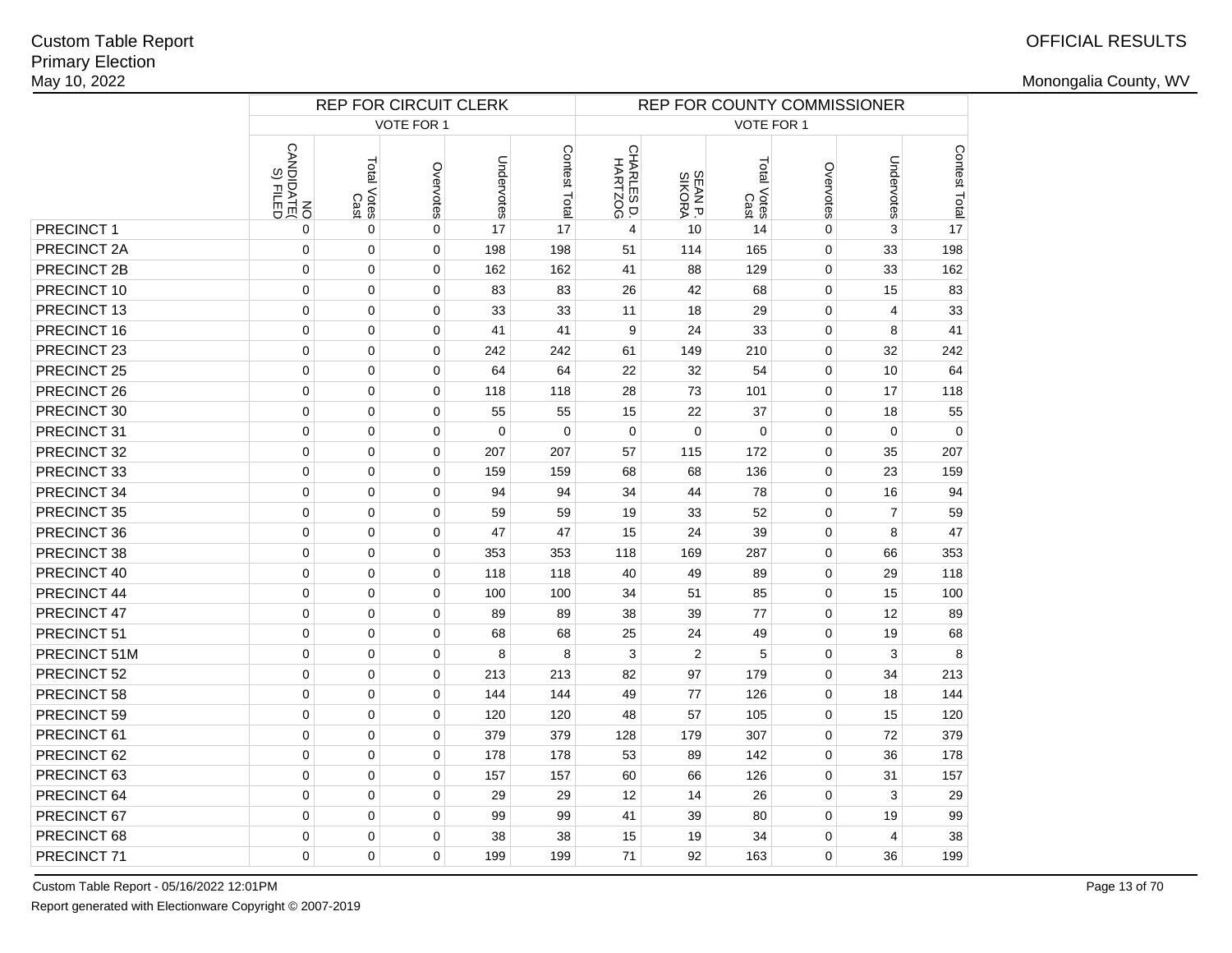## OFFICIAL RESULTS

|             |                                 | <b>REP FOR CIRCUIT CLERK</b> |                   |            |                  | <b>REP FOR COUNTY COMMISSIONER</b> |                  |                        |           |                |               |  |
|-------------|---------------------------------|------------------------------|-------------------|------------|------------------|------------------------------------|------------------|------------------------|-----------|----------------|---------------|--|
|             |                                 |                              | <b>VOTE FOR 1</b> |            |                  | VOTE FOR 1                         |                  |                        |           |                |               |  |
|             | <b>CANDIDATE(</b><br>DANDIDATE( | Total<br>Votes<br>Cast       | Overvotes         | Undervotes | Contest<br>Total | CHARLES D.<br>HARTZOG              | SEANP.<br>SIKORA | Total<br>Votes<br>Cast | Overvotes | Undervotes     | Contest Total |  |
| PRECINCT 72 | $\Omega$                        | $\Omega$                     | 0                 | $\Omega$   | $\Omega$         | $\Omega$                           | $\Omega$         | 0                      | $\Omega$  | $\Omega$       | $\pmb{0}$     |  |
| PRECINCT 73 | $\Omega$                        | $\mathbf 0$                  | 0                 | 4          | 4                |                                    |                  | $\overline{2}$         | $\Omega$  | $\overline{2}$ | 4             |  |
| PRECINCT 74 | $\mathbf 0$                     | $\mathbf 0$                  | 0                 | 34         | 34               | 15                                 | 14               | 29                     | 0         | 5              | 34            |  |
| PRECINCT 75 | $\Omega$                        | $\mathbf 0$                  | 0                 | 36         | 36               | $\overline{7}$                     | 23               | 30                     | 0         | 6              | 36            |  |
| PRECINCT 77 | $\Omega$                        | $\mathbf 0$                  | 0                 | 277        | 277              | 85                                 | 140              | 225                    | 0         | 52             | 277           |  |
| PRECINCT 78 | $\Omega$                        | $\mathbf 0$                  | 0                 | 228        | 228              | 76                                 | 119              | 195                    | 0         | 33             | 228           |  |
| PRECINCT 79 | 0                               | 0                            | 0                 | 244        | 244              | 62                                 | 129              | 191                    | 0         | 53             | 244           |  |
| PRECINCT 81 | $\Omega$                        | $\Omega$                     | $\mathbf 0$       | 212        | 212              | 62                                 | 116              | 178                    | 0         | 34             | 212           |  |
| PRECINCT 82 | $\Omega$                        | 0                            | 0                 | 152        | 152              | 50                                 | 77               | 127                    | 0         | 25             | 152           |  |
| PRECINCT 83 | $\Omega$                        | 0                            | 0                 | 166        | 166              | 72                                 | 70               | 142                    | 0         | 24             | 166           |  |
| PRECINCT 86 | $\Omega$                        | 0                            | 0                 | 112        | 112              | 24                                 | 62               | 86                     | 0         | 26             | 112           |  |
| Totals      | $\Omega$                        | $\mathbf 0$                  | 0                 | 5,336      | 5,336            | 1,732                              | 2,670            | 4,402                  | $\Omega$  | 934            | 5,336         |  |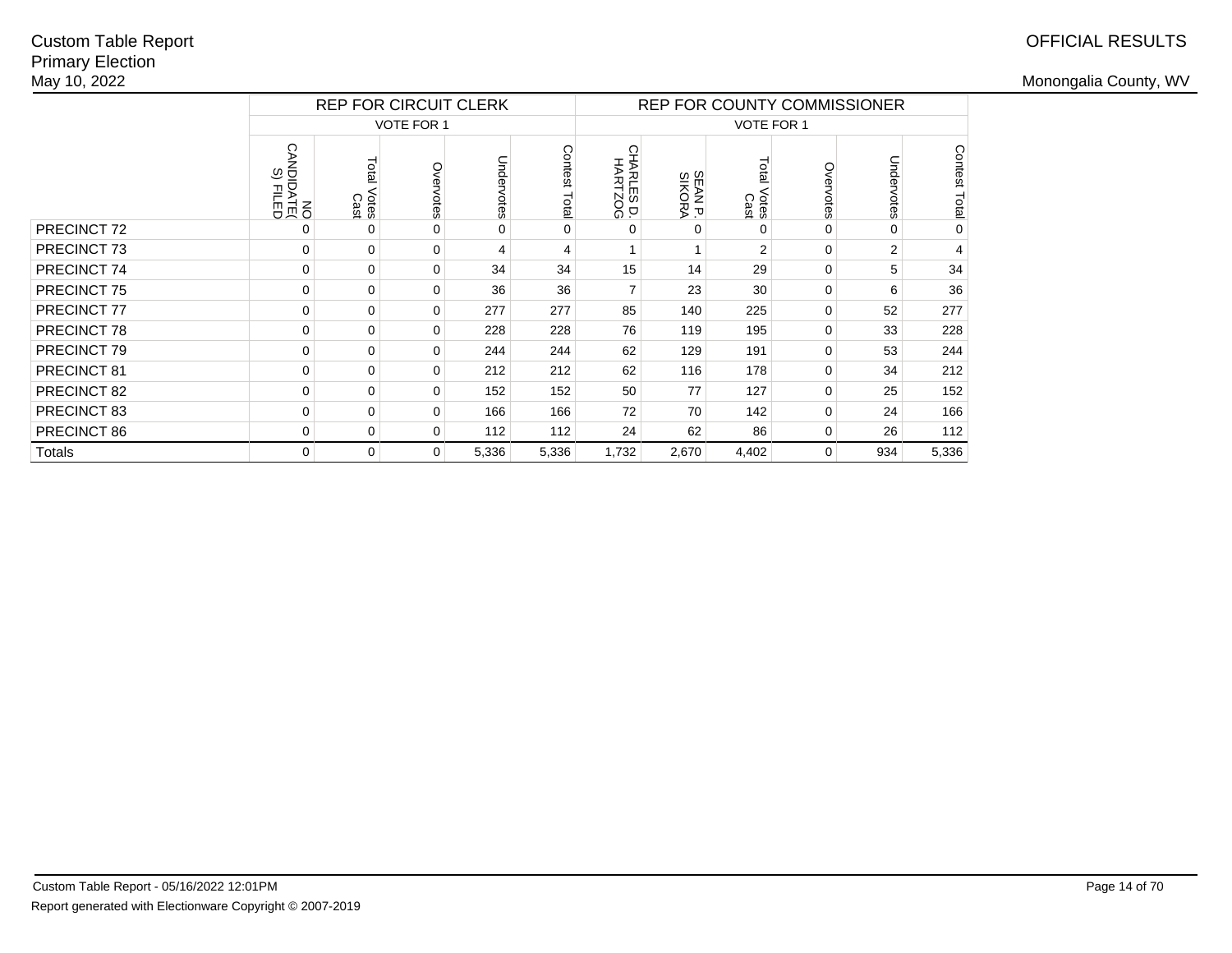# OFFICIAL RESULTS

|              |                          | REP FOR COUNTY CLERK |                   | REP FOR CONGRESSIONAL DISTRICT EXECUTIVE<br><b>COMMITTEE DIST 2 FEMALE</b> |               |                                   |                 |                     |             |             |               |  |
|--------------|--------------------------|----------------------|-------------------|----------------------------------------------------------------------------|---------------|-----------------------------------|-----------------|---------------------|-------------|-------------|---------------|--|
|              |                          |                      | <b>VOTE FOR 1</b> |                                                                            |               | VOTE FOR 1                        |                 |                     |             |             |               |  |
|              | CANDIDATE(<br>CANDIDATE( | Total Votes<br>Cast  | Overvotes         | Undervotes                                                                 | Contest Total | <b>NAONB</b><br>"ANID"<br>ANIDRIV | Write-in Totals | Total Votes<br>Cast | Overvotes   | Undervotes  | Contest Total |  |
| PRECINCT 1   | 0                        | $\mathbf 0$          | $\mathbf 0$       | 17                                                                         | 17            | 9                                 | $\mathbf 0$     | 9                   | $\Omega$    | 8           | 17            |  |
| PRECINCT 2A  | $\mathbf 0$              | $\mathbf 0$          | $\mathbf 0$       | 198                                                                        | 198           | 118                               | $\mathbf 0$     | 118                 | $\mathbf 0$ | 80          | 198           |  |
| PRECINCT 2B  | $\mathbf 0$              | $\mathbf 0$          | $\mathbf 0$       | 162                                                                        | 162           | 91                                | $\mathbf 0$     | 91                  | $\mathbf 0$ | 71          | 162           |  |
| PRECINCT 10  | $\mathbf 0$              | $\mathbf 0$          | $\mathbf 0$       | 83                                                                         | 83            | 60                                | 0               | 60                  | $\mathbf 0$ | 23          | 83            |  |
| PRECINCT 13  | $\mathbf 0$              | 0                    | $\mathbf 0$       | 33                                                                         | 33            | 19                                | 0               | 19                  | $\mathbf 0$ | 14          | 33            |  |
| PRECINCT 16  | $\mathbf 0$              | 0                    | $\mathbf 0$       | 41                                                                         | 41            | 24                                | 0               | 24                  | $\mathbf 0$ | 17          | 41            |  |
| PRECINCT 23  | $\mathbf 0$              | $\mathbf 0$          | $\mathbf 0$       | 242                                                                        | 242           | 146                               | 0               | 146                 | $\mathbf 0$ | 96          | 242           |  |
| PRECINCT 25  | $\mathbf 0$              | $\mathbf 0$          | $\mathbf 0$       | 64                                                                         | 64            | 43                                | $\mathbf{1}$    | 44                  | $\Omega$    | 20          | 64            |  |
| PRECINCT 26  | $\mathbf 0$              | $\mathbf 0$          | $\mathbf 0$       | 118                                                                        | 118           | 76                                | $\mathbf 0$     | 76                  | $\mathbf 0$ | 42          | 118           |  |
| PRECINCT 30  | $\mathbf 0$              | $\mathbf 0$          | $\mathbf 0$       | 55                                                                         | 55            | 32                                | $\mathbf 0$     | 32                  | $\mathbf 0$ | 23          | 55            |  |
| PRECINCT 31  | $\mathbf 0$              | $\mathbf 0$          | $\mathbf 0$       | $\mathbf 0$                                                                | $\mathbf 0$   | $\mathbf 0$                       | $\mathbf 0$     | $\mathbf 0$         | $\mathbf 0$ | $\mathbf 0$ | $\mathbf 0$   |  |
| PRECINCT 32  | $\mathbf 0$              | $\mathbf 0$          | $\mathbf 0$       | 207                                                                        | 207           | 142                               | 0               | 142                 | $\mathbf 0$ | 65          | 207           |  |
| PRECINCT 33  | $\mathbf 0$              | $\mathbf 0$          | $\mathbf 0$       | 159                                                                        | 159           | 107                               | 0               | 107                 | $\mathbf 0$ | 52          | 159           |  |
| PRECINCT 34  | $\mathbf 0$              | $\mathbf 0$          | $\mathbf 0$       | 94                                                                         | 94            | 64                                | $\mathbf 0$     | 64                  | $\mathbf 0$ | 30          | 94            |  |
| PRECINCT 35  | $\mathbf 0$              | $\mathbf 0$          | 0                 | 59                                                                         | 59            | 44                                | 0               | 44                  | $\mathbf 0$ | 15          | 59            |  |
| PRECINCT 36  | $\mathbf 0$              | $\mathbf 0$          | $\mathbf 0$       | 47                                                                         | 47            | 32                                | 0               | 32                  | $\mathbf 0$ | 15          | 47            |  |
| PRECINCT 38  | $\mathbf 0$              | $\mathbf 0$          | $\mathbf 0$       | 353                                                                        | 353           | 235                               | $\mathbf{2}$    | 237                 | $\mathbf 0$ | 116         | 353           |  |
| PRECINCT 40  | $\mathbf 0$              | $\mathbf 0$          | $\mathbf 0$       | 118                                                                        | 118           | 76                                | 0               | 76                  | $\mathbf 0$ | 42          | 118           |  |
| PRECINCT 44  | $\mathbf 0$              | $\mathbf 0$          | $\mathbf 0$       | 100                                                                        | 100           | 65                                | 0               | 65                  | $\mathbf 0$ | 35          | 100           |  |
| PRECINCT 47  | $\mathbf 0$              | $\mathbf 0$          | $\mathbf 0$       | 89                                                                         | 89            | 64                                | $\mathbf 0$     | 64                  | $\mathbf 0$ | 25          | 89            |  |
| PRECINCT 51  | $\mathbf 0$              | 0                    | 0                 | 68                                                                         | 68            | 41                                | 0               | 41                  | $\Omega$    | 27          | 68            |  |
| PRECINCT 51M | $\mathbf 0$              | 0                    | $\mathbf 0$       | 8                                                                          | 8             | 5                                 | 0               | 5                   | $\mathbf 0$ | 3           | 8             |  |
| PRECINCT 52  | $\mathbf 0$              | $\mathbf 0$          | $\mathbf 0$       | 213                                                                        | 213           | 137                               | 0               | 137                 | $\mathbf 0$ | 76          | 213           |  |
| PRECINCT 58  | $\mathbf 0$              | $\mathbf 0$          | $\mathbf 0$       | 144                                                                        | 144           | 102                               | $\mathbf 0$     | 102                 | $\mathbf 0$ | 42          | 144           |  |
| PRECINCT 59  | $\mathbf 0$              | $\mathbf 0$          | $\mathbf 0$       | 120                                                                        | 120           | 81                                | 0               | 81                  | $\mathbf 0$ | 39          | 120           |  |
| PRECINCT 61  | $\mathbf 0$              | $\mathbf 0$          | $\mathbf 0$       | 379                                                                        | 379           | 257                               | $\mathbf 0$     | 257                 | $\Omega$    | 122         | 379           |  |
| PRECINCT 62  | $\mathbf 0$              | $\Omega$             | $\mathbf 0$       | 178                                                                        | 178           | 113                               | $\mathbf{1}$    | 114                 | $\Omega$    | 64          | 178           |  |
| PRECINCT 63  | $\Omega$                 | $\Omega$             | $\Omega$          | 157                                                                        | 157           | 102                               | $\mathbf{1}$    | 103                 | $\Omega$    | 54          | 157           |  |
| PRECINCT 64  | $\mathbf 0$              | $\mathbf 0$          | $\mathbf 0$       | 29                                                                         | 29            | 23                                | 0               | 23                  | $\mathbf 0$ | 6           | 29            |  |
| PRECINCT 67  | $\mathbf 0$              | 0                    | $\mathbf 0$       | 99                                                                         | 99            | 76                                | 0               | 76                  | $\mathbf 0$ | 23          | 99            |  |
| PRECINCT 68  | $\mathbf 0$              | $\Omega$             | $\Omega$          | 38                                                                         | 38            | 26                                | $\mathbf{1}$    | 27                  | $\Omega$    | 11          | 38            |  |
|              |                          |                      |                   |                                                                            |               |                                   |                 |                     |             |             |               |  |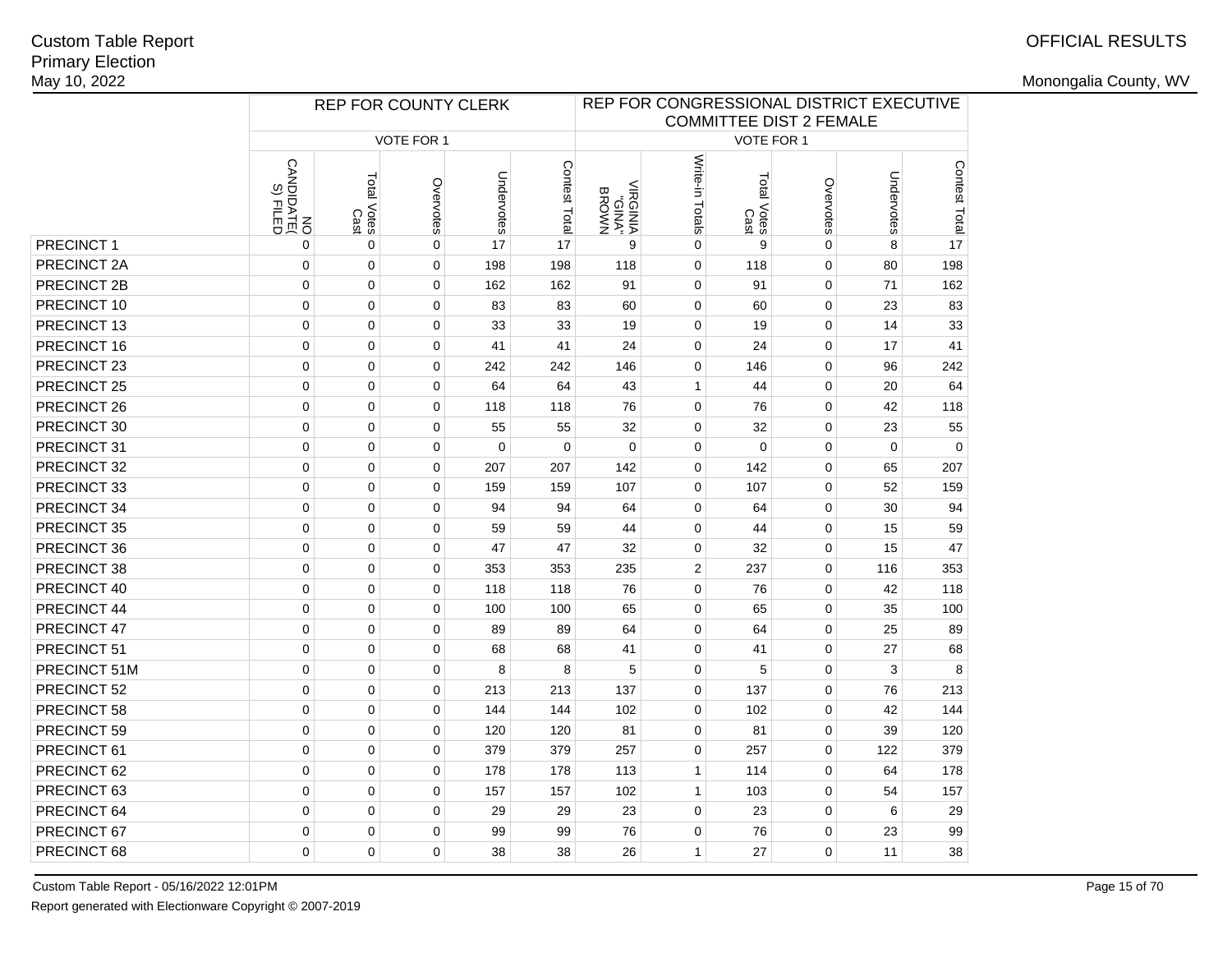# OFFICIAL RESULTS

|               |                            |                     |                   | <b>REP FOR COUNTY CLERK</b> |               | REP FOR CONGRESSIONAL DISTRICT EXECUTIVE<br><b>COMMITTEE DIST 2 FEMALE</b> |                 |                        |           |                |               |  |  |
|---------------|----------------------------|---------------------|-------------------|-----------------------------|---------------|----------------------------------------------------------------------------|-----------------|------------------------|-----------|----------------|---------------|--|--|
|               |                            |                     | <b>VOTE FOR 1</b> |                             |               | <b>VOTE FOR 1</b>                                                          |                 |                        |           |                |               |  |  |
|               | ON<br>DIPATE<br>CANDIDATED | Total Votes<br>Cast | Overvotes         | Undervotes                  | Contest Total | <b>IRGINIA</b><br>"AMP"<br>BROWN                                           | Write-in Totals | Total<br>Votes<br>Cast | Overvotes | Undervotes     | Contest Total |  |  |
| PRECINCT 71   | 0                          | $\mathbf 0$         | $\Omega$          | 199                         | 199           | 131                                                                        | $\Omega$        | 131                    | 0         | 68             | 199           |  |  |
| PRECINCT 72   | 0                          | 0                   | $\mathbf 0$       | 0                           | 0             | 0                                                                          | $\mathbf 0$     | 0                      | 0         | 0              | $\Omega$      |  |  |
| PRECINCT 73   | 0                          | 0                   | 0                 | 4                           | 4             | $\overline{2}$                                                             | $\Omega$        | 2                      | $\Omega$  | $\overline{2}$ | 4             |  |  |
| PRECINCT 74   | 0                          | 0                   | 0                 | 34                          | 34            | 23                                                                         | 0               | 23                     | $\Omega$  | 11             | 34            |  |  |
| PRECINCT 75   | 0                          | $\mathbf 0$         | 0                 | 36                          | 36            | 20                                                                         | 0               | 20                     | 0         | 16             | 36            |  |  |
| PRECINCT 77   | 0                          | $\mathbf 0$         | $\mathbf 0$       | 277                         | 277           | 180                                                                        | $\mathbf 0$     | 180                    | 0         | 97             | 277           |  |  |
| PRECINCT 78   | 0                          | $\mathbf 0$         | $\Omega$          | 228                         | 228           | 164                                                                        | $\Omega$        | 164                    | 0         | 64             | 228           |  |  |
| PRECINCT 79   | 0                          | 0                   | $\Omega$          | 244                         | 244           | 154                                                                        | 0               | 154                    | 0         | 90             | 244           |  |  |
| PRECINCT 81   | 0                          | $\mathbf 0$         | $\Omega$          | 212                         | 212           | 141                                                                        | $\Omega$        | 141                    | $\Omega$  | 71             | 212           |  |  |
| PRECINCT 82   | 0                          | 0                   | $\Omega$          | 152                         | 152           | 110                                                                        | $\mathbf 0$     | 110                    | $\Omega$  | 42             | 152           |  |  |
| PRECINCT 83   | 0                          | 0                   | $\Omega$          | 166                         | 166           | 118                                                                        | $\Omega$        | 118                    | 0         | 48             | 166           |  |  |
| PRECINCT 86   | 0                          | 0                   | 0                 | 112                         | 112           | 72                                                                         | 0               | 72                     | 0         | 40             | 112           |  |  |
| <b>Totals</b> | 0                          | $\mathbf 0$         | 0                 | 5,336                       | 5,336         | 3,525                                                                      | 6               | 3,531                  | 0         | 1,805          | 5,336         |  |  |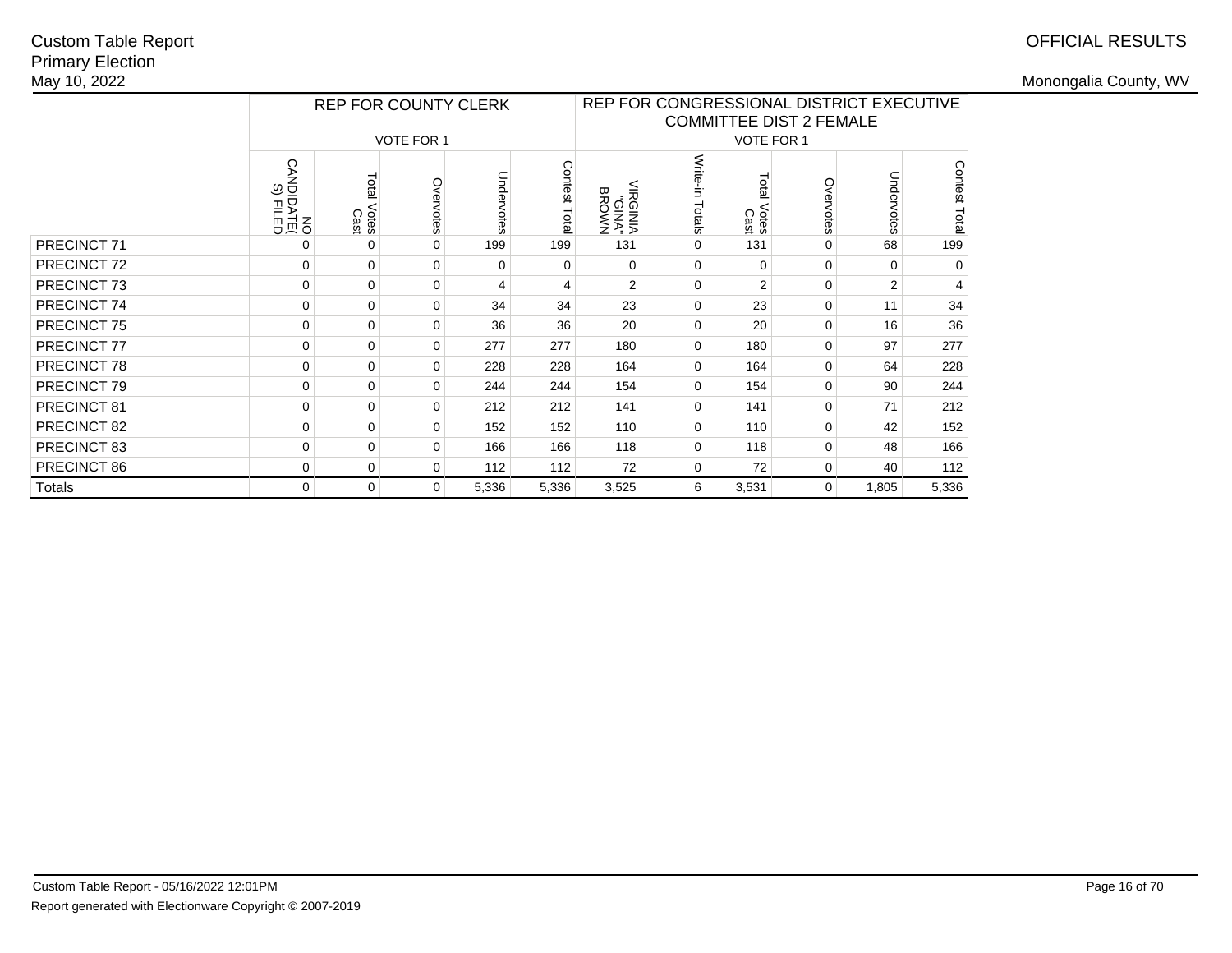|              | REP FOR CONGRESSIONAL DISTRICT EXECUTIVE<br><b>COMMITTEE DIST 2 MALE</b> |                |                 |                     |                |            |               |  |  |  |  |  |
|--------------|--------------------------------------------------------------------------|----------------|-----------------|---------------------|----------------|------------|---------------|--|--|--|--|--|
|              |                                                                          |                |                 |                     |                |            |               |  |  |  |  |  |
|              |                                                                          |                |                 | <b>VOTE FOR 1</b>   |                |            |               |  |  |  |  |  |
|              | ETHAN<br>MOORE                                                           | SAM BROWN      | Write-in Totals | Total Votes<br>Cast | Overvotes      | Undervotes | Contest Total |  |  |  |  |  |
| PRECINCT 1   | 5                                                                        | $\overline{7}$ | $\mathbf 0$     | 12                  | $\overline{0}$ | 5          | 17            |  |  |  |  |  |
| PRECINCT 2A  | 32                                                                       | 101            | $\mathbf 0$     | 133                 | $\mathbf 0$    | 65         | 198           |  |  |  |  |  |
| PRECINCT 2B  | 18                                                                       | 84             | $\mathbf 0$     | 102                 | $\mathbf 0$    | 60         | 162           |  |  |  |  |  |
| PRECINCT 10  | 16                                                                       | 48             | 0               | 64                  | 0              | 19         | 83            |  |  |  |  |  |
| PRECINCT 13  | 5                                                                        | 20             | $\mathbf 0$     | 25                  | 0              | 8          | 33            |  |  |  |  |  |
| PRECINCT 16  | 6                                                                        | 26             | $\mathbf 0$     | 32                  | 0              | 9          | 41            |  |  |  |  |  |
| PRECINCT 23  | 34                                                                       | 141            | $\mathbf 0$     | 175                 | 0              | 67         | 242           |  |  |  |  |  |
| PRECINCT 25  | 10                                                                       | 37             | 1               | 48                  | 0              | 16         | 64            |  |  |  |  |  |
| PRECINCT 26  | 17                                                                       | 59             | 0               | 76                  | 0              | 42         | 118           |  |  |  |  |  |
| PRECINCT 30  | 11                                                                       | 24             | $\mathbf 0$     | 35                  | 0              | 20         | 55            |  |  |  |  |  |
| PRECINCT 31  | 0                                                                        | 0              | $\mathbf 0$     | $\mathbf 0$         | 0              | 0          | 0             |  |  |  |  |  |
| PRECINCT 32  | 35                                                                       | 117            | $\mathbf 0$     | 152                 | 0              | 55         | 207           |  |  |  |  |  |
| PRECINCT 33  | 44                                                                       | 80             | 0               | 124                 | 0              | 35         | 159           |  |  |  |  |  |
| PRECINCT 34  | 20                                                                       | 55             | $\mathbf 0$     | 75                  | 0              | 19         | 94            |  |  |  |  |  |
| PRECINCT 35  | 13                                                                       | 36             | $\mathbf 0$     | 49                  | 0              | 10         | 59            |  |  |  |  |  |
| PRECINCT 36  | $\overline{7}$                                                           | 27             | $\mathbf 0$     | 34                  | 0              | 13         | 47            |  |  |  |  |  |
| PRECINCT 38  | 58                                                                       | 201            | $\overline{2}$  | 261                 | 0              | 92         | 353           |  |  |  |  |  |
| PRECINCT 40  | 96                                                                       | 6              | 0               | 102                 | 0              | 16         | 118           |  |  |  |  |  |
| PRECINCT 44  | 36                                                                       | 35             | $\mathbf 0$     | 71                  | 0              | 29         | 100           |  |  |  |  |  |
| PRECINCT 47  | 34                                                                       | 38             | $\mathbf 0$     | 72                  | 0              | 17         | 89            |  |  |  |  |  |
| PRECINCT 51  | 59                                                                       | 6              | $\mathbf 0$     | 65                  | 0              | 3          | 68            |  |  |  |  |  |
| PRECINCT 51M | 8                                                                        | 0              | $\mathbf 0$     | 8                   | 0              | 0          | 8             |  |  |  |  |  |
| PRECINCT 52  | 148                                                                      | 38             | 0               | 186                 | 0              | 27         | 213           |  |  |  |  |  |
| PRECINCT 58  | 42                                                                       | 73             | $\mathbf 0$     | 115                 | 0              | 29         | 144           |  |  |  |  |  |
| PRECINCT 59  | 28                                                                       | 65             | $\mathbf 0$     | 93                  | 0              | 27         | 120           |  |  |  |  |  |
| PRECINCT 61  | 89                                                                       | 195            | 0               | 284                 | 0              | 95         | 379           |  |  |  |  |  |
| PRECINCT 62  | 46                                                                       | 79             | $\mathbf 0$     | 125                 | 0              | 53         | 178           |  |  |  |  |  |
| PRECINCT 63  | 31                                                                       | 85             | $\mathbf{1}$    | 117                 | 0              | 40         | 157           |  |  |  |  |  |
| PRECINCT 64  | 12                                                                       | 12             | 0               | 24                  | 0              | 5          | 29            |  |  |  |  |  |
| PRECINCT 67  | 38                                                                       | 41             | 0               | 79                  | 0              | 20         | 99            |  |  |  |  |  |
| PRECINCT 68  | 8                                                                        | 23             | $\mathbf 0$     | 31                  | 0              | 7          | 38            |  |  |  |  |  |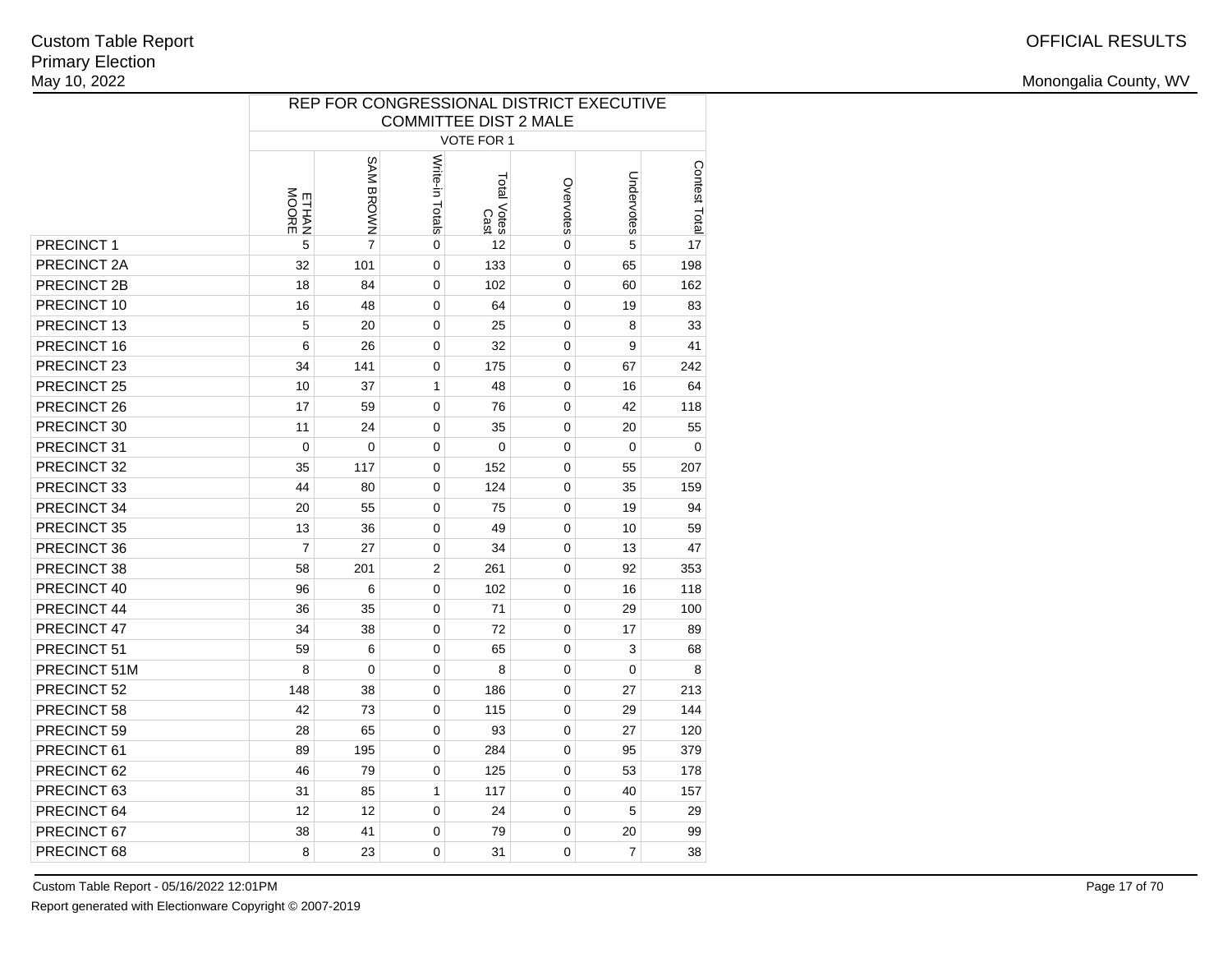|               |                |           |                    | <b>COMMITTEE DIST 2 MALE</b> |             | REP FOR CONGRESSIONAL DISTRICT EXECUTIVE |                |
|---------------|----------------|-----------|--------------------|------------------------------|-------------|------------------------------------------|----------------|
|               |                |           |                    | <b>VOTE FOR 1</b>            |             |                                          |                |
|               | ETHAN<br>MOORE | SAM BROWN | Write-in<br>Totals | Total Votes<br>Total Votes   | Overvotes   | Undervotes                               | Contest Total  |
| PRECINCT 71   | 42             | 105       | 0                  | 147                          | 0           | 52                                       | 199            |
| PRECINCT 72   | 0              | $\Omega$  | $\Omega$           | $\Omega$                     | $\Omega$    | $\Omega$                                 | $\mathbf 0$    |
| PRECINCT 73   | 1              | 1         | $\Omega$           | $\overline{2}$               | $\Omega$    | 2                                        | $\overline{4}$ |
| PRECINCT 74   | 9              | 17        | 0                  | 26                           | 0           | 8                                        | 34             |
| PRECINCT 75   | 5              | 22        | $\Omega$           | 27                           | $\mathbf 0$ | 9                                        | 36             |
| PRECINCT 77   | 50             | 149       | $\Omega$           | 199                          | $\Omega$    | 78                                       | 277            |
| PRECINCT 78   | 33             | 137       | $\Omega$           | 170                          | $\Omega$    | 58                                       | 228            |
| PRECINCT 79   | 46             | 129       | 0                  | 175                          | 0           | 69                                       | 244            |
| PRECINCT 81   | 35             | 114       | 0                  | 149                          | $\Omega$    | 63                                       | 212            |
| PRECINCT 82   | 27             | 88        | $\Omega$           | 115                          | $\Omega$    | 37                                       | 152            |
| PRECINCT 83   | 38             | 89        | $\Omega$           | 127                          | $\Omega$    | 39                                       | 166            |
| PRECINCT 86   | 22             | 56        | 0                  | 78                           | $\mathbf 0$ | 34                                       | 112            |
| <b>Totals</b> | 1,314          | 2,666     | 4                  | 3,984                        | 0           | 1,352                                    | 5,336          |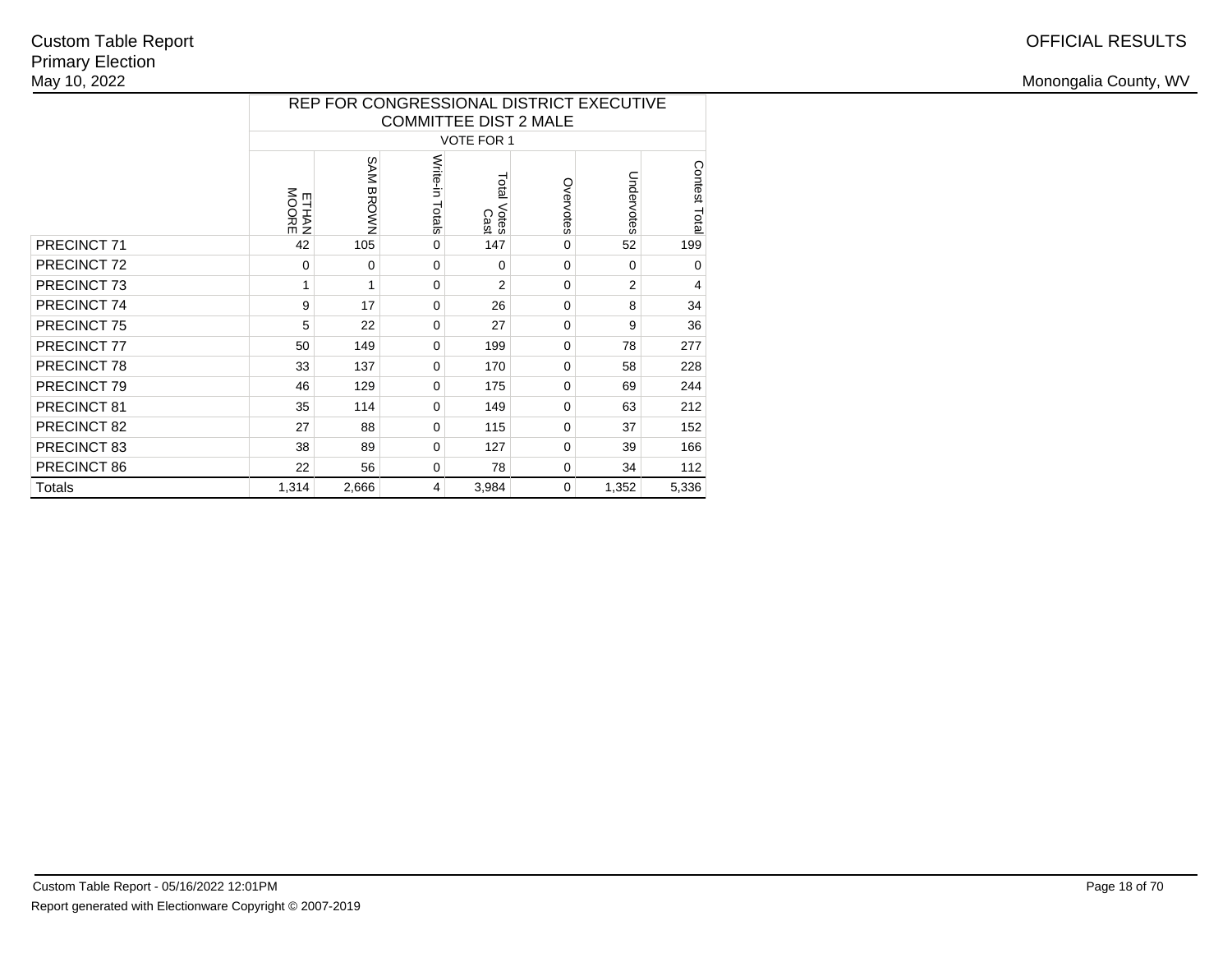|                        |                                         |                 |                     |             | REP FOR SENATORIAL EXECUTIVE COMMITTEE<br>FEMALE 2ND SENATORIAL DISTRICT |               |
|------------------------|-----------------------------------------|-----------------|---------------------|-------------|--------------------------------------------------------------------------|---------------|
|                        |                                         |                 | <b>VOTE FOR 1</b>   |             |                                                                          |               |
|                        | <b>ANID.</b><br>VINDHIN<br><b>BROWN</b> | Write-in Totals | Total Votes<br>Cast | Overvotes   | Undervotes                                                               | Contest Total |
| PRECINCT 40            | 76                                      | $\mathbf 0$     | 76                  | $\mathbf 0$ | 42                                                                       | 118           |
| PRECINCT 44            | 61                                      | $\mathbf 0$     | 61                  | $\Omega$    | 39                                                                       | 100           |
| PRECINCT 47            | 62                                      | $\Omega$        | 62                  | $\Omega$    | 27                                                                       | 89            |
| PRECINCT 51            | 37                                      | $\mathbf 0$     | 37                  | $\Omega$    | 31                                                                       | 68            |
| PRECINCT 51M           | 4                                       | $\Omega$        | 4                   | $\Omega$    | $\overline{\mathbf{4}}$                                                  | 8             |
| PRECINCT 52            | 131                                     | 0               | 131                 | 0           | 82                                                                       | 213           |
| PRECINCT 58            | 95                                      | 1               | 96                  | $\Omega$    | 48                                                                       | 144           |
| PRECINCT 59            | 82                                      | $\mathbf 0$     | 82                  | $\Omega$    | 38                                                                       | 120           |
| PRECINCT 67            | 68                                      | $\mathbf 0$     | 68                  | $\mathbf 0$ | 31                                                                       | 99            |
| PRECINCT <sub>73</sub> | $\overline{2}$                          | $\mathbf 0$     | $\overline{2}$      | $\mathbf 0$ | $\overline{2}$                                                           | 4             |
| PRECINCT 77            | 176                                     | $\Omega$        | 176                 | $\Omega$    | 101                                                                      | 277           |
| PRECINCT 78            | 152                                     | $\Omega$        | 152                 | $\Omega$    | 76                                                                       | 228           |
| PRECINCT 79            | 152                                     | $\Omega$        | 152                 | $\Omega$    | 92                                                                       | 244           |
| PRECINCT 81            | 132                                     | $\Omega$        | 132                 | $\Omega$    | 80                                                                       | 212           |
| PRECINCT 82            | 101                                     | $\mathbf 0$     | 101                 | $\mathbf 0$ | 51                                                                       | 152           |
| PRECINCT 83            | 115                                     | 1               | 116                 | $\mathbf 0$ | 50                                                                       | 166           |
| <b>Totals</b>          | 1,446                                   | $\overline{2}$  | 1,448               | 0           | 794                                                                      | 2,242         |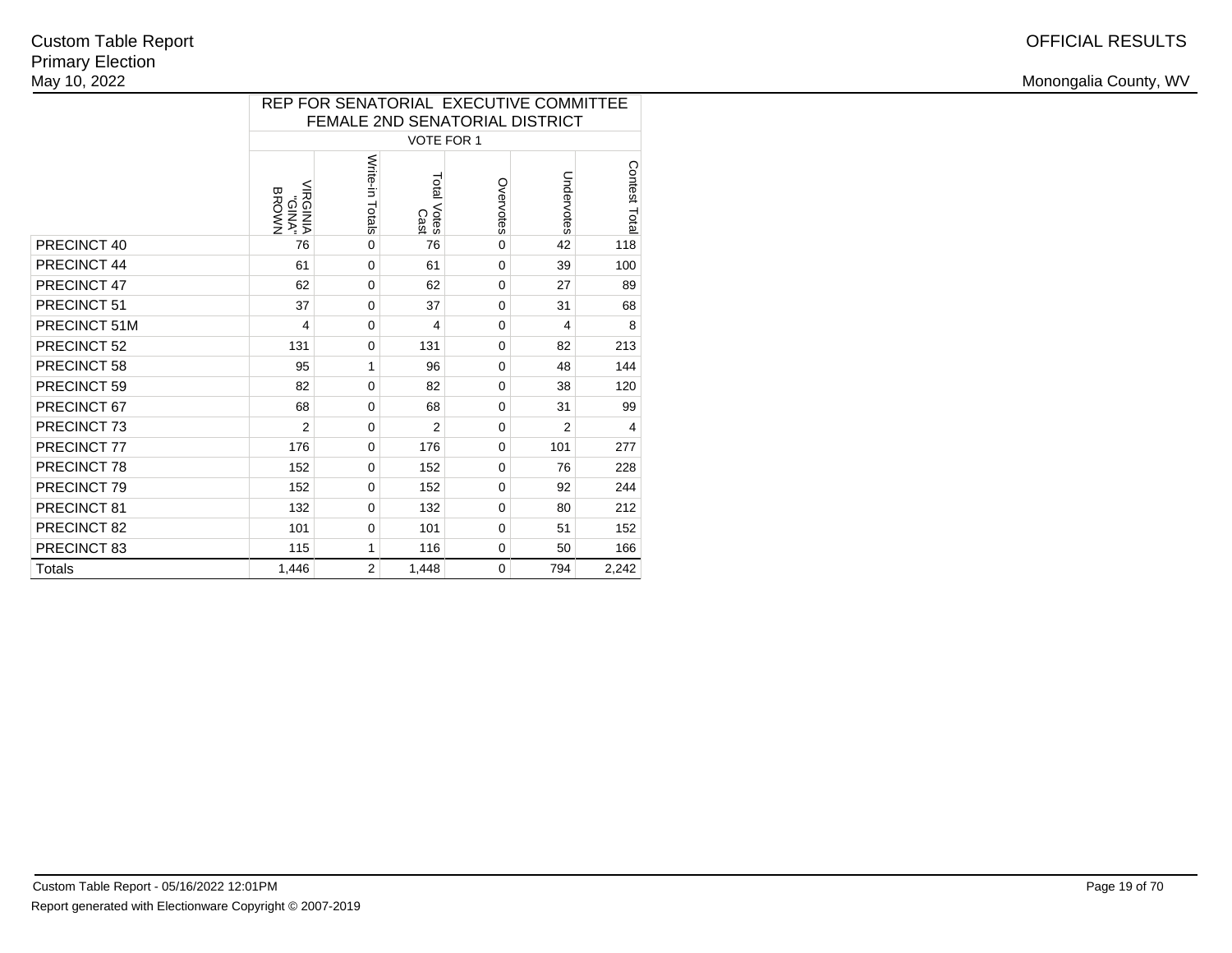|               |                |                |                 | SENATORIAL DISTRICT |              | REP FOR SENATORIAL EXECUTIVE COMMITTEE MALE 2ND |               |
|---------------|----------------|----------------|-----------------|---------------------|--------------|-------------------------------------------------|---------------|
|               |                |                |                 | <b>VOTE FOR 1</b>   |              |                                                 |               |
|               | ETHAN<br>MOORE | SAM BROWN      | Write-in Totals | Total Votes<br>Cast | Overvotes    | Undervotes                                      | Contest Total |
| PRECINCT 40   | 90             | 8              | $\Omega$        | 98                  | $\mathbf{0}$ | 20                                              | 118           |
| PRECINCT 44   | 40             | 32             | $\mathbf 0$     | 72                  | $\Omega$     | 28                                              | 100           |
| PRECINCT 47   | 28             | 40             | $\mathbf 0$     | 68                  | 0            | 21                                              | 89            |
| PRECINCT 51   | 54             | 8              | $\mathbf 0$     | 62                  | $\Omega$     | 6                                               | 68            |
| PRECINCT 51M  | 8              | 0              | $\mathbf 0$     | 8                   | $\Omega$     | $\Omega$                                        | 8             |
| PRECINCT 52   | 142            | 38             | $\mathbf 0$     | 180                 | $\mathbf{0}$ | 33                                              | 213           |
| PRECINCT 58   | 39             | 69             | $\mathbf 0$     | 108                 | $\Omega$     | 36                                              | 144           |
| PRECINCT 59   | 31             | 55             | $\mathbf 0$     | 86                  | $\Omega$     | 34                                              | 120           |
| PRECINCT 67   | 42             | 33             | $\mathbf 0$     | 75                  | $\Omega$     | 24                                              | 99            |
| PRECINCT 73   | $\Omega$       | $\overline{2}$ | $\mathbf 0$     | $\overline{2}$      | $\Omega$     | $\overline{2}$                                  | 4             |
| PRECINCT 77   | 54             | 135            | $\mathbf 0$     | 189                 | 0            | 88                                              | 277           |
| PRECINCT 78   | 48             | 120            | $\mathbf 0$     | 168                 | $\Omega$     | 60                                              | 228           |
| PRECINCT 79   | 43             | 125            | $\mathbf 0$     | 168                 | $\Omega$     | 76                                              | 244           |
| PRECINCT 81   | 48             | 94             | $\mathbf 0$     | 142                 | 0            | 70                                              | 212           |
| PRECINCT 82   | 28             | 80             | $\mathbf 0$     | 108                 | $\Omega$     | 44                                              | 152           |
| PRECINCT 83   | 43             | 73             | 1               | 117                 | 0            | 49                                              | 166           |
| <b>Totals</b> | 738            | 912            | 1               | 1,651               | $\Omega$     | 591                                             | 2,242         |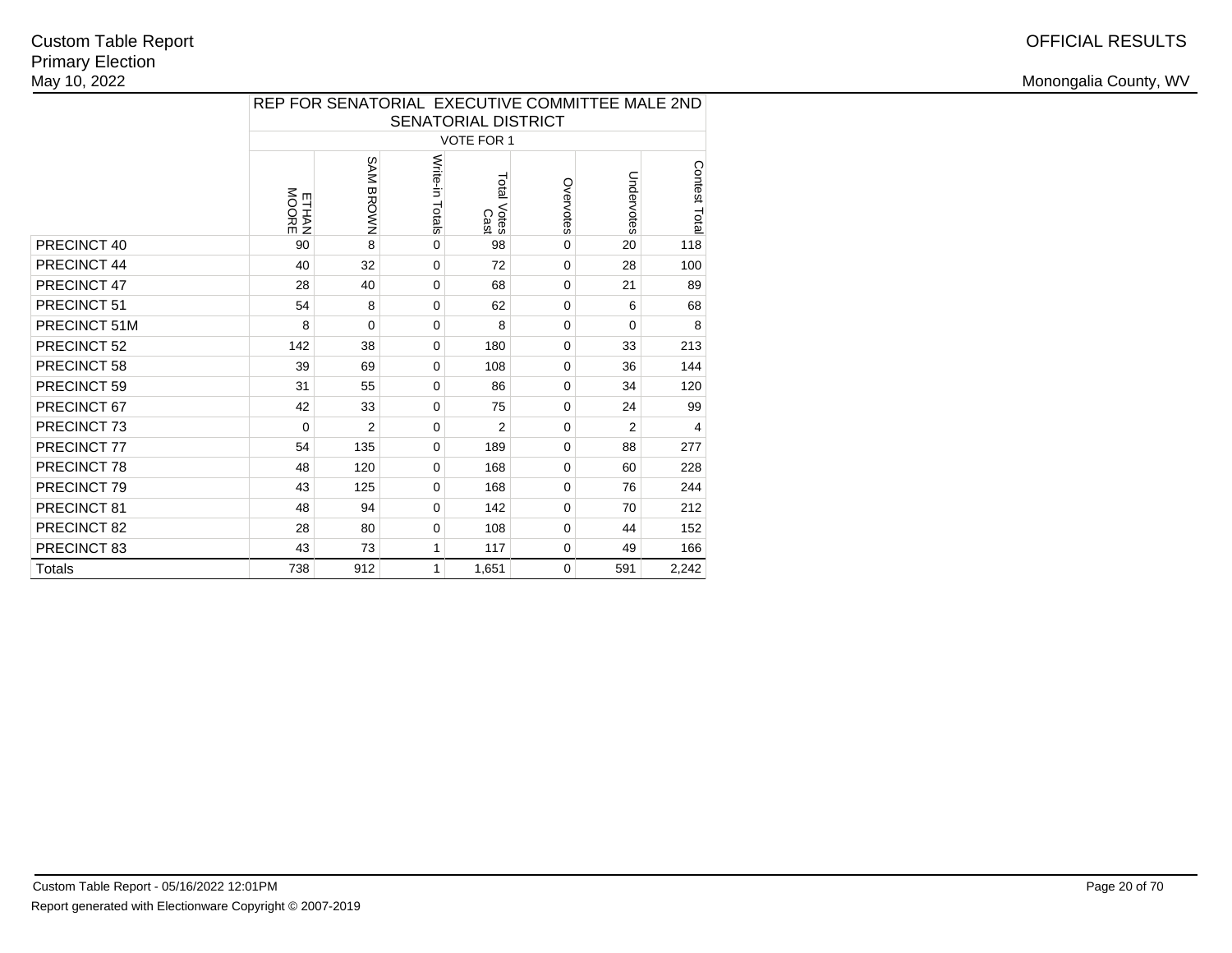# OFFICIAL RESULTS

|               |                                           | REP FOR SENATORIAL EXECUTIVE COMMITTEE<br>FEMALE 13TH SENATORIAL DISTRICT |                        |             |            |               |                               | REP FOR SENATORIAL EXECUTIVE COMMITTEE |                          |              |             |                     |  |
|---------------|-------------------------------------------|---------------------------------------------------------------------------|------------------------|-------------|------------|---------------|-------------------------------|----------------------------------------|--------------------------|--------------|-------------|---------------------|--|
|               |                                           |                                                                           |                        |             |            |               | MALE 13TH SENATORIAL DISTRICT |                                        |                          |              |             |                     |  |
|               |                                           |                                                                           | VOTE FOR 1             |             |            |               |                               |                                        | VOTE FOR 1               |              |             |                     |  |
|               | <b>CANDIDATE</b><br>CANDIDATE<br>S) FILED | Write-in<br>Totals                                                        | Total<br>Votes<br>Cast | Overvotes   | Undervotes | Contest Total | WES<br>NUGENT                 | Write-in Totals                        | Total<br>l Votes<br>Cast | Overvotes    | Undervotes  | Contest Total<br>Le |  |
| PRECINCT 1    | 0                                         | $\mathbf 0$                                                               | $\mathbf 0$            | 0           | 17         | 17            | 9                             | $\mathbf 0$                            | 9                        | $\mathbf{0}$ | 8           |                     |  |
| PRECINCT 2A   | $\mathbf 0$                               | $\mathbf 0$                                                               | $\mathbf 0$            | 0           | 198        | 198           | 123                           | $\mathbf 0$                            | 123                      | $\mathbf 0$  | 75          | 198                 |  |
| PRECINCT 2B   | $\mathbf 0$                               | $\mathbf 0$                                                               | $\pmb{0}$              | $\mathbf 0$ | 162        | 162           | 105                           | $\mathbf 0$                            | 105                      | $\mathbf 0$  | 57          | 162                 |  |
| PRECINCT 10   | $\mathbf 0$                               | $\mathbf{1}$                                                              | $\mathbf{1}$           | $\mathbf 0$ | 82         | 83            | 59                            | $\mathbf 0$                            | 59                       | $\mathbf 0$  | 24          | 83                  |  |
| PRECINCT 13   | $\mathbf 0$                               | $\mathbf 0$                                                               | 0                      | 0           | 33         | 33            | 21                            | $\mathbf 0$                            | 21                       | $\mathbf 0$  | 12          | 33                  |  |
| PRECINCT 16   | $\mathbf 0$                               | $\mathbf 0$                                                               | $\mathbf 0$            | $\mathbf 0$ | 41         | 41            | 29                            | $\mathbf 0$                            | 29                       | $\mathbf 0$  | 12          | 41                  |  |
| PRECINCT 23   | $\mathbf 0$                               | $\mathbf{1}$                                                              | $\mathbf{1}$           | $\mathbf 0$ | 241        | 242           | 159                           | $\mathbf 0$                            | 159                      | $\mathbf 0$  | 83          | 242                 |  |
| PRECINCT 25   | $\mathbf 0$                               | $\mathbf 0$                                                               | 0                      | 0           | 64         | 64            | 45                            | $\mathbf{1}$                           | 46                       | $\mathbf 0$  | 18          | 64                  |  |
| PRECINCT 26   | $\mathbf 0$                               | $\pmb{0}$                                                                 | $\pmb{0}$              | 0           | 118        | 118           | 82                            | $\mathbf 0$                            | 82                       | 0            | 36          | 118                 |  |
| PRECINCT 30   | $\mathbf 0$                               | $\mathbf 0$                                                               | $\mathbf 0$            | $\mathbf 0$ | 55         | 55            | 30                            | $\mathbf 0$                            | 30                       | $\mathbf 0$  | 25          | 55                  |  |
| PRECINCT 31   | $\mathbf 0$                               | $\pmb{0}$                                                                 | 0                      | $\mathbf 0$ | $\Omega$   | $\mathbf 0$   | $\mathbf 0$                   | $\mathbf 0$                            | 0                        | $\mathbf 0$  | $\mathbf 0$ | $\mathbf 0$         |  |
| PRECINCT 32   | $\mathbf 0$                               | $\mathbf{1}$                                                              | $\mathbf{1}$           | $\mathbf 0$ | 206        | 207           | 143                           | $\mathbf 0$                            | 143                      | $\mathbf 0$  | 64          | 207                 |  |
| PRECINCT 33   | $\mathbf 0$                               | $\mathbf{1}$                                                              | $\mathbf{1}$           | $\mathbf 0$ | 158        | 159           | 107                           | $\mathbf{1}$                           | 108                      | $\Omega$     | 51          | 159                 |  |
| PRECINCT 34   | $\mathbf 0$                               | $\mathbf{1}$                                                              | $\mathbf{1}$           | $\Omega$    | 93         | 94            | 64                            | $\mathbf 0$                            | 64                       | $\mathbf 0$  | 30          | 94                  |  |
| PRECINCT 35   | $\mathbf 0$                               | $\mathbf 0$                                                               | $\mathbf 0$            | 0           | 59         | 59            | 44                            | $\mathbf 0$                            | 44                       | $\mathbf 0$  | 15          | 59                  |  |
| PRECINCT 36   | $\mathbf 0$                               | $\overline{0}$                                                            | 0                      | 0           | 47         | 47            | 32                            | $\mathbf 0$                            | 32                       | $\mathbf 0$  | 15          | 47                  |  |
| PRECINCT 38   | $\mathbf 0$                               | $\overline{2}$                                                            | $\overline{2}$         | $\mathbf 0$ | 351        | 353           | 232                           | 2                                      | 234                      | 0            | 119         | 353                 |  |
| PRECINCT 61   | $\mathsf 0$                               | $\pmb{0}$                                                                 | $\pmb{0}$              | $\mathbf 0$ | 379        | 379           | 258                           | $\mathbf 0$                            | 258                      | $\mathbf 0$  | 121         | 379                 |  |
| PRECINCT 62   | $\mathbf 0$                               | $\mathbf{1}$                                                              | $\mathbf{1}$           | $\mathbf 0$ | 177        | 178           | 108                           | $\mathbf{1}$                           | 109                      | $\mathbf 0$  | 69          | 178                 |  |
| PRECINCT 63   | $\mathbf 0$                               | 2                                                                         | $\overline{2}$         | $\mathbf 0$ | 155        | 157           | 108                           | $\mathbf{1}$                           | 109                      | $\mathbf 0$  | 48          | 157                 |  |
| PRECINCT 64   | $\mathbf 0$                               | $\mathbf 0$                                                               | $\mathbf 0$            | $\mathbf 0$ | 29         | 29            | 21                            | $\mathbf 0$                            | 21                       | $\mathbf 0$  | 8           | 29                  |  |
| PRECINCT 68   | $\mathbf 0$                               | $\overline{2}$                                                            | $\overline{2}$         | 0           | 36         | 38            | 28                            | $\mathbf 0$                            | 28                       | $\mathbf 0$  | 10          | 38                  |  |
| PRECINCT 71   | $\mathbf 0$                               | $\mathbf{1}$                                                              | $\mathbf{1}$           | $\mathbf 0$ | 198        | 199           | 138                           | $\mathbf 0$                            | 138                      | $\mathbf 0$  | 61          | 199                 |  |
| PRECINCT 72   | $\mathbf 0$                               | $\mathbf 0$                                                               | 0                      | $\mathbf 0$ | $\Omega$   | $\Omega$      | $\Omega$                      | $\mathbf 0$                            | $\mathbf 0$              | $\mathbf 0$  | $\Omega$    | $\Omega$            |  |
| PRECINCT 74   | $\mathbf 0$                               | $\mathbf 0$                                                               | $\pmb{0}$              | $\mathbf 0$ | 34         | 34            | 24                            | $\mathbf 0$                            | 24                       | $\mathbf 0$  | 10          | 34                  |  |
| PRECINCT 75   | $\mathbf 0$                               | $\mathbf 0$                                                               | 0                      | $\mathbf 0$ | 36         | 36            | 24                            | $\mathbf 0$                            | 24                       | $\mathbf 0$  | 12          | 36                  |  |
| PRECINCT 86   | $\mathbf 0$                               | $\mathbf 0$                                                               | $\mathbf 0$            | 0           | 112        | 112           | 68                            | $\mathbf 0$                            | 68                       | $\Omega$     | 44          | 112                 |  |
| <b>Totals</b> | 0                                         | 13                                                                        | 13                     | $\Omega$    | 3,081      | 3,094         | 2,061                         | 6                                      | 2,067                    | 0            | 1,027       | 3,094               |  |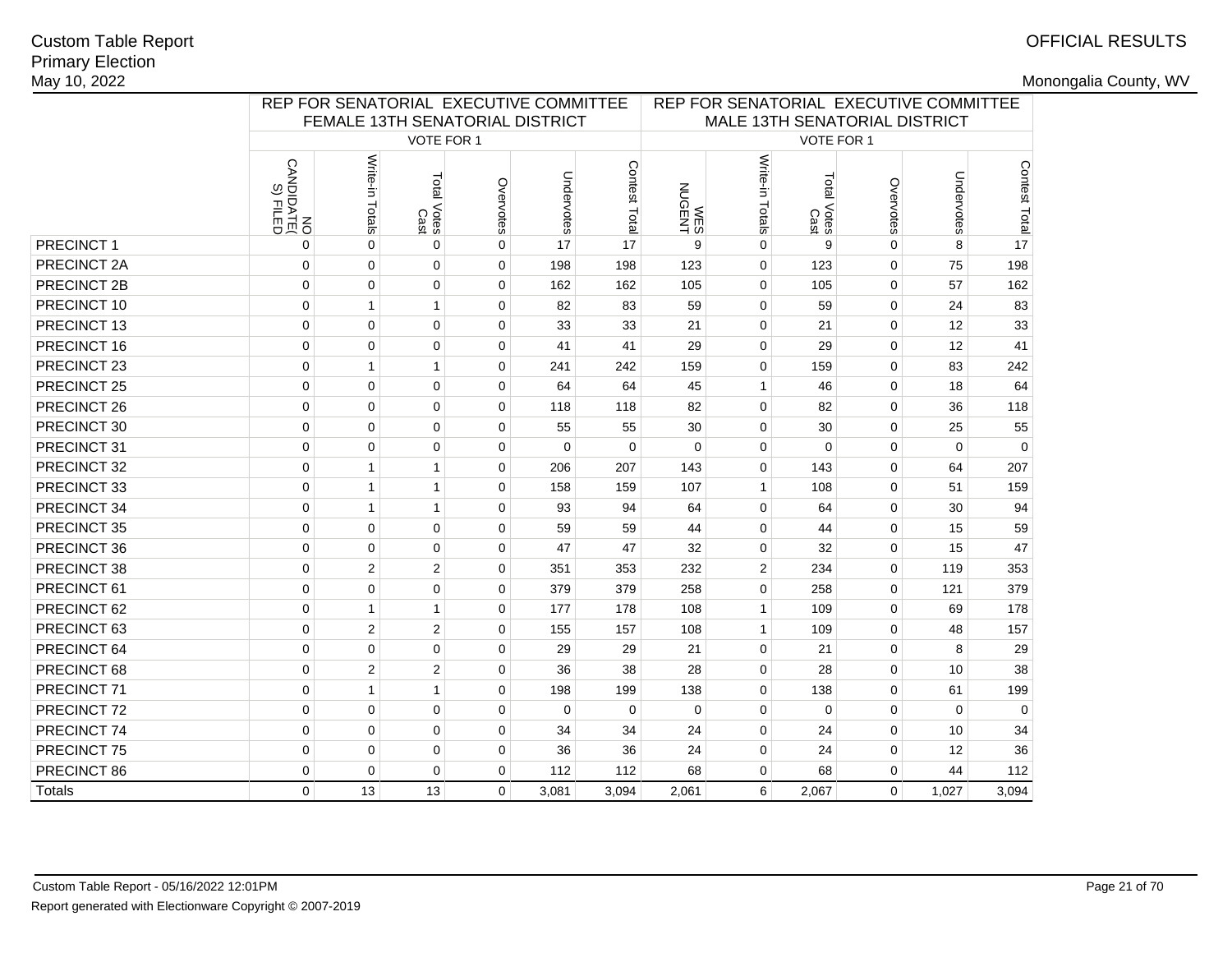# OFFICIAL RESULTS

|              |                                           | REP FOR DELEGATE DISTRICT EXECUTIVE<br>COMMITTEE FEMALE 77TH DELEGATE DISTRICT |                        |               |             |                 | REP FOR DELEGATE DISTRICT EXECUTIVE<br>COMMITTEE MALE 77TH DELEGATE DISTRICT |                  |                             |             |                |                |
|--------------|-------------------------------------------|--------------------------------------------------------------------------------|------------------------|---------------|-------------|-----------------|------------------------------------------------------------------------------|------------------|-----------------------------|-------------|----------------|----------------|
|              |                                           |                                                                                | <b>VOTE FOR 1</b>      |               |             |                 |                                                                              |                  | VOTE FOR 1                  |             |                |                |
|              | <b>CANDIDATE</b><br>CANDIDATE<br>S) FILED | Write-in<br>Totals                                                             | Total<br>Votes<br>Cast | Ove<br>rvotes | Undervotes  | Contest<br>Tota | <b>ETHAN</b><br>MOORE                                                        | Write-<br>Totals | <b>Dia</b><br>Votes<br>Cast | Overvotes   | Unde<br>rvotes | Contest Total  |
| PRECINCT 40  | 0                                         |                                                                                | $\Omega$               | 0             | 118         | 118             | 96                                                                           | $\Omega$         | 96                          | $\Omega$    | 22             | 118            |
| PRECINCT 44  | $\Omega$                                  |                                                                                | $\mathbf{1}$           | $\Omega$      | 99          | 100             | 59                                                                           |                  | 60                          | $\Omega$    | 40             | 100            |
| PRECINCT 47  | $\mathbf 0$                               | 0                                                                              | $\mathbf 0$            | $\Omega$      | 89          | 89              | 59                                                                           | $\Omega$         | 59                          | $\mathbf 0$ | 30             | 89             |
| PRECINCT 51  | $\mathbf 0$                               | $\mathbf{0}$                                                                   | $\mathbf 0$            | $\Omega$      | 68          | 68              | 60                                                                           | $\Omega$         | 60                          | $\Omega$    | 8              | 68             |
| PRECINCT 51M | $\mathbf 0$                               | $\Omega$                                                                       | $\mathbf 0$            | $\Omega$      | 8           | 8               | 8                                                                            | $\Omega$         | 8                           | $\Omega$    | 0              | 8              |
| PRECINCT 52  | $\mathbf 0$                               | $\Omega$                                                                       | $\Omega$               | $\Omega$      | 213         | 213             | 167                                                                          | $\Omega$         | 167                         | $\Omega$    | 46             | 213            |
| PRECINCT 58  | $\mathbf 0$                               | $\Omega$                                                                       | $\mathbf 0$            | $\Omega$      | 144         | 144             | 93                                                                           | $\Omega$         | 93                          | $\Omega$    | 51             | 144            |
| PRECINCT 59  | $\mathbf 0$                               | $\Omega$                                                                       | $\mathbf 0$            | $\Omega$      | 120         | 120             | 78                                                                           | $\Omega$         | 78                          | $\Omega$    | 42             | 120            |
| PRECINCT 62  | $\mathbf 0$                               | $\Omega$                                                                       | $\mathbf 0$            | $\Omega$      | 178         | 178             | 105                                                                          | $\Omega$         | 105                         | $\Omega$    | 73             | 178            |
| PRECINCT 64  | $\mathbf 0$                               | $\Omega$                                                                       | $\mathbf 0$            | $\Omega$      | 29          | 29              | 22                                                                           | $\Omega$         | 22                          | $\Omega$    |                | 29             |
| PRECINCT 67  | $\mathbf 0$                               | 0                                                                              | $\mathbf 0$            | $\Omega$      | 99          | 99              | 63                                                                           | $\Omega$         | 63                          | $\Omega$    | 36             | 99             |
| PRECINCT 68  | $\mathbf 0$                               | $\overline{2}$                                                                 | 2                      | $\Omega$      | 36          | 38              | 27                                                                           |                  | 28                          | $\Omega$    | 10             | 38             |
| PRECINCT 72  | $\mathbf 0$                               | 0                                                                              | $\mathbf 0$            | $\mathbf 0$   | $\mathbf 0$ | $\Omega$        | $\mathbf 0$                                                                  | $\mathbf 0$      | $\mathbf 0$                 | $\mathbf 0$ | $\Omega$       | $\mathsf{O}$   |
| PRECINCT 73  | $\mathbf 0$                               | 0                                                                              | $\mathbf 0$            | $\mathbf 0$   | 4           | 4               | $\overline{2}$                                                               | $\mathbf{0}$     | $\overline{2}$              | $\mathbf 0$ | $\overline{2}$ | $\overline{4}$ |
| Totals       | $\mathbf 0$                               | 3                                                                              | 3                      | $\Omega$      | 1,205       | 1,208           | 839                                                                          | $\overline{2}$   | 841                         | $\mathbf 0$ | 367            | 1,208          |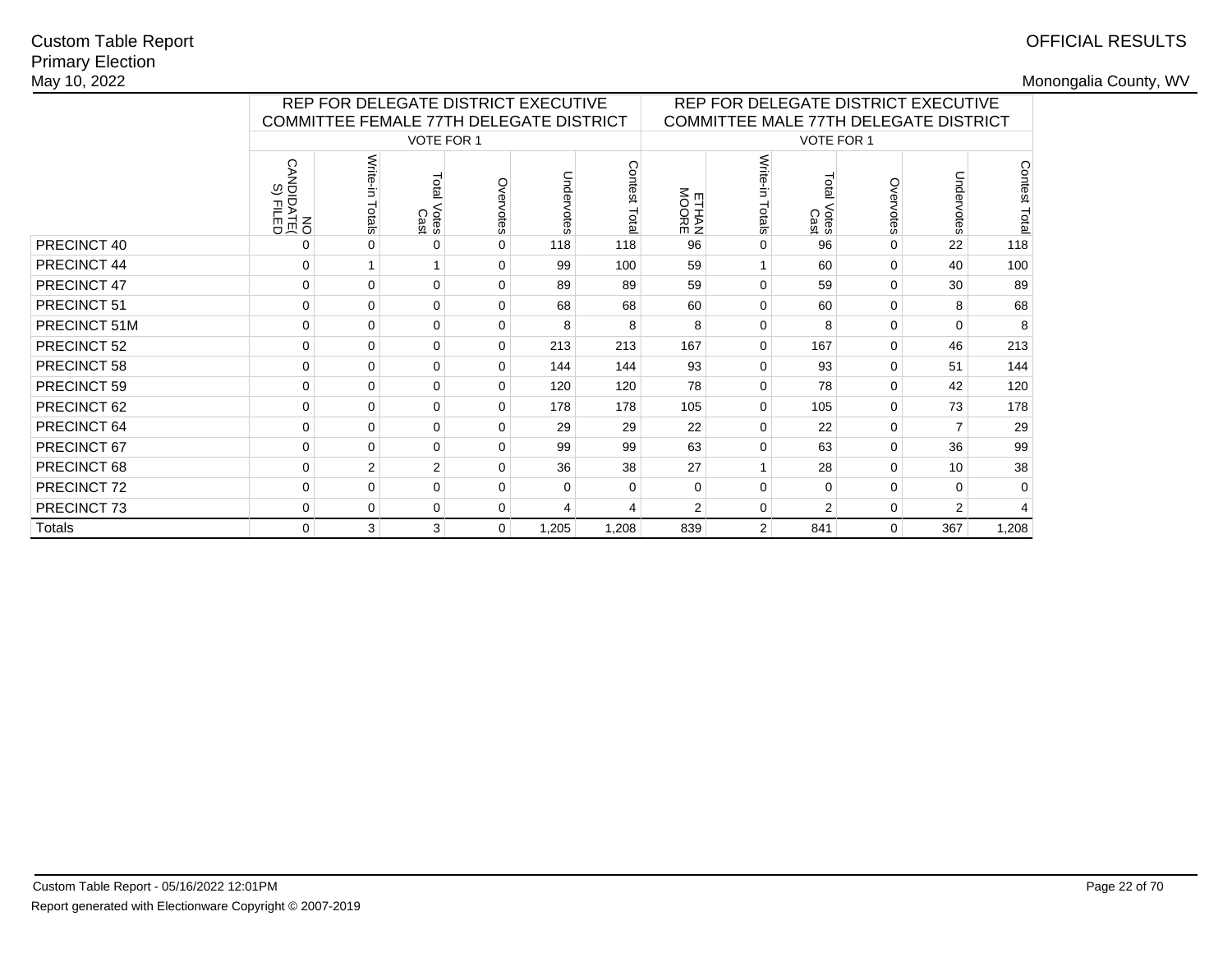## Primary ElectionMay 10, 2022Custom Table Report

|               |                  | REP FOR COUNTY EXECUTIVE COMMITTEE<br><b>DISTRICT - FEMALE COMMITTEE DISTRICT 1</b> |                   |   |    |      |                   | REP FOR COUNTY EXECUTIVE COMMITTEE<br>DISTRICT - MALE COMMITTEE DISTRICT 1 |              |          |    |    |  |
|---------------|------------------|-------------------------------------------------------------------------------------|-------------------|---|----|------|-------------------|----------------------------------------------------------------------------|--------------|----------|----|----|--|
|               |                  |                                                                                     | <b>VOTE FOR 1</b> |   |    |      | <b>VOTE FOR 1</b> |                                                                            |              |          |    |    |  |
|               | ত ভ<br>고도<br>유교육 |                                                                                     | otes<br>Cast      | œ |    | eral | ᠺ<br><b>NES</b>   | otals                                                                      | ótes<br>Cast | ទី<br>និ |    |    |  |
| PRECINCT 16   |                  | 41<br>41                                                                            |                   |   |    |      | 25                |                                                                            | 26           |          | 15 | 41 |  |
| <b>Totals</b> |                  |                                                                                     |                   |   | 41 | 41   | 25                |                                                                            | 26           |          | 15 | 41 |  |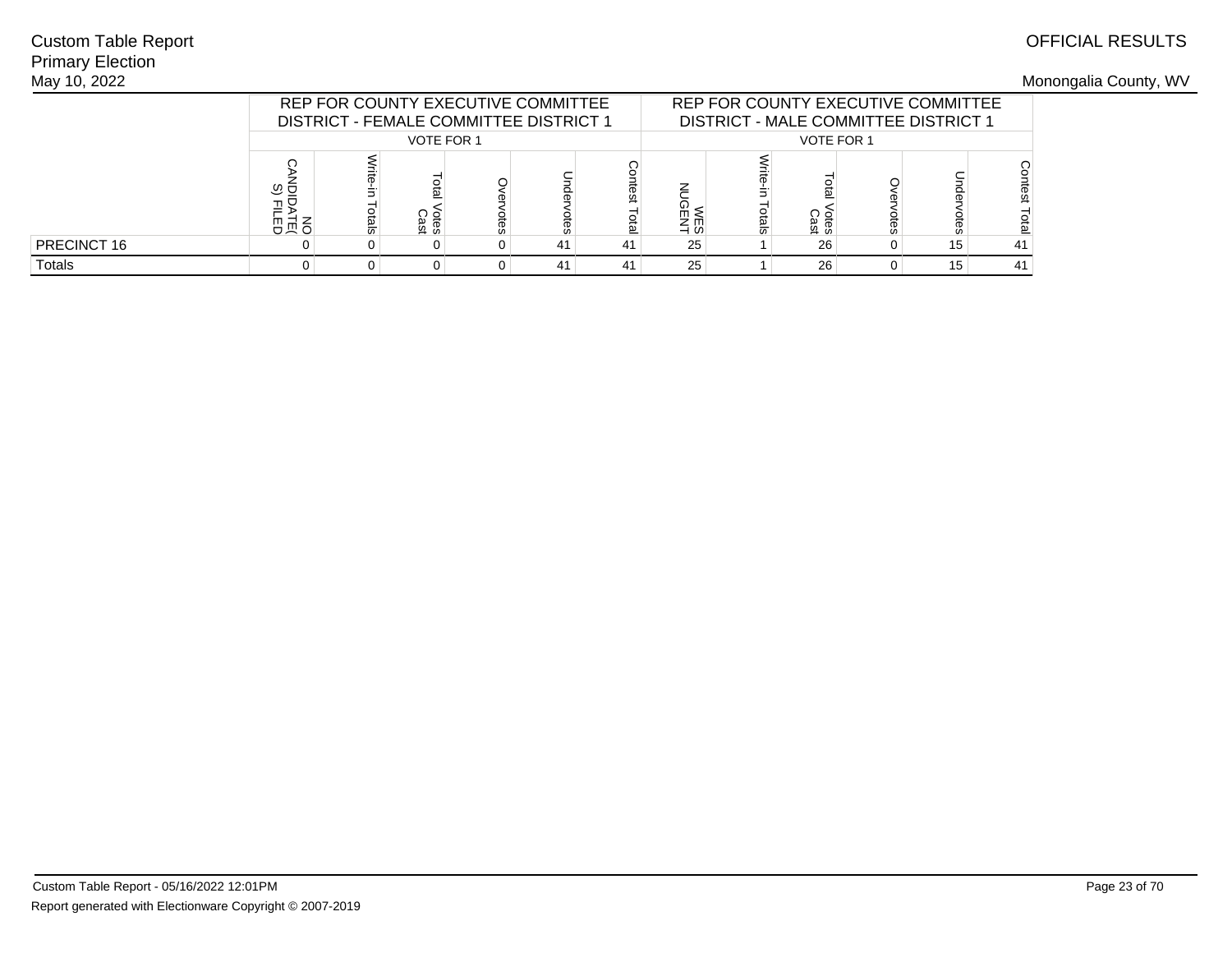## Primary ElectionMay 10, 2022Custom Table Report

|             |                      |                                     |                   | REP FOR COUNTY EXECUTIVE COMMITTEE<br>DISTRICT - FEMALE COMMITTEE DISTRICT 2 |     |     |    |       |                     |      | REP FOR COUNTY EXECUTIVE COMMITTEE<br>DISTRICT - MALE COMMITTEE DISTRICT 2 |     |
|-------------|----------------------|-------------------------------------|-------------------|------------------------------------------------------------------------------|-----|-----|----|-------|---------------------|------|----------------------------------------------------------------------------|-----|
|             |                      |                                     | <b>VOTE FOR 1</b> |                                                                              |     |     |    |       | <b>VOTE FOR 1</b>   |      |                                                                            |     |
|             | ত ভ<br>글<br>ъ<br>高员百 | ntest<br>Otes<br>Cast<br>otal<br>ទី |                   |                                                                              |     |     |    | otals | <b>Otes</b><br>Cast | otes |                                                                            |     |
| PRECINCT 10 |                      |                                     |                   |                                                                              | 83  | 83  | 57 |       | 57                  | 0    | 26                                                                         | 83  |
| PRECINCT 13 |                      |                                     |                   |                                                                              | 33  | 33  | 18 |       | 18                  | 0    | 15                                                                         | 33  |
| Totals      |                      |                                     |                   |                                                                              | 116 | 116 | 75 | 0     | 75                  | 0    | 41                                                                         | 116 |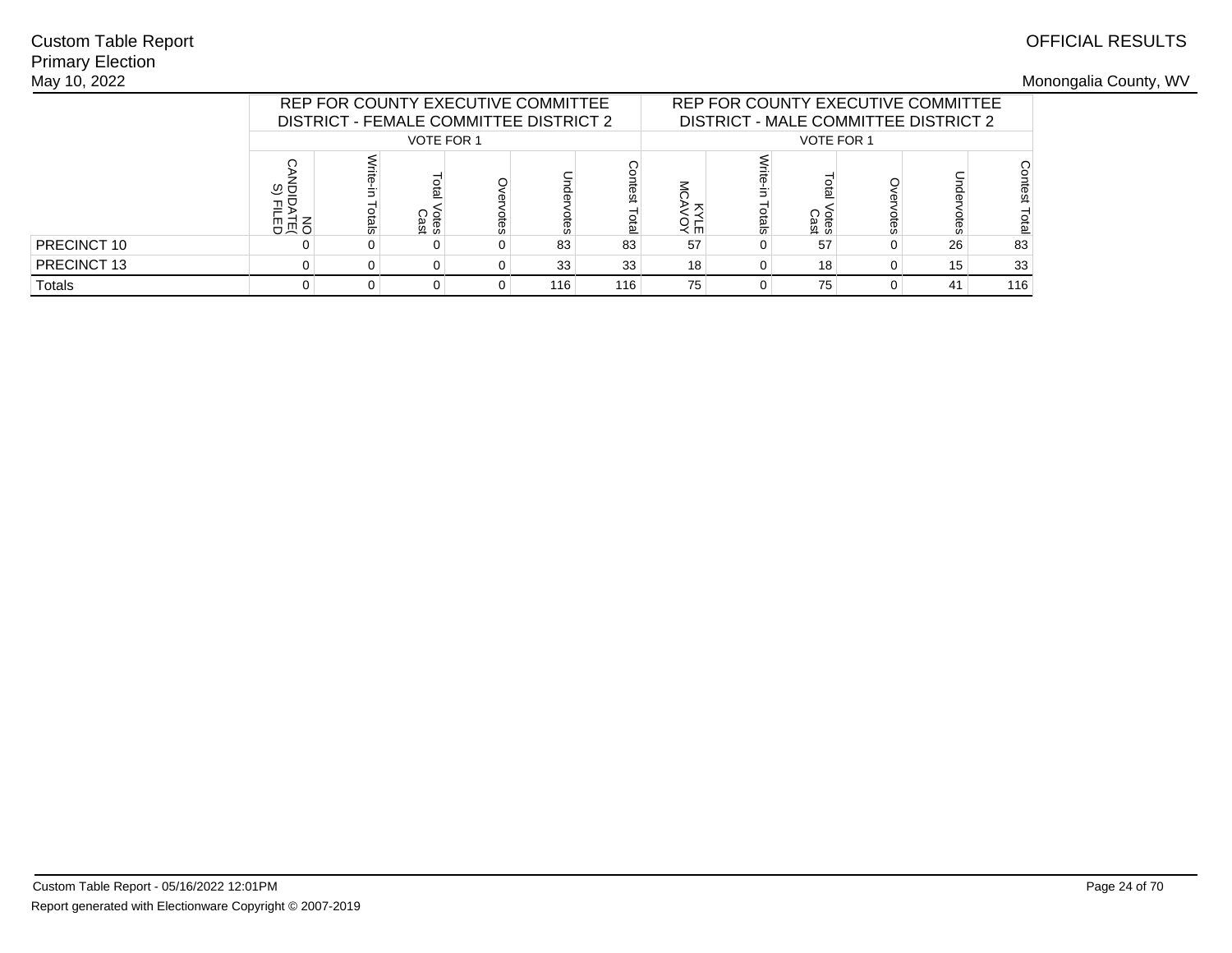## Primary ElectionMay 10, 2022Custom Table Report

|             |             |                                                                                                           |                   |   | REP FOR COUNTY EXECUTIVE COMMITTEE<br>DISTRICT - FEMALE COMMITTEE DISTRICT 3 |     |                   | REP FOR COUNTY EXECUTIVE COMMITTEE<br>DISTRICT - MALE COMMITTEE DISTRICT 3 |                     |      |     |                  |
|-------------|-------------|-----------------------------------------------------------------------------------------------------------|-------------------|---|------------------------------------------------------------------------------|-----|-------------------|----------------------------------------------------------------------------|---------------------|------|-----|------------------|
|             |             |                                                                                                           | <b>VOTE FOR 1</b> |   |                                                                              |     |                   |                                                                            | <b>VOTE FOR 1</b>   |      |     |                  |
|             | ত ⊡         | sontest<br>Unde<br>ial<br>B<br>PR<br>日<br>日<br>日 N<br>日 N<br>votes<br><b>Otes</b><br>Cast<br>otes<br>otal |                   |   |                                                                              |     | O<br><u>ର୍ଚ୍ଚ</u> | otals                                                                      | <b>Cres</b><br>Cast | otes | ă   | Contest<br>Total |
| PRECINCT 23 | 0           | 0                                                                                                         |                   |   | 242                                                                          | 242 | 0                 |                                                                            |                     |      | 241 | 242              |
| PRECINCT 25 | $\Omega$    |                                                                                                           |                   |   | 64                                                                           | 64  | 0                 |                                                                            |                     |      | 63  | 64               |
| PRECINCT 26 | $\Omega$    |                                                                                                           |                   |   | 118                                                                          | 118 | $\Omega$          | $\Omega$                                                                   |                     |      | 118 | 118              |
| PRECINCT 36 | $\Omega$    | 0                                                                                                         | 0                 | 0 | 47                                                                           | 47  | 0                 | $\Omega$                                                                   |                     |      | 47  | 47               |
| PRECINCT 74 | $\mathbf 0$ | 0                                                                                                         |                   |   | 34                                                                           | 34  | 0                 | $\mathbf 0$                                                                |                     |      | 34  | 34               |
| Totals      | 0           | 0                                                                                                         | 0                 |   | 505                                                                          | 505 | 0                 | $\overline{2}$                                                             | 2                   |      | 503 | 505              |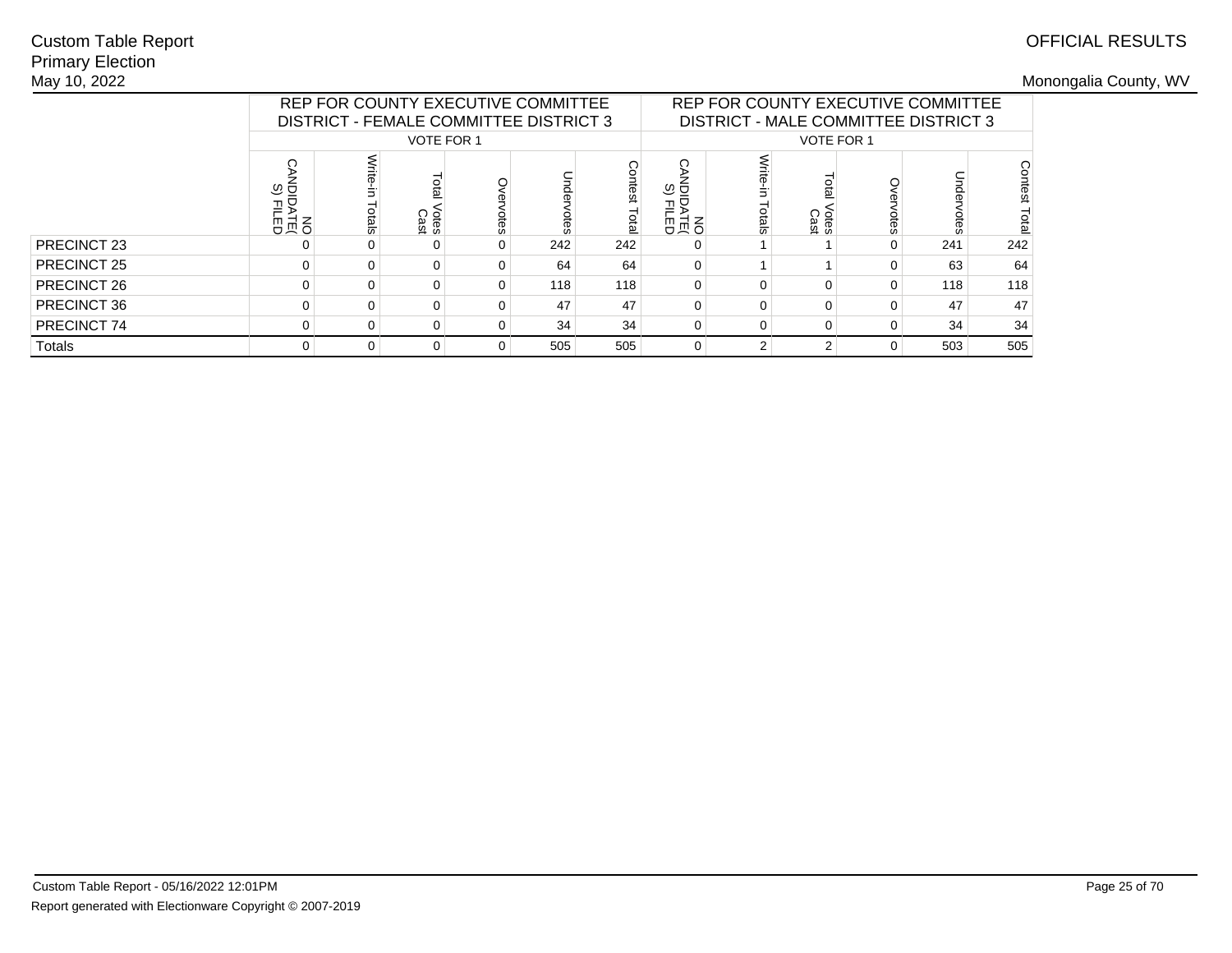## Primary ElectionMay 10, 2022Custom Table Report

|             |     |                                                                                                        | REP FOR COUNTY EXECUTIVE COMMITTEE<br>DISTRICT - FEMALE COMMITTEE DISTRICT 4 |          |     |     |                      | REP FOR COUNTY EXECUTIVE COMMITTEE<br>DISTRICT - MALE COMMITTEE DISTRICT 4 |                     |    |     |                  |
|-------------|-----|--------------------------------------------------------------------------------------------------------|------------------------------------------------------------------------------|----------|-----|-----|----------------------|----------------------------------------------------------------------------|---------------------|----|-----|------------------|
|             |     |                                                                                                        | <b>VOTE FOR 1</b>                                                            |          |     |     |                      |                                                                            | <b>VOTE FOR 1</b>   |    |     |                  |
|             | ⋗   | Contest<br>eta<br>휴<br><b>YNTHIA<br/>MBERS</b><br>Total<br><b>Otes</b><br>Cast<br>otals<br>otes<br>pes |                                                                              |          |     |     |                      | ⋚<br>otals                                                                 | <b>Cres</b><br>Cast | ac |     | Contest<br>Total |
| PRECINCT 1  | 9   |                                                                                                        | 9                                                                            | $\Omega$ | 8   | 17  | DALE<br>SPARKS<br>10 | 0                                                                          | 10                  |    |     | 17               |
| PRECINCT 2A | 118 | $\Omega$                                                                                               | 118                                                                          | $\Omega$ | 80  | 198 | 133                  | $\Omega$                                                                   | 133                 |    | 65  | 198              |
| PRECINCT 2B | 90  |                                                                                                        | 90                                                                           | $\Omega$ | 72  | 162 | 108                  | $\Omega$                                                                   | 108                 |    | 54  | 162              |
| PRECINCT 35 | 44  | 0                                                                                                      | 44                                                                           | $\Omega$ | 15  | 59  | 45                   | 0                                                                          | 45                  |    | 14  | 59               |
| PRECINCT 63 | 96  |                                                                                                        | 97                                                                           | $\Omega$ | 60  | 157 | 103                  |                                                                            | 104                 |    | 53  | 157              |
| Totals      | 357 |                                                                                                        | 358                                                                          | $\Omega$ | 235 | 593 | 399                  |                                                                            | 400                 | 0  | 193 | 593              |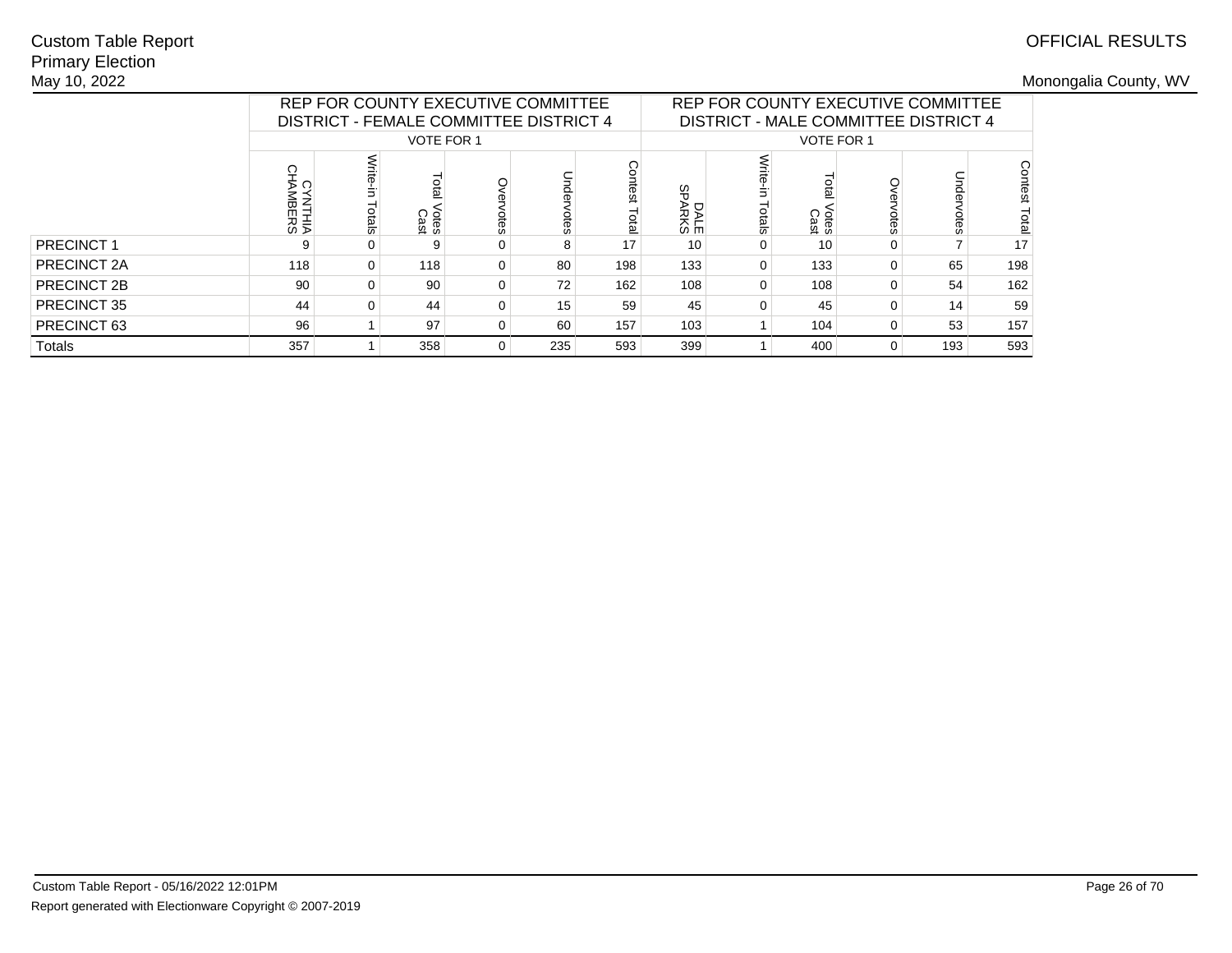## Primary ElectionMay 10, 2022Custom Table Report

|               |                  | REP FOR COUNTY EXECUTIVE COMMITTEE<br>DISTRICT - FEMALE COMMITTEE DISTRICT 5 |                   |   |     |              |            |       | REP FOR COUNTY EXECUTIVE COMMITTEE<br>DISTRICT - MALE COMMITTEE DISTRICT 5 |      |     |     |
|---------------|------------------|------------------------------------------------------------------------------|-------------------|---|-----|--------------|------------|-------|----------------------------------------------------------------------------|------|-----|-----|
|               |                  |                                                                              | <b>VOTE FOR 1</b> |   |     |              |            |       | <b>VOTE FOR 1</b>                                                          |      |     |     |
|               | ত ভ<br>고모<br>유교육 |                                                                              | otes<br>Cast      | œ |     | test<br>otal | ত ত<br>유교요 | otals | otes<br>Cast                                                               | otes |     | es  |
| PRECINCT 86   |                  |                                                                              |                   |   | 112 | 112          |            |       |                                                                            |      | 112 | 112 |
| <b>Totals</b> |                  |                                                                              |                   |   | 112 | 112          |            |       |                                                                            |      | 112 | 112 |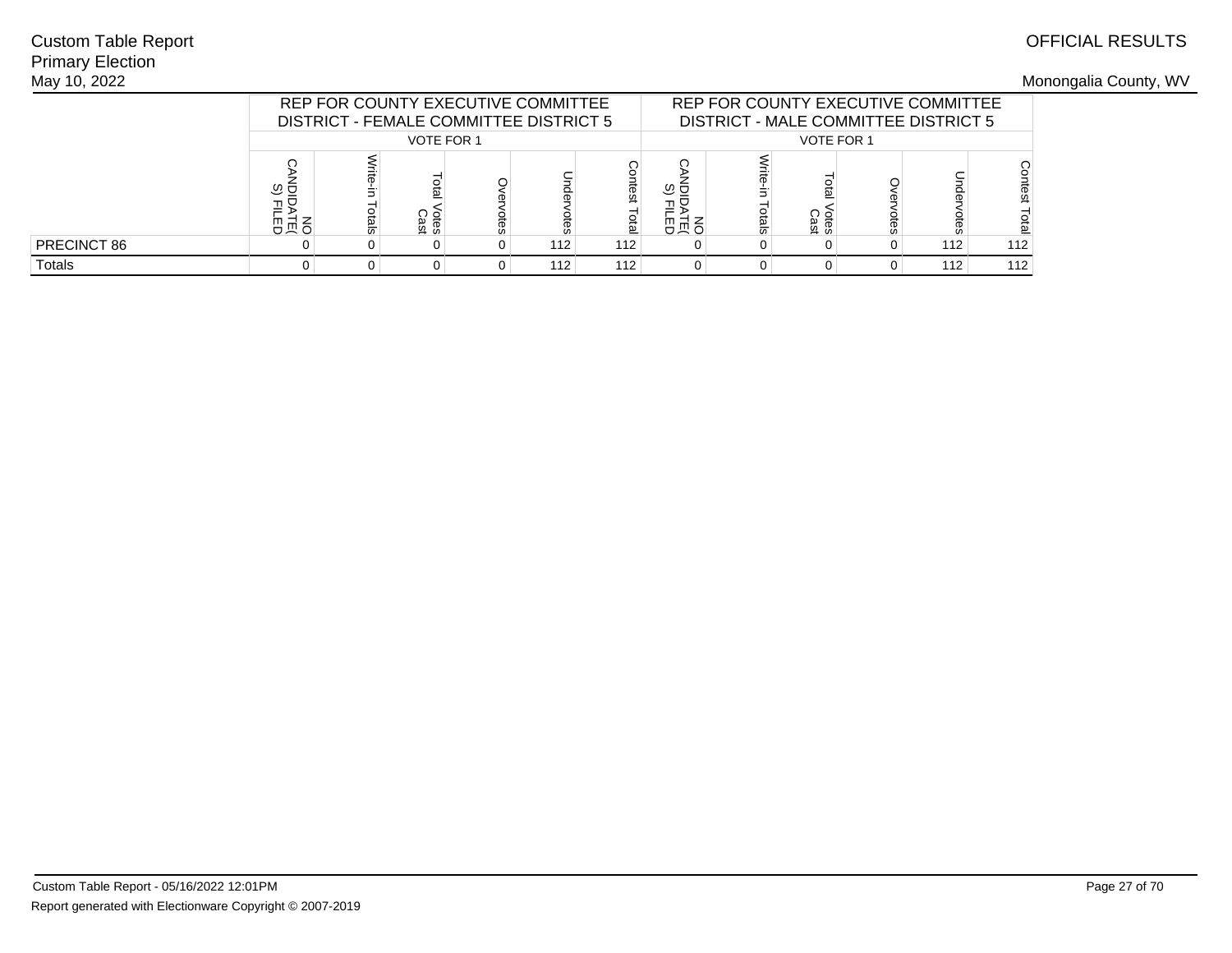## Primary ElectionMay 10, 2022Custom Table Report

|             |                  |                                     |                   | REP FOR COUNTY EXECUTIVE COMMITTEE<br>DISTRICT - FEMALE COMMITTEE DISTRICT 6 |     |     |     |       |                     |             | REP FOR COUNTY EXECUTIVE COMMITTEE<br>DISTRICT - MALE COMMITTEE DISTRICT 6 |      |
|-------------|------------------|-------------------------------------|-------------------|------------------------------------------------------------------------------|-----|-----|-----|-------|---------------------|-------------|----------------------------------------------------------------------------|------|
|             |                  |                                     | <b>VOTE FOR 1</b> |                                                                              |     |     |     |       | <b>VOTE FOR 1</b>   |             |                                                                            |      |
|             | ত ভ<br>⊒5<br>高员巴 | ntest<br>Otes<br>Cast<br>otal<br>ទី |                   |                                                                              |     |     |     | otals | <b>Otes</b><br>Cast | <b>Otes</b> |                                                                            | test |
| PRECINCT 33 |                  |                                     |                   |                                                                              | 158 | 159 | 105 | 0     | 105                 | 0           | 54                                                                         | 159  |
| PRECINCT 38 |                  |                                     |                   |                                                                              | 351 | 353 | 225 |       | 227                 | 0           | 126                                                                        | 353  |
| Totals      |                  |                                     |                   |                                                                              | 509 | 512 | 330 |       | 332                 | 0           | 180                                                                        | 512  |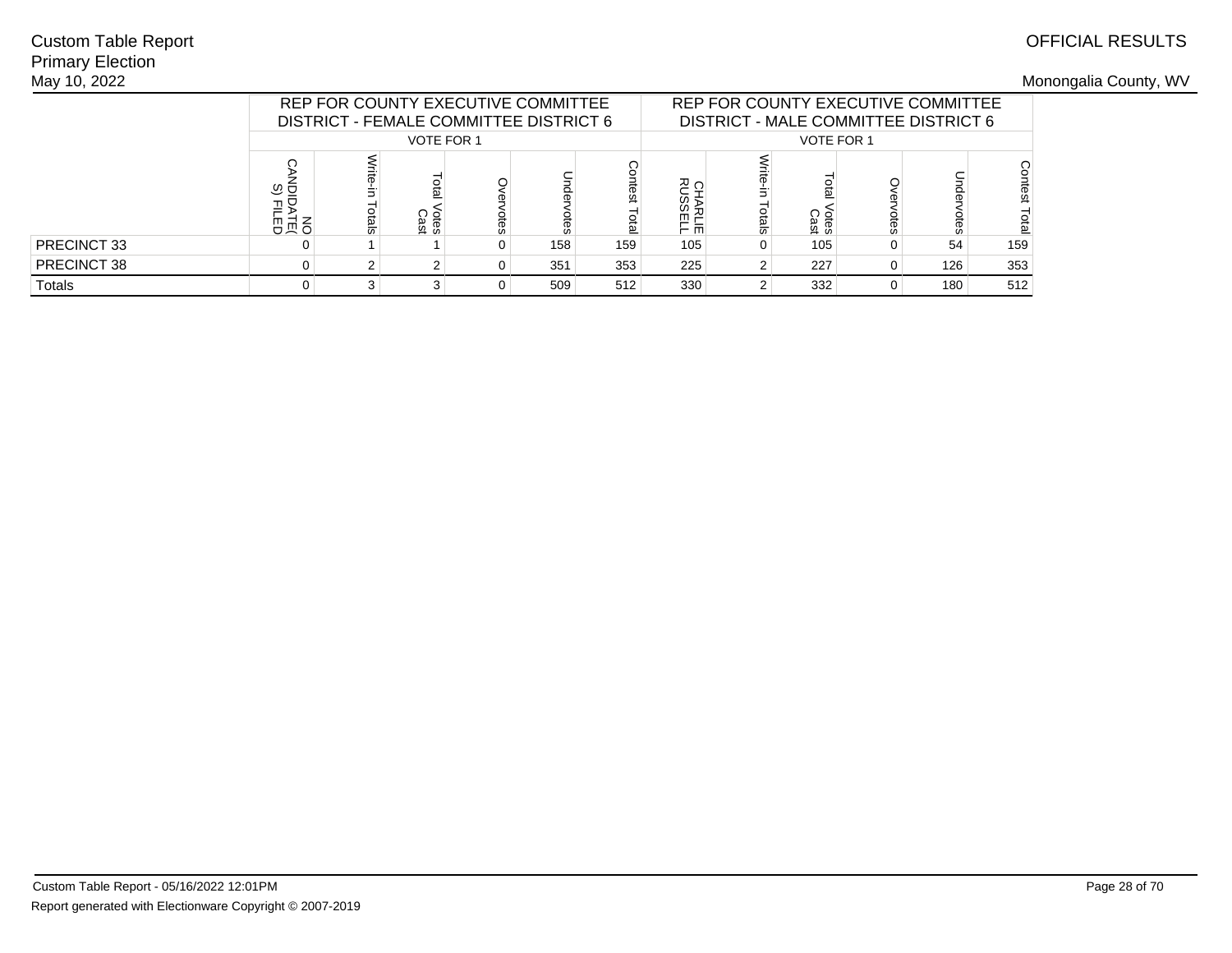## Primary ElectionMay 10, 2022Custom Table Report

|             |                  |                                            | REP FOR COUNTY EXECUTIVE COMMITTEE<br>DISTRICT - FEMALE COMMITTEE DISTRICT 7 |  |     |     |  |       |                     |      | REP FOR COUNTY EXECUTIVE COMMITTEE<br>DISTRICT - MALE COMMITTEE DISTRICT 7 |       |
|-------------|------------------|--------------------------------------------|------------------------------------------------------------------------------|--|-----|-----|--|-------|---------------------|------|----------------------------------------------------------------------------|-------|
|             |                  |                                            | <b>VOTE FOR 1</b>                                                            |  |     |     |  |       | <b>VOTE FOR 1</b>   |      |                                                                            |       |
|             | ত ত<br>⊒ء<br>高员巴 | ontest<br>era<br>otes<br>Cast<br>laio<br>ă |                                                                              |  |     |     |  | otals | <b>Otes</b><br>Cast | otes |                                                                            | itest |
| PRECINCT 79 |                  |                                            |                                                                              |  | 243 | 244 |  |       |                     | 0    | 243                                                                        | 244   |
| PRECINCT 82 | 0                |                                            |                                                                              |  | 151 | 152 |  |       |                     | 0    | 151                                                                        | 152   |
| Totals      |                  |                                            |                                                                              |  | 394 | 396 |  |       |                     | 0    | 394                                                                        | 396   |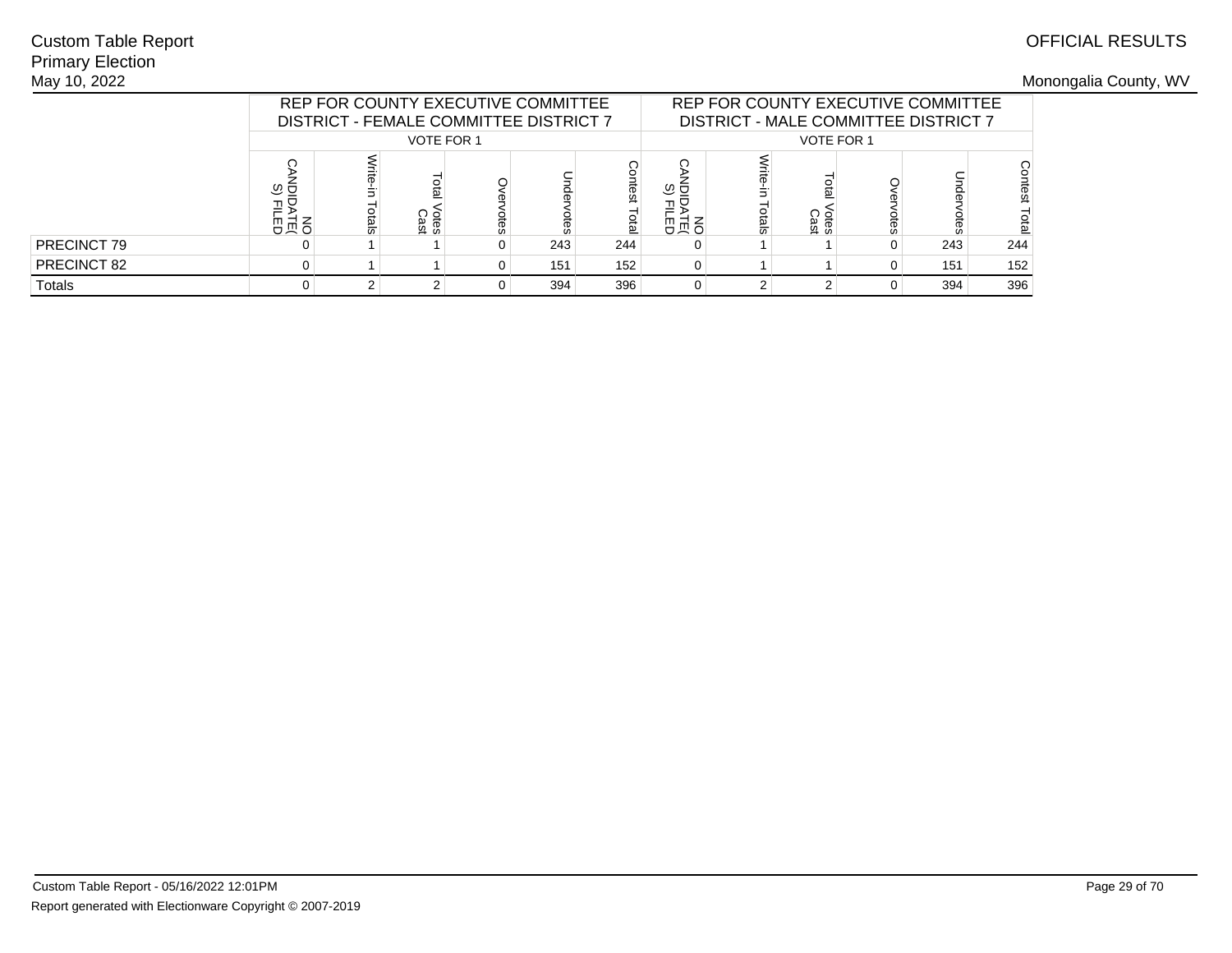## Primary ElectionMay 10, 2022Custom Table Report

|             |                  |                                                  | REP FOR COUNTY EXECUTIVE COMMITTEE<br>DISTRICT - FEMALE COMMITTEE DISTRICT 8 |  |     |     |     |       |                     |      | REP FOR COUNTY EXECUTIVE COMMITTEE<br>DISTRICT - MALE COMMITTEE DISTRICT 8 |     |
|-------------|------------------|--------------------------------------------------|------------------------------------------------------------------------------|--|-----|-----|-----|-------|---------------------|------|----------------------------------------------------------------------------|-----|
|             |                  |                                                  | <b>VOTE FOR 1</b>                                                            |  |     |     |     |       | <b>VOTE FOR 1</b>   |      |                                                                            |     |
|             | ত ত<br>75<br>高员巴 | ā<br>휴<br>otes<br>Cast<br>pials<br>ial<br>E<br>ă |                                                                              |  |     |     |     | otals | <b>Otes</b><br>Cast | otes |                                                                            |     |
| PRECINCT 30 |                  |                                                  |                                                                              |  | 55  | 55  | 高员巴 |       |                     | 0    | 55                                                                         | 55  |
| PRECINCT 31 |                  |                                                  |                                                                              |  |     |     |     |       |                     | 0    |                                                                            |     |
| PRECINCT 32 | 0                |                                                  |                                                                              |  | 207 | 207 | 0   |       |                     | 0    | 205                                                                        | 207 |
| Totals      |                  |                                                  |                                                                              |  | 262 | 262 |     | 2     |                     | 0    | 260                                                                        | 262 |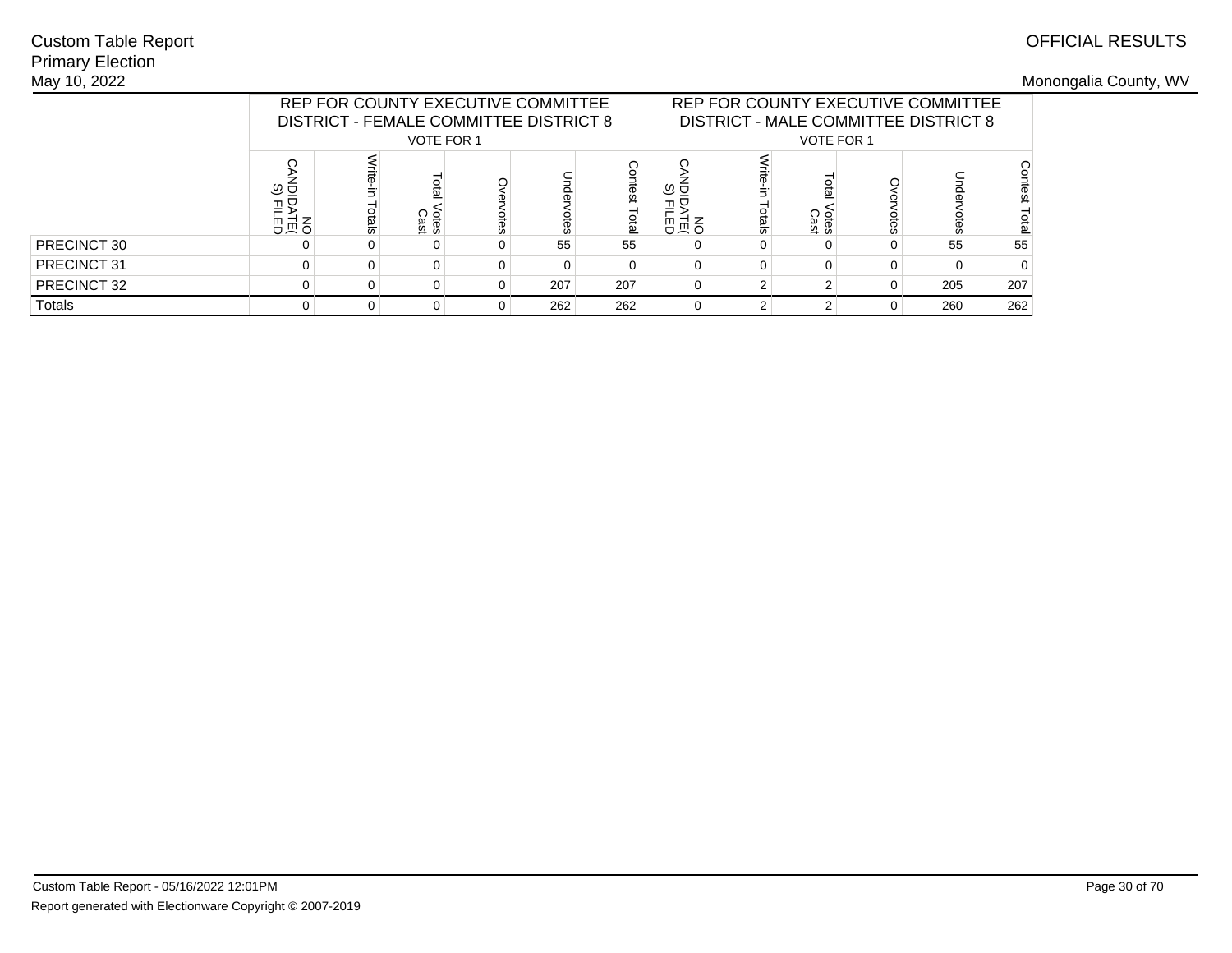## Primary ElectionMay 10, 2022Custom Table Report

|             |     |                                                                                         | REP FOR COUNTY EXECUTIVE COMMITTEE<br>DISTRICT - FEMALE COMMITTEE DISTRICT 9 |          |     |     |                     |                  |                     | REP FOR COUNTY EXECUTIVE COMMITTEE<br>DISTRICT - MALE COMMITTEE DISTRICT 9 |      |                  |
|-------------|-----|-----------------------------------------------------------------------------------------|------------------------------------------------------------------------------|----------|-----|-----|---------------------|------------------|---------------------|----------------------------------------------------------------------------|------|------------------|
|             |     |                                                                                         | <b>VOTE FOR 1</b>                                                            |          |     |     |                     |                  | <b>VOTE FOR 1</b>   |                                                                            |      |                  |
|             |     | Contest<br>Total<br>휴<br>PAULA<br>PAULA<br>Total<br>otals<br>Votes<br>Cast<br>otes<br>ă |                                                                              |          |     |     |                     | Write-<br>Totals | <b>Cres</b><br>Cast | otes                                                                       | otes | Contest<br>Total |
| PRECINCT 34 | 64  | 0                                                                                       | 64                                                                           | $\Omega$ | 30  | 94  | DREW<br>LBOTT<br>59 | 0                | 59                  | 0                                                                          | 35   | 94               |
| PRECINCT 77 | 196 |                                                                                         | 196                                                                          | $\Omega$ | 81  | 277 | 176                 |                  | 177                 | $\Omega$                                                                   | 100  | 277              |
| PRECINCT 78 | 163 |                                                                                         | 163                                                                          | $\Omega$ | 65  | 228 | 159                 | $\Omega$         | 159                 | $\Omega$                                                                   | 69   | 228              |
| PRECINCT 81 | 133 | 0                                                                                       | 133                                                                          | $\Omega$ | 79  | 212 | 132                 | $\Omega$         | 132                 | 0                                                                          | 80   | 212              |
| PRECINCT 83 | 121 |                                                                                         | 122                                                                          | $\Omega$ | 44  | 166 | 117                 |                  | 118                 |                                                                            | 48   | 166              |
| Totals      | 677 |                                                                                         | 678                                                                          | $\Omega$ | 299 | 977 | 643                 | $\overline{2}$   | 645                 | 0                                                                          | 332  | 977              |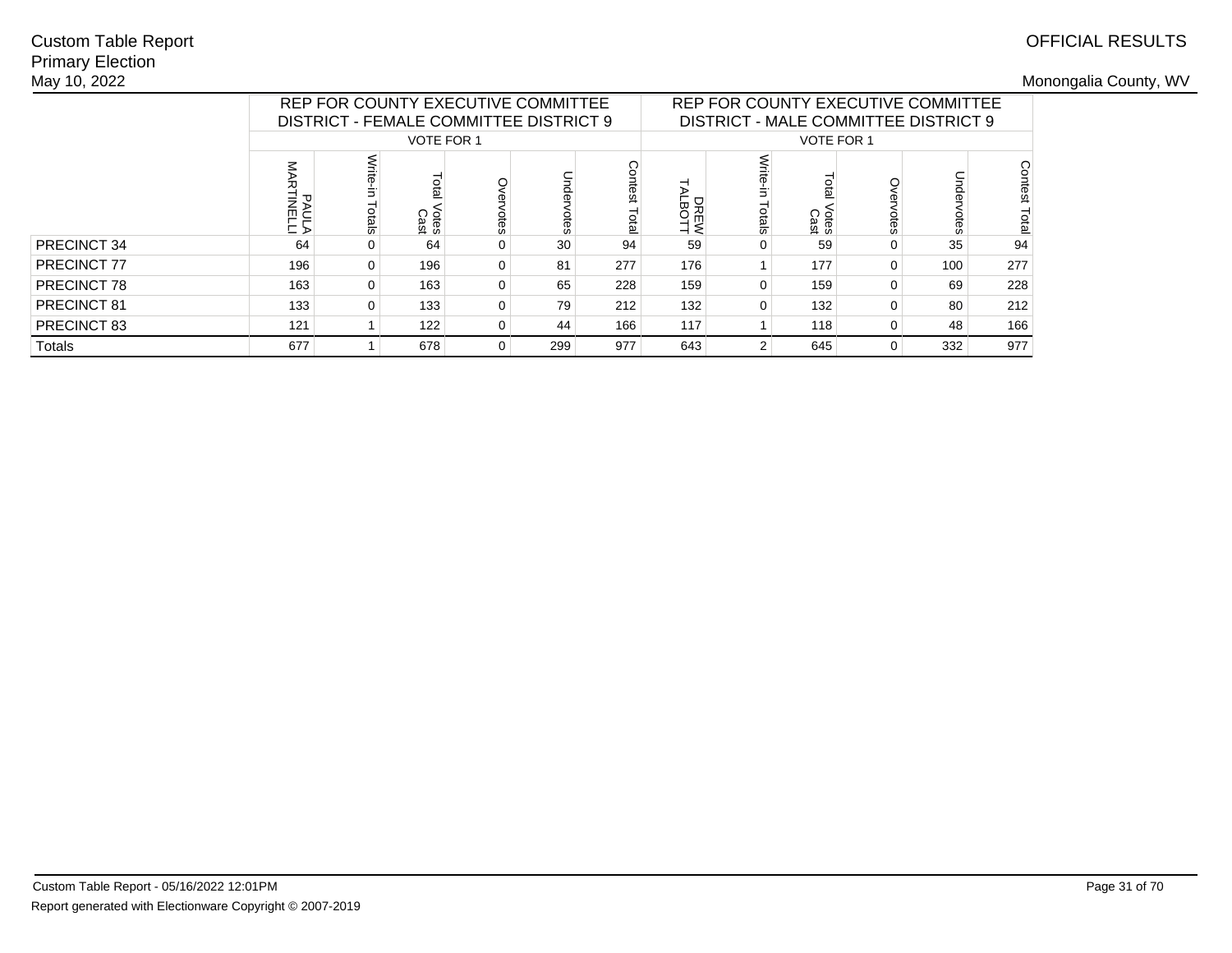## Primary ElectionMay 10, 2022Custom Table Report

|             |                  | REP FOR COUNTY EXECUTIVE COMMITTEE<br>DISTRICT - FEMALE COMMITTEE DISTRICT 10 |                   |  |     |     |                               |       |                     |      | REP FOR COUNTY EXECUTIVE COMMITTEE<br>DISTRICT - MALE COMMITTEE DISTRICT 10 |     |
|-------------|------------------|-------------------------------------------------------------------------------|-------------------|--|-----|-----|-------------------------------|-------|---------------------|------|-----------------------------------------------------------------------------|-----|
|             |                  |                                                                               | <b>VOTE FOR 1</b> |  |     |     |                               |       | <b>VOTE FOR 1</b>   |      |                                                                             |     |
|             | ত্ত<br>끌몽<br>공보법 | 휴<br>otes<br>Cast<br>ial<br>Bi<br>ă<br>ă                                      |                   |  |     |     |                               | otals | <b>Otes</b><br>Cast | otes |                                                                             |     |
| PRECINCT 59 |                  |                                                                               |                   |  | 120 | 120 | <b>DISOCIES</b><br>NHOM<br>77 |       | 77                  |      | 43                                                                          | 120 |
| PRECINCT 61 | 0                |                                                                               |                   |  | 378 | 379 | 238                           |       | 239                 | 0    | 140                                                                         | 379 |
| PRECINCT 62 | 0                |                                                                               |                   |  | 178 | 178 | 101                           | O     | 101                 | 0    | 77                                                                          | 178 |
| Totals      | 0                |                                                                               |                   |  | 676 | 677 | 416                           |       | 417                 | 0    | 260                                                                         | 677 |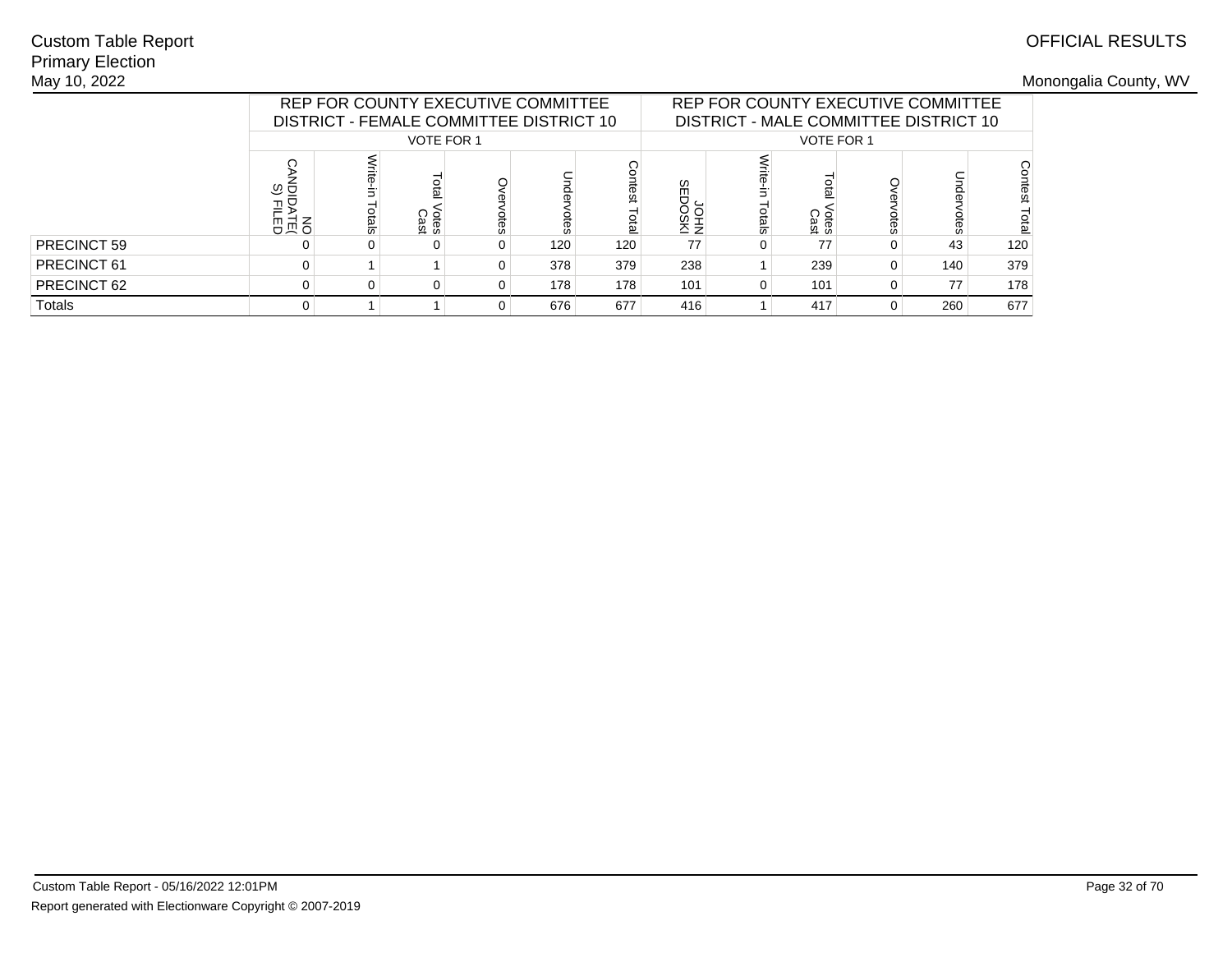## Primary ElectionMay 10, 2022Custom Table Report

|             |                                    | REP FOR COUNTY EXECUTIVE COMMITTEE             |                              |          |     |                |                         |                        |                     | REP FOR COUNTY EXECUTIVE COMMITTEE    |     |                  |
|-------------|------------------------------------|------------------------------------------------|------------------------------|----------|-----|----------------|-------------------------|------------------------|---------------------|---------------------------------------|-----|------------------|
|             |                                    | <b>DISTRICT - FEMALE COMMITTEE DISTRICT 11</b> |                              |          |     |                |                         |                        |                     | DISTRICT - MALE COMMITTEE DISTRICT 11 |     |                  |
|             |                                    |                                                | <b>VOTE FOR 1</b>            |          |     |                |                         |                        | <b>VOTE FOR 1</b>   |                                       |     |                  |
|             | റ<br>© ⊡<br>DEN<br>DEN<br>ON<br>ON | otals                                          | <b>Lota</b><br>Votes<br>Cast | votes    |     | ntest<br>Lotal | CHARLES T.<br>KRUSHANSK | Write-<br>È.<br>Totals | <b>Otes</b><br>Cast | <b>otes</b>                           |     | Contest<br>Total |
| PRECINCT 58 |                                    |                                                |                              |          | 144 | 144            | 98                      | 0                      | 98                  | $\Omega$                              | 46  | 144              |
| PRECINCT 64 | $\Omega$                           | $\Omega$                                       | 0                            | $\Omega$ | 29  | 29             | 19                      | $\Omega$               | 19                  | $\Omega$                              | 10  | 29               |
| PRECINCT 67 | 0                                  |                                                | 0                            | 0        | 99  | 99             | 64                      | $\Omega$               | 64                  | $\Omega$                              | 35  | 99               |
| PRECINCT 68 | $\Omega$                           |                                                | 2                            | $\Omega$ | 36  | 38             | 27                      |                        | 28                  | $\Omega$                              | 10  | 38               |
| PRECINCT 71 | $\Omega$                           |                                                |                              | $\Omega$ | 198 | 199            | 134                     |                        | 135                 | $\Omega$                              | 64  | 199              |
| PRECINCT 72 | $\Omega$                           |                                                | 0                            | $\Omega$ |     | $\Omega$       | 0                       | $\Omega$               | $\Omega$            | $\Omega$                              |     | $\Omega$         |
| PRECINCT 73 | 0                                  | ŋ                                              | 0                            | $\Omega$ |     | 4              | $\mathfrak{p}$          | $\Omega$               | $\mathcal{P}$       | $\Omega$                              |     | 4                |
| PRECINCT 75 | 0                                  | 36<br>36<br>$\Omega$<br>0<br>$\Omega$          |                              |          |     |                |                         | 0                      | 25                  | 0                                     | 11  | 36               |
| Totals      | 0                                  | 3                                              | 3                            | $\Omega$ | 546 | 549            | 369                     | $\overline{2}$         | 371                 | $\overline{0}$                        | 178 | 549              |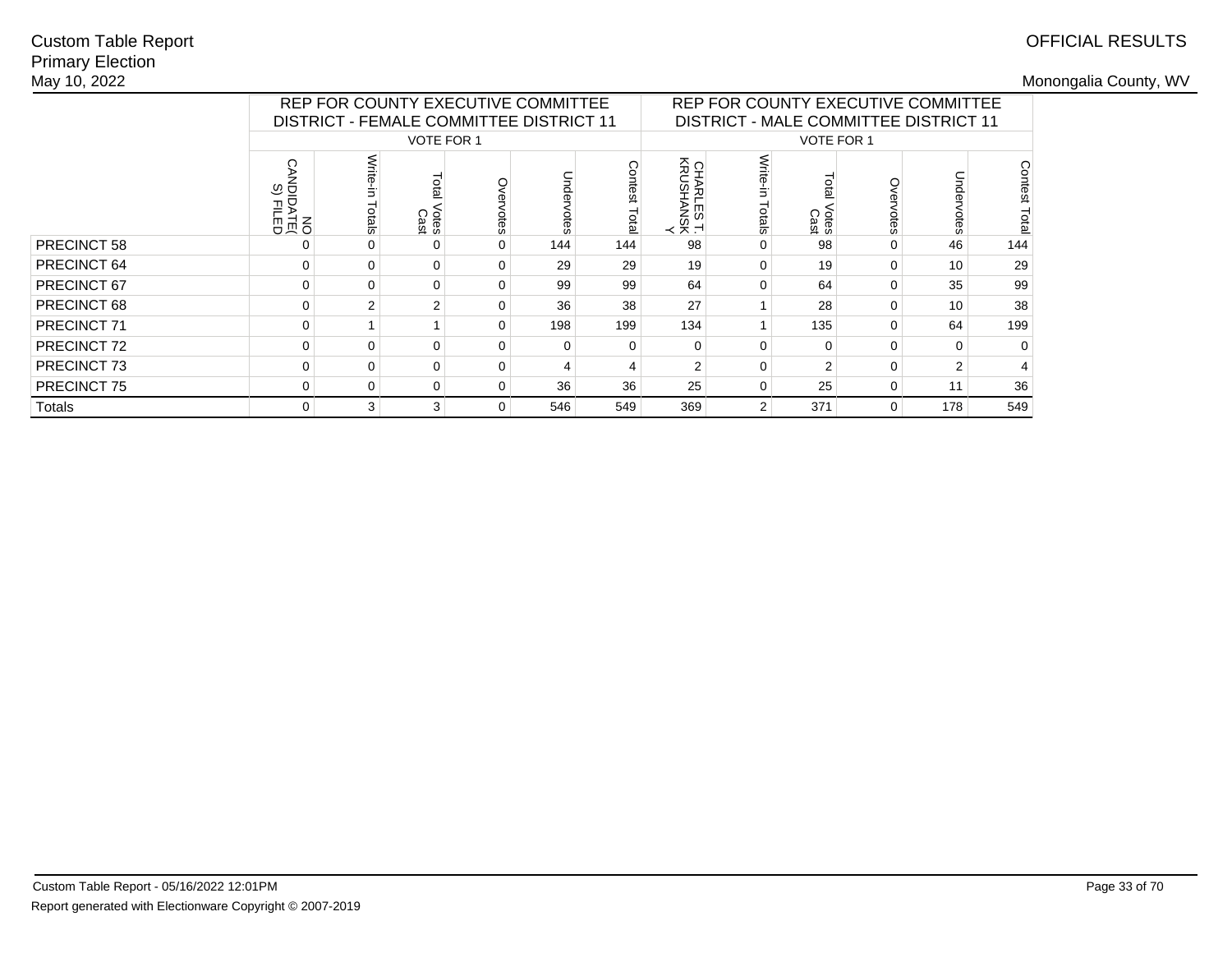## Primary ElectionMay 10, 2022Custom Table Report

|              |                              | REP FOR COUNTY EXECUTIVE COMMITTEE<br>DISTRICT - FEMALE COMMITTEE DISTRICT 12 |                             |               |                        |                |        |                     | REP FOR COUNTY EXECUTIVE COMMITTEE<br>DISTRICT - MALE COMMITTEE DISTRICT 12 |   |                 |     |
|--------------|------------------------------|-------------------------------------------------------------------------------|-----------------------------|---------------|------------------------|----------------|--------|---------------------|-----------------------------------------------------------------------------|---|-----------------|-----|
|              |                              |                                                                               | <b>VOTE FOR 1</b>           |               |                        |                |        |                     | VOTE FOR 1                                                                  |   |                 |     |
|              | ७ ರ<br>□PD<br>日<br>日<br>日 10 | ctals                                                                         | lota<br><b>Otes</b><br>Cast | Unde<br>votes | Contest<br><b>Tota</b> | ETHAN<br>MOORE | Totals | <b>Cres</b><br>Cast |                                                                             | ŏ | Contest<br>Tota |     |
| PRECINCT 40  | 0                            |                                                                               |                             |               | 118                    | 118            | 91     |                     | 91                                                                          |   | 27              | 118 |
| PRECINCT 44  | 0                            |                                                                               |                             |               | 99                     | 100            | 60     |                     | 61                                                                          |   | 39              | 100 |
| PRECINCT 47  | $\Omega$                     |                                                                               |                             |               | 89                     | 89             | 59     | $\Omega$            | 59                                                                          |   | 30              | 89  |
| PRECINCT 51  | $\Omega$                     |                                                                               |                             |               | 68                     | 68             | 58     | $\Omega$            | 58                                                                          |   | 10              | 68  |
| PRECINCT 51M | $\Omega$                     | U                                                                             | 0                           | 0             | 8                      | 8              | ี      | $\Omega$            | 6                                                                           |   | 2               | 8   |
| PRECINCT 52  | $\mathbf 0$                  | 0                                                                             | 0                           |               | 213                    | 213            | 158    | 0                   | 158                                                                         |   | 55              | 213 |
| Totals       | $\mathbf 0$                  |                                                                               |                             |               | 595                    | 596            | 432    |                     | 433                                                                         | 0 | 163             | 596 |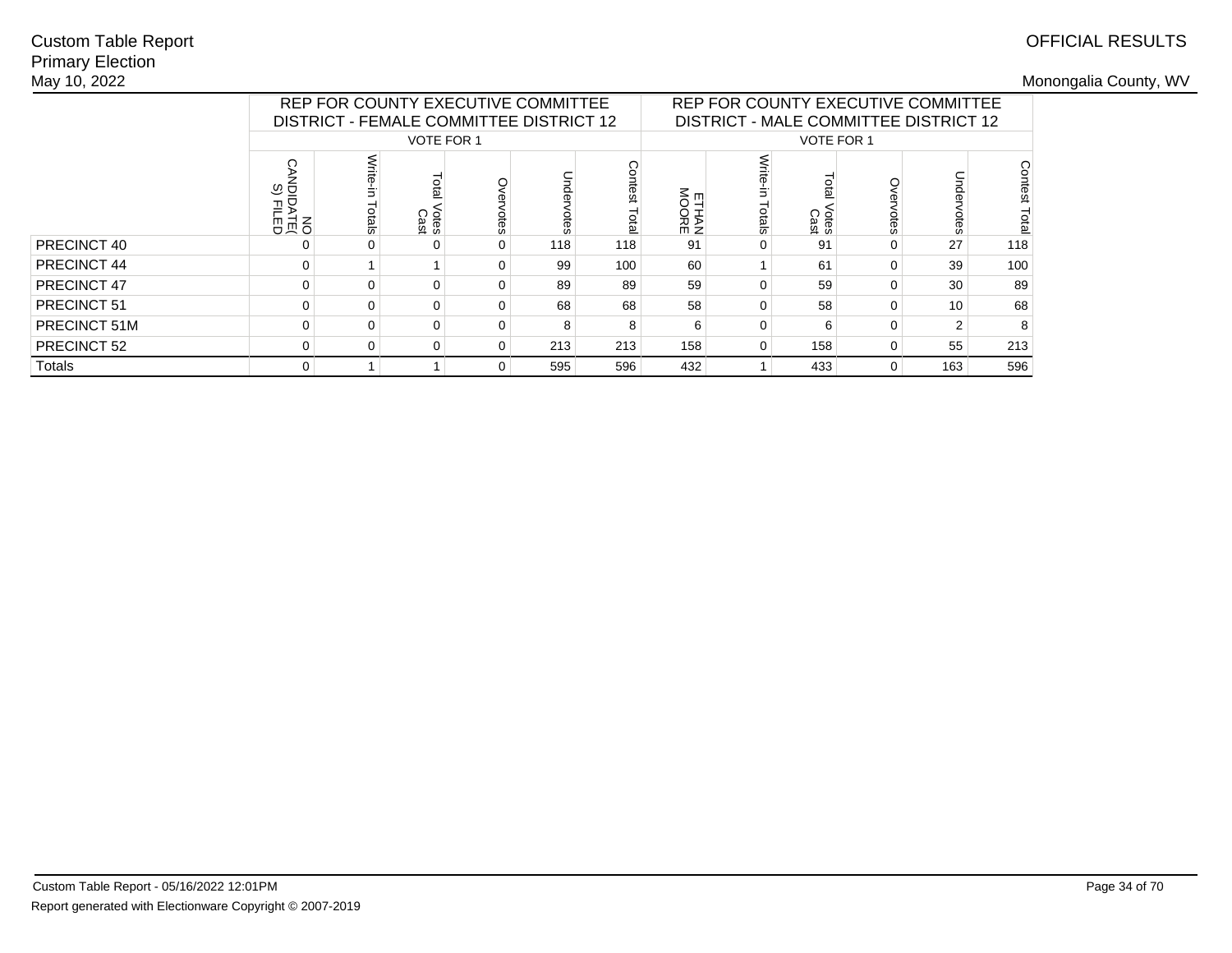## OFFICIAL RESULTS

|              | DEM FOR U.S. HOUSE OF REPRESENTATIVES 2ND |                    |                     |             |                  |                |                     |                     | SENATORIAL DISTRICT | DEM FOR STATE SENATOR 2ND |                |
|--------------|-------------------------------------------|--------------------|---------------------|-------------|------------------|----------------|---------------------|---------------------|---------------------|---------------------------|----------------|
|              |                                           |                    | VOTE FOR 1          |             |                  |                |                     |                     | VOTE FOR 1          |                           |                |
|              | BARRY LEE<br>WENDELL                      | ANGELA J.<br>DWYER | Total Votes<br>Cast | Overvotes   | Undervotes       | Contest Total  | ERIC M.<br>HAYHURST | Total Votes<br>Cast | Overvotes           | Undervotes                | Contest Total  |
| PRECINCT 1   | 10                                        | 9                  | 19                  | $\mathbf 0$ | $\mathbf{1}$     | 20             |                     |                     |                     |                           |                |
| PRECINCT 2A  | 359                                       | 106                | 465                 | $\mathsf 0$ | 40               | 505            |                     |                     |                     |                           |                |
| PRECINCT 2B  | 284                                       | 86                 | 370                 | $\mathbf 0$ | 25               | 395            |                     |                     |                     |                           |                |
| PRECINCT 10  | 110                                       | 39                 | 149                 | $\mathbf 0$ | 14               | 163            |                     |                     |                     |                           |                |
| PRECINCT 13  | 42                                        | 19                 | 61                  | $\pmb{0}$   | $\overline{7}$   | 68             |                     |                     |                     |                           |                |
| PRECINCT 16  | 68                                        | 26                 | 94                  | $\pmb{0}$   | 10               | 104            |                     |                     |                     |                           |                |
| PRECINCT 23  | 236                                       | 81                 | 317                 | $\mathbf 0$ | 25               | 342            |                     |                     |                     |                           |                |
| PRECINCT 25  | 73                                        | 20                 | 93                  | $\mathbf 0$ | 10               | 103            |                     |                     |                     |                           |                |
| PRECINCT 26  | 89                                        | 35                 | 124                 | $\mathbf 0$ | 17               | 141            |                     |                     |                     |                           |                |
| PRECINCT 30  | 57                                        | 17                 | 74                  | $\mathbf 0$ | 6                | 80             |                     |                     |                     |                           |                |
| PRECINCT 31  | $\Omega$                                  | $\mathbf 0$        | 0                   | $\mathbf 0$ | $\mathbf 0$      | $\mathbf 0$    |                     |                     |                     |                           |                |
| PRECINCT 32  | 164                                       | 66                 | 230                 | $\mathbf 0$ | 24               | 254            |                     |                     |                     |                           |                |
| PRECINCT 33  | 91                                        | 22                 | 113                 | $\mathbf 0$ | 6                | 119            |                     |                     |                     |                           |                |
| PRECINCT 34  | 55                                        | 22                 | 77                  | $\mathbf 0$ | 10               | 87             |                     |                     |                     |                           |                |
| PRECINCT 35  | 71                                        | 17                 | 88                  | $\mathbf 0$ | 4                | 92             |                     |                     |                     |                           |                |
| PRECINCT 36  | 48                                        | 19                 | 67                  | $\mathbf 0$ | 6                | 73             |                     |                     |                     |                           |                |
| PRECINCT 38  | 168                                       | 56                 | 224                 | $\mathbf 0$ | 17               | 241            |                     |                     |                     |                           |                |
| PRECINCT 40  | 46                                        | 0                  | 46                  | $\mathbf 0$ | 4                | 50             | 36                  | 36                  | 0                   | 14                        | 50             |
| PRECINCT 44  | 56                                        | $\overline{4}$     | 60                  | $\mathbf 0$ | 5                | 65             | 54                  | 54                  | $\mathbf 0$         | 11                        | 65             |
| PRECINCT 47  | 74                                        | 13                 | 87                  | $\mathbf 0$ | $\mathbf 0$      | 87             | 73                  | 73                  | $\mathbf 0$         | 14                        | 87             |
| PRECINCT 51  | 35                                        | $\mathbf{2}$       | 37                  | $\mathbf 0$ | 9                | 46             | 29                  | 29                  | $\mathbf 0$         | 17                        | 46             |
| PRECINCT 51M | $\overline{7}$                            | $\mathbf 0$        | $\overline{7}$      | $\mathbf 0$ | $\mathbf 0$      | $\overline{7}$ | 5                   | 5                   | $\mathbf 0$         | $\overline{2}$            | $\overline{7}$ |
| PRECINCT 52  | 85                                        | 15                 | 100                 | $\mathbf 0$ | $\boldsymbol{7}$ | 107            | 72                  | 72                  | $\mathbf 0$         | 35                        | 107            |
| PRECINCT 58  | 92                                        | 13                 | 105                 | $\mathbf 0$ | 9                | 114            | 92                  | 92                  | $\pmb{0}$           | 22                        | 114            |
| PRECINCT 59  | 98                                        | 17                 | 115                 | $\mathbf 0$ | 8                | 123            | 103                 | 103                 | $\mathbf 0$         | 20                        | 123            |
| PRECINCT 61  | 210                                       | 57                 | 267                 | $\mathbf 0$ | 23               | 290            |                     |                     |                     |                           |                |
| PRECINCT 62  | 94                                        | 24                 | 118                 | $\mathbf 0$ | 12               | 130            |                     |                     |                     |                           |                |
| PRECINCT 63  | 67                                        | 15                 | 82                  | $\mathbf 0$ | 10               | 92             |                     |                     |                     |                           |                |
| PRECINCT 64  | 31                                        | $\overline{7}$     | 38                  | $\mathbf 0$ | $\mathbf 0$      | 38             |                     |                     |                     |                           |                |
| PRECINCT 67  | 67                                        | 11                 | 78                  | $\mathbf 0$ | 13               | 91             | 66                  | 66                  | $\pmb{0}$           | 25                        | 91             |
| PRECINCT 68  | 17                                        | 5                  | 22                  | $\Omega$    | 3                | 25             |                     |                     |                     |                           |                |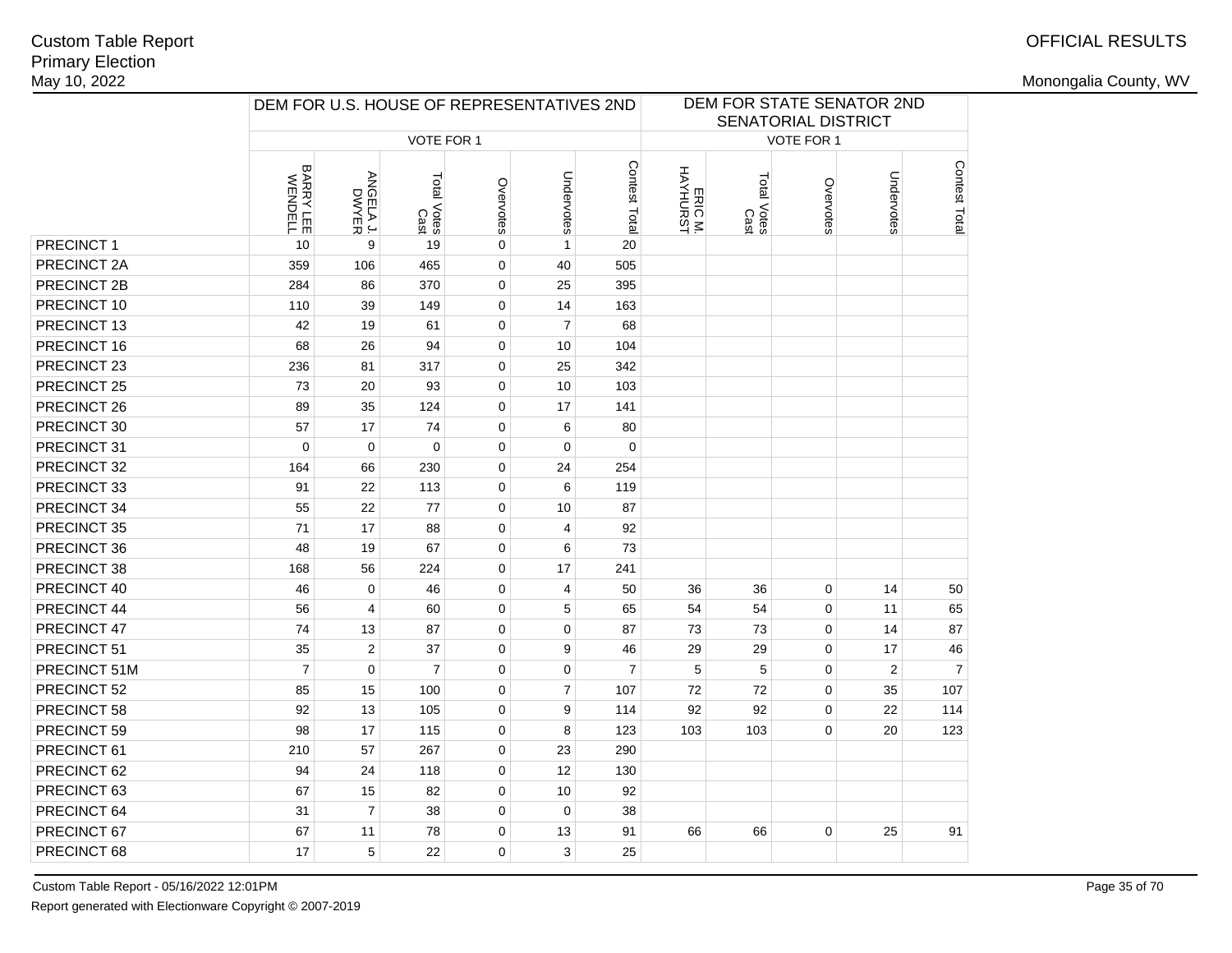# Primary ElectionMay 10, 2022Custom Table Report

|               |                      | DEM FOR U.S. HOUSE OF REPRESENTATIVES 2ND |                     |             |            |                 | DEM FOR STATE SENATOR 2ND<br><b>SENATORIAL DISTRICT</b> |                     |                   |            |               |
|---------------|----------------------|-------------------------------------------|---------------------|-------------|------------|-----------------|---------------------------------------------------------|---------------------|-------------------|------------|---------------|
|               |                      |                                           | VOTE FOR 1          |             |            |                 |                                                         |                     | <b>VOTE FOR 1</b> |            |               |
|               | BARRY LEE<br>WENDELL | ANGELA J.<br>DWYER                        | Total Votes<br>Cast | Overvotes   | Undervotes | Contest<br>Tota | ERIC M.<br>HAYHURST                                     | Total Votes<br>Cast | Overvotes         | Undervotes | Contest Total |
| PRECINCT 71   | 214                  | 45                                        | 259                 | 0           | 33         | 292             |                                                         |                     |                   |            |               |
| PRECINCT 72   | $\Omega$             | $\Omega$                                  | 0                   | 0           | $\Omega$   | $\Omega$        |                                                         |                     |                   |            |               |
| PRECINCT 73   | 2                    | $\Omega$                                  | 2                   | 0           | $\Omega$   | $\overline{2}$  |                                                         |                     | $\Omega$          | 1          | 2             |
| PRECINCT 74   | 28                   | $\overline{7}$                            | 35                  | $\mathbf 0$ | 3          | 38              |                                                         |                     |                   |            |               |
| PRECINCT 75   | 16                   | 3                                         | 19                  | $\mathbf 0$ | 3          | 22              |                                                         |                     |                   |            |               |
| PRECINCT 77   | 117                  | 31                                        | 148                 | 0           | 8          | 156             | 132                                                     | 132                 | $\Omega$          | 24         | 156           |
| PRECINCT 78   | 141                  | 32                                        | 173                 | $\Omega$    | 13         | 186             | 155                                                     | 155                 | $\Omega$          | 31         | 186           |
| PRECINCT 79   | 102                  | 27                                        | 129                 | $\mathbf 0$ | 8          | 137             | 118                                                     | 118                 | 0                 | 19         | 137           |
| PRECINCT 81   | 145                  | 43                                        | 188                 | $\mathbf 0$ | 18         | 206             | 176                                                     | 176                 | 0                 | 30         | 206           |
| PRECINCT 82   | 79                   | 16                                        | 95                  | 0           | 9          | 104             | 81                                                      | 81                  | $\Omega$          | 23         | 104           |
| PRECINCT 83   | 71                   | 23                                        | 94                  | 0           | 6          | 100             | 89                                                      | 89                  | 0                 | 11         | 100           |
| PRECINCT 86   | 115                  | 27                                        | 142                 | 0           | 9          | 151             |                                                         |                     |                   |            |               |
| <b>Totals</b> | 3,934                | 1,077                                     | 5,011               | $\mathbf 0$ | 435        | 5,446           | 1,282                                                   | 1,282               | 0                 | 299        | 1,581         |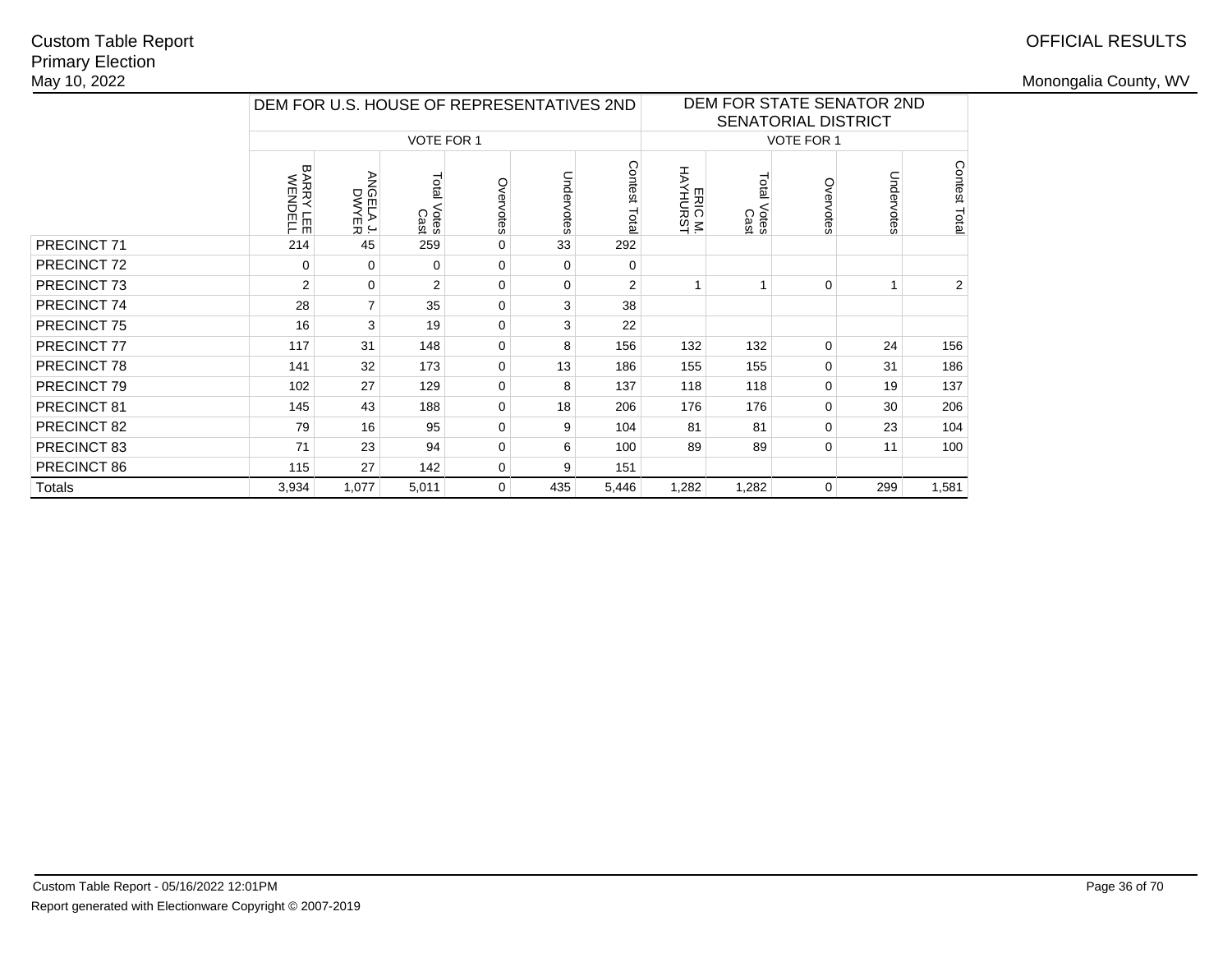|              |                                              | DEM FOR STATE SENATOR 13TH SENATORIAL |                     |             |                | DEM FOR MEMBER OF HOUSE OF<br>DELEGATES 77TH DELEGATE DISTRICT |                       |                     |             |                |                |
|--------------|----------------------------------------------|---------------------------------------|---------------------|-------------|----------------|----------------------------------------------------------------|-----------------------|---------------------|-------------|----------------|----------------|
|              |                                              |                                       | VOTE FOR 1          |             |                |                                                                |                       |                     | VOTE FOR 1  |                |                |
|              | BARBARA<br>EVANS<br>FLEISCHAUE<br>FLEISCHAUE | RICH JACOBS                           | Total Votes<br>Cast | Overvotes   | Undervotes     | Contest Total                                                  | NOSNVMS<br>NHS<br>REM | Total Votes<br>Cast | Overvotes   | Undervotes     | Contest Total  |
| PRECINCT 1   | 18                                           | $\overline{2}$                        | 20                  | 0           | $\mathbf 0$    | 20                                                             |                       |                     |             |                |                |
| PRECINCT 2A  | 470                                          | 29                                    | 499                 | 0           | 6              | 505                                                            |                       |                     |             |                |                |
| PRECINCT 2B  | 362                                          | 29                                    | 391                 | 0           | 4              | 395                                                            |                       |                     |             |                |                |
| PRECINCT 10  | 148                                          | 11                                    | 159                 | 0           | 4              | 163                                                            |                       |                     |             |                |                |
| PRECINCT 13  | 55                                           | 10                                    | 65                  | 0           | 3              | 68                                                             |                       |                     |             |                |                |
| PRECINCT 16  | 87                                           | 14                                    | 101                 | 0           | 3              | 104                                                            |                       |                     |             |                |                |
| PRECINCT 23  | 304                                          | 28                                    | 332                 | 0           | 10             | 342                                                            |                       |                     |             |                |                |
| PRECINCT 25  | 85                                           | 10                                    | 95                  | 0           | 8              | 103                                                            |                       |                     |             |                |                |
| PRECINCT 26  | 121                                          | 15                                    | 136                 | 0           | 5              | 141                                                            |                       |                     |             |                |                |
| PRECINCT 30  | 66                                           | 12                                    | 78                  | 0           | $\sqrt{2}$     | 80                                                             |                       |                     |             |                |                |
| PRECINCT 31  | $\mathbf 0$                                  | $\mathbf 0$                           | $\mathbf 0$         | 0           | $\mathbf 0$    | $\mathbf 0$                                                    |                       |                     |             |                |                |
| PRECINCT 32  | 222                                          | 24                                    | 246                 | 0           | 8              | 254                                                            |                       |                     |             |                |                |
| PRECINCT 33  | 95                                           | 21                                    | 116                 | $\mathbf 0$ | 3              | 119                                                            |                       |                     |             |                |                |
| PRECINCT 34  | 72                                           | 9                                     | 81                  | 0           | 6              | 87                                                             |                       |                     |             |                |                |
| PRECINCT 35  | 75                                           | 15                                    | 90                  | 0           | $\overline{2}$ | 92                                                             |                       |                     |             |                |                |
| PRECINCT 36  | 62                                           | 8                                     | 70                  | 0           | 3              | 73                                                             |                       |                     |             |                |                |
| PRECINCT 38  | 202                                          | 33                                    | 235                 | 0           | 6              | 241                                                            |                       |                     |             |                |                |
| PRECINCT 40  |                                              |                                       |                     |             |                |                                                                | 40                    | 40                  | 0           | 10             | 50             |
| PRECINCT 44  |                                              |                                       |                     |             |                |                                                                | 46                    | 46                  | $\mathbf 0$ | 19             | 65             |
| PRECINCT 47  |                                              |                                       |                     |             |                |                                                                | 74                    | 74                  | $\mathbf 0$ | 13             | 87             |
| PRECINCT 51  |                                              |                                       |                     |             |                |                                                                | 38                    | 38                  | $\mathbf 0$ | 8              | 46             |
| PRECINCT 51M |                                              |                                       |                     |             |                |                                                                | $\overline{7}$        | $\overline{7}$      | 0           | $\mathbf 0$    | $\overline{7}$ |
| PRECINCT 52  |                                              |                                       |                     |             |                |                                                                | 83                    | 83                  | $\mathbf 0$ | 24             | 107            |
| PRECINCT 58  |                                              |                                       |                     |             |                |                                                                | 80                    | 80                  | $\mathbf 0$ | 34             | 114            |
| PRECINCT 59  |                                              |                                       |                     |             |                |                                                                | 96                    | 96                  | $\Omega$    | 27             | 123            |
| PRECINCT 61  | 249                                          | 33                                    | 282                 | 0           | 8              | 290                                                            |                       |                     |             |                |                |
| PRECINCT 62  | 105                                          | 22                                    | 127                 | 0           | 3              | 130                                                            | 104                   | 104                 | $\pmb{0}$   | 26             | 130            |
| PRECINCT 63  | 75                                           | 15                                    | 90                  | 0           | $\overline{2}$ | 92                                                             |                       |                     |             |                |                |
| PRECINCT 64  | 33                                           | 5                                     | 38                  | 0           | $\mathbf 0$    | 38                                                             | 33                    | 33                  | $\mathbf 0$ | 5              | 38             |
| PRECINCT 67  |                                              |                                       |                     |             |                |                                                                | 63                    | 63                  | $\mathbf 0$ | 28             | 91             |
| PRECINCT 68  | 21                                           | $\overline{4}$                        | 25                  | 0           | $\mathbf 0$    | 25                                                             | 21                    | 21                  | $\Omega$    | $\overline{4}$ | 25             |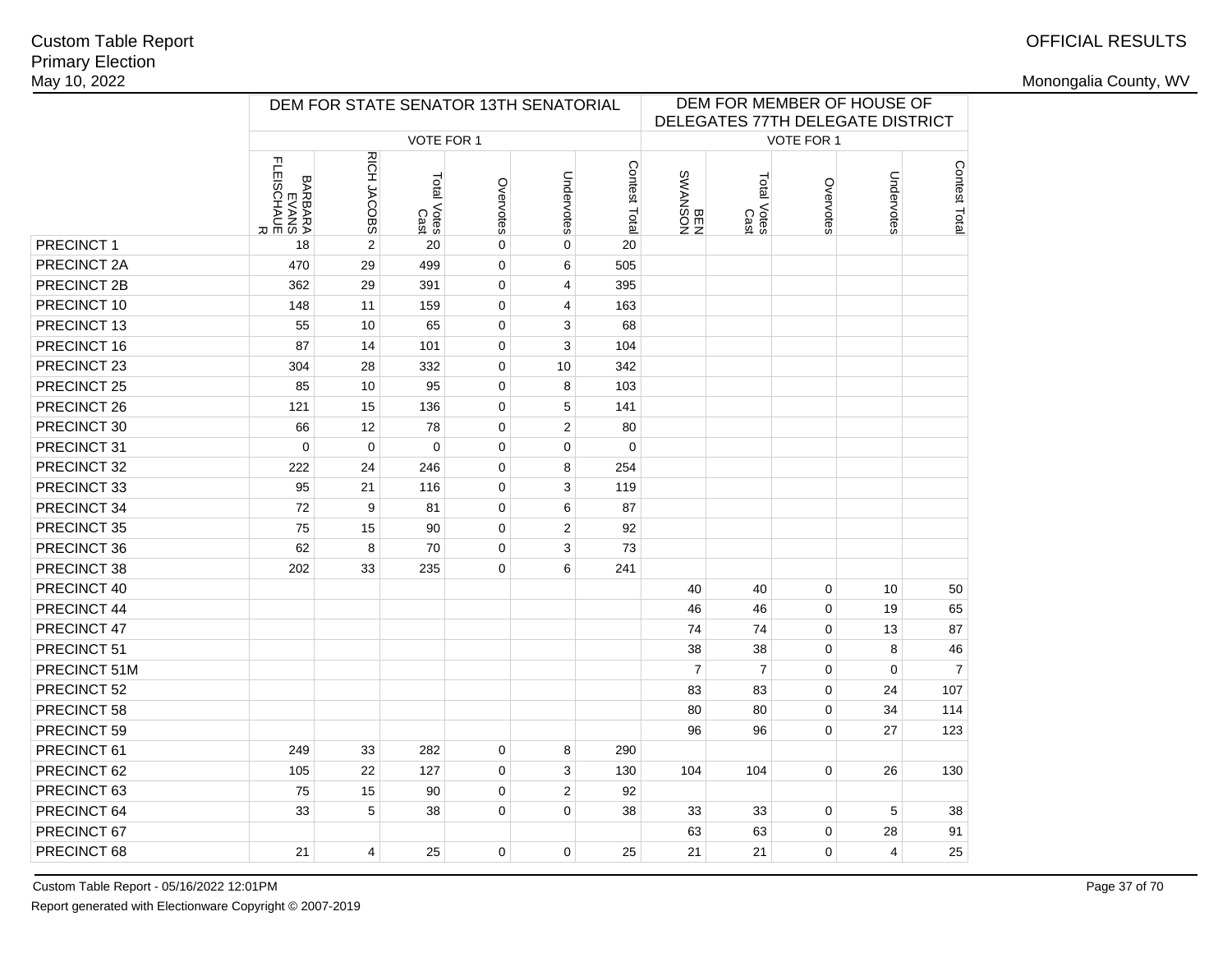## Primary ElectionMay 10, 2022Custom Table Report

|             |                                                                  |                |                        | DEM FOR STATE SENATOR 13TH SENATORIAL |                |                   |                |                        |             | DEM FOR MEMBER OF HOUSE OF<br>DELEGATES 77TH DELEGATE DISTRICT |                  |
|-------------|------------------------------------------------------------------|----------------|------------------------|---------------------------------------|----------------|-------------------|----------------|------------------------|-------------|----------------------------------------------------------------|------------------|
|             |                                                                  |                | <b>VOTE FOR 1</b>      |                                       |                | <b>VOTE FOR 1</b> |                |                        |             |                                                                |                  |
|             | ᆩ<br>Ë<br>EISCI<br>띵<br>观<br>ш<br>(ВАР<br>СХАМ<br>СХАМЕ<br>СХАМЕ | RICH<br>JACOBS | Total<br>Votes<br>Cast | Over<br>votes                         | Undervotes     | Contest<br>Tota   | NOSNVMS<br>N3B | Total<br>Votes<br>Cast | <b>Otes</b> | Undervotes                                                     | Contest<br>Total |
| PRECINCT 71 | 248                                                              | 33             | 281                    | 0                                     | 11             | 292               |                |                        |             |                                                                |                  |
| PRECINCT 72 | 0                                                                | 0              | 0                      | $\Omega$                              | 0              | $\Omega$          | $\Omega$       | 0                      | $\Omega$    | $\Omega$                                                       | $\Omega$         |
| PRECINCT 73 |                                                                  |                |                        |                                       |                |                   | 2              | 2                      | $\Omega$    | $\Omega$                                                       | 2                |
| PRECINCT 74 | 25                                                               | 10             | 35                     | $\Omega$                              | 3              | 38                |                |                        |             |                                                                |                  |
| PRECINCT 75 | 11                                                               | 9              | 20                     | $\Omega$                              | $\overline{2}$ | 22                |                |                        |             |                                                                |                  |
| PRECINCT 86 | 125                                                              | 22             | 147                    | $\Omega$                              | 4              | 151               |                |                        |             |                                                                |                  |
| Totals      | 3,336                                                            | 423            | 3,759                  | $\mathbf 0$                           | 106            | 3,865             | 687            | 687                    | $\Omega$    | 198                                                            | 885              |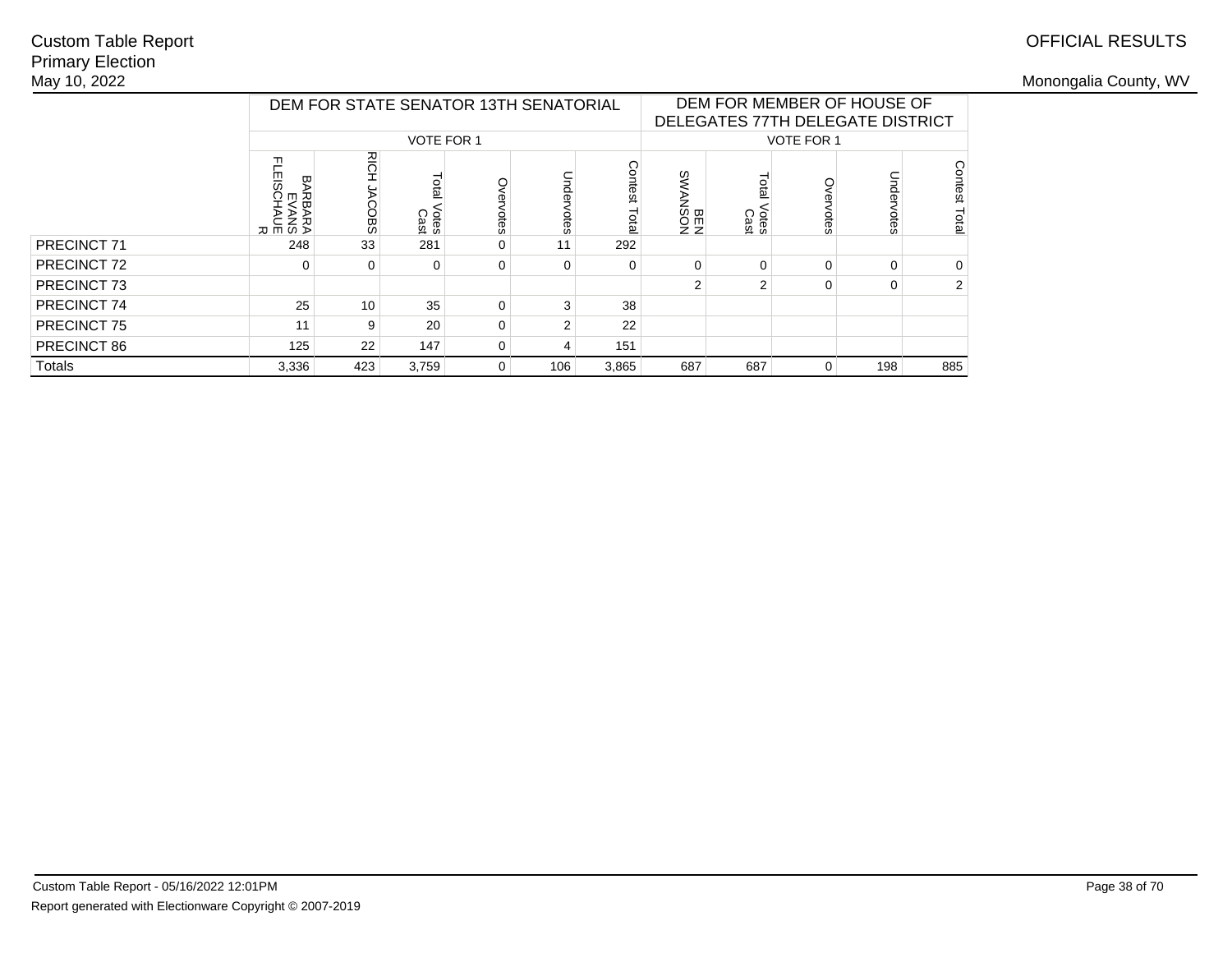# OFFICIAL RESULTS

|                    |                                  |                        |                   | DEM FOR MEMBER OF HOUSE OF<br>DELEGATES 78TH DELEGATE DISTRICT |               | DEM FOR MEMBER OF HOUSE OF DELEGATES<br>79TH DELEGATE DISTRICT |                  |                        |             |            |              |  |
|--------------------|----------------------------------|------------------------|-------------------|----------------------------------------------------------------|---------------|----------------------------------------------------------------|------------------|------------------------|-------------|------------|--------------|--|
|                    |                                  |                        | <b>VOTE FOR 1</b> |                                                                |               | VOTE FOR 1                                                     |                  |                        |             |            |              |  |
|                    | 뉴<br><b>BUDKEY<br/>:FFREY A.</b> | Total<br>Votes<br>Cast | Overvotes         | Undervotes                                                     | Contest Total | ŠΝ<br><b>THEW</b><br>KOLB                                      | HANSEN<br>HANSEN | Total<br>Votes<br>Cast | Overvotes   | Undervotes | Contest Tota |  |
| <b>PRECINCT1</b>   | 16                               | 16                     | 0                 | 4                                                              | 20            |                                                                |                  |                        |             |            |              |  |
| <b>PRECINCT 2A</b> |                                  |                        |                   |                                                                |               | 30                                                             | 466              | 496                    | $\Omega$    | 9          | 505          |  |
| PRECINCT 2B        |                                  |                        |                   |                                                                |               | 20                                                             | 366              | 386                    | $\Omega$    | 9          | 395          |  |
| PRECINCT 10        |                                  |                        |                   |                                                                |               | 16                                                             | 141              | 157                    | $\Omega$    | 6          | 163          |  |
| PRECINCT 30        |                                  |                        |                   |                                                                |               | 17                                                             | 59               | 76                     | 0           | 4          | 80           |  |
| PRECINCT 33        | 92                               | 92                     | 0                 | 27                                                             | 119           |                                                                |                  |                        |             |            |              |  |
| PRECINCT 35        |                                  |                        |                   |                                                                |               | 10                                                             | 82               | 92                     | $\Omega$    | $\Omega$   | 92           |  |
| PRECINCT 38        | 188                              | 188                    | 0                 | 53                                                             | 241           |                                                                |                  |                        |             |            |              |  |
| PRECINCT 61        | 243                              | 243                    | 0                 | 47                                                             | 290           |                                                                |                  |                        |             |            |              |  |
| PRECINCT 63        | 67                               | 67                     | 0                 | 25                                                             | 92            |                                                                |                  |                        |             |            |              |  |
| PRECINCT 77        | 115                              | 115                    | 0                 | 41                                                             | 156           |                                                                |                  |                        |             |            |              |  |
| Totals             | 721                              | 721                    | 0                 | 197                                                            | 918           | 93                                                             | 1,114            | 1,207                  | $\mathbf 0$ | 28         | 1,235        |  |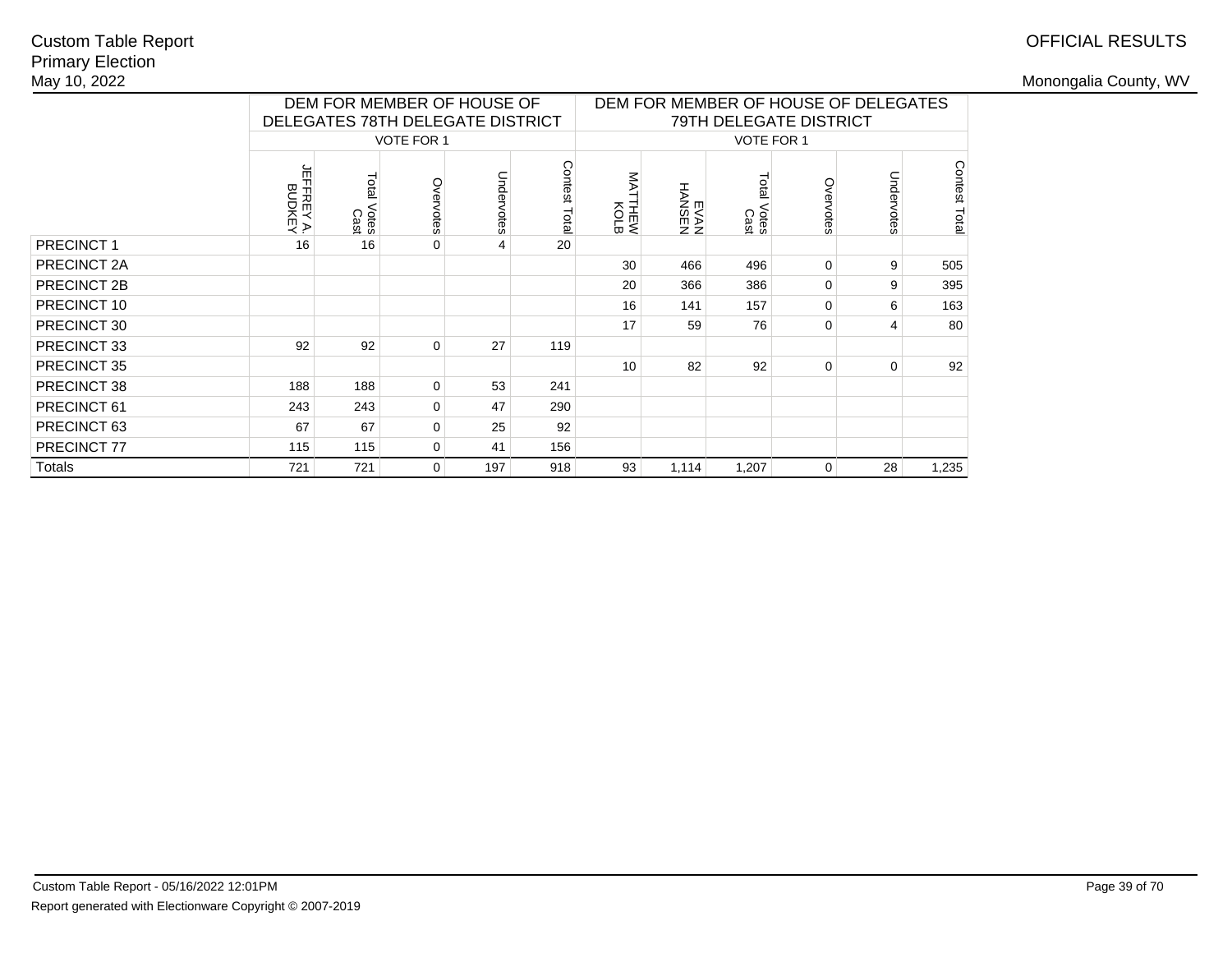## Primary ElectionMay 10, 2022Custom Table Report

|                    |                 |                        | DEM FOR MEMBER OF HOUSE OF<br>DELEGATES 80TH DELEGATE DISTRICT |            |                  | DEM FOR MEMBER OF HOUSE OF<br>DELEGATES 81ST DELEGATE DISTRICT |                        |             |            |               |  |
|--------------------|-----------------|------------------------|----------------------------------------------------------------|------------|------------------|----------------------------------------------------------------|------------------------|-------------|------------|---------------|--|
|                    |                 |                        | VOTE FOR 1                                                     |            |                  | VOTE FOR 1                                                     |                        |             |            |               |  |
|                    | SWYITIM<br>NHOL | Total<br>Votes<br>Cast | Overvotes                                                      | Undervotes | Contest<br>Total | <b>DANIELLE</b><br>WALKER                                      | Total<br>Votes<br>Cast | Overvotes   | Undervotes | Contest Total |  |
| PRECINCT 13        |                 |                        |                                                                |            |                  | 58                                                             | 58                     | 0           | 10         | 68            |  |
| PRECINCT 16        |                 |                        |                                                                |            |                  | 88                                                             | 88                     | $\mathbf 0$ | 16         | 104           |  |
| PRECINCT 23        | 310             | 310                    | 0                                                              | 32         | 342              |                                                                |                        |             |            |               |  |
| PRECINCT 25        | 92              | 92                     | $\Omega$                                                       | 11         | 103              |                                                                |                        |             |            |               |  |
| PRECINCT 26        | 123             | 123                    | 0                                                              | 18         | 141              |                                                                |                        |             |            |               |  |
| PRECINCT 32        |                 |                        |                                                                |            |                  | 215                                                            | 215                    | 0           | 39         | 254           |  |
| PRECINCT 36        | 65              | 65                     | $\mathbf 0$                                                    | 8          | 73               |                                                                |                        |             |            |               |  |
| PRECINCT 71        | 261             | 261                    | $\mathbf 0$                                                    | 31         | 292              |                                                                |                        |             |            |               |  |
| PRECINCT 74        | 29              | 29                     | 0                                                              | 9          | 38               |                                                                |                        |             |            |               |  |
| <b>PRECINCT 75</b> | 20              | 20                     | $\mathbf 0$                                                    | 2          | 22               |                                                                |                        |             |            |               |  |
| PRECINCT 86        |                 |                        |                                                                |            |                  | 130                                                            | 130                    | 0           | 21         | 151           |  |
| <b>Totals</b>      | 900             | 900                    | 0                                                              | 111        | 1,011            | 491                                                            | 491                    | $\mathbf 0$ | 86         | 577           |  |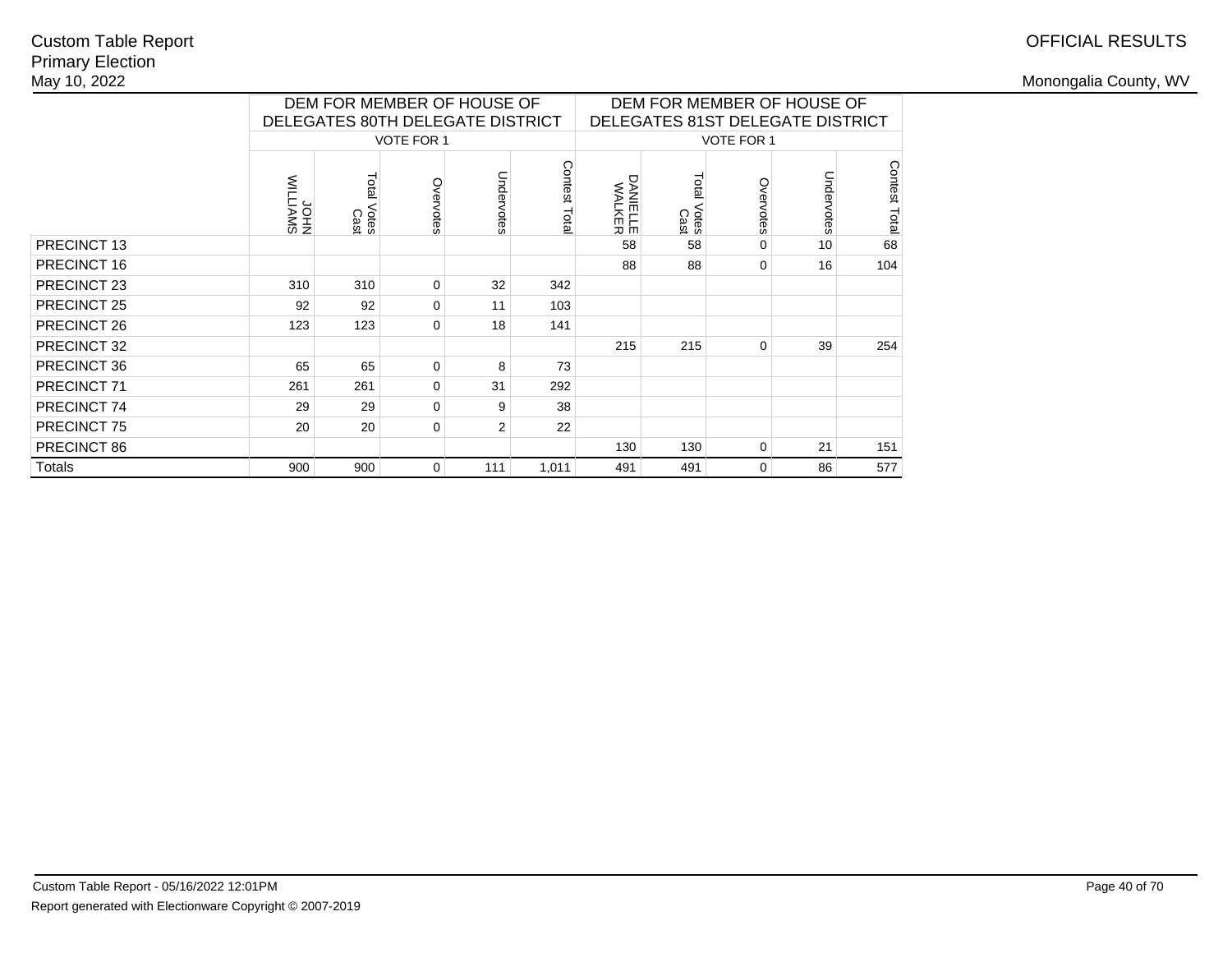|  | WV<br>Monongalia<br>ำ⊔ntv<br>. |
|--|--------------------------------|
|  |                                |

|             | DEM FOR MEMBER OF HOUSE OF<br>DELEGATES 82ND DELEGATE DISTRICT |                        |           |            |               |  |  |  |  |  |
|-------------|----------------------------------------------------------------|------------------------|-----------|------------|---------------|--|--|--|--|--|
|             | <b>VOTE FOR 1</b>                                              |                        |           |            |               |  |  |  |  |  |
|             | <b>KATIE</b><br>FALLON                                         | Total<br>Votes<br>Cast | Overvotes | Undervotes | Contest Total |  |  |  |  |  |
| PRECINCT 31 | 0                                                              | $\Omega$               | 0         | $\Omega$   | $\Omega$      |  |  |  |  |  |
| PRECINCT 34 | 70                                                             | 70                     | $\Omega$  | 17         | 87            |  |  |  |  |  |
| PRECINCT 78 | 163                                                            | 163                    | $\Omega$  | 23         | 186           |  |  |  |  |  |
| PRECINCT 79 | 127                                                            | 127                    | $\Omega$  | 10         | 137           |  |  |  |  |  |
| PRECINCT 81 | 178                                                            | 178                    | $\Omega$  | 28         | 206           |  |  |  |  |  |
| PRECINCT 82 | 83                                                             | 83                     | $\Omega$  | 21         | 104           |  |  |  |  |  |
| PRECINCT 83 | 89                                                             | 89                     | $\Omega$  | 11         | 100           |  |  |  |  |  |
| Totals      | 710                                                            | 710                    | $\Omega$  | 110        | 820           |  |  |  |  |  |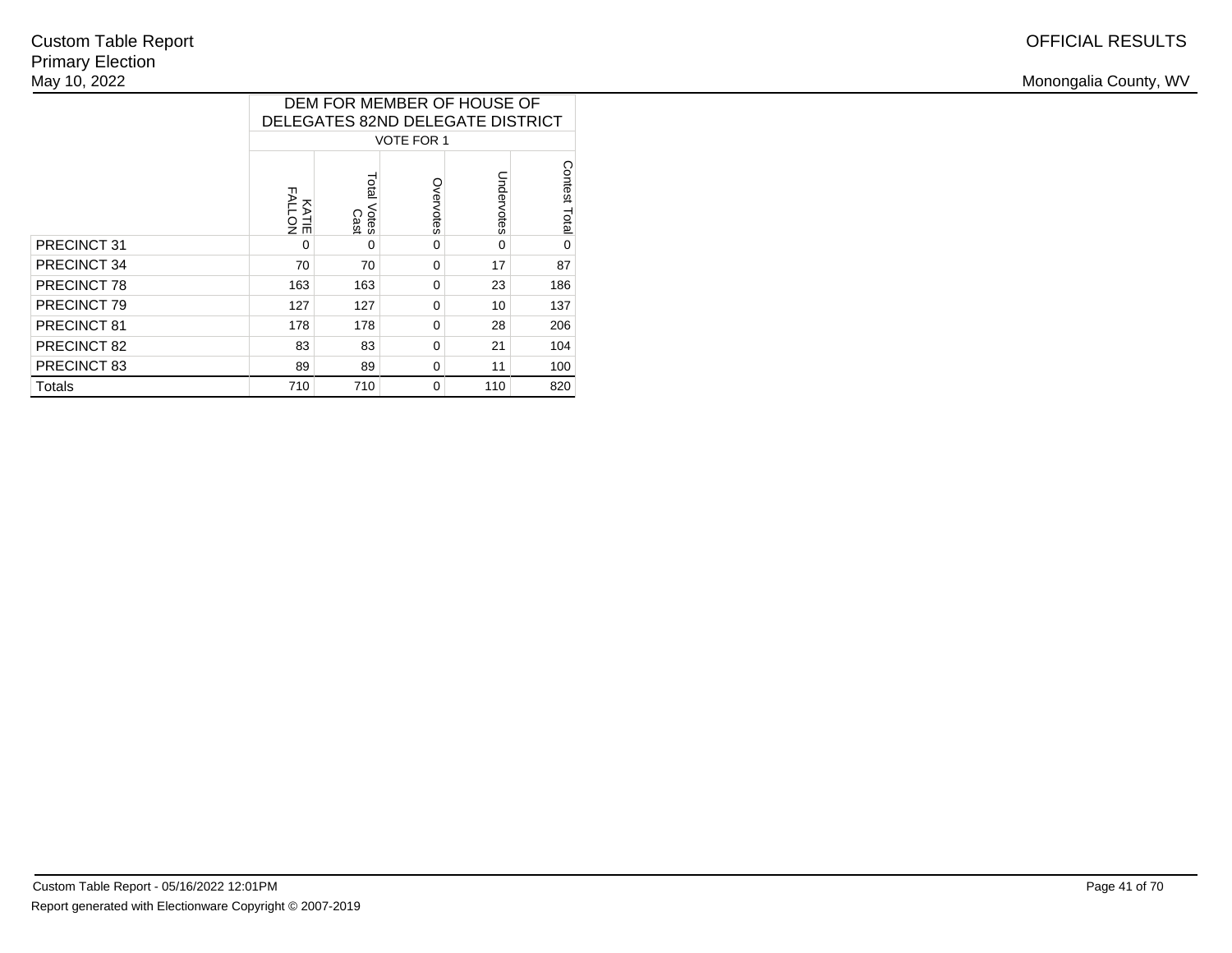## OFFICIAL RESULTS

|              | DEM FOR STATE EXECUTIVE COMMITTEE FEMALE 2ND SENATORIAL DISTRICT |                     |                     |                      |                   |                 |                        |           |            |               |  |
|--------------|------------------------------------------------------------------|---------------------|---------------------|----------------------|-------------------|-----------------|------------------------|-----------|------------|---------------|--|
|              |                                                                  |                     |                     |                      | <b>VOTE FOR 2</b> |                 |                        |           |            |               |  |
|              | <b>RYLEE</b><br>HAUGHT                                           | KIMBERLY A.<br>FRUM | BARBARA A.<br>SCOTT | JENNIFER C.<br>BEACH | CINDY<br>WELCH    | Write-in Totals | Total<br>Votes<br>Cast | Overvotes | Undervotes | Contest Total |  |
| PRECINCT 40  | 35                                                               | $\overline{7}$      | 3                   | 33                   | 2                 | $\mathbf 0$     | 80                     | 0         | 20         | 100           |  |
| PRECINCT 44  | 55                                                               | $\overline{7}$      | 10                  | 22                   | 8                 | $\mathbf 0$     | 102                    | 0         | 28         | 130           |  |
| PRECINCT 47  | 73                                                               | 9                   | 6                   | 39                   | 12                | $\mathbf 0$     | 139                    | 0         | 35         | 174           |  |
| PRECINCT 51  | 31                                                               | 4                   | 2                   | 18                   | 1                 | $\mathbf{1}$    | 57                     | $\Omega$  | 35         | 92            |  |
| PRECINCT 51M | 5                                                                | 0                   | 2                   | $\overline{2}$       | $\Omega$          | $\mathbf 0$     | 9                      | 0         | 5          | 14            |  |
| PRECINCT 52  | 75                                                               | 8                   | 16                  | 50                   | 17                | $\mathbf 0$     | 166                    | 0         | 48         | 214           |  |
| PRECINCT 58  | 89                                                               | 8                   | 17                  | 43                   | 15                | $\mathbf 0$     | 172                    | $\Omega$  | 56         | 228           |  |
| PRECINCT 59  | 94                                                               | 8                   | 19                  | 64                   | 13                | 0               | 198                    | 0         | 48         | 246           |  |
| PRECINCT 67  | 62                                                               | 9                   | 20                  | 38                   | 10                | $\mathbf 0$     | 139                    | $\Omega$  | 43         | 182           |  |
| PRECINCT 73  | 1                                                                | $\Omega$            | 1                   | 1                    | $\Omega$          | $\mathbf 0$     | 3                      | $\Omega$  | 1          | 4             |  |
| PRECINCT 77  | 118                                                              | 22                  | 24                  | 44                   | 18                | $\mathbf 0$     | 226                    | 0         | 86         | 312           |  |
| PRECINCT 78  | 133                                                              | 22                  | 22                  | 71                   | 24                | $\mathbf{1}$    | 273                    | 0         | 99         | 372           |  |
| PRECINCT 79  | 112                                                              | 17                  | 19                  | 56                   | 22                | 0               | 226                    | $\Omega$  | 48         | 274           |  |
| PRECINCT 81  | 155                                                              | 16                  | 38                  | 67                   | 30                | 3               | 309                    | $\Omega$  | 103        | 412           |  |
| PRECINCT 82  | 74                                                               | 7                   | 16                  | 45                   | 9                 | $\mathbf 0$     | 151                    | 0         | 57         | 208           |  |
| PRECINCT 83  | 85                                                               | 5                   | 17                  | 41                   | 12                | $\overline{2}$  | 162                    | 0         | 38         | 200           |  |
| Totals       | 1,197                                                            | 149                 | 232                 | 634                  | 193               | $\overline{7}$  | 2,412                  | 0         | 750        | 3,162         |  |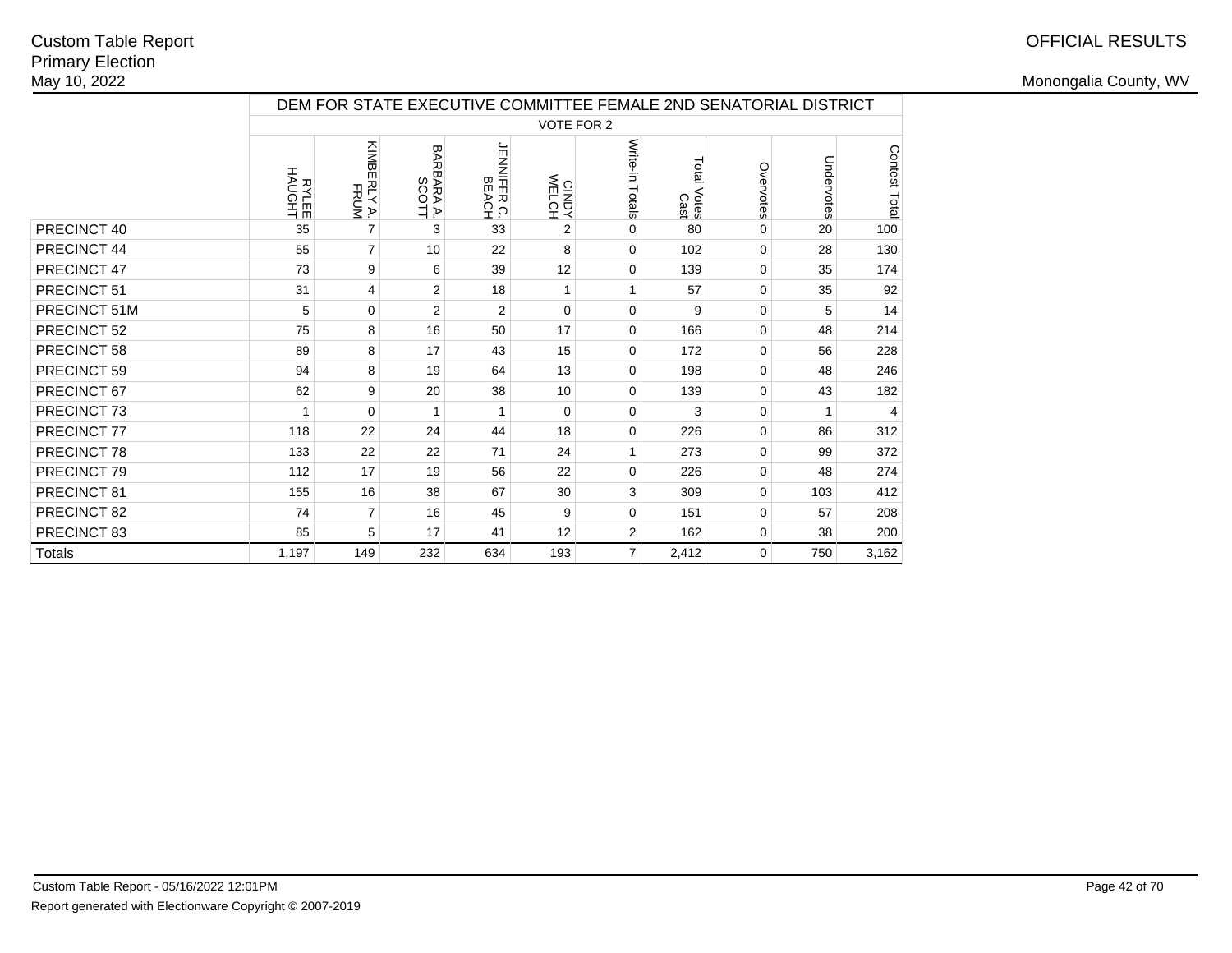|               |                        | DEM FOR STATE EXECUTIVE COMMITTEE MALE 2ND SENATORIAL DISTRICT |                                         |                        |                   |                     |             |            |                |  |
|---------------|------------------------|----------------------------------------------------------------|-----------------------------------------|------------------------|-------------------|---------------------|-------------|------------|----------------|--|
|               |                        |                                                                |                                         |                        | <b>VOTE FOR 2</b> |                     |             |            |                |  |
|               | CHARLES<br>(JR) KRAFFT | MANLIS<br>"RHUNDER"<br>MADOMUHT"                               | OAKLAND JR<br><b>MANNOS</b><br>W HUHTAA | RONALD E.<br>MCCOY JR. | Write-in Totals   | Total Votes<br>Cast | Overvotes   | Undervotes | Contest Total  |  |
| PRECINCT 40   | 33                     | 16                                                             | 3                                       | 8                      | 0                 | 60                  | 0           | 40         | 100            |  |
| PRECINCT 44   | 53                     | 11                                                             | 13                                      | 14                     | 0                 | 91                  | 0           | 39         | 130            |  |
| PRECINCT 47   | 72                     | 24                                                             | 9                                       | 22                     | 0                 | 127                 | 0           | 47         | 174            |  |
| PRECINCT 51   | 29                     | 17                                                             | 3                                       | 8                      | 1                 | 58                  | 0           | 34         | 92             |  |
| PRECINCT 51M  | 5                      | $\overline{2}$                                                 | 0                                       | $\overline{2}$         | 0                 | 9                   | 0           | 5          | 14             |  |
| PRECINCT 52   | 78                     | 23                                                             | 11                                      | 22                     | 0                 | 134                 | 0           | 80         | 214            |  |
| PRECINCT 58   | 79                     | 29                                                             | 16                                      | 24                     |                   | 149                 | 0           | 79         | 228            |  |
| PRECINCT 59   | 81                     | 45                                                             | 17                                      | 29                     | 0                 | 172                 | 0           | 74         | 246            |  |
| PRECINCT 67   | 57                     | 29                                                             | 11                                      | 25                     | 0                 | 122                 | 0           | 60         | 182            |  |
| PRECINCT 73   | 2                      | $\Omega$                                                       | $\Omega$                                | $\overline{2}$         | 0                 | 4                   | 0           | 0          | $\overline{4}$ |  |
| PRECINCT 77   | 99                     | 35                                                             | 24                                      | 31                     | 0                 | 189                 | 0           | 123        | 312            |  |
| PRECINCT 78   | 115                    | 44                                                             | 19                                      | 43                     | 0                 | 221                 | 0           | 151        | 372            |  |
| PRECINCT 79   | 99                     | 49                                                             | 12                                      | 25                     | 0                 | 185                 | 0           | 89         | 274            |  |
| PRECINCT 81   | 132                    | 61                                                             | 30                                      | 39                     | 0                 | 262                 | 0           | 150        | 412            |  |
| PRECINCT 82   | 56                     | 22                                                             | 11                                      | 21                     | 0                 | 110                 | 0           | 98         | 208            |  |
| PRECINCT 83   | 74                     | 27                                                             | 16                                      | 23                     | 1                 | 141                 | 0           | 59         | 200            |  |
| <b>Totals</b> | 1,064                  | 434                                                            | 195                                     | 338                    | 3                 | 2,034               | $\mathbf 0$ | 1,128      | 3,162          |  |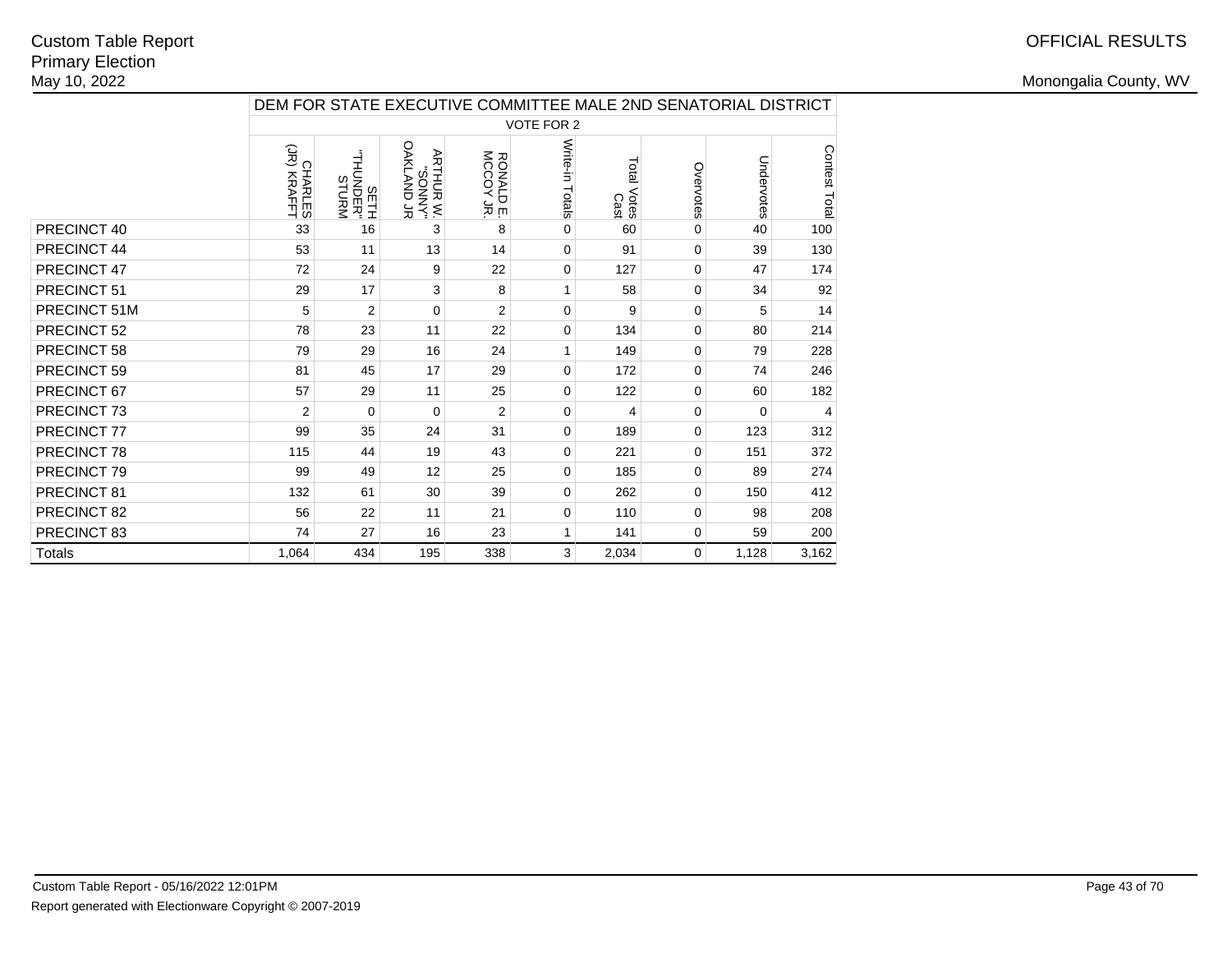|             |                                  |                           |                           |                         |                 |                     |           | DEM FOR STATE EXECUTIVE COMMITTEE FEMALE 13TH SENATORIAL |               |
|-------------|----------------------------------|---------------------------|---------------------------|-------------------------|-----------------|---------------------|-----------|----------------------------------------------------------|---------------|
|             |                                  |                           |                           |                         | VOTE FOR 2      |                     |           |                                                          |               |
|             | <b>CARESSA</b><br><b>STOLLER</b> | <b>BELINDA</b><br>BIAFORE | <b>DANIELLE</b><br>WALKER | <b>RALMER</b><br>PALMER | Write-in Totals | Total Votes<br>Cast | Overvotes | Undervotes                                               | Contest Total |
| PRECINCT 1  | 6                                | $\overline{7}$            | 12                        | 12                      | $\pmb{0}$       | 37                  | 0         | 3                                                        | 40            |
| PRECINCT 2A | 102                              | 71                        | 417                       | 174                     | 3               | 767                 | 0         | 243                                                      | 1,010         |
| PRECINCT 2B | 78                               | 39                        | 330                       | 146                     | $\pmb{0}$       | 593                 | 0         | 197                                                      | 790           |
| PRECINCT 10 | 43                               | 18                        | 124                       | 68                      | $\mathbf{1}$    | 254                 | 0         | 72                                                       | 326           |
| PRECINCT 13 | 19                               | 11                        | 53                        | 24                      | $\mathbf 0$     | 107                 | 0         | 29                                                       | 136           |
| PRECINCT 16 | 25                               | 16                        | 74                        | 51                      | 1               | 167                 | 0         | 41                                                       | 208           |
| PRECINCT 23 | 70                               | 50                        | 252                       | 163                     | 0               | 535                 | 0         | 149                                                      | 684           |
| PRECINCT 25 | 27                               | 17                        | 64                        | 46                      | $\mathbf 0$     | 154                 | 0         | 52                                                       | 206           |
| PRECINCT 26 | 36                               | 15                        | 101                       | 61                      | 0               | 213                 | 0         | 69                                                       | 282           |
| PRECINCT 30 | 22                               | 15                        | 55                        | 37                      | $\mathbf{1}$    | 130                 | 0         | 30                                                       | 160           |
| PRECINCT 31 | $\mathbf 0$                      | $\mathbf 0$               | $\mathbf 0$               | $\mathbf 0$             | $\pmb{0}$       | $\mathbf 0$         | 0         | $\mathbf 0$                                              | $\mathbf 0$   |
| PRECINCT 32 | 60                               | 46                        | 190                       | 106                     | 1               | 403                 | 0         | 105                                                      | 508           |
| PRECINCT 33 | 30                               | 19                        | 87                        | 61                      | 0               | 197                 | 0         | 41                                                       | 238           |
| PRECINCT 34 | 21                               | 22                        | 55                        | 34                      | 0               | 132                 | 0         | 42                                                       | 174           |
| PRECINCT 35 | 27                               | 17                        | 64                        | 45                      | $\mathbf 0$     | 153                 | 0         | 31                                                       | 184           |
| PRECINCT 36 | 18                               | 8                         | 50                        | 33                      | $\mathbf 0$     | 109                 | 0         | 37                                                       | 146           |
| PRECINCT 38 | 75                               | 33                        | 162                       | 121                     | 0               | 391                 | 0         | 91                                                       | 482           |
| PRECINCT 61 | 68                               | 48                        | 206                       | 157                     | 1               | 480                 | 0         | 100                                                      | 580           |
| PRECINCT 62 | 43                               | 24                        | 81                        | 71                      | 0               | 219                 | 0         | 41                                                       | 260           |
| PRECINCT 63 | 28                               | 14                        | 62                        | 47                      | $\mathbf 0$     | 151                 | 0         | 33                                                       | 184           |
| PRECINCT 64 | 13                               | $\overline{7}$            | 28                        | 18                      | $\mathbf 0$     | 66                  | 0         | 10                                                       | 76            |
| PRECINCT 68 | 9                                | 4                         | 15                        | 16                      | 0               | 44                  | 0         | 6                                                        | 50            |
| PRECINCT 71 | 70                               | 41                        | 194                       | 161                     | $\overline{c}$  | 468                 | 0         | 116                                                      | 584           |
| PRECINCT 72 | $\Omega$                         | 0                         | $\Omega$                  | $\mathbf 0$             | 0               | 0                   | 0         | 0                                                        | $\Omega$      |
| PRECINCT 74 | 16                               | $\overline{7}$            | 14                        | 21                      | $\mathbf 0$     | 58                  | 0         | 18                                                       | 76            |
| PRECINCT 75 | 6                                | 3                         | 12                        | 13                      | $\mathbf 0$     | 34                  | 0         | 10                                                       | 44            |
| PRECINCT 86 | 49                               | 32                        | 101                       | 67                      | $\overline{c}$  | 251                 | 0         | 51                                                       | 302           |
| Totals      | 961                              | 584                       | 2,803                     | 1,753                   | 12              | 6,113               | 0         | 1,617                                                    | 7,730         |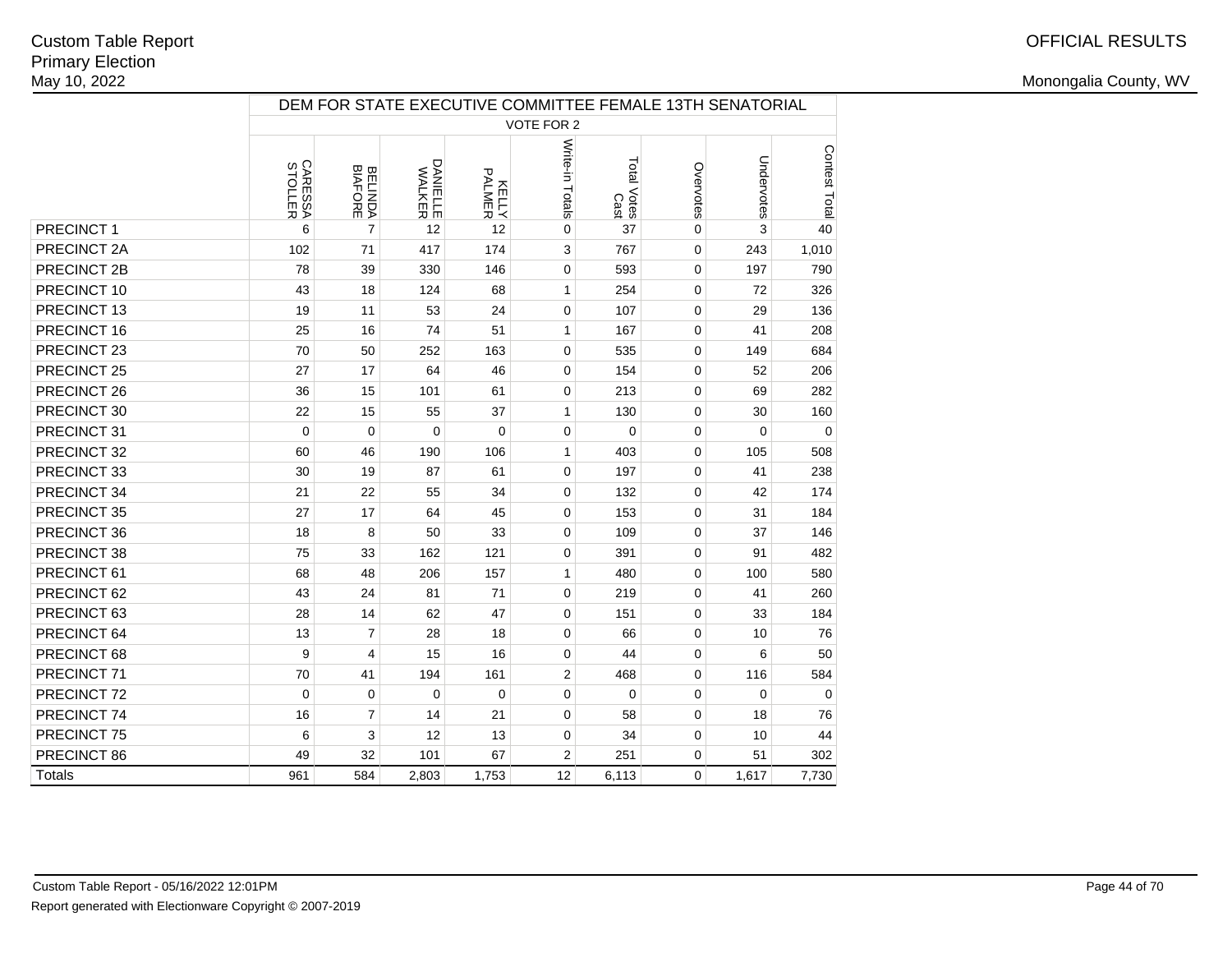|               |                |                   |                      |                 |                     |             | DEM FOR STATE EXECUTIVE COMMITTEE MALE 13TH SENATORIAL |               |
|---------------|----------------|-------------------|----------------------|-----------------|---------------------|-------------|--------------------------------------------------------|---------------|
|               |                |                   |                      | VOTE FOR 2      |                     |             |                                                        |               |
|               | JOEY GARCIA    | MARK A.<br>MUSICK | ICINYZOVSSY<br>SHANE | Write-in Totals | Total Votes<br>Cast | Overvotes   | Undervotes                                             | Contest Total |
| PRECINCT 1    | 4              | 16                | 10                   | $\mathbf 0$     | 30                  | $\mathbf 0$ | 10                                                     | 40            |
| PRECINCT 2A   | 98             | 350               | 233                  | $\mathbf 0$     | 681                 | 0           | 329                                                    | 1,010         |
| PRECINCT 2B   | 84             | 262               | 179                  | $\mathbf 0$     | 525                 | $\mathbf 0$ | 265                                                    | 790           |
| PRECINCT 10   | 41             | 114               | 63                   | $\mathbf{1}$    | 219                 | $\mathbf 0$ | 107                                                    | 326           |
| PRECINCT 13   | 16             | 49                | 27                   | $\mathbf 0$     | 92                  | 0           | 44                                                     | 136           |
| PRECINCT 16   | 20             | 77                | 52                   | $\Omega$        | 149                 | $\Omega$    | 59                                                     | 208           |
| PRECINCT 23   | 76             | 245               | 156                  | $\mathbf 0$     | 477                 | $\mathbf 0$ | 207                                                    | 684           |
| PRECINCT 25   | 22             | 74                | 42                   | 0               | 138                 | $\mathbf 0$ | 68                                                     | 206           |
| PRECINCT 26   | 36             | 90                | 60                   | $\mathbf 0$     | 186                 | $\mathbf 0$ | 96                                                     | 282           |
| PRECINCT 30   | 23             | 49                | 42                   | 0               | 114                 | 0           | 46                                                     | 160           |
| PRECINCT 31   | $\mathbf 0$    | $\mathbf 0$       | $\mathbf 0$          | $\mathbf 0$     | 0                   | $\mathbf 0$ | $\mathbf 0$                                            | 0             |
| PRECINCT 32   | 64             | 183               | 108                  | $\mathbf{1}$    | 356                 | $\mathbf 0$ | 152                                                    | 508           |
| PRECINCT 33   | 37             | 92                | 47                   | $\mathbf 0$     | 176                 | $\mathbf 0$ | 62                                                     | 238           |
| PRECINCT 34   | 24             | 57                | 44                   | 0               | 125                 | 0           | 49                                                     | 174           |
| PRECINCT 35   | 23             | 64                | 40                   | $\mathbf 0$     | 127                 | $\mathbf 0$ | 57                                                     | 184           |
| PRECINCT 36   | 21             | 53                | 27                   | $\mathbf 0$     | 101                 | $\mathbf 0$ | 45                                                     | 146           |
| PRECINCT 38   | 60             | 190               | 106                  | $\Omega$        | 356                 | $\Omega$    | 126                                                    | 482           |
| PRECINCT 61   | 71             | 220               | 124                  | $\mathbf 0$     | 415                 | $\mathbf 0$ | 165                                                    | 580           |
| PRECINCT 62   | 39             | 108               | 49                   | $\mathbf 0$     | 196                 | $\mathbf 0$ | 64                                                     | 260           |
| PRECINCT 63   | 17             | 69                | 46                   | $\mathbf 0$     | 132                 | 0           | 52                                                     | 184           |
| PRECINCT 64   | 19             | 22                | 18                   | $\mathbf 0$     | 59                  | $\mathbf 0$ | 17                                                     | 76            |
| PRECINCT 68   | 4              | 23                | 14                   | 0               | 41                  | $\mathbf 0$ | 9                                                      | 50            |
| PRECINCT 71   | 61             | 224               | 127                  | 3               | 415                 | 0           | 169                                                    | 584           |
| PRECINCT 72   | $\mathbf 0$    | $\mathbf 0$       | $\mathbf 0$          | $\mathbf 0$     | 0                   | $\mathbf 0$ | $\mathbf 0$                                            | $\Omega$      |
| PRECINCT 74   | $\overline{7}$ | 32                | 12                   | $\mathbf 0$     | 51                  | 0           | 25                                                     | 76            |
| PRECINCT 75   | $\overline{2}$ | 19                | 9                    | $\mathbf{1}$    | 31                  | 0           | 13                                                     | 44            |
| PRECINCT 86   | 51             | 107               | 80                   | $\mathbf{1}$    | 239                 | $\mathbf 0$ | 63                                                     | 302           |
| <b>Totals</b> | 920            | 2,789             | 1,715                | $\overline{7}$  | 5,431               | $\mathbf 0$ | 2,299                                                  | 7,730         |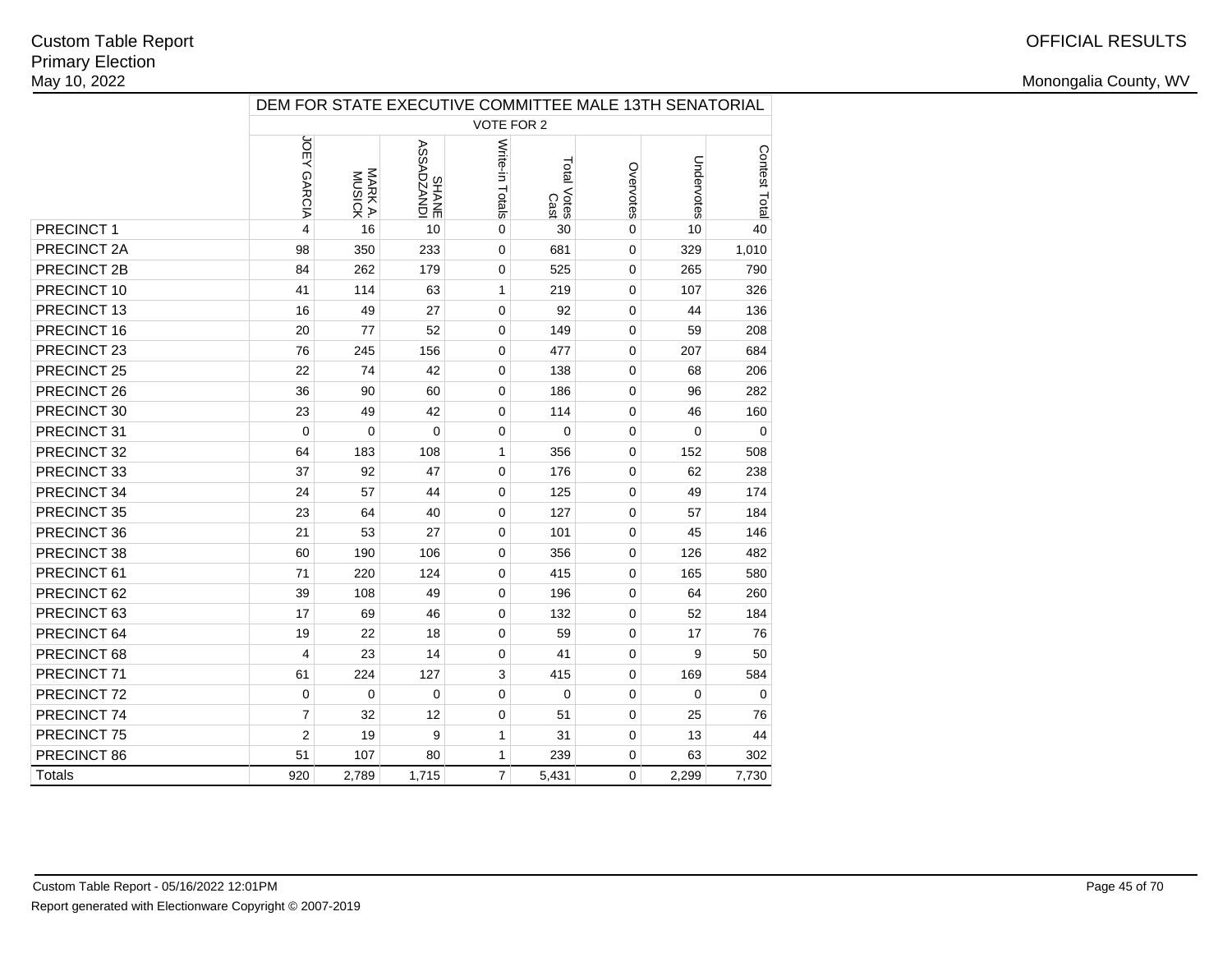# OFFICIAL RESULTS

Monongalia County, WV

| VOTE FOR 1<br>VOTE FOR 1<br>Contest Total<br>BOB<br>Undervotes<br>Total Votes<br>Cast<br>Total Votes<br>Cast<br>Overvotes<br>Overvotes<br>DONNA<br>HIDOCK<br><b>BEACH</b> | Undervotes<br>$\overline{2}$<br>76 | Contest Total<br>20 |
|---------------------------------------------------------------------------------------------------------------------------------------------------------------------------|------------------------------------|---------------------|
|                                                                                                                                                                           |                                    |                     |
|                                                                                                                                                                           |                                    |                     |
| PRECINCT 1<br>0<br>20<br>18<br>0<br>16<br>16<br>4<br>18                                                                                                                   |                                    |                     |
| PRECINCT 2A<br>$\pmb{0}$<br>113<br>505<br>429<br>429<br>0<br>392<br>392                                                                                                   |                                    | 505                 |
| PRECINCT 2B<br>308<br>308<br>0<br>87<br>335<br>335<br>395<br>0                                                                                                            | 60                                 | 395                 |
| PRECINCT 10<br>128<br>128<br>0<br>35<br>163<br>133<br>133<br>0                                                                                                            | 30                                 | 163                 |
| PRECINCT 13<br>0<br>58<br>58<br>10<br>68<br>60<br>60<br>0                                                                                                                 | 8                                  | 68                  |
| PRECINCT 16<br>77<br>77<br>0<br>82<br>0<br>27<br>104<br>82                                                                                                                | 22                                 | 104                 |
| PRECINCT 23<br>0<br>0<br>259<br>259<br>83<br>342<br>283<br>283                                                                                                            | 59                                 | 342                 |
| PRECINCT 25<br>0<br>72<br>0<br>81<br>81<br>22<br>103<br>72                                                                                                                | 31                                 | 103                 |
| PRECINCT 26<br>0<br>109<br>100<br>100<br>41<br>141<br>109<br>0                                                                                                            | 32                                 | 141                 |
| PRECINCT 30<br>0<br>65<br>0<br>61<br>61<br>19<br>80<br>65                                                                                                                 | 15                                 | 80                  |
| PRECINCT 31<br>$\mathbf 0$<br>$\mathbf 0$<br>0<br>$\mathbf 0$<br>0<br>$\mathbf 0$<br>$\mathbf 0$<br>0                                                                     | 0                                  | $\mathbf 0$         |
| PRECINCT 32<br>0<br>208<br>208<br>46<br>254<br>215<br>215<br>0                                                                                                            | 39                                 | 254                 |
| PRECINCT 33<br>92<br>92<br>0<br>27<br>97<br>97<br>0<br>119                                                                                                                | 22                                 | 119                 |
| PRECINCT 34<br>69<br>69<br>0<br>18<br>87<br>67<br>67<br>$\Omega$                                                                                                          | 20                                 | 87                  |
| PRECINCT 35<br>77<br>77<br>0<br>15<br>92<br>82<br>0<br>82                                                                                                                 | 10                                 | 92                  |
| PRECINCT 36<br>57<br>57<br>0<br>16<br>73<br>61<br>61<br>$\Omega$                                                                                                          | 12                                 | 73                  |
| PRECINCT 38<br>0<br>46<br>205<br>0<br>195<br>195<br>241<br>205                                                                                                            | 36                                 | 241                 |
| PRECINCT 40<br>47<br>0<br>37<br>37<br>0<br>13<br>50<br>47                                                                                                                 | 3                                  | 50                  |
| PRECINCT 44<br>49<br>0<br>16<br>65<br>57<br>0<br>49<br>57                                                                                                                 | 8                                  | 65                  |
| 74<br>PRECINCT 47<br>73<br>73<br>0<br>14<br>87<br>74<br>0                                                                                                                 | 13                                 | 87                  |
| PRECINCT 51<br>0<br>18<br>38<br>0<br>28<br>28<br>46<br>38                                                                                                                 | 8                                  | 46                  |
| $\overline{7}$<br>$\overline{7}$<br>PRECINCT 51M<br>$\overline{4}$<br>0<br>3<br>$\overline{7}$<br>0<br>4                                                                  | 0                                  | $\overline{7}$      |
| PRECINCT 52<br>72<br>72<br>0<br>35<br>88<br>0<br>107<br>88                                                                                                                | 19                                 | 107                 |
| PRECINCT 58<br>81<br>81<br>0<br>33<br>84<br>84<br>0<br>114                                                                                                                | 30                                 | 114                 |
| PRECINCT 59<br>95<br>0<br>28<br>101<br>95<br>123<br>101<br>0                                                                                                              | 22                                 | 123                 |
| PRECINCT 61<br>241<br>0<br>253<br>0<br>241<br>49<br>290<br>253                                                                                                            | 37                                 | 290                 |
| PRECINCT 62<br>0<br>0<br>104<br>104<br>26<br>113<br>130<br>113                                                                                                            | 17                                 | 130                 |
| PRECINCT 63<br>0<br>75<br>0<br>68<br>68<br>24<br>92<br>75                                                                                                                 | 17                                 | 92                  |
| PRECINCT 64<br>5<br>33<br>33<br>0<br>38<br>34<br>34<br>0                                                                                                                  | $\overline{4}$                     | 38                  |
| PRECINCT 67<br>61<br>61<br>0<br>30<br>91<br>68<br>68<br>0                                                                                                                 | 23                                 | 91                  |
| PRECINCT 68<br>21<br>21<br>0<br>$\overline{4}$<br>25<br>23<br>23<br>0                                                                                                     | $\overline{2}$                     | 25                  |
| PRECINCT 71<br>0<br>230<br>230<br>0<br>62<br>292<br>245<br>245                                                                                                            | 47                                 | 292                 |

Custom Table Report - 05/16/2022 12:01PM

Report generated with Electionware Copyright © 2007-2019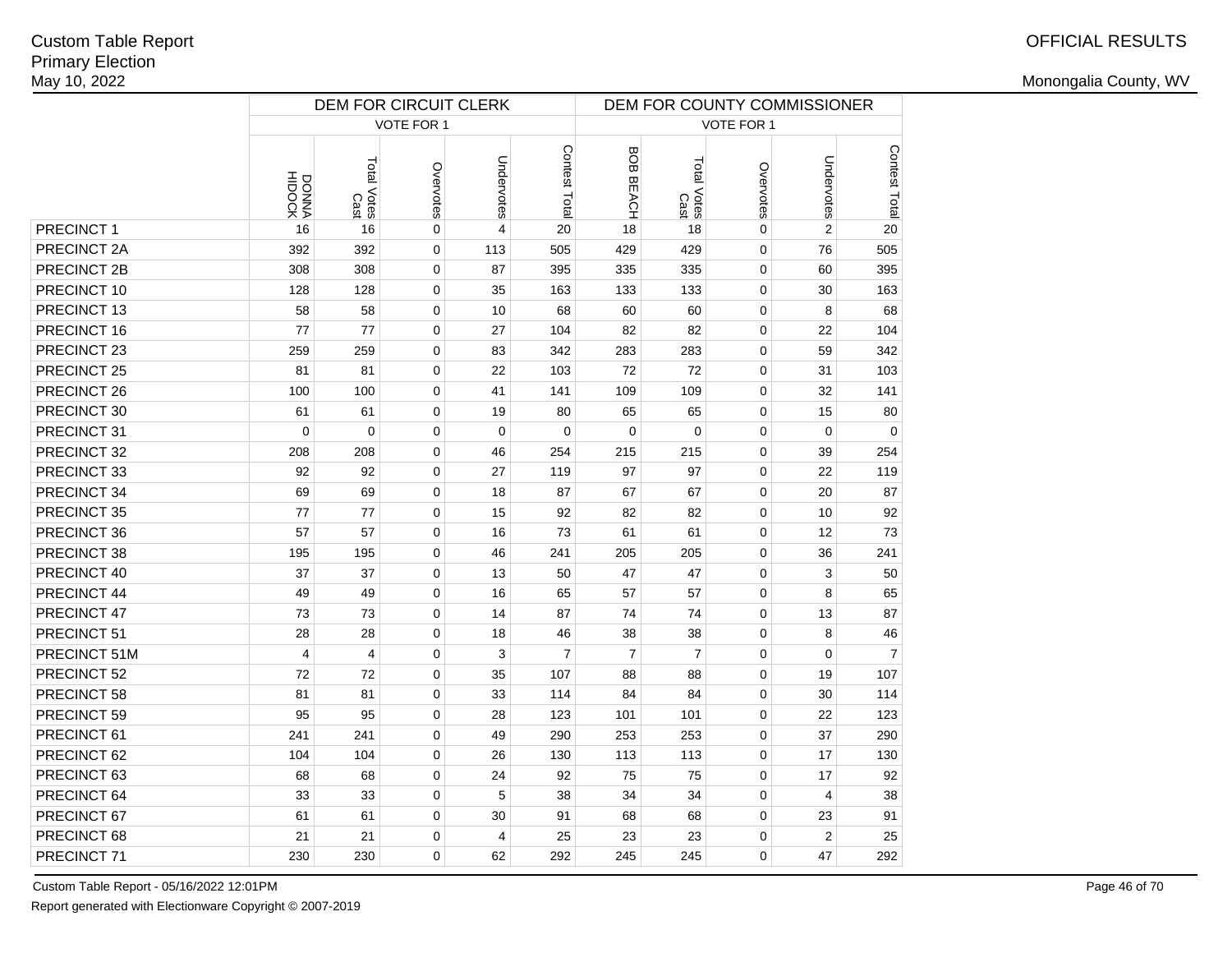# OFFICIAL RESULTS

|                        |                 | DEM FOR CIRCUIT CLERK  |                   |            |                  | DEM FOR COUNTY COMMISSIONER |                        |                   |                |                         |  |
|------------------------|-----------------|------------------------|-------------------|------------|------------------|-----------------------------|------------------------|-------------------|----------------|-------------------------|--|
|                        |                 |                        | <b>VOTE FOR 1</b> |            |                  |                             |                        | <b>VOTE FOR 1</b> |                |                         |  |
|                        | DOOKA<br>HIDOCK | Total<br>Votes<br>Cast | Overvotes         | Undervotes | Contest<br>Total | <b>BOB</b><br><b>BEACH</b>  | Total<br>Votes<br>Cast | Overvotes         | Undervotes     | <b>Contest</b><br>Total |  |
| PRECINCT <sub>72</sub> | 0               | 0                      | 0                 | 0          | $\Omega$         | 0                           | 0                      | 0                 | 0              | 0                       |  |
| PRECINCT 73            |                 |                        | 0                 |            | $\overline{2}$   | $\overline{2}$              | $\overline{2}$         | 0                 | 0              | $\overline{2}$          |  |
| PRECINCT 74            | 29              | 29                     | 0                 | 9          | 38               | 32                          | 32                     | 0                 | 6              | 38                      |  |
| <b>PRECINCT 75</b>     | 18              | 18                     | 0                 | 4          | 22               | 15                          | 15                     | 0                 | $\overline{ }$ | 22                      |  |
| PRECINCT 77            | 125             | 125                    | 0                 | 31         | 156              | 129                         | 129                    | 0                 | 27             | 156                     |  |
| PRECINCT 78            | 150             | 150                    | 0                 | 36         | 186              | 167                         | 167                    | 0                 | 19             | 186                     |  |
| PRECINCT 79            | 121             | 121                    | 0                 | 16         | 137              | 126                         | 126                    | 0                 | 11             | 137                     |  |
| PRECINCT 81            | 163             | 163                    | 0                 | 43         | 206              | 167                         | 167                    | 0                 | 39             | 206                     |  |
| PRECINCT 82            | 82              | 82                     | 0                 | 22         | 104              | 82                          | 82                     | 0                 | 22             | 104                     |  |
| PRECINCT 83            | 83              | 83                     | 0                 | 17         | 100              | 88                          | 88                     | 0                 | 12             | 100                     |  |
| PRECINCT 86            | 126             | 126                    | 0                 | 25         | 151              | 129                         | 129                    | 0                 | 22             | 151                     |  |
| <b>Totals</b>          | 4,273           | 4,273                  | 0                 | 1,173      | 5,446            | 4,557                       | 4,557                  | 0                 | 889            | 5,446                   |  |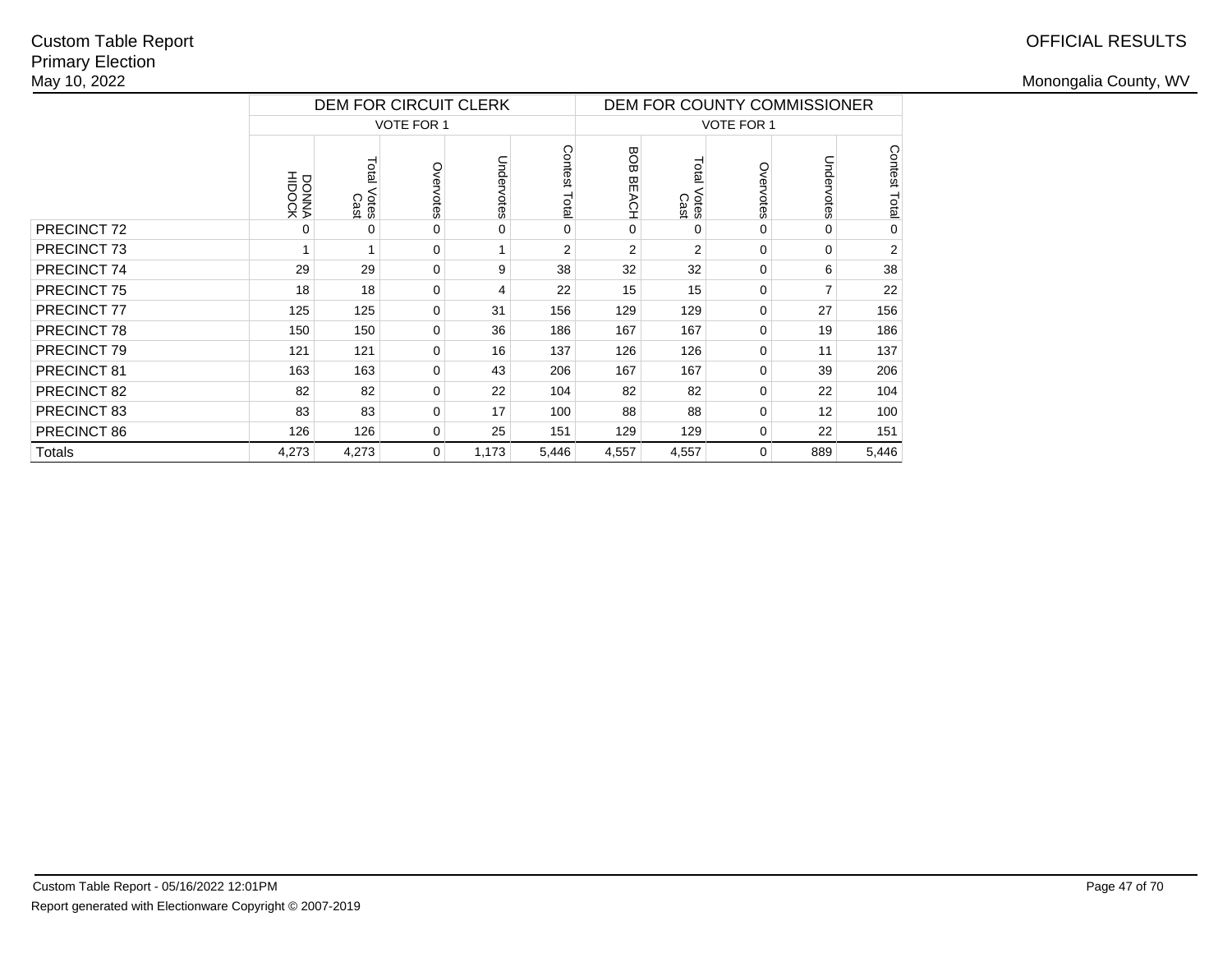|              |         | DEM FOR COUNTY CLERK |             |                |                | DEM FOR CONGRESSIONAL DISTRICT EXECUTIVE<br><b>COMMITTEE DIST 2 FEMALE</b> |                 |                     |             |                |                |
|--------------|---------|----------------------|-------------|----------------|----------------|----------------------------------------------------------------------------|-----------------|---------------------|-------------|----------------|----------------|
|              |         |                      |             |                |                |                                                                            |                 |                     |             |                |                |
|              |         |                      | VOTE FOR 1  |                |                |                                                                            |                 | VOTE FOR 1          |             |                |                |
|              | CARYEL. | Total Votes<br>Cast  | Overvotes   | Undervotes     | Contest Total  | <b>HAUGHT</b><br>HAUGHT                                                    | Write-in Totals | Total Votes<br>Cast | Overvotes   | Undervotes     | Contest Total  |
| PRECINCT 1   | 17      | 17                   | $\mathbf 0$ | 3              | 20             | 14                                                                         | 0               | 14                  | 0           | 6              | 20             |
| PRECINCT 2A  | 424     | 424                  | $\mathbf 0$ | 81             | 505            | 353                                                                        | $\mathbf 0$     | 353                 | $\mathbf 0$ | 152            | 505            |
| PRECINCT 2B  | 328     | 328                  | $\mathbf 0$ | 67             | 395            | 286                                                                        | 0               | 286                 | 0           | 109            | 395            |
| PRECINCT 10  | 139     | 139                  | $\mathbf 0$ | 24             | 163            | 117                                                                        | 0               | 117                 | 0           | 46             | 163            |
| PRECINCT 13  | 58      | 58                   | $\mathbf 0$ | 10             | 68             | 56                                                                         | $\mathbf 0$     | 56                  | $\mathbf 0$ | 12             | 68             |
| PRECINCT 16  | 83      | 83                   | $\Omega$    | 21             | 104            | 75                                                                         | 0               | 75                  | $\mathbf 0$ | 29             | 104            |
| PRECINCT 23  | 288     | 288                  | $\mathbf 0$ | 54             | 342            | 230                                                                        | $\overline{c}$  | 232                 | $\mathbf 0$ | 110            | 342            |
| PRECINCT 25  | 86      | 86                   | $\mathbf 0$ | 17             | 103            | 62                                                                         | $\mathbf 0$     | 62                  | $\mathbf 0$ | 41             | 103            |
| PRECINCT 26  | 108     | 108                  | $\mathbf 0$ | 33             | 141            | 88                                                                         | $\mathbf 0$     | 88                  | $\mathbf 0$ | 53             | 141            |
| PRECINCT 30  | 62      | 62                   | $\mathbf 0$ | 18             | 80             | 61                                                                         | 0               | 61                  | 0           | 19             | 80             |
| PRECINCT 31  | 0       | 0                    | $\mathbf 0$ | $\mathbf 0$    | $\mathbf 0$    | $\mathbf 0$                                                                | 0               | $\mathbf 0$         | $\mathbf 0$ | $\mathbf 0$    | 0              |
| PRECINCT 32  | 214     | 214                  | $\mathbf 0$ | 40             | 254            | 190                                                                        | $\mathbf{1}$    | 191                 | $\mathbf 0$ | 63             | 254            |
| PRECINCT 33  | 98      | 98                   | $\mathbf 0$ | 21             | 119            | 89                                                                         | 0               | 89                  | $\mathbf 0$ | 30             | 119            |
| PRECINCT 34  | 76      | 76                   | $\mathbf 0$ | 11             | 87             | 65                                                                         | $\mathbf{1}$    | 66                  | $\mathbf 0$ | 21             | 87             |
| PRECINCT 35  | 85      | 85                   | $\mathbf 0$ | $\overline{7}$ | 92             | 74                                                                         | $\mathbf 0$     | 74                  | $\mathbf 0$ | 18             | 92             |
| PRECINCT 36  | 59      | 59                   | $\mathbf 0$ | 14             | 73             | 51                                                                         | $\mathbf 0$     | 51                  | $\mathbf 0$ | 22             | 73             |
| PRECINCT 38  | 214     | 214                  | $\mathbf 0$ | 27             | 241            | 188                                                                        | $\mathbf 0$     | 188                 | $\mathbf 0$ | 53             | 241            |
| PRECINCT 40  | 35      | 35                   | $\mathbf 0$ | 15             | 50             | 38                                                                         | $\mathbf 0$     | 38                  | $\mathbf 0$ | 12             | 50             |
| PRECINCT 44  | 59      | 59                   | $\mathbf 0$ | 6              | 65             | 50                                                                         | $\mathbf 0$     | 50                  | $\mathbf 0$ | 15             | 65             |
| PRECINCT 47  | 74      | 74                   | $\mathbf 0$ | 13             | 87             | 71                                                                         | $\mathbf 0$     | 71                  | $\mathbf 0$ | 16             | 87             |
| PRECINCT 51  | 35      | 35                   | $\mathbf 0$ | 11             | 46             | 28                                                                         | $\mathbf 0$     | 28                  | $\mathbf 0$ | 18             | 46             |
| PRECINCT 51M | 6       | 6                    | $\pmb{0}$   | $\mathbf{1}$   | $\overline{7}$ | 5                                                                          | $\mathbf 0$     | 5                   | 0           | $\overline{2}$ | $\overline{7}$ |
| PRECINCT 52  | 78      | 78                   | 0           | 29             | 107            | 84                                                                         | $\mathbf 0$     | 84                  | 0           | 23             | 107            |
| PRECINCT 58  | 89      | 89                   | $\mathbf 0$ | 25             | 114            | 82                                                                         | $\mathbf{1}$    | 83                  | $\mathbf 0$ | 31             | 114            |
| PRECINCT 59  | 103     | 103                  | $\mathbf 0$ | 20             | 123            | 96                                                                         | $\mathbf 0$     | 96                  | $\mathbf 0$ | 27             | 123            |
| PRECINCT 61  | 256     | 256                  | $\mathbf 0$ | 34             | 290            | 238                                                                        | $\mathbf 0$     | 238                 | $\mathbf 0$ | 52             | 290            |
| PRECINCT 62  | 114     | 114                  | $\mathbf 0$ | 16             | 130            | 103                                                                        | $\mathbf 0$     | 103                 | $\mathbf 0$ | 27             | 130            |
| PRECINCT 63  | 71      | 71                   | $\mathbf 0$ | 21             | 92             | 64                                                                         | $\mathbf 0$     | 64                  | $\mathbf 0$ | 28             | 92             |
| PRECINCT 64  | 32      | 32                   | $\mathbf 0$ | 6              | 38             | 32                                                                         | $\mathbf 0$     | 32                  | $\mathbf 0$ | 6              | 38             |
| PRECINCT 67  | 72      | 72                   | $\mathbf 0$ | 19             | 91             | 62                                                                         | 0               | 62                  | $\mathbf 0$ | 29             | 91             |
| PRECINCT 68  | 23      | 23                   | $\Omega$    | $\overline{2}$ | 25             | 19                                                                         | $\mathbf 0$     | 19                  | $\Omega$    | 6              | 25             |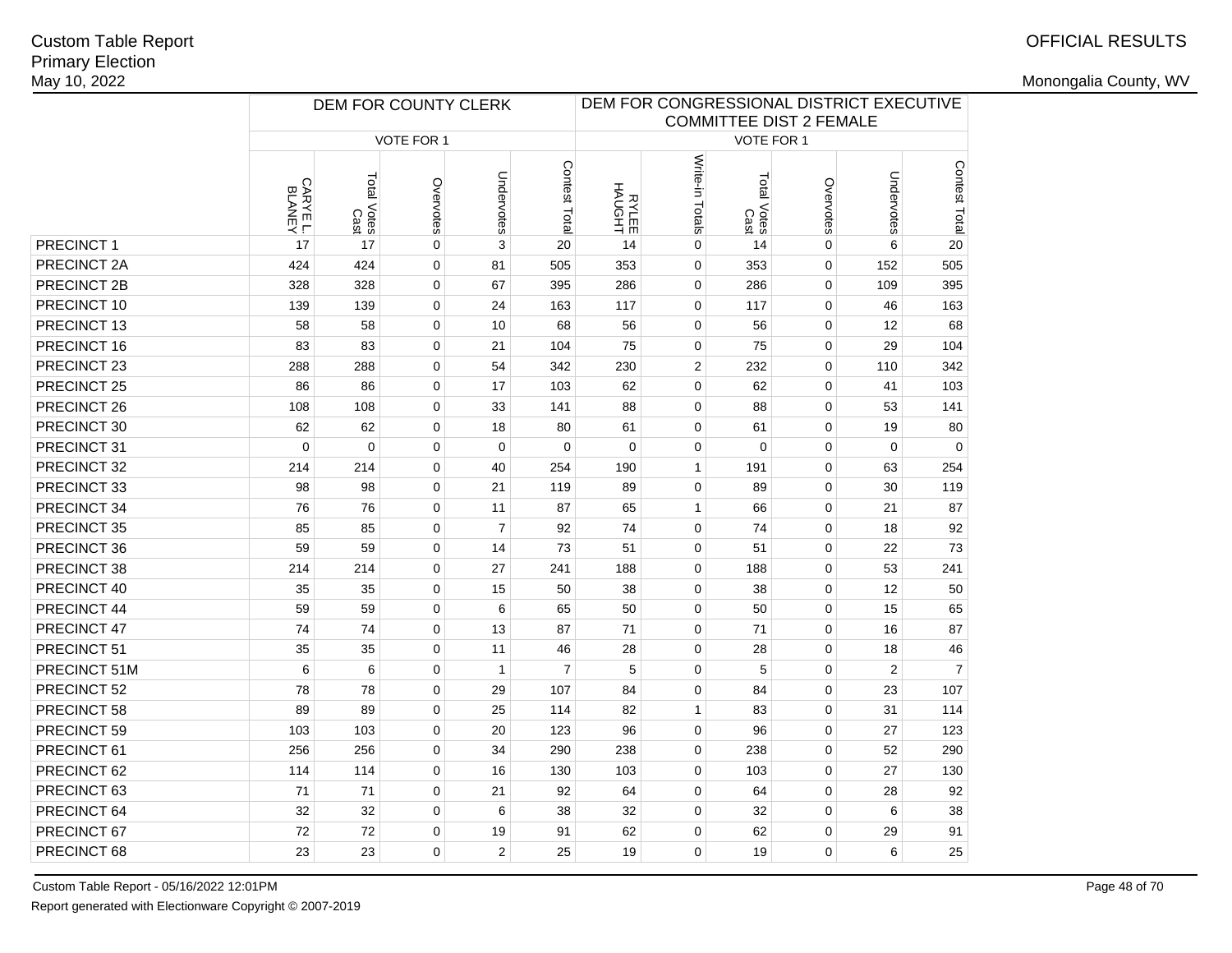# OFFICIAL RESULTS

|               |                         |                     | DEM FOR COUNTY CLERK |            |                | DEM FOR CONGRESSIONAL DISTRICT EXECUTIVE<br><b>COMMITTEE DIST 2 FEMALE</b> |                    |                              |           |                |                |  |
|---------------|-------------------------|---------------------|----------------------|------------|----------------|----------------------------------------------------------------------------|--------------------|------------------------------|-----------|----------------|----------------|--|
|               |                         |                     | <b>VOTE FOR 1</b>    |            |                |                                                                            |                    | <b>VOTE FOR 1</b>            |           |                |                |  |
|               | <b>CARYEL</b><br>BLANEY | Total Votes<br>Cast | Overvotes            | Undervotes | Contest Tota   | HPONH<br>HAUGHT                                                            | Write-in<br>Totals | <b>Lota</b><br>Votes<br>Cast | Overvotes | Undervotes     | Contest Total  |  |
| PRECINCT 71   | 250                     | 250                 | $\mathbf 0$          | 42         | 292            | 214                                                                        |                    | 215                          | 0         | 77             | 292            |  |
| PRECINCT 72   | 0                       | 0                   | $\Omega$             | $\Omega$   | 0              | $\Omega$                                                                   | $\Omega$           | $\Omega$                     | 0         | $\mathbf 0$    | $\Omega$       |  |
| PRECINCT 73   | 2                       | $\overline{2}$      | $\Omega$             | $\Omega$   | $\overline{2}$ | $\overline{2}$                                                             | $\Omega$           | 2                            | $\Omega$  | $\Omega$       | $\overline{2}$ |  |
| PRECINCT 74   | 34                      | 34                  | $\Omega$             | 4          | 38             | 28                                                                         | $\Omega$           | 28                           | $\Omega$  | 10             | 38             |  |
| PRECINCT 75   | 16                      | 16                  | $\mathbf 0$          | 6          | 22             | 15                                                                         | $\Omega$           | 15                           | 0         | $\overline{7}$ | 22             |  |
| PRECINCT 77   | 138                     | 138                 | $\mathbf 0$          | 18         | 156            | 120                                                                        | $\Omega$           | 120                          | 0         | 36             | 156            |  |
| PRECINCT 78   | 164                     | 164                 | $\Omega$             | 22         | 186            | 146                                                                        |                    | 147                          | $\Omega$  | 39             | 186            |  |
| PRECINCT 79   | 127                     | 127                 | $\mathbf 0$          | 10         | 137            | 121                                                                        | $\Omega$           | 121                          | 0         | 16             | 137            |  |
| PRECINCT 81   | 179                     | 179                 | $\mathbf 0$          | 27         | 206            | 161                                                                        | $\Omega$           | 161                          | 0         | 45             | 206            |  |
| PRECINCT 82   | 91                      | 91                  | $\Omega$             | 13         | 104            | 74                                                                         | $\Omega$           | 74                           | 0         | 30             | 104            |  |
| PRECINCT 83   | 86                      | 86                  | $\Omega$             | 14         | 100            | 82                                                                         |                    | 83                           | $\Omega$  | 17             | 100            |  |
| PRECINCT 86   | 131                     | 131                 | 0                    | 20         | 151            | 117                                                                        |                    | 118                          | 0         | 33             | 151            |  |
| <b>Totals</b> | 4,604                   | 4,604               | 0                    | 842        | 5,446          | 4,051                                                                      | 9                  | 4,060                        | 0         | 1,386          | 5,446          |  |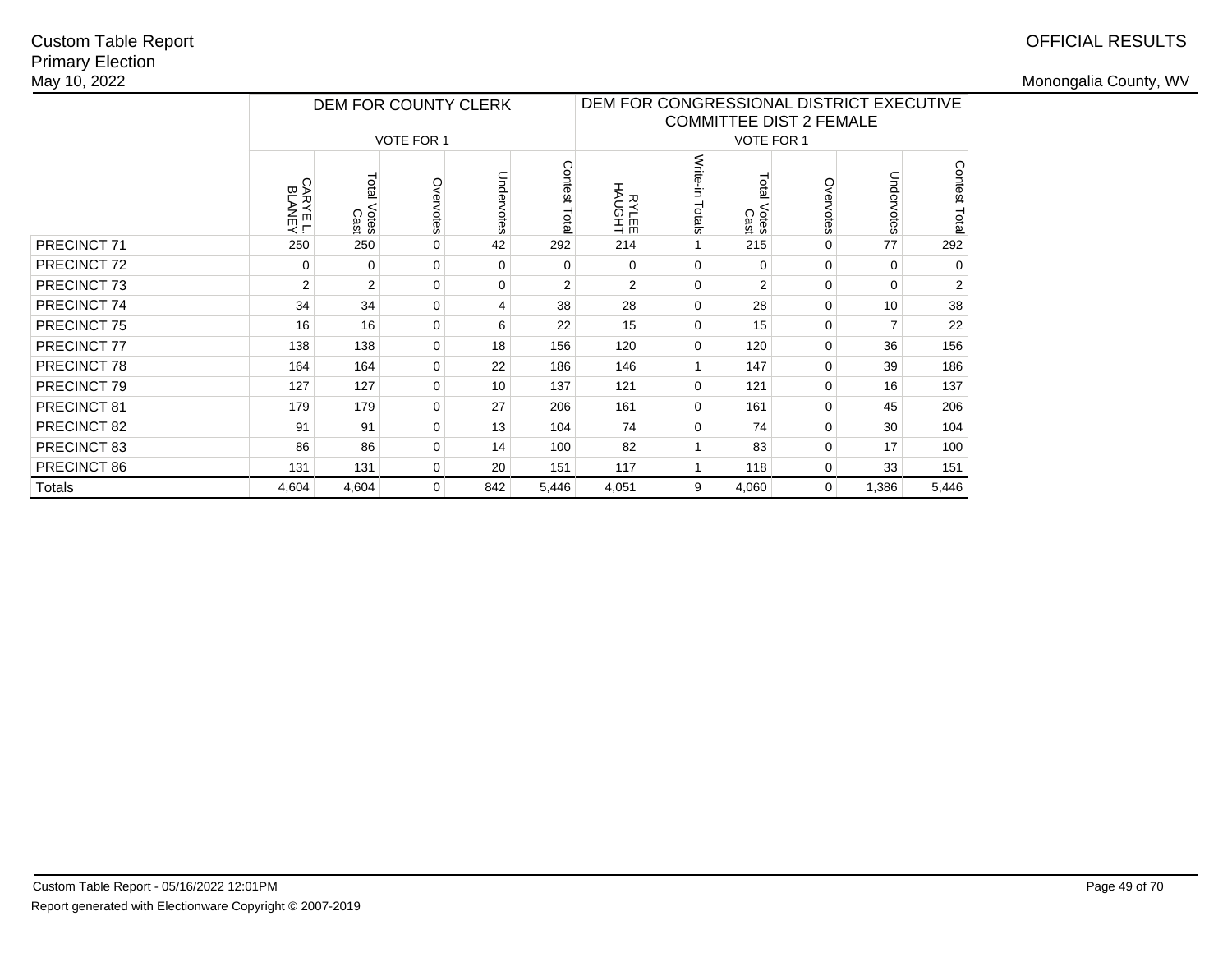|                    | DEM FOR CONGRESSIONAL DISTRICT EXECUTIVE<br><b>COMMITTEE DIST 2 MALE</b> |                               |                 |                     |           |                |                |  |  |  |  |  |  |
|--------------------|--------------------------------------------------------------------------|-------------------------------|-----------------|---------------------|-----------|----------------|----------------|--|--|--|--|--|--|
|                    |                                                                          |                               |                 |                     |           |                |                |  |  |  |  |  |  |
|                    |                                                                          |                               |                 | VOTE FOR 1          |           |                |                |  |  |  |  |  |  |
|                    | ICINYZOVSSY<br>SSADZANDI                                                 | (JR) KRAFFT<br><b>CHARLES</b> | Write-in Totals | Total Votes<br>Cast | Overvotes | Undervotes     | Contest Total  |  |  |  |  |  |  |
| PRECINCT 1         | 11                                                                       | 4                             | 0               | 15                  | 0         | 5              | 20             |  |  |  |  |  |  |
| PRECINCT 2A        | 301                                                                      | 70                            | 0               | 371                 | 0         | 134            | 505            |  |  |  |  |  |  |
| <b>PRECINCT 2B</b> | 250                                                                      | 54                            | $\mathbf 0$     | 304                 | 0         | 91             | 395            |  |  |  |  |  |  |
| PRECINCT 10        | 96                                                                       | 29                            | 0               | 125                 | 0         | 38             | 163            |  |  |  |  |  |  |
| PRECINCT 13        | 40                                                                       | 14                            | 0               | 54                  | 0         | 14             | 68             |  |  |  |  |  |  |
| PRECINCT 16        | 69                                                                       | 15                            | 0               | 84                  | 0         | 20             | 104            |  |  |  |  |  |  |
| PRECINCT 23        | 200                                                                      | 52                            | $\mathbf 0$     | 252                 | 0         | 90             | 342            |  |  |  |  |  |  |
| PRECINCT 25        | 55                                                                       | 20                            | $\mathbf 0$     | 75                  | 0         | 28             | 103            |  |  |  |  |  |  |
| PRECINCT 26        | 76                                                                       | 20                            | 0               | 96                  | 0         | 45             | 141            |  |  |  |  |  |  |
| PRECINCT 30        | 43                                                                       | 20                            | 0               | 63                  | 0         | 17             | 80             |  |  |  |  |  |  |
| PRECINCT 31        | $\mathbf 0$                                                              | $\mathbf 0$                   | $\mathbf 0$     | $\mathbf 0$         | 0         | 0              | $\mathbf 0$    |  |  |  |  |  |  |
| PRECINCT 32        | 151                                                                      | 47                            | $\pmb{0}$       | 198                 | 0         | 56             | 254            |  |  |  |  |  |  |
| PRECINCT 33        | 65                                                                       | 38                            | 0               | 103                 | 0         | 16             | 119            |  |  |  |  |  |  |
| PRECINCT 34        | 50                                                                       | 18                            | 1               | 69                  | 0         | 18             | 87             |  |  |  |  |  |  |
| PRECINCT 35        | 55                                                                       | 19                            | 1               | 75                  | 0         | 17             | 92             |  |  |  |  |  |  |
| PRECINCT 36        | 41                                                                       | 12                            | $\mathbf 0$     | 53                  | 0         | 20             | 73             |  |  |  |  |  |  |
| PRECINCT 38        | 139                                                                      | 61                            | 0               | 200                 | 0         | 41             | 241            |  |  |  |  |  |  |
| PRECINCT 40        | 20                                                                       | 19                            | $\mathbf 0$     | 39                  | 0         | 11             | 50             |  |  |  |  |  |  |
| PRECINCT 44        | 19                                                                       | 38                            | $\mathbf 0$     | 57                  | 0         | 8              | 65             |  |  |  |  |  |  |
| PRECINCT 47        | 43                                                                       | 34                            | $\mathbf 0$     | 77                  | 0         | 10             | 87             |  |  |  |  |  |  |
| PRECINCT 51        | 9                                                                        | 24                            | $\mathbf 0$     | 33                  | 0         | 13             | 46             |  |  |  |  |  |  |
| PRECINCT 51M       | $\overline{2}$                                                           | 3                             | $\mathbf 0$     | 5                   | 0         | $\overline{2}$ | $\overline{7}$ |  |  |  |  |  |  |
| PRECINCT 52        | 29                                                                       | 54                            | $\mathbf 0$     | 83                  | 0         | 24             | 107            |  |  |  |  |  |  |
| PRECINCT 58        | 47                                                                       | 38                            | 0               | 85                  | 0         | 29             | 114            |  |  |  |  |  |  |
| PRECINCT 59        | 77                                                                       | 21                            | 0               | 98                  | 0         | 25             | 123            |  |  |  |  |  |  |
| PRECINCT 61        | 179                                                                      | 61                            | 0               | 240                 | 0         | 50             | 290            |  |  |  |  |  |  |
| PRECINCT 62        | 68                                                                       | 38                            | 0               | 106                 | 0         | 24             | 130            |  |  |  |  |  |  |
| PRECINCT 63        | 45                                                                       | 25                            | 0               | 70                  | 0         | 22             | 92             |  |  |  |  |  |  |
| PRECINCT 64        | 29                                                                       | 5                             | 0               | 34                  | 0         | 4              | 38             |  |  |  |  |  |  |
| PRECINCT 67        | 45                                                                       | 22                            | 0               | 67                  | 0         | 24             | 91             |  |  |  |  |  |  |
| PRECINCT 68        | 12                                                                       | 9                             | 0               | 21                  | 0         | 4              | 25             |  |  |  |  |  |  |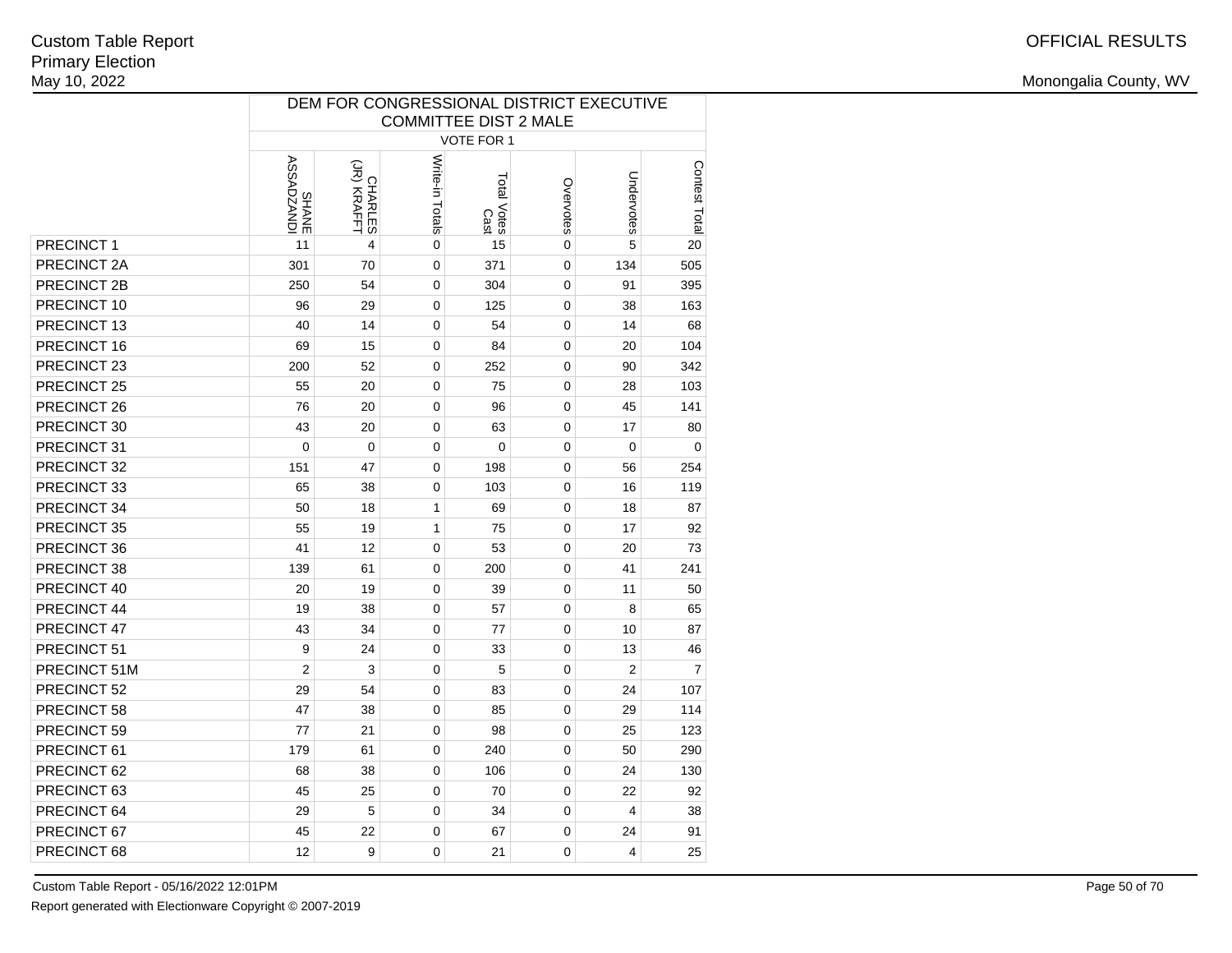|               |                                   |                              | <b>COMMITTEE DIST 2 MALE</b> |                     |           | DEM FOR CONGRESSIONAL DISTRICT EXECUTIVE |                |
|---------------|-----------------------------------|------------------------------|------------------------------|---------------------|-----------|------------------------------------------|----------------|
|               |                                   |                              |                              | VOTE FOR 1          |           |                                          |                |
|               | <b>ASSADZANDI</b><br><b>SHANE</b> | (JR) KRAFT<br><b>CHARLES</b> | Write-in<br>Totals           | Total Votes<br>Cast | Overvotes | Undervotes                               | Contest Total  |
| PRECINCT 71   | 171                               | 64                           | 1                            | 236                 | 0         | 56                                       | 292            |
| PRECINCT 72   | 0                                 | $\Omega$                     | $\Omega$                     | 0                   | $\Omega$  | 0                                        | $\mathbf 0$    |
| PRECINCT 73   | 1                                 | 1                            | $\Omega$                     | $\overline{2}$      | $\Omega$  | 0                                        | $\overline{2}$ |
| PRECINCT 74   | 15                                | 14                           | $\Omega$                     | 29                  | $\Omega$  | 9                                        | 38             |
| PRECINCT 75   | 12                                | 3                            | $\Omega$                     | 15                  | $\Omega$  | 7                                        | 22             |
| PRECINCT 77   | 82                                | 41                           | $\Omega$                     | 123                 | $\Omega$  | 33                                       | 156            |
| PRECINCT 78   | 118                               | 23                           | $\Omega$                     | 141                 | $\Omega$  | 45                                       | 186            |
| PRECINCT 79   | 90                                | 27                           | $\Omega$                     | 117                 | $\Omega$  | 20                                       | 137            |
| PRECINCT 81   | 123                               | 41                           | $\Omega$                     | 164                 | $\Omega$  | 42                                       | 206            |
| PRECINCT 82   | 61                                | 19                           | $\Omega$                     | 80                  | $\Omega$  | 24                                       | 104            |
| PRECINCT 83   | 64                                | 20                           | $\Omega$                     | 84                  | $\Omega$  | 16                                       | 100            |
| PRECINCT 86   | 100                               | 30                           | 0                            | 130                 | 0         | 21                                       | 151            |
| <b>Totals</b> | 1,173                             | 5,446                        |                              |                     |           |                                          |                |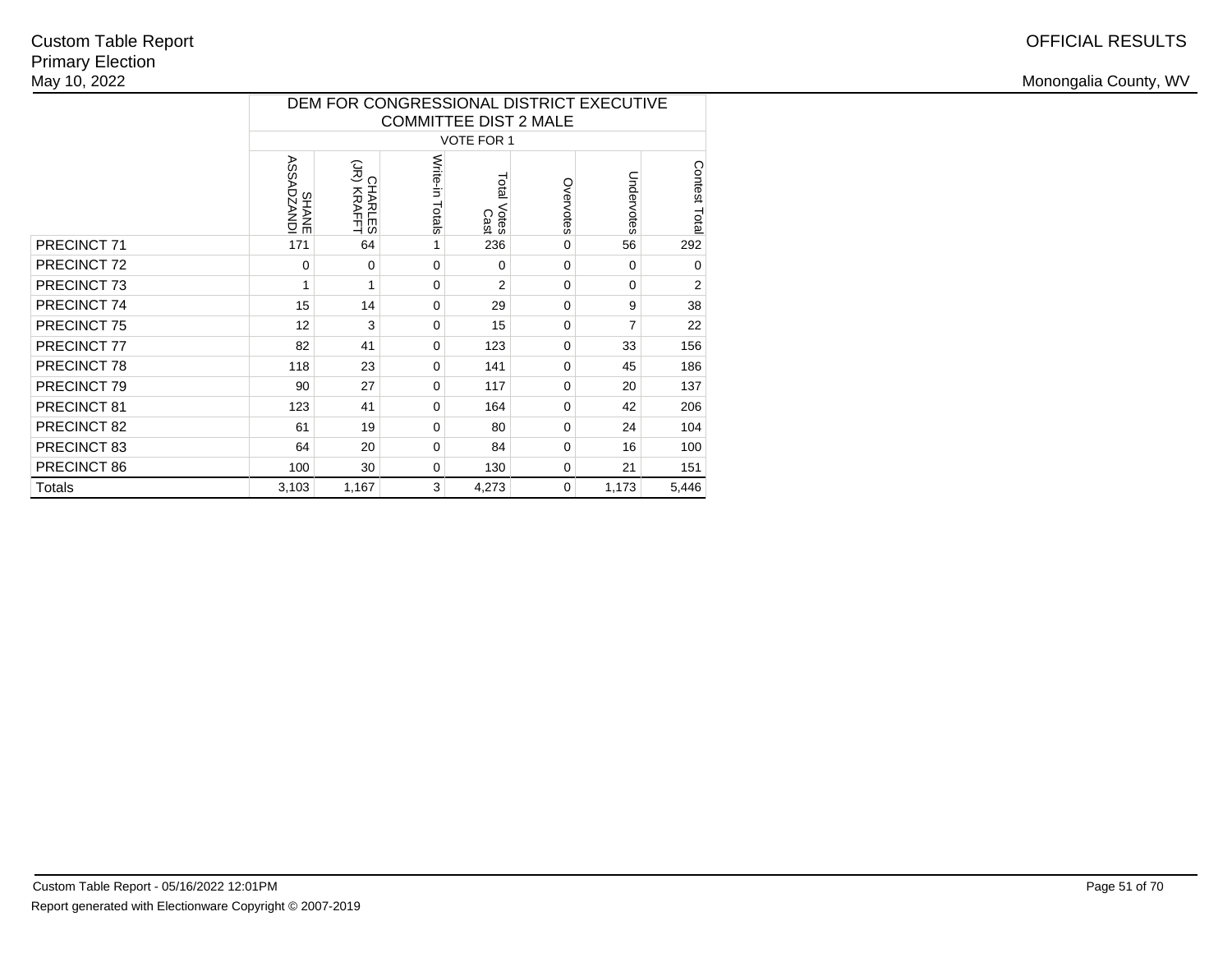# OFFICIAL RESULTS

|              |                     | DEM FOR SENATORIAL EXECUTIVE COMMITTEE |                        |                |            |                  | DEM FOR SENATORIAL EXECUTIVE COMMITTEE<br>MALE 2ND SENATORIAL DISTRICT |                    |                        |              |                |                |
|--------------|---------------------|----------------------------------------|------------------------|----------------|------------|------------------|------------------------------------------------------------------------|--------------------|------------------------|--------------|----------------|----------------|
|              |                     | FEMALE 2ND SENATORIAL DISTRICT         |                        |                |            |                  |                                                                        |                    |                        |              |                |                |
|              |                     |                                        | VOTE FOR 1             |                |            |                  |                                                                        |                    | VOTE FOR 1             |              |                |                |
|              | 나라이어<br>크로시<br>크로시스 | Write-in<br>Totals                     | Total<br>Votes<br>Cast | Overvotes      | Undervotes | Contest<br>Total | CHARLES<br>CHARLES                                                     | Write-in<br>Totals | Total<br>Votes<br>Cast | Overvotes    | Undervotes     | Contest Total  |
| PRECINCT 40  | 35                  | $\Omega$                               | 35                     | $\Omega$       | 15         | 50               | 32                                                                     | $\Omega$           | 32                     | $\Omega$     | 18             | 50             |
| PRECINCT 44  | 51                  | $\Omega$                               | 51                     | 0              | 14         | 65               | 53                                                                     | $\mathbf 0$        | 53                     | 0            | 12             | 65             |
| PRECINCT 47  | 74                  | $\Omega$                               | 74                     | $\Omega$       | 13         | 87               | 73                                                                     | $\mathbf 0$        | 73                     | $\Omega$     | 14             | 87             |
| PRECINCT 51  | 28                  | $\Omega$                               | 28                     | $\Omega$       | 18         | 46               | 32                                                                     | $\mathbf 0$        | 32                     | 0            | 14             | 46             |
| PRECINCT 51M | 5                   | $\Omega$                               | 5                      | $\Omega$       | 2          | $\overline{7}$   | 5                                                                      | $\mathbf 0$        | 5                      | 0            | $\overline{2}$ | $\overline{7}$ |
| PRECINCT 52  | 75                  | $\Omega$                               | 75                     | $\Omega$       | 32         | 107              | 74                                                                     | $\mathbf 0$        | 74                     | 0            | 33             | 107            |
| PRECINCT 58  | 85                  | $\Omega$                               | 85                     | $\Omega$       | 29         | 114              | 73                                                                     | $\mathbf 0$        | 73                     | $\mathbf 0$  | 41             | 114            |
| PRECINCT 59  | 92                  | $\mathbf{0}$                           | 92                     | $\mathbf 0$    | 31         | 123              | 92                                                                     | $\mathbf 0$        | 92                     | 0            | 31             | 123            |
| PRECINCT 67  | 60                  | $\Omega$                               | 60                     | $\Omega$       | 31         | 91               | 60                                                                     | $\mathbf 0$        | 60                     | $\mathbf 0$  | 31             | 91             |
| PRECINCT 73  | $\overline{2}$      | 0                                      | 2                      | 0              | $\Omega$   | 2                | 2                                                                      | $\mathbf 0$        | $\overline{2}$         | 0            | $\Omega$       | 2              |
| PRECINCT 77  | 118                 | $\Omega$                               | 118                    | 0              | 38         | 156              | 105                                                                    | $\mathbf 0$        | 105                    | $\Omega$     | 51             | 156            |
| PRECINCT 78  | 144                 |                                        | 145                    | $\mathbf 0$    | 41         | 186              | 130                                                                    | 1                  | 131                    | 0            | 55             | 186            |
| PRECINCT 79  | 115                 | $\Omega$                               | 115                    | $\Omega$       | 22         | 137              | 106                                                                    | $\Omega$           | 106                    | 0            | 31             | 137            |
| PRECINCT 81  | 156                 | $\Omega$                               | 156                    | $\Omega$       | 50         | 206              | 146                                                                    | $\mathbf 0$        | 146                    | 0            | 60             | 206            |
| PRECINCT 82  | 75                  | 0                                      | 75                     | $\mathbf 0$    | 29         | 104              | 59                                                                     | $\mathbf 0$        | 59                     | 0            | 45             | 104            |
| PRECINCT 83  | 83                  |                                        | 84                     | $\mathbf 0$    | 16         | 100              | 74                                                                     | $\mathbf{1}$       | 75                     | 0            | 25             | 100            |
| Totals       | 1,198               | $\overline{2}$                         | 1,200                  | $\overline{0}$ | 381        | 1,581            | 1,116                                                                  | $\overline{2}$     | 1,118                  | $\mathbf{0}$ | 463            | 1,581          |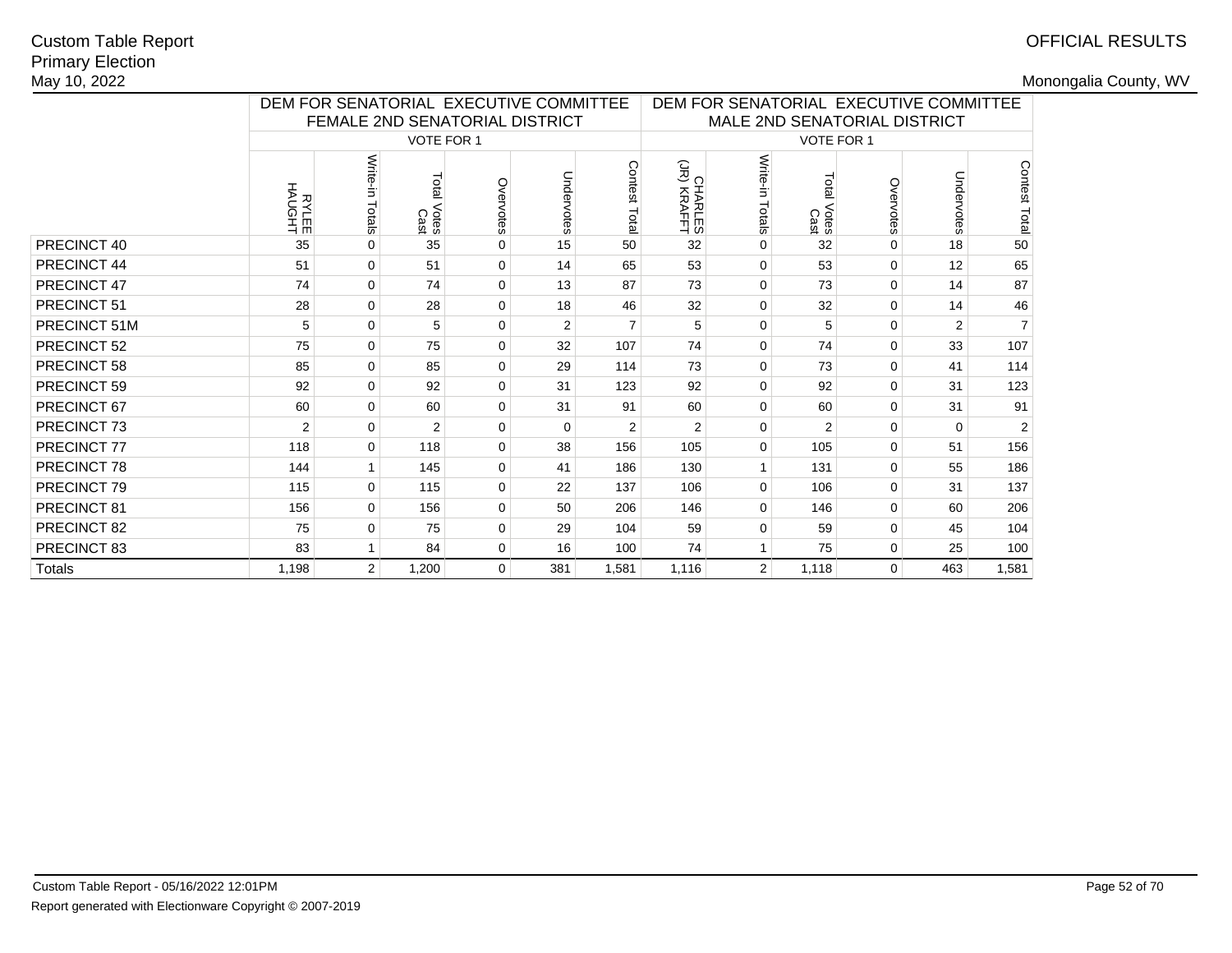# OFFICIAL RESULTS

|               |                                           |                 |                     | DEM FOR SENATORIAL EXECUTIVE COMMITTEE |            |               | DEM FOR SENATORIAL EXECUTIVE COMMITTEE<br>MALE 13TH SENATORIAL DISTRICT |                 |                     |             |                |               |
|---------------|-------------------------------------------|-----------------|---------------------|----------------------------------------|------------|---------------|-------------------------------------------------------------------------|-----------------|---------------------|-------------|----------------|---------------|
|               |                                           |                 | VOTE FOR 1          | FEMALE 13TH SENATORIAL DISTRICT        |            |               |                                                                         |                 | VOTE FOR 1          |             |                |               |
|               |                                           |                 |                     |                                        |            |               |                                                                         |                 |                     |             |                |               |
|               | <b>CANDIDATE</b><br>CANDIDATE<br>S) FILED | Write-in Totals | Total Votes<br>Cast | Overvotes                              | Undervotes | Contest Total | <b>IONYZOYSSY</b><br>SHANE                                              | Write-in Totals | Total Votes<br>Cast | Overvotes   | Undervotes     | Contest Total |
| PRECINCT 1    | $\mathbf 0$                               | $\Omega$        | $\Omega$            | $\mathbf 0$                            | 20         | 20            | 12                                                                      | $\Omega$        | 12                  | $\Omega$    | 8              | 20            |
| PRECINCT 2A   | $\mathbf 0$                               | 10              | 10                  | 0                                      | 495        | 505           | 338                                                                     | 3               | 341                 | $\mathbf 0$ | 164            | 505           |
| PRECINCT 2B   | $\mathbf 0$                               | 5               | 5                   | 0                                      | 390        | 395           | 279                                                                     | $\mathbf 0$     | 279                 | 0           | 116            | 395           |
| PRECINCT 10   | $\mathbf 0$                               | $\mathbf{1}$    | $\mathbf{1}$        | $\mathbf 0$                            | 162        | 163           | 112                                                                     | $\mathbf 0$     | 112                 | $\mathbf 0$ | 51             | 163           |
| PRECINCT 13   | $\mathbf 0$                               | $\mathbf 0$     | $\mathbf 0$         | $\mathbf 0$                            | 68         | 68            | 48                                                                      | $\mathbf 0$     | 48                  | $\mathbf 0$ | 20             | 68            |
| PRECINCT 16   | $\mathbf 0$                               | 3               | 3                   | $\mathbf 0$                            | 101        | 104           | 78                                                                      | $\mathbf 0$     | 78                  | $\mathbf 0$ | 26             | 104           |
| PRECINCT 23   | $\mathbf 0$                               | 9               | 9                   | $\mathbf 0$                            | 333        | 342           | 217                                                                     | $\mathbf 0$     | 217                 | $\mathbf 0$ | 125            | 342           |
| PRECINCT 25   | $\mathbf 0$                               | $\mathbf{1}$    | $\mathbf{1}$        | $\mathbf 0$                            | 102        | 103           | 59                                                                      | $\mathbf 0$     | 59                  | $\mathbf 0$ | 44             | 103           |
| PRECINCT 26   | $\pmb{0}$                                 | $\pmb{0}$       | $\pmb{0}$           | $\mathbf 0$                            | 141        | 141           | 88                                                                      | $\mathbf 0$     | 88                  | 0           | 53             | 141           |
| PRECINCT 30   | $\mathbf 0$                               | $\mathbf 0$     | $\mathbf 0$         | 0                                      | 80         | 80            | 56                                                                      | $\mathbf 0$     | 56                  | 0           | 24             | 80            |
| PRECINCT 31   | $\mathbf 0$                               | $\mathbf 0$     | $\mathbf 0$         | $\mathbf 0$                            | $\Omega$   | $\mathbf 0$   | $\mathbf 0$                                                             | $\mathbf 0$     | $\Omega$            | $\mathbf 0$ | $\Omega$       | $\Omega$      |
| PRECINCT 32   | $\mathbf 0$                               | 3               | 3                   | $\mathbf 0$                            | 251        | 254           | 177                                                                     | $\mathbf{1}$    | 178                 | $\mathbf 0$ | 76             | 254           |
| PRECINCT 33   | $\mathbf 0$                               | $\overline{0}$  | $\mathbf 0$         | $\mathbf 0$                            | 119        | 119           | 79                                                                      | $\mathbf 0$     | 79                  | $\mathbf 0$ | 40             | 119           |
| PRECINCT 34   | $\mathbf 0$                               | 3               | 3                   | $\mathbf 0$                            | 84         | 87            | 63                                                                      | $\mathbf{1}$    | 64                  | $\mathbf 0$ | 23             | 87            |
| PRECINCT 35   | $\mathbf 0$                               | 3               | 3                   | 0                                      | 89         | 92            | 72                                                                      | $\mathbf{1}$    | 73                  | $\mathbf 0$ | 19             | 92            |
| PRECINCT 36   | $\mathbf 0$                               | $\mathbf{1}$    | $\mathbf{1}$        | 0                                      | 72         | 73            | 49                                                                      | $\mathbf 0$     | 49                  | 0           | 24             | 73            |
| PRECINCT 38   | $\mathsf 0$                               | $\overline{4}$  | 4                   | 0                                      | 237        | 241           | 176                                                                     | $\mathbf{1}$    | 177                 | 0           | 64             | 241           |
| PRECINCT 61   | $\mathbf 0$                               | $\mathbf 0$     | $\mathbf 0$         | 0                                      | 290        | 290           | 215                                                                     | $\mathbf 0$     | 215                 | $\mathbf 0$ | 75             | 290           |
| PRECINCT 62   | $\mathbf 0$                               | $\overline{0}$  | $\mathbf 0$         | $\mathbf 0$                            | 130        | 130           | 94                                                                      | $\mathbf 0$     | 94                  | $\mathbf 0$ | 36             | 130           |
| PRECINCT 63   | $\mathbf 0$                               | $\overline{2}$  | $\overline{2}$      | $\mathbf 0$                            | 90         | 92            | 63                                                                      | $\mathbf{1}$    | 64                  | $\mathbf 0$ | 28             | 92            |
| PRECINCT 64   | $\mathbf 0$                               | $\overline{0}$  | 0                   | $\mathbf 0$                            | 38         | 38            | 31                                                                      | $\mathbf 0$     | 31                  | $\mathbf 0$ | $\overline{7}$ | 38            |
| PRECINCT 68   | $\mathbf 0$                               | $\mathbf 0$     | $\mathbf 0$         | 0                                      | 25         | 25            | 17                                                                      | $\mathbf 0$     | 17                  | $\mathbf 0$ | 8              | 25            |
| PRECINCT 71   | $\mathbf 0$                               | 6               | 6                   | $\mathbf 0$                            | 286        | 292           | 205                                                                     | $\overline{2}$  | 207                 | $\mathbf 0$ | 85             | 292           |
| PRECINCT 72   | $\mathbf 0$                               | $\overline{0}$  | 0                   | $\Omega$                               | $\Omega$   | $\Omega$      | $\Omega$                                                                | $\mathbf 0$     | $\mathbf 0$         | $\mathbf 0$ | $\Omega$       | $\Omega$      |
| PRECINCT 74   | $\mathbf 0$                               | $\mathbf{1}$    | $\mathbf{1}$        | 0                                      | 37         | 38            | 23                                                                      | $\mathbf 0$     | 23                  | $\mathbf 0$ | 15             | 38            |
| PRECINCT 75   | $\mathbf 0$                               | $\mathbf 0$     | $\mathbf 0$         | $\mathbf 0$                            | 22         | 22            | 12                                                                      | $\mathbf 0$     | 12                  | $\mathbf 0$ | 10             | 22            |
| PRECINCT 86   | $\mathbf 0$                               | $\overline{2}$  | 2                   | 0                                      | 149        | 151           | 113                                                                     | $\mathbf 0$     | 113                 | $\Omega$    | 38             | 151           |
| <b>Totals</b> | 0                                         | 54              | 54                  | $\Omega$                               | 3,811      | 3,865         | 2,676                                                                   | 10              | 2,686               | 0           | 1,179          | 3,865         |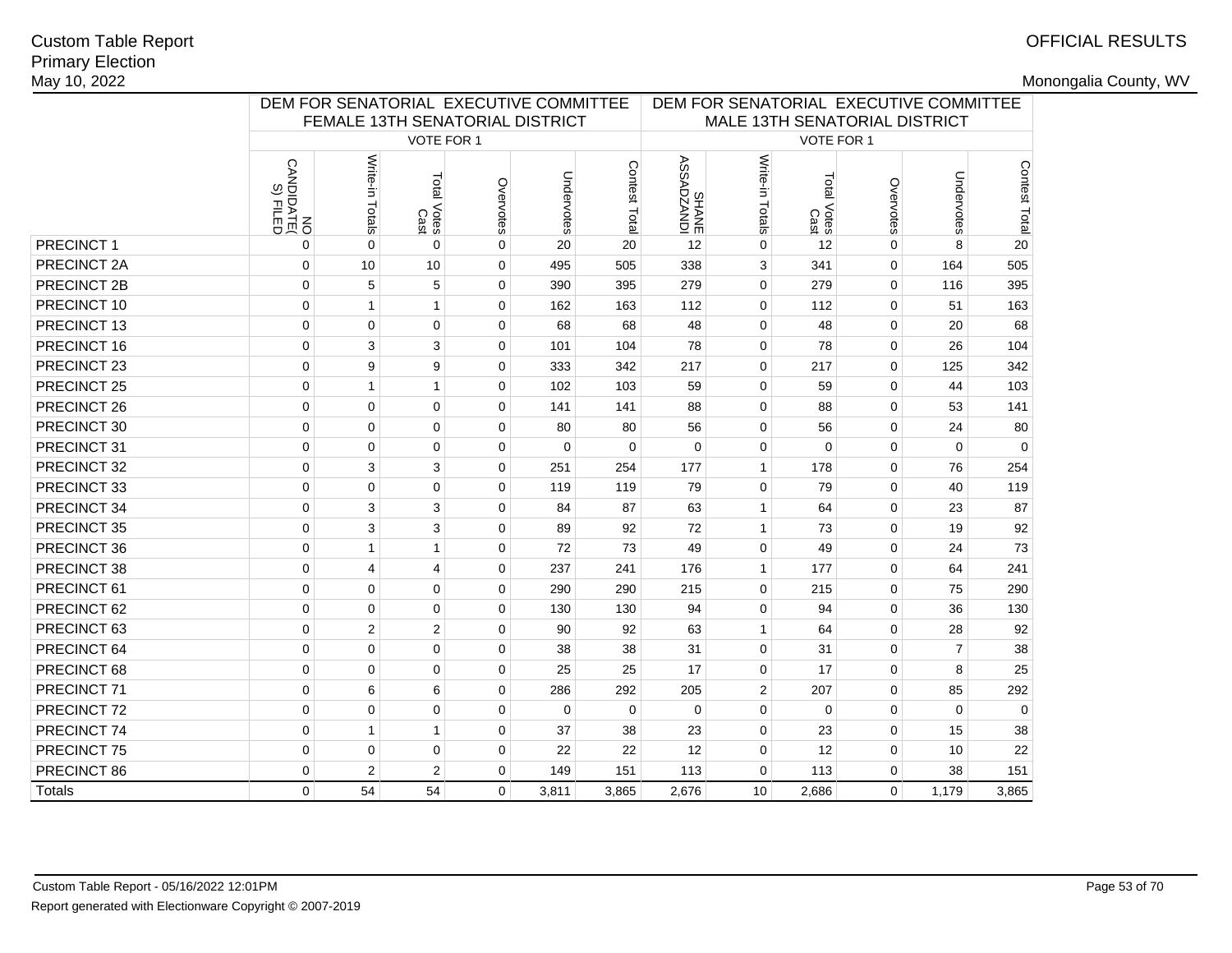# OFFICIAL RESULTS

|              |                                        | DEM FOR DELEGATE DISTRICT EXECUTIVE<br>COMMITTEE FEMALE 77TH DELEGATE DISTRICT |                        |               |                |                  | DEM FOR DELEGATE DISTRICT EXECUTIVE<br>COMMITTEE MALE 77TH DELEGATE DISTRICT |                      |               |             |            |                |
|--------------|----------------------------------------|--------------------------------------------------------------------------------|------------------------|---------------|----------------|------------------|------------------------------------------------------------------------------|----------------------|---------------|-------------|------------|----------------|
|              |                                        |                                                                                | VOTE FOR 1             |               |                |                  |                                                                              |                      | VOTE FOR 1    |             |            |                |
|              | <b>CANDIDATE</b><br>DANDIDATE<br>OM NO | Write-<br>Totals                                                               | Total<br>Votes<br>Cast | Ove<br>rvotes | Undervotes     | Contest<br>Total | $\widetilde{S}_{\Omega}$<br><b>HARLES</b><br>KRAFFT                          | Write-<br>Ė<br>ctals | Votes<br>Cast | Overvotes   | Undervotes | Contest Total  |
| PRECINCT 40  | 0                                      | $\Omega$                                                                       | $\Omega$               |               | 50             | 50               | 29                                                                           | $\Omega$             | 29            | $\Omega$    | 21         | 50             |
| PRECINCT 44  | $\mathbf 0$                            | $\mathbf 0$                                                                    | $\mathbf 0$            | $\Omega$      | 65             | 65               | 47                                                                           | $\Omega$             | 47            | $\Omega$    | 18         | 65             |
| PRECINCT 47  | $\mathbf 0$                            |                                                                                |                        | $\Omega$      | 86             | 87               | 65                                                                           | $\Omega$             | 65            | $\Omega$    | 22         | 87             |
| PRECINCT 51  | $\mathbf 0$                            | $\Omega$                                                                       | 0                      | $\Omega$      | 46             | 46               | 27                                                                           | $\Omega$             | 27            | $\Omega$    | 19         | 46             |
| PRECINCT 51M | 0                                      | $\mathbf 0$                                                                    | $\mathbf 0$            | 0             | $\overline{7}$ | $\overline{7}$   | 4                                                                            | $\Omega$             | 4             | 0           | 3          | $\overline{7}$ |
| PRECINCT 52  | 0                                      | 0                                                                              | $\mathbf 0$            | $\Omega$      | 107            | 107              | 69                                                                           | $\Omega$             | 69            | 0           | 38         | 107            |
| PRECINCT 58  | $\mathbf 0$                            | $\Omega$                                                                       | $\mathbf 0$            | $\Omega$      | 114            | 114              | 72                                                                           | $\Omega$             | 72            | $\Omega$    | 42         | 114            |
| PRECINCT 59  | $\mathbf 0$                            | $\overline{2}$                                                                 | 2                      | $\Omega$      | 121            | 123              | 85                                                                           | $\Omega$             | 85            | $\Omega$    | 38         | 123            |
| PRECINCT 62  | $\mathbf 0$                            |                                                                                |                        | $\Omega$      | 129            | 130              | 88                                                                           | $\Omega$             | 88            | $\Omega$    | 42         | 130            |
| PRECINCT 64  | 0                                      | $\mathbf 0$                                                                    | $\mathbf 0$            | $\Omega$      | 38             | 38               | 30                                                                           | $\Omega$             | 30            | 0           | 8          | 38             |
| PRECINCT 67  | 0                                      | $\Omega$                                                                       | $\mathbf 0$            | $\Omega$      | 91             | 91               | 59                                                                           | $\Omega$             | 59            | 0           | 32         | 91             |
| PRECINCT 68  | 0                                      | $\mathbf 0$                                                                    | $\mathbf 0$            | 0             | 25             | 25               | 21                                                                           | 0                    | 21            | $\mathbf 0$ | 4          | 25             |
| PRECINCT 72  | $\mathbf 0$                            | $\Omega$                                                                       | $\mathbf 0$            | $\Omega$      | $\Omega$       | $\Omega$         | $\Omega$                                                                     | $\Omega$             | 0             | $\Omega$    | $\Omega$   | 0              |
| PRECINCT 73  | $\mathbf 0$                            | $\mathbf 0$                                                                    | $\mathbf 0$            | $\Omega$      | $\overline{2}$ | $\overline{2}$   | $\overline{2}$                                                               | $\mathbf 0$          | 2             | $\mathbf 0$ | 0          | $\overline{2}$ |
| Totals       | $\mathbf 0$                            | 4                                                                              | 4                      | $\Omega$      | 881            | 885              | 598                                                                          | 0                    | 598           | $\mathbf 0$ | 287        | 885            |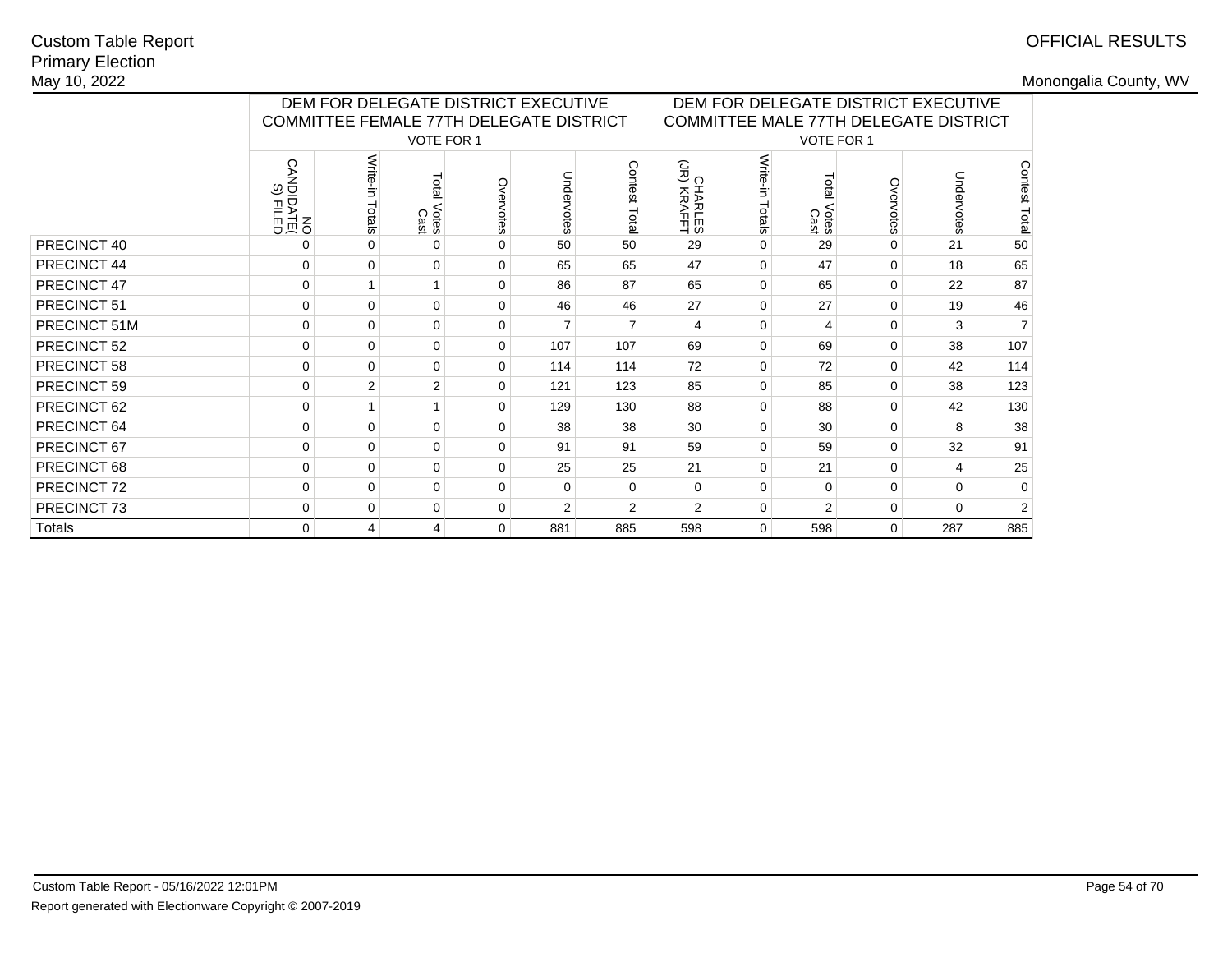## Primary ElectionMay 10, 2022Custom Table Report

|               |                       | DEM FOR COUNTY EXECUTIVE COMMITTEE<br>DISTRICT - FEMALE COMMITTEE DISTRICT 1 |                   |  |  |  |  |  | DEM FOR COUNTY EXECUTIVE COMMITTEE<br>DISTRICT - MALE COMMITTEE DISTRICT 1 |          |     |     |
|---------------|-----------------------|------------------------------------------------------------------------------|-------------------|--|--|--|--|--|----------------------------------------------------------------------------|----------|-----|-----|
|               |                       |                                                                              | <b>VOTE FOR 1</b> |  |  |  |  |  | <b>VOTE FOR 1</b>                                                          |          |     |     |
|               | ഗ                     | ëst<br>otes<br>Cast<br>otal<br>œ                                             |                   |  |  |  |  |  | <sup>Otes</sup><br>Cast                                                    | ទី<br>និ |     | es  |
| PRECINCT 16   | 76<br>28<br>104<br>76 |                                                                              |                   |  |  |  |  |  |                                                                            |          | 103 | 104 |
| <b>Totals</b> | 76                    | 28<br>104<br>76                                                              |                   |  |  |  |  |  |                                                                            |          | 103 | 104 |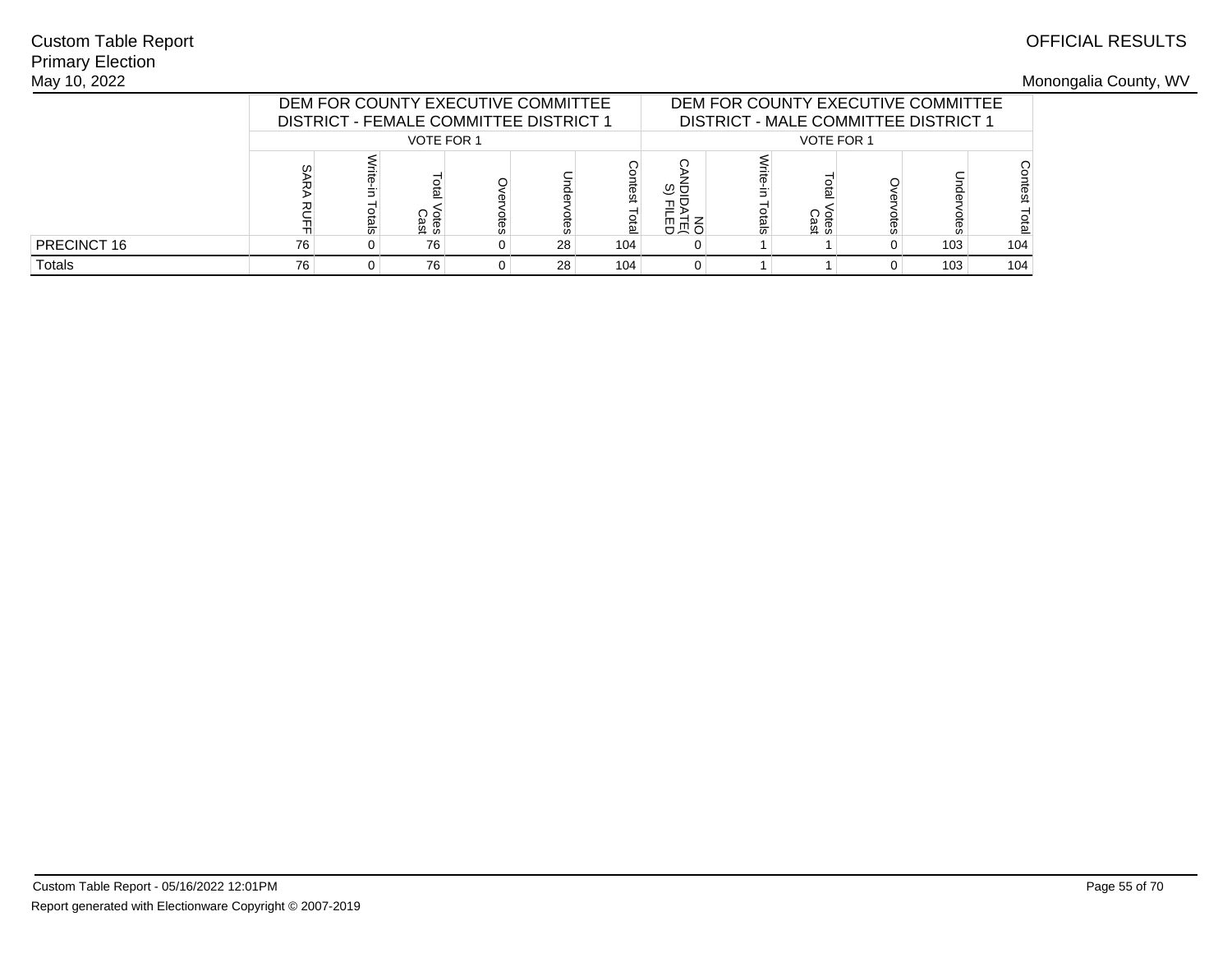## Primary ElectionMay 10, 2022Custom Table Report

|             |                  |                                    | DEM FOR COUNTY EXECUTIVE COMMITTEE<br>DISTRICT - FEMALE COMMITTEE DISTRICT 2 |  |     |     | DEM FOR COUNTY EXECUTIVE COMMITTEE<br>DISTRICT - MALE COMMITTEE DISTRICT 2 |       |                     |      |     |      |
|-------------|------------------|------------------------------------|------------------------------------------------------------------------------|--|-----|-----|----------------------------------------------------------------------------|-------|---------------------|------|-----|------|
|             |                  |                                    | <b>VOTE FOR 1</b>                                                            |  |     |     |                                                                            |       | <b>VOTE FOR 1</b>   |      |     |      |
|             | ত ত<br>골모<br>高员巴 | ntest<br>otes<br>Cast<br>laio<br>ă |                                                                              |  |     |     |                                                                            | otals | <b>Otes</b><br>Cast | otes |     | test |
| PRECINCT 10 |                  |                                    |                                                                              |  | 163 | 163 |                                                                            |       |                     |      | 161 | 163  |
| PRECINCT 13 | 68<br>68<br>0    |                                    |                                                                              |  |     |     |                                                                            |       |                     | 0    | 68  | 68   |
| Totals      |                  | 231<br>231                         |                                                                              |  |     |     |                                                                            |       |                     | 0    | 229 | 231  |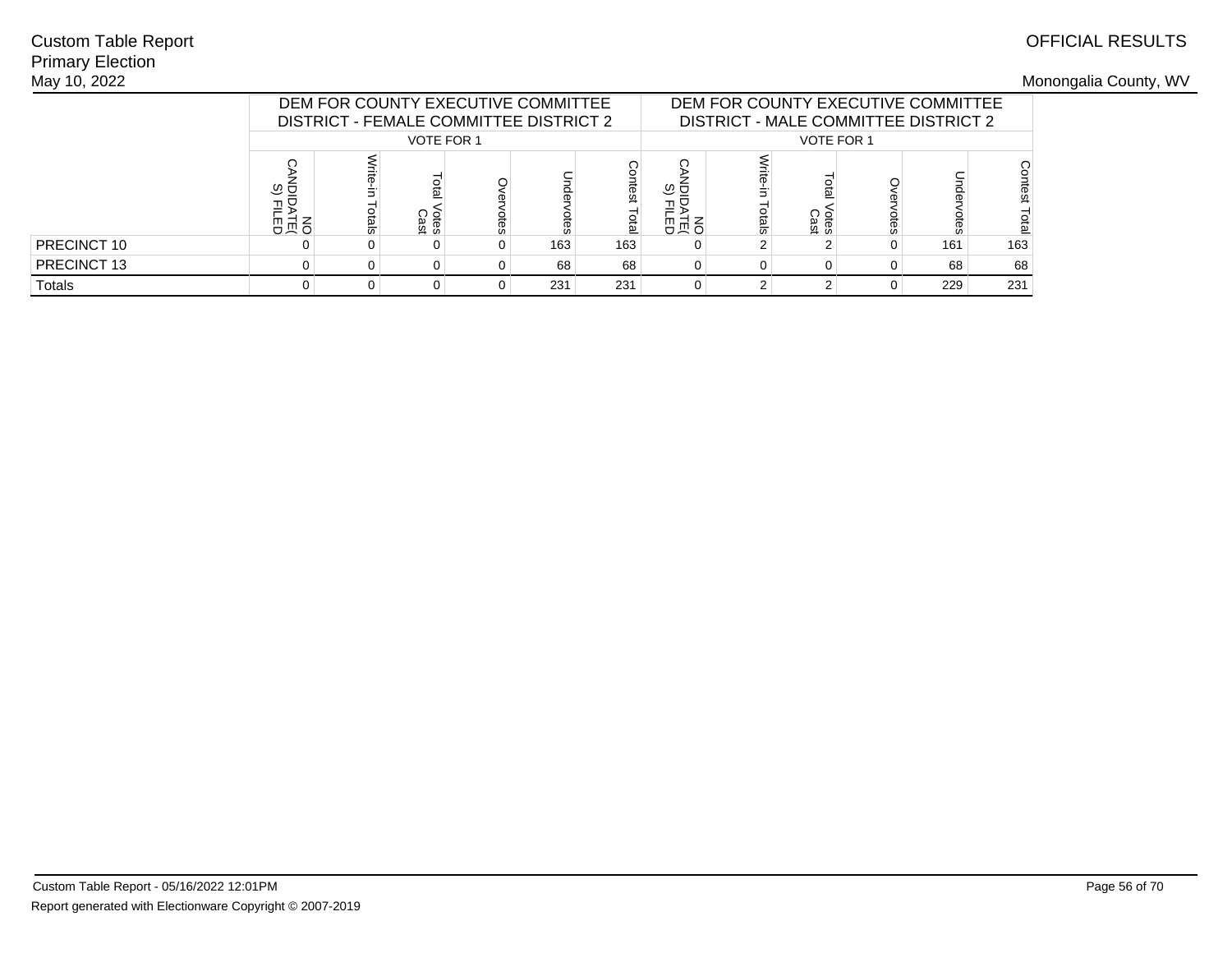## Primary ElectionMay 10, 2022Custom Table Report

|             |                                             |                                                                   |                   | DEM FOR COUNTY EXECUTIVE COMMITTEE<br>DISTRICT - FEMALE COMMITTEE DISTRICT 3 |     |     | DEM FOR COUNTY EXECUTIVE COMMITTEE<br>DISTRICT - MALE COMMITTEE DISTRICT 3 |            |                     |          |              |         |
|-------------|---------------------------------------------|-------------------------------------------------------------------|-------------------|------------------------------------------------------------------------------|-----|-----|----------------------------------------------------------------------------|------------|---------------------|----------|--------------|---------|
|             |                                             |                                                                   | <b>VOTE FOR 1</b> |                                                                              |     |     |                                                                            |            | <b>VOTE FOR 1</b>   |          |              |         |
|             | ౾<br>m<br>요도<br>ᅍ<br>RBARA<br>BEERG<br>REEN | Contest<br>ial<br>E<br>ళ్ల<br>Votes<br>Cast<br>Total<br>otes<br>ă |                   |                                                                              |     |     |                                                                            | ⋚<br>ctals | <b>Cres</b><br>Cast | otes     | Dnde<br>otes | Contest |
| PRECINCT 23 | 242                                         |                                                                   | 242               | $\Omega$                                                                     | 100 | 342 | 220                                                                        |            | 221                 | 0        | 121          | 342     |
| PRECINCT 25 | 61                                          |                                                                   | 61                | $\Omega$                                                                     | 42  | 103 | 58                                                                         | $\Omega$   | 58                  | 0        | 45           | 103     |
| PRECINCT 26 | 84                                          |                                                                   | 84                | $\Omega$                                                                     | 57  | 141 | 78                                                                         | $\Omega$   | 78                  | 0        | 63           | 141     |
| PRECINCT 36 | 54                                          | 73<br>54<br>19<br>$\Omega$                                        |                   |                                                                              |     |     |                                                                            | $\Omega$   | 49                  | $\Omega$ | 24           | 73      |
| PRECINCT 74 | 28                                          | 38<br>28<br>10<br>$\Omega$                                        |                   |                                                                              |     |     |                                                                            | 0          | 26                  | 0        | 12           | 38      |
| Totals      | 469                                         | 469<br>228<br>697<br>$\Omega$                                     |                   |                                                                              |     |     |                                                                            |            | 432                 | 0        | 265          | 697     |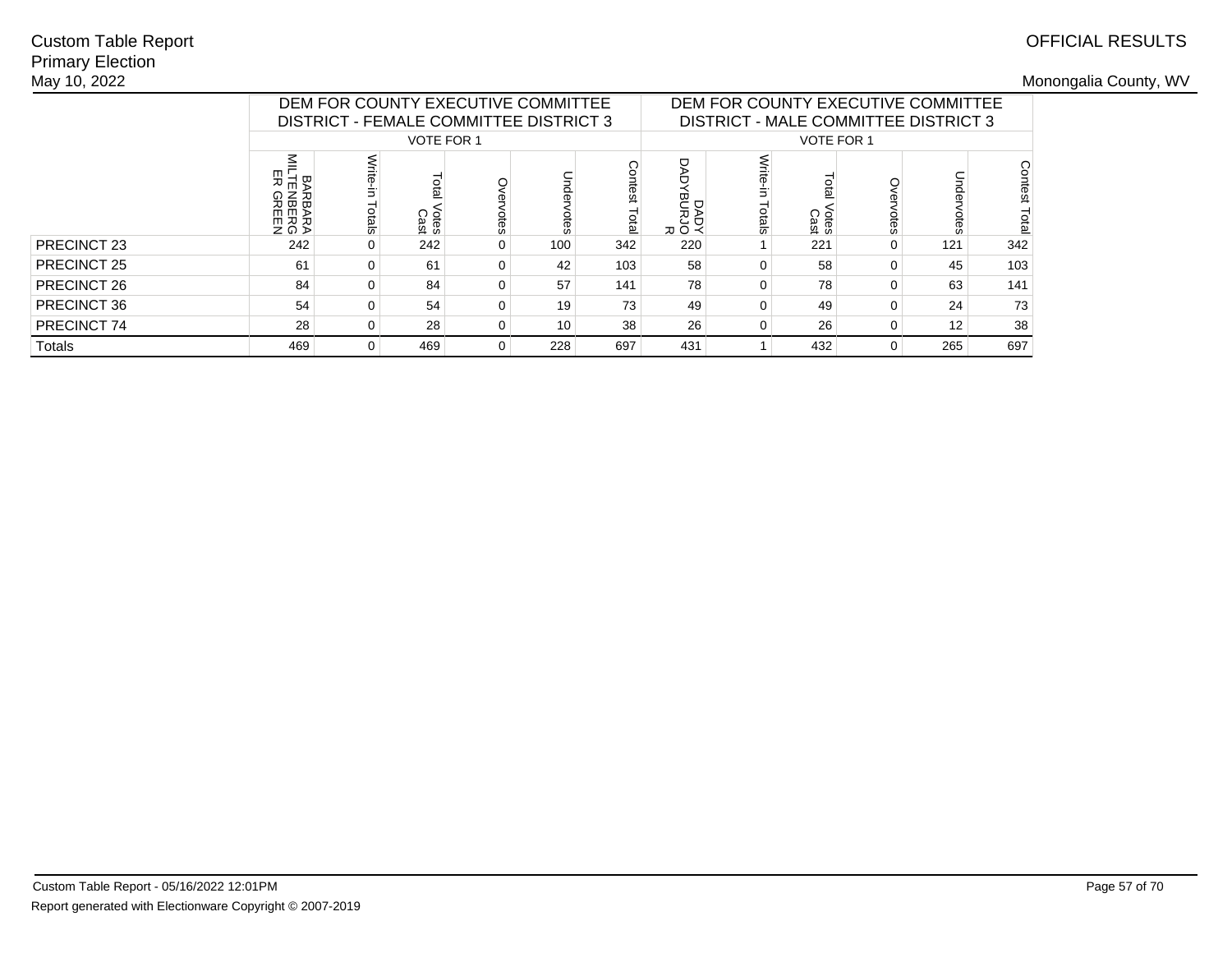## Primary ElectionMay 10, 2022Custom Table Report

|             |                    |                                                                          |                   |   | DEM FOR COUNTY EXECUTIVE COMMITTEE<br>DISTRICT - FEMALE COMMITTEE DISTRICT 4 |     | DEM FOR COUNTY EXECUTIVE COMMITTEE<br>DISTRICT - MALE COMMITTEE DISTRICT 4 |                  |                     |          |      |                  |
|-------------|--------------------|--------------------------------------------------------------------------|-------------------|---|------------------------------------------------------------------------------|-----|----------------------------------------------------------------------------|------------------|---------------------|----------|------|------------------|
|             |                    |                                                                          | <b>VOTE FOR 1</b> |   |                                                                              |     |                                                                            |                  | <b>VOTE FOR 1</b>   |          |      |                  |
|             | CARESSA<br>STOLLER | contest<br>Dnde<br>Lotal<br>Votes<br>Cast<br>otes<br>otes<br><b>Dial</b> |                   |   |                                                                              |     | 오도<br>도그<br><b>SETOPHE</b>                                                 | Write-<br>Totals | <b>Cres</b><br>Cast | otes     | otes | Contest<br>Total |
| PRECINCT 1  | 15                 |                                                                          | 15                | 0 | 5                                                                            | 20  | 14                                                                         | 0                | 14                  |          | 6    | 20               |
| PRECINCT 2A | 332                | 0                                                                        | 332               | 0 | 173                                                                          | 505 | 325                                                                        | 0                | 325                 | $\Omega$ | 180  | 505              |
| PRECINCT 2B | 267                |                                                                          | 267               | 0 | 128                                                                          | 395 | 268                                                                        | $\Omega$         | 268                 |          | 127  | 395              |
| PRECINCT 35 | 68                 | 92<br>68<br>24<br>0<br>0                                                 |                   |   |                                                                              |     |                                                                            | $\Omega$         | 70                  |          | 22   | 92               |
| PRECINCT 63 | 64                 | 28<br>92<br>64<br>0                                                      |                   |   |                                                                              |     |                                                                            |                  | 61                  |          | 31   | 92               |
| Totals      | 746                | 746<br>358<br>1.104<br>0                                                 |                   |   |                                                                              |     |                                                                            |                  | 738                 | 0        | 366  | 1,104            |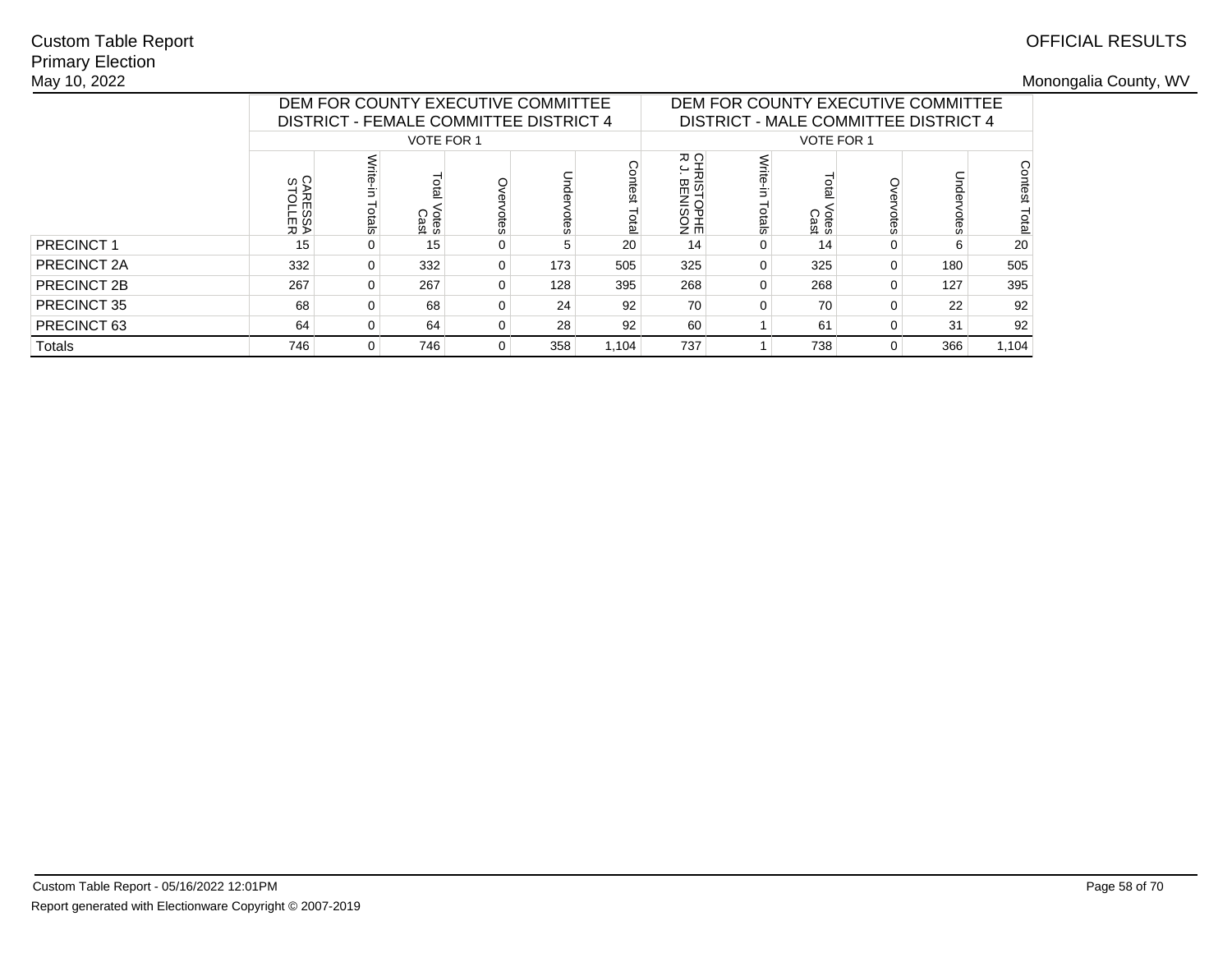## Primary ElectionMay 10, 2022Custom Table Report

|               |                  | DEM FOR COUNTY EXECUTIVE COMMITTEE<br>DISTRICT - FEMALE COMMITTEE DISTRICT 5 |                   |   |     |               |             |       | DEM FOR COUNTY EXECUTIVE COMMITTEE<br>DISTRICT - MALE COMMITTEE DISTRICT 5 |      |     |     |
|---------------|------------------|------------------------------------------------------------------------------|-------------------|---|-----|---------------|-------------|-------|----------------------------------------------------------------------------|------|-----|-----|
|               |                  |                                                                              | <b>VOTE FOR 1</b> |   |     |               |             |       | <b>VOTE FOR 1</b>                                                          |      |     |     |
|               | ত ভ<br>고모<br>유교육 |                                                                              | otes<br>Cast      | ஓ |     | itest<br>otal | ್ರ ರ<br>高员巴 | otals | <sup>Otes</sup><br>Cast                                                    | otes |     | esq |
| PRECINCT 86   |                  |                                                                              |                   |   | 150 | 151           |             |       |                                                                            |      | 150 | 151 |
| <b>Totals</b> |                  |                                                                              |                   |   | 150 | 151           |             |       |                                                                            |      | 150 | 151 |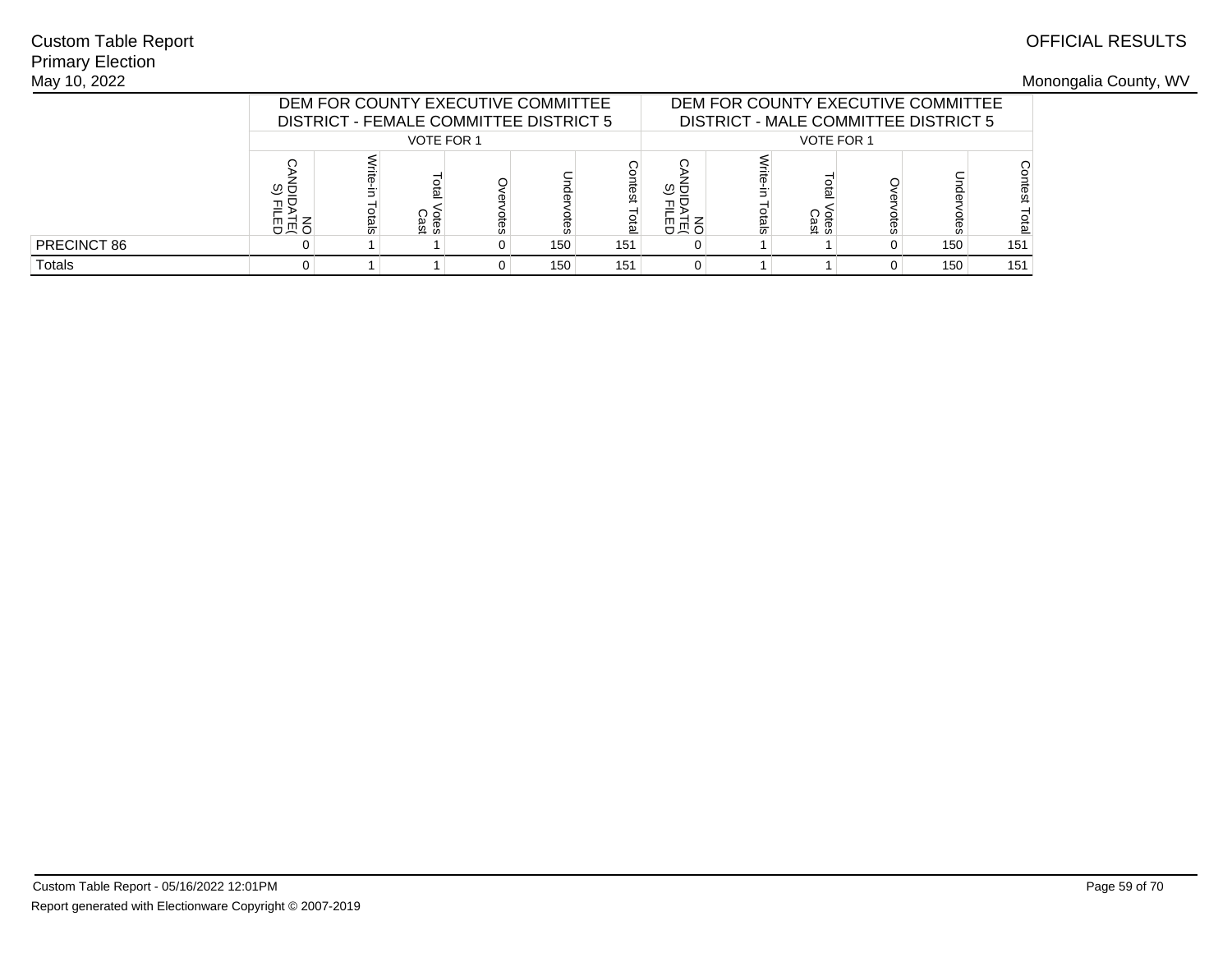## Primary ElectionMay 10, 2022Custom Table Report

|             |                  | DEM FOR COUNTY EXECUTIVE COMMITTEE<br>DISTRICT - FEMALE COMMITTEE DISTRICT 6 |                   |      |     |               |                 | DEM FOR COUNTY EXECUTIVE COMMITTEE<br>DISTRICT - MALE COMMITTEE DISTRICT 6 |                     |      |     |     |  |
|-------------|------------------|------------------------------------------------------------------------------|-------------------|------|-----|---------------|-----------------|----------------------------------------------------------------------------|---------------------|------|-----|-----|--|
|             |                  |                                                                              | <b>VOTE FOR 1</b> |      |     |               |                 |                                                                            | <b>VOTE FOR 1</b>   |      |     |     |  |
|             | ৩ ত<br>골몽<br>お長宵 |                                                                              | otes<br>Cast      | otes | hde | ntest<br>laid | ত ⊑<br>그몽<br>명절 | otals                                                                      | <b>Otes</b><br>Cast | otes |     |     |  |
| PRECINCT 33 |                  |                                                                              |                   |      | 119 | 119           |                 |                                                                            |                     |      | 119 | 119 |  |
| PRECINCT 38 | 0                |                                                                              |                   |      | 238 | 241           | 0               |                                                                            |                     |      | 239 | 241 |  |
| Totals      |                  |                                                                              |                   |      | 357 | 360           |                 |                                                                            |                     |      | 358 | 360 |  |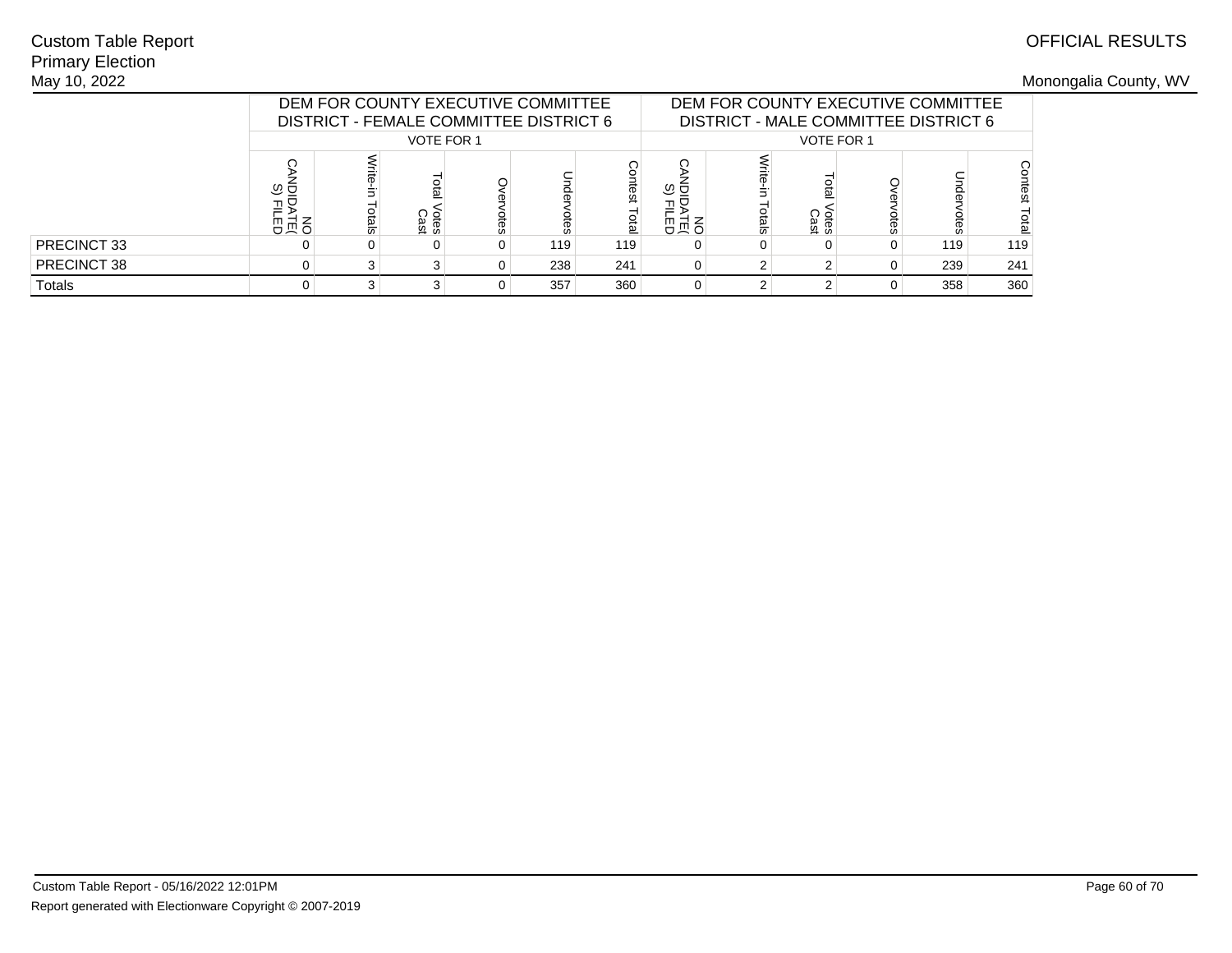## Primary ElectionMay 10, 2022Custom Table Report

|             |                     | DEM FOR COUNTY EXECUTIVE COMMITTEE<br>DISTRICT - FEMALE COMMITTEE DISTRICT 7<br><b>VOTE FOR 1</b> |               |     |    |                |                  |       |                     |      | DEM FOR COUNTY EXECUTIVE COMMITTEE<br>DISTRICT - MALE COMMITTEE DISTRICT 7 |       |
|-------------|---------------------|---------------------------------------------------------------------------------------------------|---------------|-----|----|----------------|------------------|-------|---------------------|------|----------------------------------------------------------------------------|-------|
|             |                     |                                                                                                   |               |     |    |                |                  |       | VOTE FOR 1          |      |                                                                            |       |
|             | ⊕<br>LYNDA<br>DBERG |                                                                                                   | Totes<br>Cast | pes |    | ontest<br>laid | ত ত<br>ᆩᄆ<br>高员巴 | otals | <b>Otes</b><br>Cast | otes |                                                                            | itest |
| PRECINCT 79 | 119                 |                                                                                                   | 119           |     | 18 | 137            |                  |       |                     | 0    | 135                                                                        | 137   |
| PRECINCT 82 | 70                  |                                                                                                   | 70            |     | 34 | 104            | 0                |       |                     | 0    | 103                                                                        | 104   |
| Totals      | 189                 |                                                                                                   | 189           |     | 52 | 241            |                  |       |                     | 0    | 238                                                                        | 241   |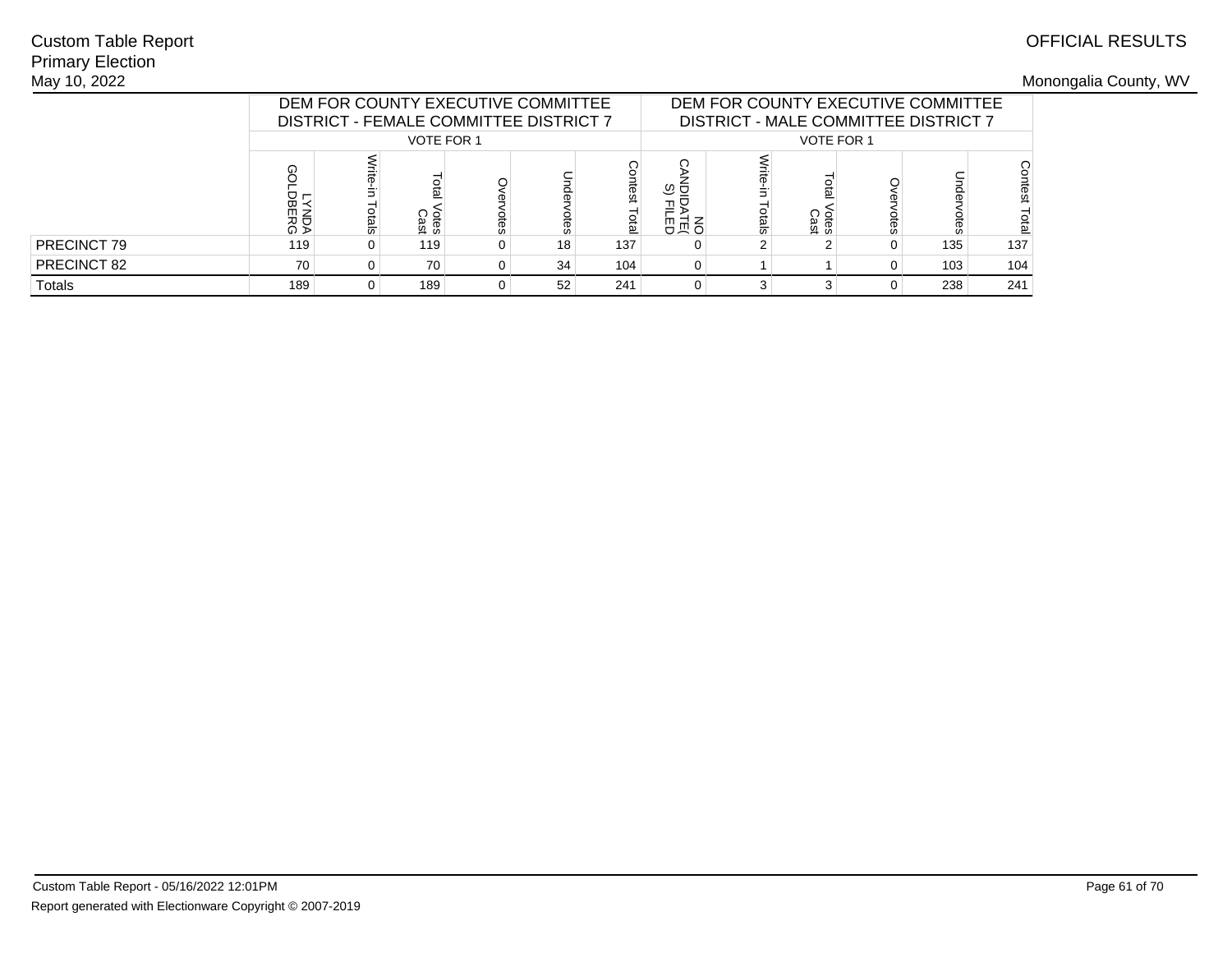## Primary ElectionMay 10, 2022Custom Table Report

|             | DEM FOR COUNTY EXECUTIVE COMMITTEE<br>DEM FOR COUNTY EXECUTIVE COMMITTEE<br>DISTRICT - FEMALE COMMITTEE DISTRICT 8<br>DISTRICT - MALE COMMITTEE DISTRICT 8 |  |                            |  |    |             |     |       |                   |      |    |     |
|-------------|------------------------------------------------------------------------------------------------------------------------------------------------------------|--|----------------------------|--|----|-------------|-----|-------|-------------------|------|----|-----|
|             |                                                                                                                                                            |  | <b>VOTE FOR 1</b>          |  |    |             |     |       | <b>VOTE FOR 1</b> |      |    |     |
|             | — m<br>ANN<br>AMS                                                                                                                                          |  | ota<br><b>Otes</b><br>Cast |  |    | <b>Dial</b> |     | otals | ótes<br>Cast      | otes |    |     |
| PRECINCT 30 | 57                                                                                                                                                         |  | 58                         |  | 22 | 80          | 56  |       | 56                | 0    | 24 | 80  |
| PRECINCT 31 | 0                                                                                                                                                          |  |                            |  |    | 0           |     |       |                   |      |    |     |
| PRECINCT 32 | 186<br>187<br>67<br>181<br>181<br>254<br>0                                                                                                                 |  |                            |  |    |             |     | 0     | 73                | 254  |    |     |
| Totals      | 243                                                                                                                                                        |  | 245                        |  | 89 | 334         | 237 |       | 237               | 0    | 97 | 334 |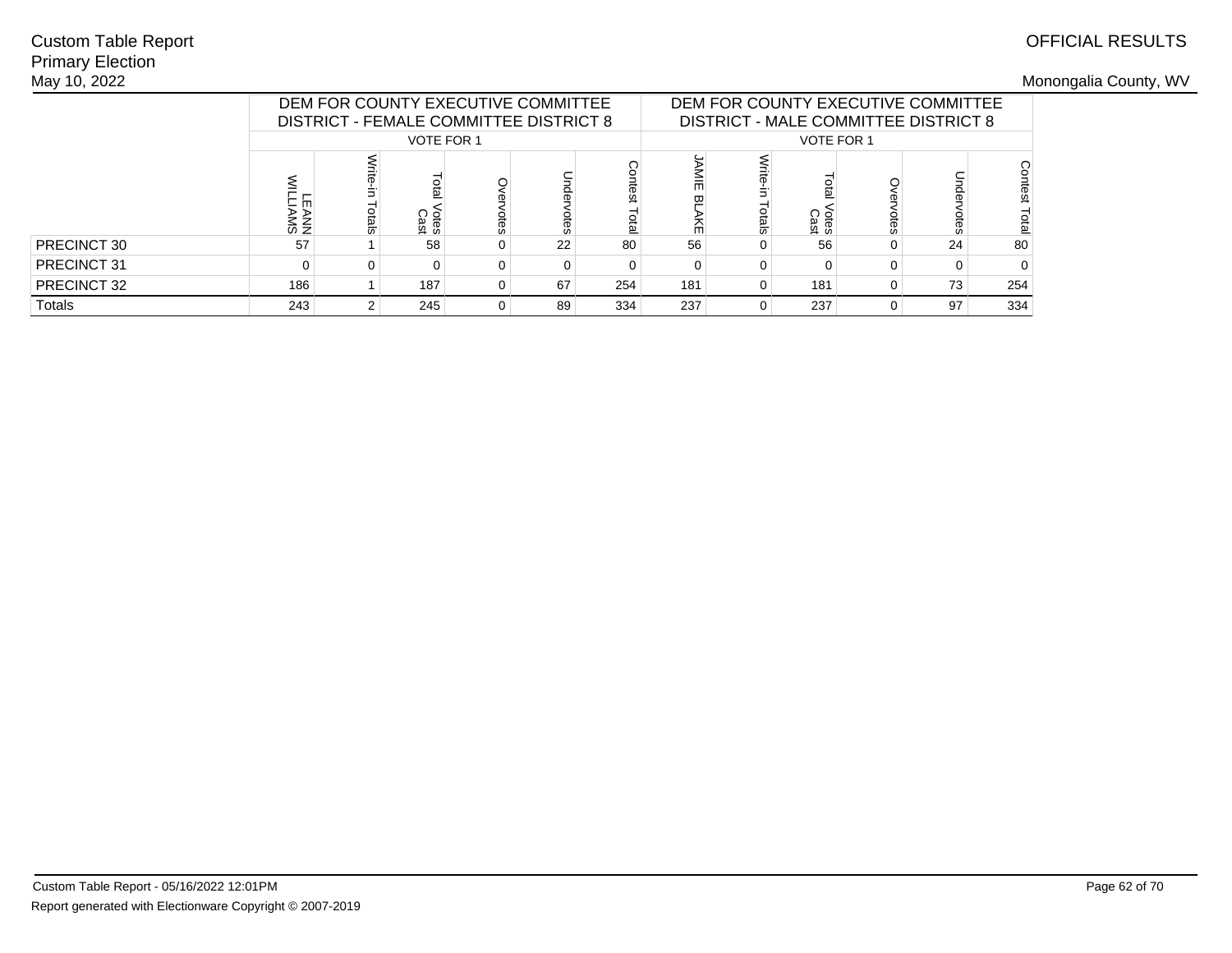## Primary ElectionMay 10, 2022Custom Table Report

|             |                     | DEM FOR COUNTY EXECUTIVE COMMITTEE<br>DISTRICT - FEMALE COMMITTEE DISTRICT 9<br><b>VOTE FOR 1</b> |                       |          |        |                   |                   | DEM FOR COUNTY EXECUTIVE COMMITTEE<br>DISTRICT - MALE COMMITTEE DISTRICT 9 |                     |          |      |                  |  |
|-------------|---------------------|---------------------------------------------------------------------------------------------------|-----------------------|----------|--------|-------------------|-------------------|----------------------------------------------------------------------------|---------------------|----------|------|------------------|--|
|             |                     |                                                                                                   |                       |          |        |                   |                   |                                                                            | <b>VOTE FOR 1</b>   |          |      |                  |  |
|             | ഗ<br>LANGO<br>VINDY | otals                                                                                             | Lota<br>Votes<br>Cast | otes     | 휴<br>ă | Contest<br>lictal | đ<br>PAUL<br>COMB | Write-<br>Totals                                                           | <b>Cres</b><br>Cast | otes     | otes | Contest<br>Total |  |
| PRECINCT 34 | 63                  |                                                                                                   | 64                    | $\Omega$ | 23     | 87                | 62                | $\Omega$                                                                   | 62                  | 0        | 25   | 87               |  |
| PRECINCT 77 | 113                 |                                                                                                   | 114                   | $\Omega$ | 42     | 156               | 112               |                                                                            | 113                 | $\Omega$ | 43   | 156              |  |
| PRECINCT 78 | 148                 |                                                                                                   | 148                   | $\Omega$ | 38     | 186               | 139               | $\Omega$                                                                   | 139                 | 0        | 47   | 186              |  |
| PRECINCT 81 | 168                 | 0                                                                                                 | 168                   | $\Omega$ | 38     | 206               | 163               | $\Omega$                                                                   | 163                 | 0        | 43   | 206              |  |
| PRECINCT 83 | 82                  | 83<br>17<br>100<br>$\Omega$                                                                       |                       |          |        |                   | 82                |                                                                            | 83                  | 0        | 17   | 100              |  |
| Totals      | 574                 |                                                                                                   | 577                   | $\Omega$ | 158    | 735               | 558               | $\overline{2}$                                                             | 560                 | 0        | 175  | 735              |  |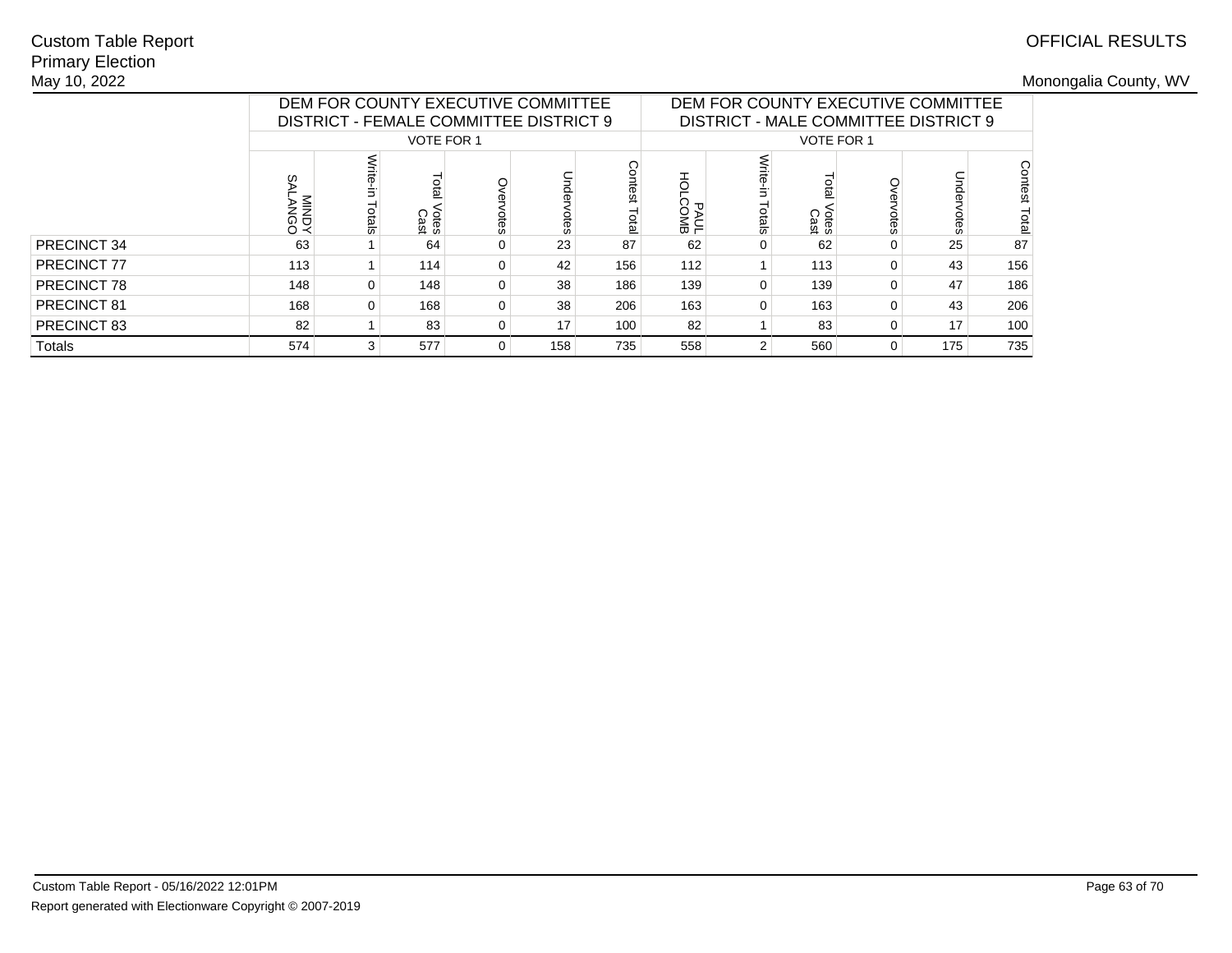## Primary ElectionMay 10, 2022Custom Table Report

|             |     |                 |              | DEM FOR COUNTY EXECUTIVE COMMITTEE<br>DISTRICT - FEMALE COMMITTEE DISTRICT 10 |     |             | DEM FOR COUNTY EXECUTIVE COMMITTEE<br>DISTRICT - MALE COMMITTEE DISTRICT 10<br><b>VOTE FOR 1</b> |       |                     |      |     |         |  |
|-------------|-----|-----------------|--------------|-------------------------------------------------------------------------------|-----|-------------|--------------------------------------------------------------------------------------------------|-------|---------------------|------|-----|---------|--|
|             |     |                 | VOTE FOR 1   |                                                                               |     |             |                                                                                                  |       |                     |      |     |         |  |
|             | 꼮   |                 | otes<br>Cast |                                                                               |     | ក្ល<br>otal | ত ত<br>高点                                                                                        | otals | <b>Otes</b><br>Cast | otes |     | Contest |  |
| PRECINCT 59 | 94  |                 | 94           |                                                                               | 29  | 123         |                                                                                                  |       |                     |      | 121 | 123     |  |
| PRECINCT 61 | 237 |                 | 237          |                                                                               | 53  | 290         | 0                                                                                                | ◠     |                     |      | 287 | 290     |  |
| PRECINCT 62 | 95  | 95<br>35<br>130 |              |                                                                               |     |             | $\Omega$                                                                                         | 0     |                     | 0    | 130 | 130     |  |
| Totals      | 426 |                 | 426          |                                                                               | 117 | 543         | 0                                                                                                | G     |                     | ი    | 538 | 543     |  |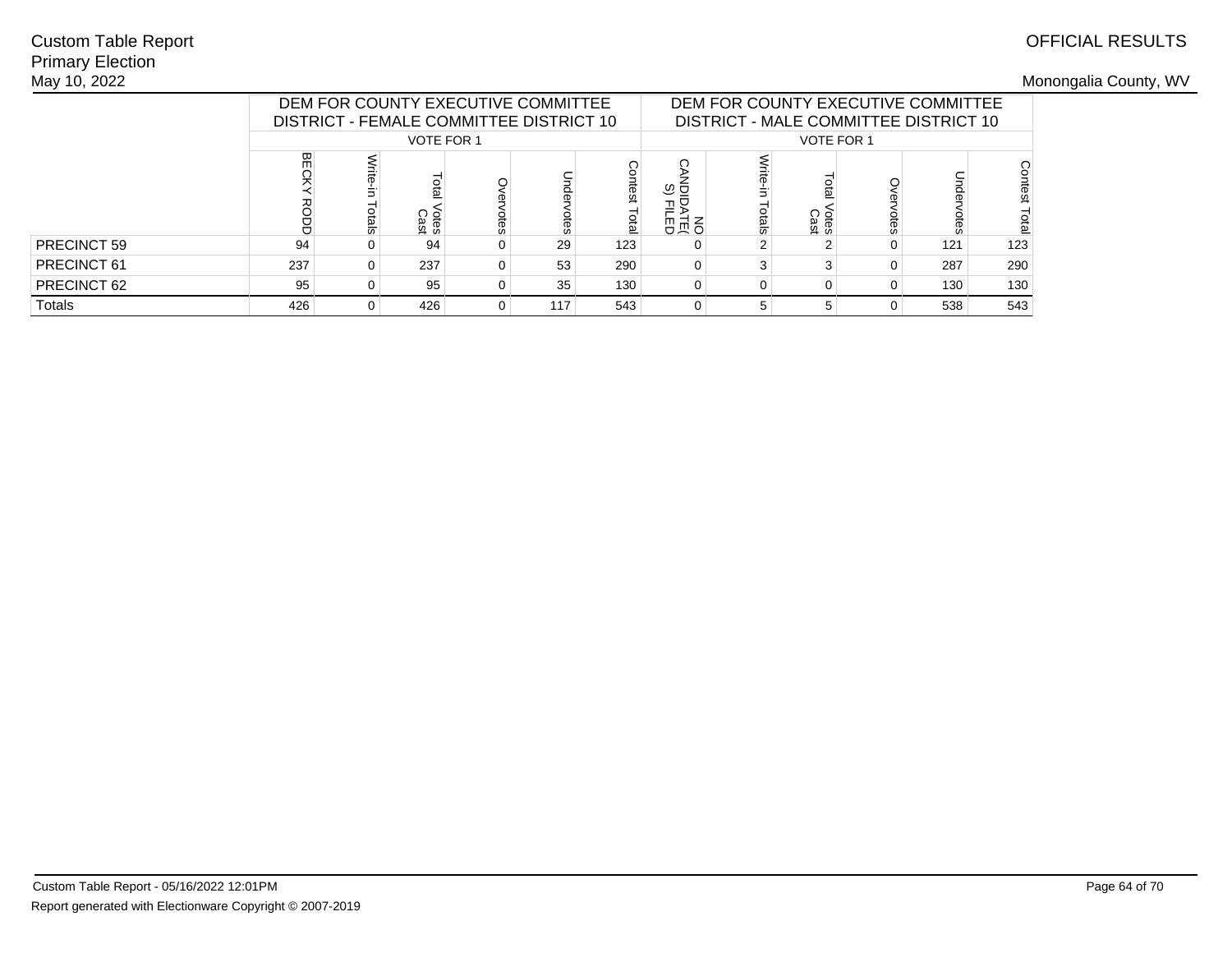## Primary ElectionMay 10, 2022Custom Table Report

|                    |                              | DEM FOR COUNTY EXECUTIVE COMMITTEE             |                        |          |               |                 | DEM FOR COUNTY EXECUTIVE COMMITTEE |                  |                                              |             |     |                  |
|--------------------|------------------------------|------------------------------------------------|------------------------|----------|---------------|-----------------|------------------------------------|------------------|----------------------------------------------|-------------|-----|------------------|
|                    |                              | <b>DISTRICT - FEMALE COMMITTEE DISTRICT 11</b> |                        |          |               |                 |                                    |                  | <b>DISTRICT - MALE COMMITTEE DISTRICT 11</b> |             |     |                  |
|                    |                              |                                                | <b>VOTE FOR 1</b>      |          |               |                 |                                    |                  | <b>VOTE FOR 1</b>                            |             |     |                  |
|                    | O<br>ত ত<br>모르<br>이 기<br>이 지 | ctals                                          | lotal<br>Votes<br>Cast | otes     | Unde<br>votes | prtest<br>Total | ◯<br>NO<br>DATE<br>COLLET          | Write-<br>Totals | <b>Cast</b><br>Cast                          | о<br>Б<br>Ö | ote | Contest<br>Total |
| <b>PRECINCT 58</b> |                              |                                                |                        | $\Omega$ | 113           | 114             |                                    |                  |                                              | 0           | 113 | 114              |
| PRECINCT 64        | 0                            | 0                                              | $\Omega$               | $\Omega$ | 38            | 38              | $\Omega$                           | $\Omega$         | $\Omega$                                     | $\Omega$    | 38  | 38               |
| PRECINCT 67        | 0                            |                                                | $\Omega$               | $\Omega$ | 91            | 91              | $\Omega$                           | $\Omega$         | 0                                            | 0           | 91  | 91               |
| PRECINCT 68        | 0                            | 0                                              | $\Omega$               | $\Omega$ | 25            | 25              | $\Omega$                           | $\Omega$         | 0                                            | 0           | 25  | 25               |
| PRECINCT 71        | 0                            | 2                                              | 2                      | $\Omega$ | 290           | 292             | $\Omega$                           | 5                |                                              | $\Omega$    | 287 | 292              |
| PRECINCT 72        | 0                            | 0                                              | $\Omega$               | $\Omega$ |               | $\Omega$        | $\Omega$                           | $\Omega$         | 0                                            | 0           |     | 0                |
| PRECINCT 73        | 0                            | <sup>0</sup>                                   | $\Omega$               | $\Omega$ |               | $\mathcal{P}$   | $\Omega$                           | $\Omega$         | U                                            | $\Omega$    |     | 2                |
| PRECINCT 75        | 0                            | 0                                              | 0                      | $\Omega$ | 22            | 22              | 0                                  | 0                | 0                                            | $\Omega$    | 22  | 22               |
| Totals             | 0                            | 3                                              | 3                      | $\Omega$ | 581           | 584             | 0                                  | 6                | 6                                            | $\Omega$    | 578 | 584              |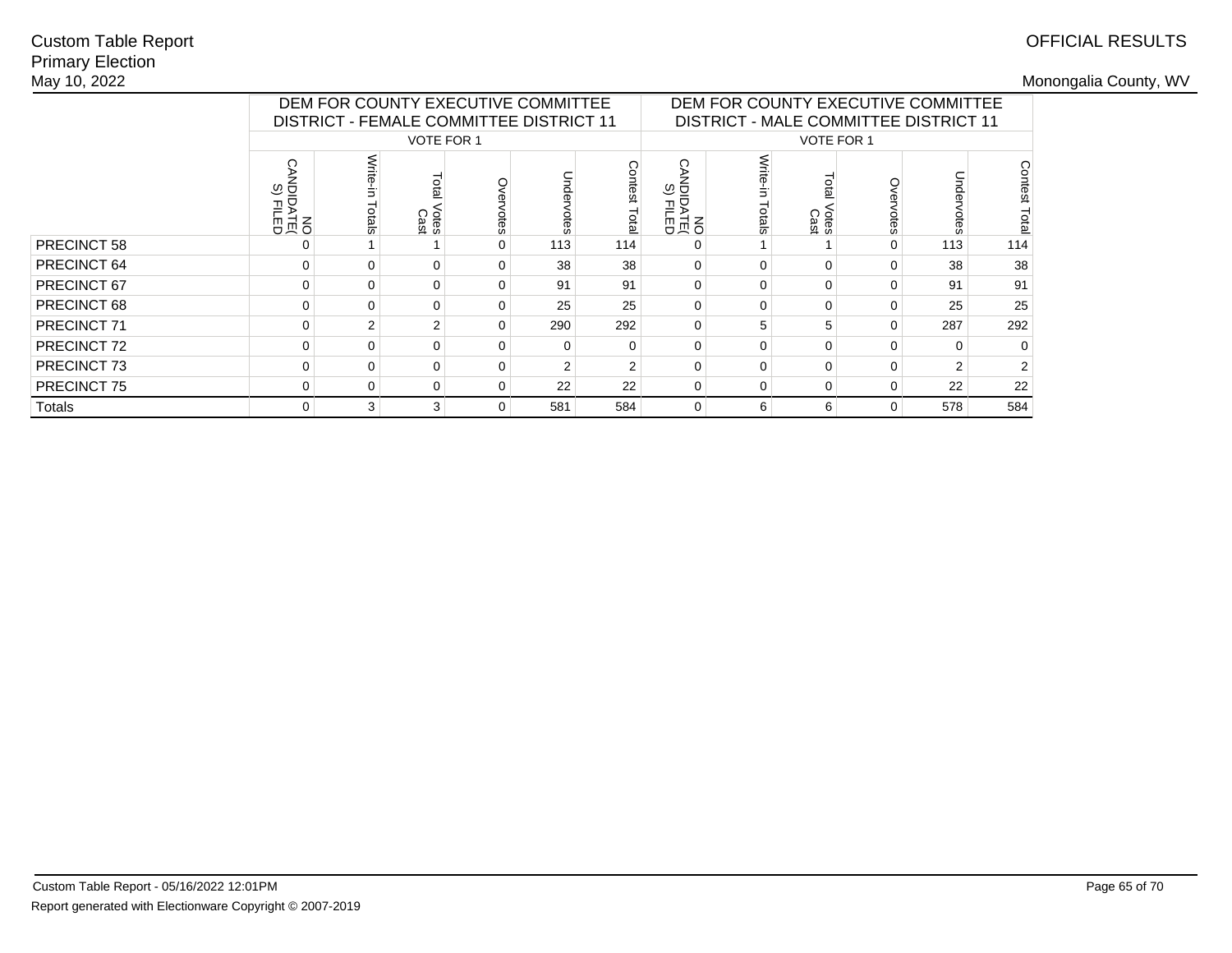## Primary ElectionMay 10, 2022Custom Table Report

|              |                                      | DEM FOR COUNTY EXECUTIVE COMMITTEE<br>DISTRICT - FEMALE COMMITTEE DISTRICT 12 |                      |          |     |                  | DEM FOR COUNTY EXECUTIVE COMMITTEE<br>DISTRICT - MALE COMMITTEE DISTRICT 12 |                  |                     |           |     |                  |
|--------------|--------------------------------------|-------------------------------------------------------------------------------|----------------------|----------|-----|------------------|-----------------------------------------------------------------------------|------------------|---------------------|-----------|-----|------------------|
|              |                                      |                                                                               | <b>VOTE FOR 1</b>    |          |     |                  |                                                                             |                  | VOTE FOR 1          |           |     |                  |
|              | ত ত<br><b>DENGI<br/>DENGI<br/>ON</b> | otals                                                                         | era<br>/otes<br>Cast | votes    |     | Contest<br>letal | $\frac{1}{2}$<br>HARLES<br>KRAFFT                                           | Write-<br>Totals | <b>Cast</b><br>Cast | О<br>otes |     | Contest<br>Total |
| PRECINCT 40  |                                      |                                                                               |                      |          | 50  | 50               | 31                                                                          |                  | 31                  |           | 19  | 50               |
| PRECINCT 44  | 0                                    | $\Omega$                                                                      | $\Omega$             | 0        | 65  | 65               | 52                                                                          | $\Omega$         | 52                  | 0         | 13  | 65               |
| PRECINCT 47  | $\Omega$                             |                                                                               | $\Omega$             |          | 87  | 87               | 67                                                                          | $\Omega$         | 67                  | 0         | 20  | 87               |
| PRECINCT 51  | $\Omega$                             |                                                                               | 0                    |          | 46  | 46               | 27                                                                          | 0                | 27                  | 0         | 19  | 46               |
| PRECINCT 51M | $\Omega$                             | U<br>0                                                                        |                      |          |     |                  |                                                                             | $\Omega$         |                     | 0         | 2   |                  |
| PRECINCT 52  | 0                                    | $\Omega$                                                                      | 0                    | $\Omega$ | 107 | 107              | 72                                                                          | 0                | 72                  | 0         | 35  | 107              |
| Totals       | 0                                    | 0                                                                             | $\Omega$             | 0        | 362 | 362              | 254                                                                         | 0                | 254                 | 0         | 108 | 362              |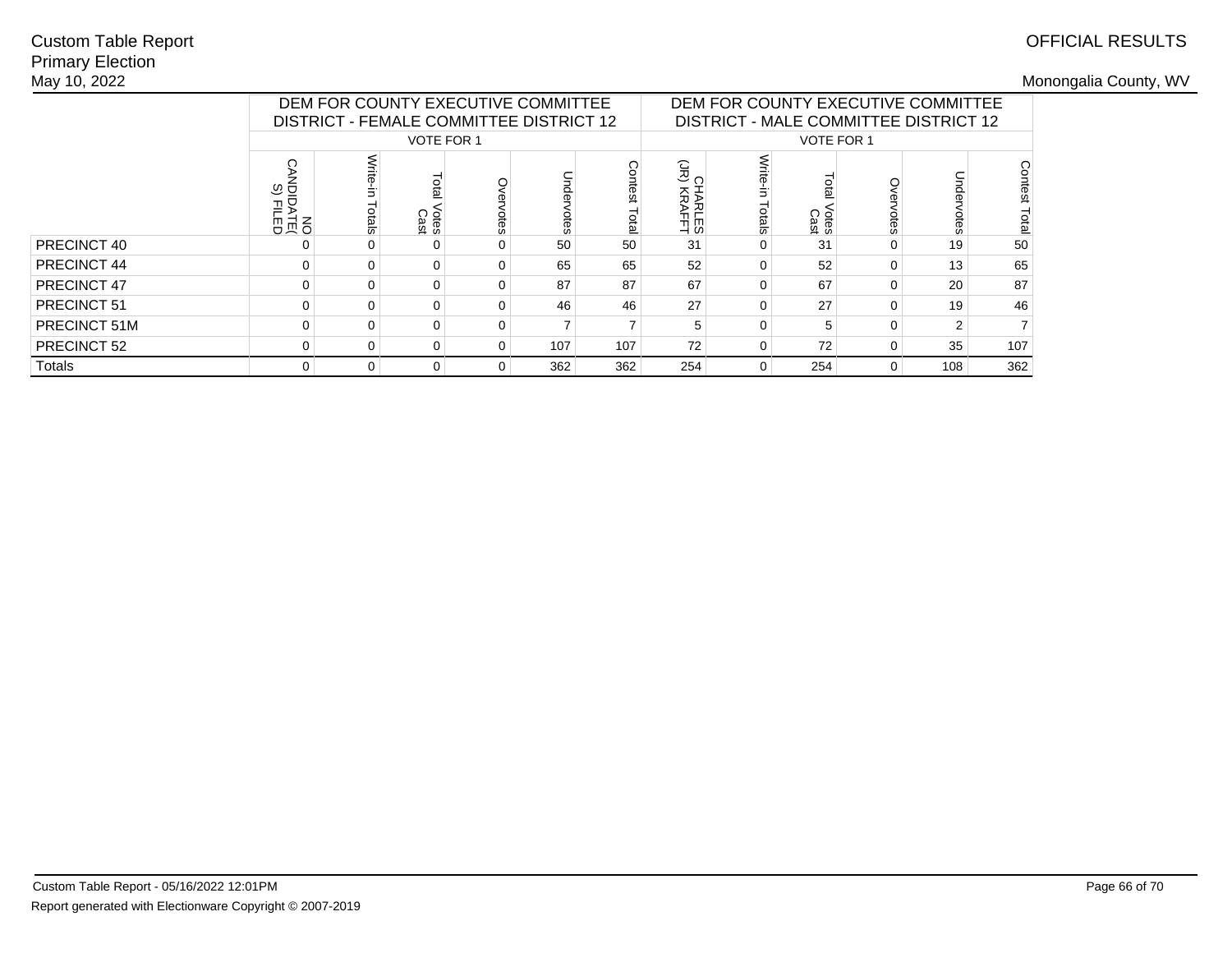|              | NON-PARTISAN BOARD OF EDUCATION |                     |                         |                 |     |                                                                                                                                                                                                                                                                                                                                                                                                                                                                                                                                                                                                                                                                                                                                                                                                                            |       |   |     |               |  |  |  |  |
|--------------|---------------------------------|---------------------|-------------------------|-----------------|-----|----------------------------------------------------------------------------------------------------------------------------------------------------------------------------------------------------------------------------------------------------------------------------------------------------------------------------------------------------------------------------------------------------------------------------------------------------------------------------------------------------------------------------------------------------------------------------------------------------------------------------------------------------------------------------------------------------------------------------------------------------------------------------------------------------------------------------|-------|---|-----|---------------|--|--|--|--|
|              |                                 |                     |                         |                 |     | VOTE FOR 3<br>Write-in Totals<br>Undervotes<br>Total Votes<br>Cast<br>Overvotes<br>MICHAEL<br>KELLY<br>0<br>17<br>0<br>81<br>33<br>529<br>324<br>3<br>1,613<br>0<br>269<br>$\mathbf{1}$<br>1,300<br>404<br>0<br>114<br>$\mathbf 0$<br>556<br>0<br>197<br>48<br>$\mathbf 0$<br>219<br>0<br>90<br>63<br>320<br>$\mathbf 0$<br>0<br>121<br>303<br>1,352<br>0<br>412<br>$\mathbf{1}$<br>61<br>$\mathbf{1}$<br>339<br>0<br>168<br>126<br>3<br>571<br>0<br>227<br>57<br>0<br>0<br>284<br>136<br>$\mathbf 0$<br>$\mathbf 0$<br>0<br>0<br>$\mathbf 0$<br>189<br>$\mathbf{1}$<br>978<br>0<br>420<br>108<br>$\mathbf 0$<br>614<br>0<br>226<br>92<br>$\overline{2}$<br>432<br>0<br>132<br>74<br>0<br>365<br>0<br>106<br>56<br>267<br>0<br>$\mathbf{1}$<br>93<br>234<br>5<br>1,296<br>0<br>501<br>70<br>328<br>$\mathbf 0$<br>0<br>182 |       |   |     |               |  |  |  |  |
|              | DANIEL<br>BERRY                 | JENNIFER<br>HAGERTY | <b>BRANDON</b><br>MYERS | CRISTY<br>MOATS |     |                                                                                                                                                                                                                                                                                                                                                                                                                                                                                                                                                                                                                                                                                                                                                                                                                            |       |   |     | Contest Total |  |  |  |  |
| PRECINCT 1   | 27                              | 20                  | 11                      | 6               |     |                                                                                                                                                                                                                                                                                                                                                                                                                                                                                                                                                                                                                                                                                                                                                                                                                            |       |   |     | 114           |  |  |  |  |
| PRECINCT 2A  | 550                             | 478                 | 117                     | 141             |     |                                                                                                                                                                                                                                                                                                                                                                                                                                                                                                                                                                                                                                                                                                                                                                                                                            |       |   |     | 2,142         |  |  |  |  |
| PRECINCT 2B  | 428                             | 397                 | 109                     | 96              |     |                                                                                                                                                                                                                                                                                                                                                                                                                                                                                                                                                                                                                                                                                                                                                                                                                            |       |   |     | 1,704         |  |  |  |  |
| PRECINCT 10  | 167                             | 152                 | 69                      | 54              |     |                                                                                                                                                                                                                                                                                                                                                                                                                                                                                                                                                                                                                                                                                                                                                                                                                            |       |   |     | 753           |  |  |  |  |
| PRECINCT 13  | 67                              | 57                  | 23                      | 24              |     |                                                                                                                                                                                                                                                                                                                                                                                                                                                                                                                                                                                                                                                                                                                                                                                                                            |       |   |     | 309           |  |  |  |  |
| PRECINCT 16  | 93                              | 72                  | 40                      | 52              |     |                                                                                                                                                                                                                                                                                                                                                                                                                                                                                                                                                                                                                                                                                                                                                                                                                            |       |   |     | 441           |  |  |  |  |
| PRECINCT 23  | 434                             | 367                 | 120                     | 127             |     |                                                                                                                                                                                                                                                                                                                                                                                                                                                                                                                                                                                                                                                                                                                                                                                                                            |       |   |     | 1,764         |  |  |  |  |
| PRECINCT 25  | 118                             | 69                  | 36                      | 54              |     |                                                                                                                                                                                                                                                                                                                                                                                                                                                                                                                                                                                                                                                                                                                                                                                                                            |       |   |     | 507           |  |  |  |  |
| PRECINCT 26  | 181                             | 155                 | 52                      | 54              |     |                                                                                                                                                                                                                                                                                                                                                                                                                                                                                                                                                                                                                                                                                                                                                                                                                            |       |   |     | 798           |  |  |  |  |
| PRECINCT 30  | 84                              | 72                  | 41                      | 30              |     |                                                                                                                                                                                                                                                                                                                                                                                                                                                                                                                                                                                                                                                                                                                                                                                                                            |       |   |     | 420           |  |  |  |  |
| PRECINCT 31  | $\mathbf 0$                     | $\mathbf 0$         | $\mathbf 0$             | $\mathbf 0$     |     |                                                                                                                                                                                                                                                                                                                                                                                                                                                                                                                                                                                                                                                                                                                                                                                                                            |       |   |     | $\mathbf 0$   |  |  |  |  |
| PRECINCT 32  | 304                             | 253                 | 113                     | 118             |     |                                                                                                                                                                                                                                                                                                                                                                                                                                                                                                                                                                                                                                                                                                                                                                                                                            |       |   |     | 1,398         |  |  |  |  |
| PRECINCT 33  | 175                             | 145                 | 89                      | 97              |     |                                                                                                                                                                                                                                                                                                                                                                                                                                                                                                                                                                                                                                                                                                                                                                                                                            |       |   |     | 840           |  |  |  |  |
| PRECINCT 34  | 119                             | 106                 | 54                      | 59              |     |                                                                                                                                                                                                                                                                                                                                                                                                                                                                                                                                                                                                                                                                                                                                                                                                                            |       |   |     | 564           |  |  |  |  |
| PRECINCT 35  | 109                             | 84                  | 59                      | 39              |     |                                                                                                                                                                                                                                                                                                                                                                                                                                                                                                                                                                                                                                                                                                                                                                                                                            |       |   |     | 471           |  |  |  |  |
| PRECINCT 36  | 77                              | 66                  | 40                      | 27              |     |                                                                                                                                                                                                                                                                                                                                                                                                                                                                                                                                                                                                                                                                                                                                                                                                                            |       |   |     | 360           |  |  |  |  |
| PRECINCT 38  | 377                             | 310                 | 173                     | 197             |     |                                                                                                                                                                                                                                                                                                                                                                                                                                                                                                                                                                                                                                                                                                                                                                                                                            |       |   |     | 1,797         |  |  |  |  |
| PRECINCT 40  | 51                              | 37                  | 49                      | 121             |     |                                                                                                                                                                                                                                                                                                                                                                                                                                                                                                                                                                                                                                                                                                                                                                                                                            |       |   |     | 510           |  |  |  |  |
| PRECINCT 44  | 96                              | 62                  | 47                      | 77              | 82  | 0                                                                                                                                                                                                                                                                                                                                                                                                                                                                                                                                                                                                                                                                                                                                                                                                                          | 364   | 0 | 134 | 498           |  |  |  |  |
| PRECINCT 47  | 103                             | 74                  | 49                      | 79              | 101 | $\mathbf{1}$                                                                                                                                                                                                                                                                                                                                                                                                                                                                                                                                                                                                                                                                                                                                                                                                               | 407   | 0 | 136 | 543           |  |  |  |  |
| PRECINCT 51  | 34                              | 15                  | 25                      | 77              | 52  | $\mathbf 0$                                                                                                                                                                                                                                                                                                                                                                                                                                                                                                                                                                                                                                                                                                                                                                                                                | 203   | 0 | 145 | 348           |  |  |  |  |
| PRECINCT 51M | $\mathbf 0$                     | 3                   | $\overline{4}$          | 13              | 6   | 0                                                                                                                                                                                                                                                                                                                                                                                                                                                                                                                                                                                                                                                                                                                                                                                                                          | 26    | 0 | 19  | 45            |  |  |  |  |
| PRECINCT 52  | 113                             | 70                  | 89                      | 240             | 128 | $\mathbf{1}$                                                                                                                                                                                                                                                                                                                                                                                                                                                                                                                                                                                                                                                                                                                                                                                                               | 641   | 0 | 367 | 1,008         |  |  |  |  |
| PRECINCT 58  | 158                             | 97                  | 70                      | 87              | 151 | 0                                                                                                                                                                                                                                                                                                                                                                                                                                                                                                                                                                                                                                                                                                                                                                                                                          | 563   | 0 | 217 | 780           |  |  |  |  |
| PRECINCT 59  | 176                             | 132                 | 52                      | 67              | 108 | $\mathbf 0$                                                                                                                                                                                                                                                                                                                                                                                                                                                                                                                                                                                                                                                                                                                                                                                                                | 535   | 0 | 203 | 738           |  |  |  |  |
| PRECINCT 61  | 448                             | 358                 | 156                     | 190             | 278 | 0                                                                                                                                                                                                                                                                                                                                                                                                                                                                                                                                                                                                                                                                                                                                                                                                                          | 1,430 | 0 | 610 | 2,040         |  |  |  |  |
| PRECINCT 62  | 195                             | 142                 | 77                      | 115             | 131 | $\mathbf 0$                                                                                                                                                                                                                                                                                                                                                                                                                                                                                                                                                                                                                                                                                                                                                                                                                | 660   | 0 | 288 | 948           |  |  |  |  |
| PRECINCT 63  | 157                             | 103                 | 80                      | 88              | 86  | 4                                                                                                                                                                                                                                                                                                                                                                                                                                                                                                                                                                                                                                                                                                                                                                                                                          | 518   | 0 | 235 | 753           |  |  |  |  |
| PRECINCT 64  | 41                              | 37                  | 17                      | 18              | 45  | $\mathbf 0$                                                                                                                                                                                                                                                                                                                                                                                                                                                                                                                                                                                                                                                                                                                                                                                                                | 158   | 0 | 43  | 201           |  |  |  |  |
| PRECINCT 67  | 117                             | 88                  | 52                      | 74              | 96  | $\mathbf{1}$                                                                                                                                                                                                                                                                                                                                                                                                                                                                                                                                                                                                                                                                                                                                                                                                               | 428   | 0 | 157 | 585           |  |  |  |  |
| PRECINCT 68  | 49                              | 26                  | 18                      | 18              | 34  | 2                                                                                                                                                                                                                                                                                                                                                                                                                                                                                                                                                                                                                                                                                                                                                                                                                          | 147   | 0 | 42  | 189           |  |  |  |  |
| PRECINCT 71  | 357                             | 218                 | 96                      | 129             | 337 | $\mathbf{1}$                                                                                                                                                                                                                                                                                                                                                                                                                                                                                                                                                                                                                                                                                                                                                                                                               | 1,138 | 0 | 371 | 1,509         |  |  |  |  |
|              |                                 |                     |                         |                 |     |                                                                                                                                                                                                                                                                                                                                                                                                                                                                                                                                                                                                                                                                                                                                                                                                                            |       |   |     |               |  |  |  |  |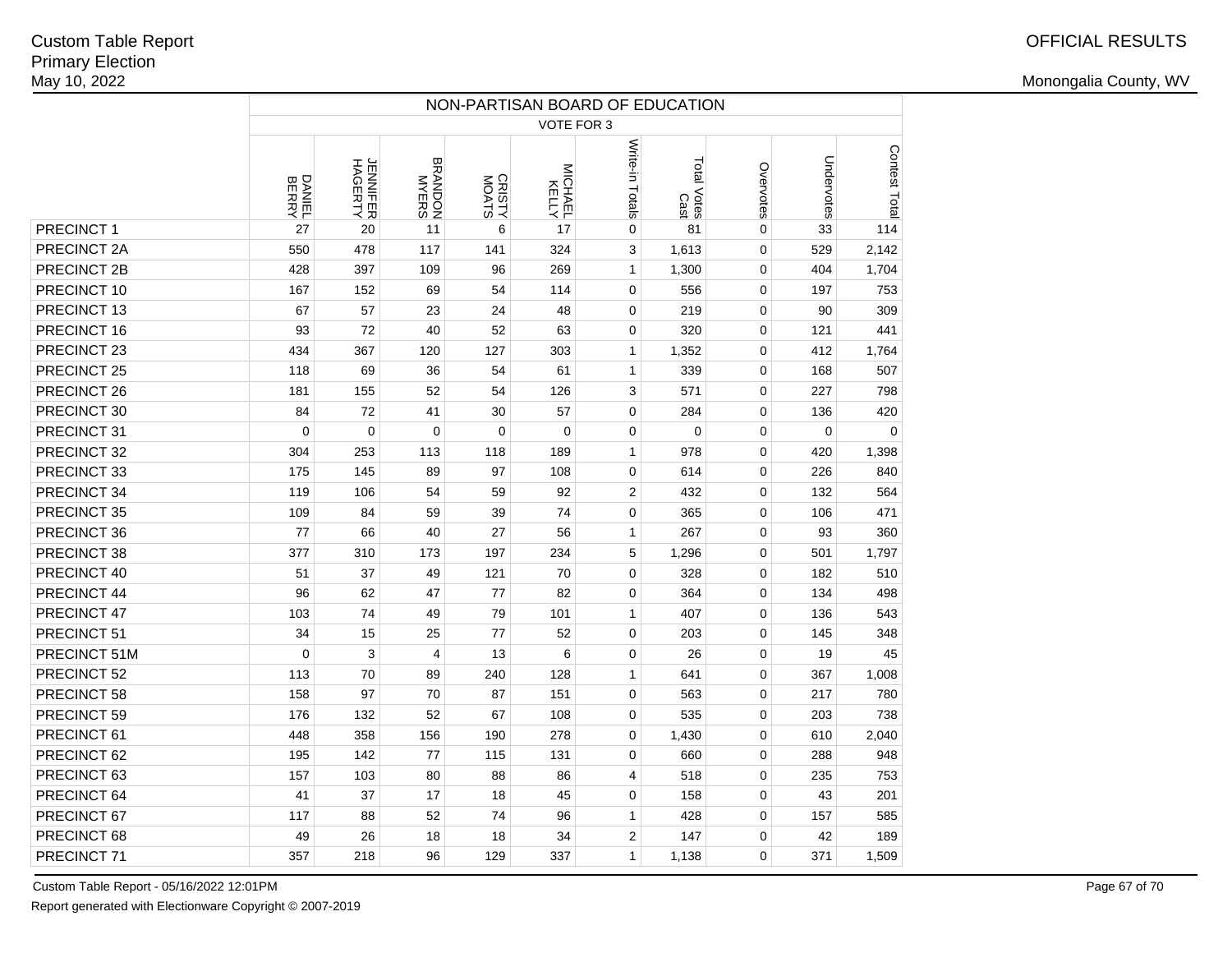|               |                 |                     |                         |                 |                     | NON-PARTISAN BOARD OF EDUCATION |                        |           |            |               |
|---------------|-----------------|---------------------|-------------------------|-----------------|---------------------|---------------------------------|------------------------|-----------|------------|---------------|
|               |                 |                     |                         |                 | VOTE FOR 3          |                                 |                        |           |            |               |
|               | DANIEL<br>BERRY | JENNIFER<br>HAGERTY | <b>BRANDON</b><br>MYERS | CRISTY<br>MOATS | MICHAELY<br>MICHAEL | Write-in<br>Totals              | Total<br>Votes<br>Cast | Overvotes | Undervotes | Contest Total |
| PRECINCT 72   | 0               | 0                   | $\Omega$                | 0               | $\Omega$            | 0                               | $\Omega$               | 0         | $\Omega$   | $\Omega$      |
| PRECINCT 73   | 4               | $\overline{2}$      | $\Omega$                |                 | 3                   | 0                               | 10                     | $\Omega$  | 8          | 18            |
| PRECINCT 74   | 41              | 25                  | 15                      | 26              | 48                  | 0                               | 155                    | 0         | 67         | 222           |
| PRECINCT 75   | 43              | 19                  | 15                      | 14              | 38                  | 2                               | 131                    | $\Omega$  | 52         | 183           |
| PRECINCT 77   | 282             | 231                 | 133                     | 134             | 186                 | 0                               | 966                    | 0         | 363        | 1,329         |
| PRECINCT 78   | 287             | 236                 | 115                     | 111             | 201                 | 3                               | 953                    | 0         | 340        | 1,293         |
| PRECINCT 79   | 213             | 191                 | 114                     | 104             | 176                 |                                 | 799                    | 0         | 353        | 1,152         |
| PRECINCT 81   | 274             | 234                 | 113                     | 115             | 198                 | 1                               | 935                    | 0         | 364        | 1,299         |
| PRECINCT 82   | 158             | 132                 | 76                      | 65              | 110                 | 0                               | 541                    | 0         | 242        | 783           |
| PRECINCT 83   | 172             | 145                 | 81                      | 88              | 109                 | 0                               | 595                    | 3         | 227        | 825           |
| PRECINCT 86   | 172             | 156                 | 66                      | 65              | 118                 | 0                               | 577                    | 0         | 224        | 801           |
| <b>Totals</b> | 7,051           | 5,636               | 2,755                   | 3,291           | 5,027               | 35                              | 23,795                 | 3         | 9,184      | 32,982        |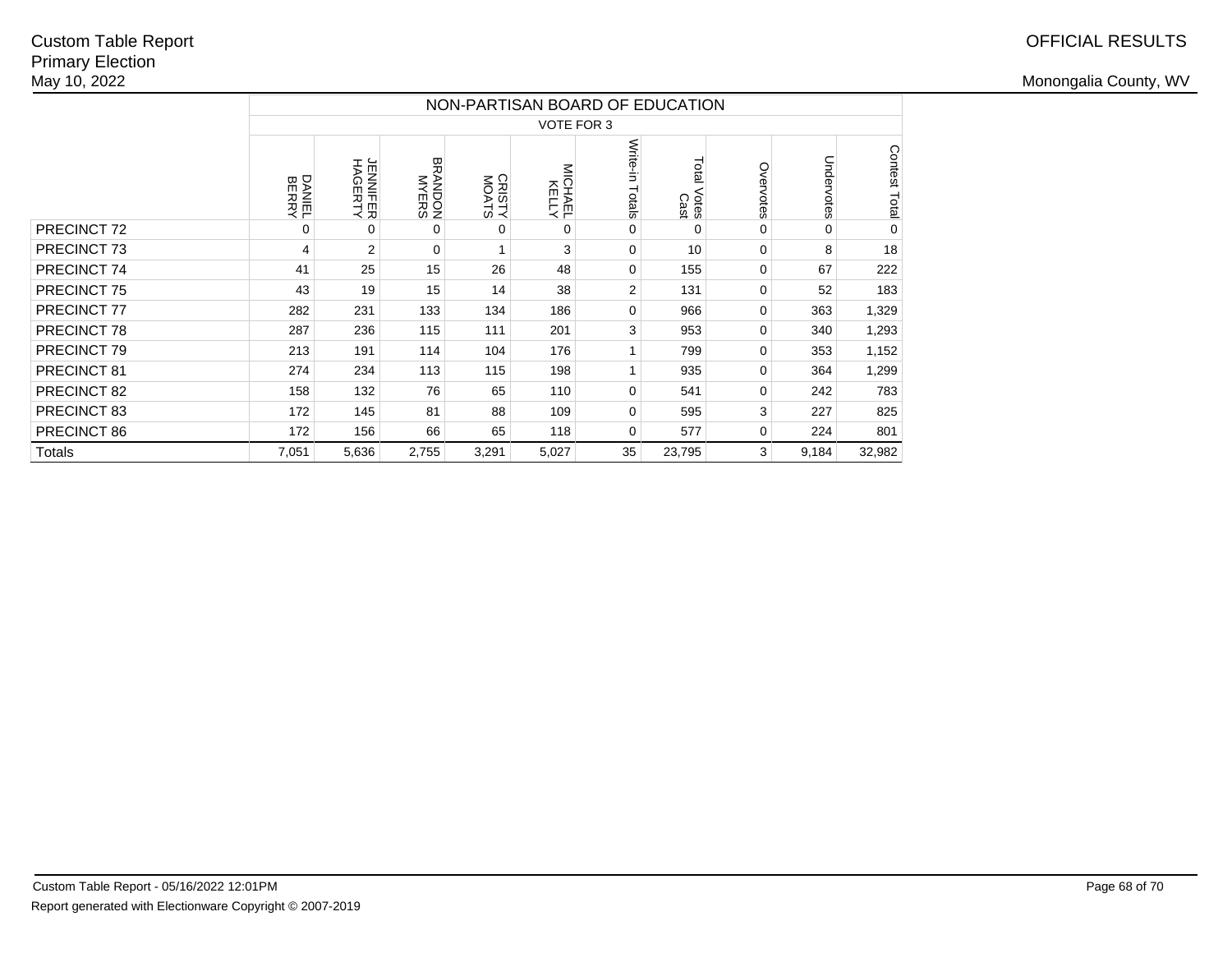|              |                 |                                           |                 |                     |             | FOR CONSERVATION DISTRICT SUPERVISOR |               |
|--------------|-----------------|-------------------------------------------|-----------------|---------------------|-------------|--------------------------------------|---------------|
|              |                 |                                           |                 | <b>VOTE FOR 1</b>   |             |                                      |               |
|              | ANDREW<br>MEREW | MARK "MR<br><b>MYERS</b><br><b>MARK</b> " | Write-in Totals | Total Votes<br>Cast | Overvotes   | Undervotes                           | Contest Total |
| PRECINCT 1   | 14              | 14                                        | $\mathbf 0$     | 28                  | $\mathbf 0$ | 10                                   | 38            |
| PRECINCT 2A  | 153             | 351                                       | $\mathbf{1}$    | 505                 | 0           | 209                                  | 714           |
| PRECINCT 2B  | 133             | 267                                       | $\pmb{0}$       | 400                 | 0           | 168                                  | 568           |
| PRECINCT 10  | 72              | 124                                       | $\mathbf 0$     | 196                 | 0           | 55                                   | 251           |
| PRECINCT 13  | 28              | 52                                        | 1               | 81                  | 0           | 22                                   | 103           |
| PRECINCT 16  | 47              | 65                                        | 0               | 112                 | 0           | 35                                   | 147           |
| PRECINCT 23  | 164             | 254                                       | 0               | 418                 | 0           | 170                                  | 588           |
| PRECINCT 25  | 60              | 66                                        | 0               | 126                 | 0           | 43                                   | 169           |
| PRECINCT 26  | 73              | 108                                       | 1               | 182                 | 0           | 84                                   | 266           |
| PRECINCT 30  | 41              | 60                                        | 0               | 101                 | 0           | 39                                   | 140           |
| PRECINCT 31  | $\mathbf 0$     | $\mathbf 0$                               | 0               | $\mathbf 0$         | 0           | $\mathbf 0$                          | $\mathbf 0$   |
| PRECINCT 32  | 136             | 204                                       | 1               | 341                 | 0           | 125                                  | 466           |
| PRECINCT 33  | 92              | 128                                       | 0               | 220                 | 0           | 60                                   | 280           |
| PRECINCT 34  | 55              | 90                                        | 0               | 145                 | 0           | 43                                   | 188           |
| PRECINCT 35  | 46              | 80                                        | 1               | 127                 | 0           | 30                                   | 157           |
| PRECINCT 36  | 26              | 59                                        | 1               | 86                  | 0           | 34                                   | 120           |
| PRECINCT 38  | 176             | 273                                       | 4               | 453                 | 0           | 146                                  | 599           |
| PRECINCT 40  | 138             | 11                                        | 0               | 149                 | 0           | 21                                   | 170           |
| PRECINCT 44  | 82              | 55                                        | 0               | 137                 | 0           | 29                                   | 166           |
| PRECINCT 47  | 101             | 52                                        | 0               | 153                 | 0           | 28                                   | 181           |
| PRECINCT 51  | 90              | 13                                        | 0               | 103                 | 0           | 13                                   | 116           |
| PRECINCT 51M | 10              | 3                                         | 0               | 13                  | 0           | $\overline{2}$                       | 15            |
| PRECINCT 52  | 274             | 26                                        | 0               | 300                 | 0           | 36                                   | 336           |
| PRECINCT 58  | 128             | 85                                        | 0               | 213                 | 0           | 47                                   | 260           |
| PRECINCT 59  | 78              | 117                                       | 0               | 195                 | 0           | 51                                   | 246           |
| PRECINCT 61  | 225             | 308                                       | 0               | 533                 | 0           | 147                                  | 680           |
| PRECINCT 62  | 122             | 119                                       | 0               | 241                 | 0           | 75                                   | 316           |
| PRECINCT 63  | 74              | 113                                       | 1               | 188                 | 0           | 63                                   | 251           |
| PRECINCT 64  | 22              | 32                                        | 0               | 54                  | 0           | 13                                   | 67            |
| PRECINCT 67  | 91              | 61                                        | 0               | 152                 | 0           | 43                                   | 195           |
| PRECINCT 68  | 28              | 24                                        | 1               | 53                  | 0           | 10                                   | 63            |
| PRECINCT 71  | 164             | 228                                       | $\mathbf{1}$    | 393                 | 0           | 110                                  | 503           |